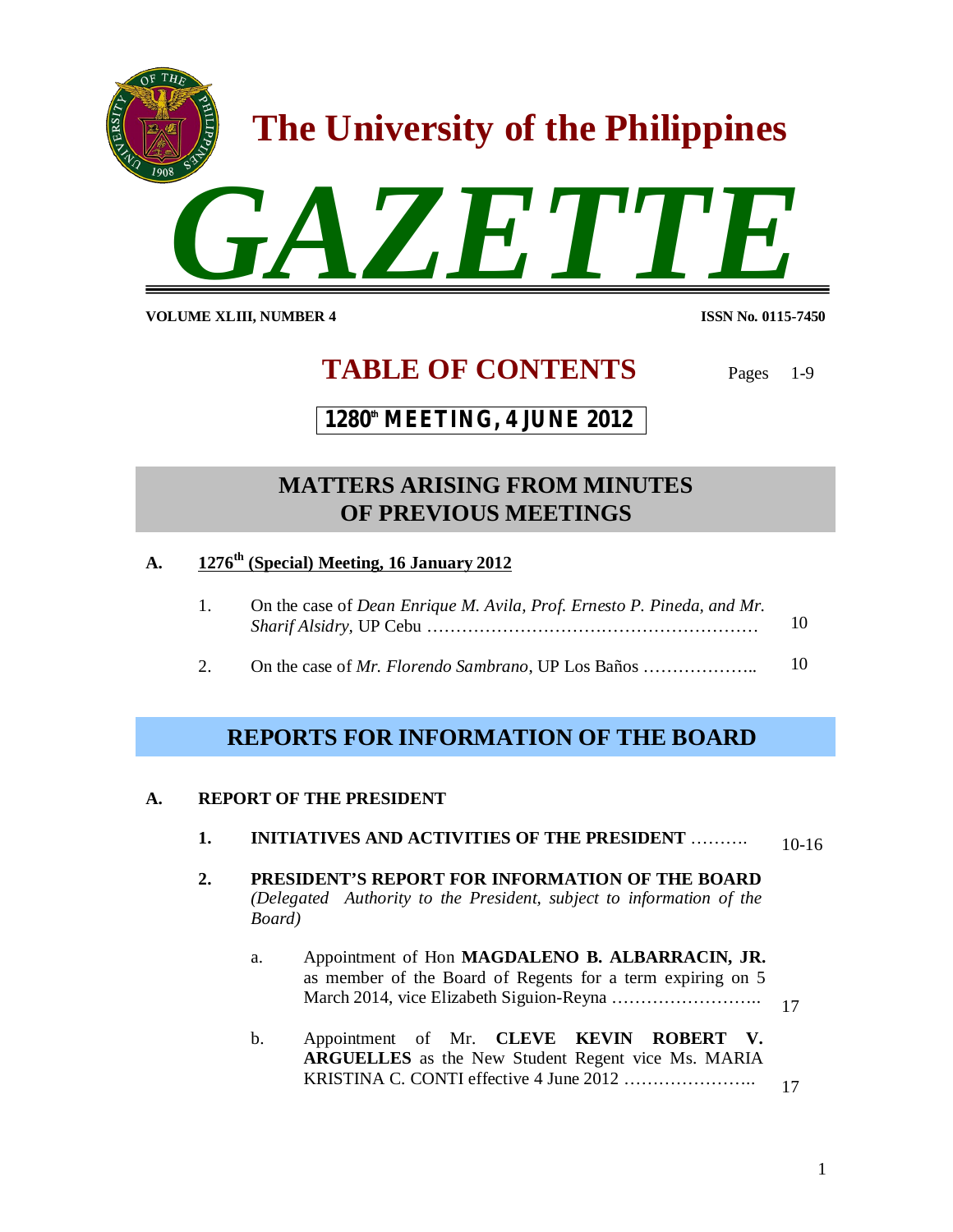c. Deeds of Donation

| 1) | Deed of Donation Between the University of the   |       |
|----|--------------------------------------------------|-------|
|    | Philippines Open University (Donor) and the City |       |
|    |                                                  | 17-18 |

- 2) Deed of Donation Between the University of the Philippines (Donee) and Judge Guillermo B. Guevara Foundation, Inc. (Donor) ………………………………… 18
- d. Contracts / Agreements *(Delegated Authority to the President, subject to information of the Board [costs not exceeding P30 Million Pesos])*

#### **UP Diliman**

|    | 1)               |                                                      | 19      |
|----|------------------|------------------------------------------------------|---------|
|    | 2)               |                                                      | 19      |
|    | 3)               |                                                      | 19      |
|    | 4)               |                                                      | 19      |
|    | 5)               |                                                      | 19      |
|    | 6)               |                                                      | 19      |
|    | 7)               |                                                      | 19      |
|    | 8)               |                                                      | 19      |
|    | 9)               | DHN Construction and Development Corporation         | 20      |
|    | 10)              | Center for the Promotion of Peace and Development of |         |
|    |                  |                                                      | 20      |
|    | 11)              |                                                      | 20      |
|    | <b>UP Manila</b> |                                                      |         |
|    | 1)               |                                                      | 20      |
|    | <b>UP Open U</b> |                                                      |         |
|    | 1)               |                                                      |         |
|    | 2)               | D' Triump Cleaners and Allied Services, Inc.         | 20      |
|    | 3)               |                                                      | 20      |
|    |                  |                                                      | 20      |
| B. |                  |                                                      |         |
|    |                  |                                                      | $21-22$ |
| C. |                  |                                                      |         |
| D. |                  |                                                      | $23-29$ |
|    |                  |                                                      | 30-31   |

# **GENERAL GOVERNANCE**

**A. APPOINTMENT OF UNIVERSITY OFFICIALS** …………………………..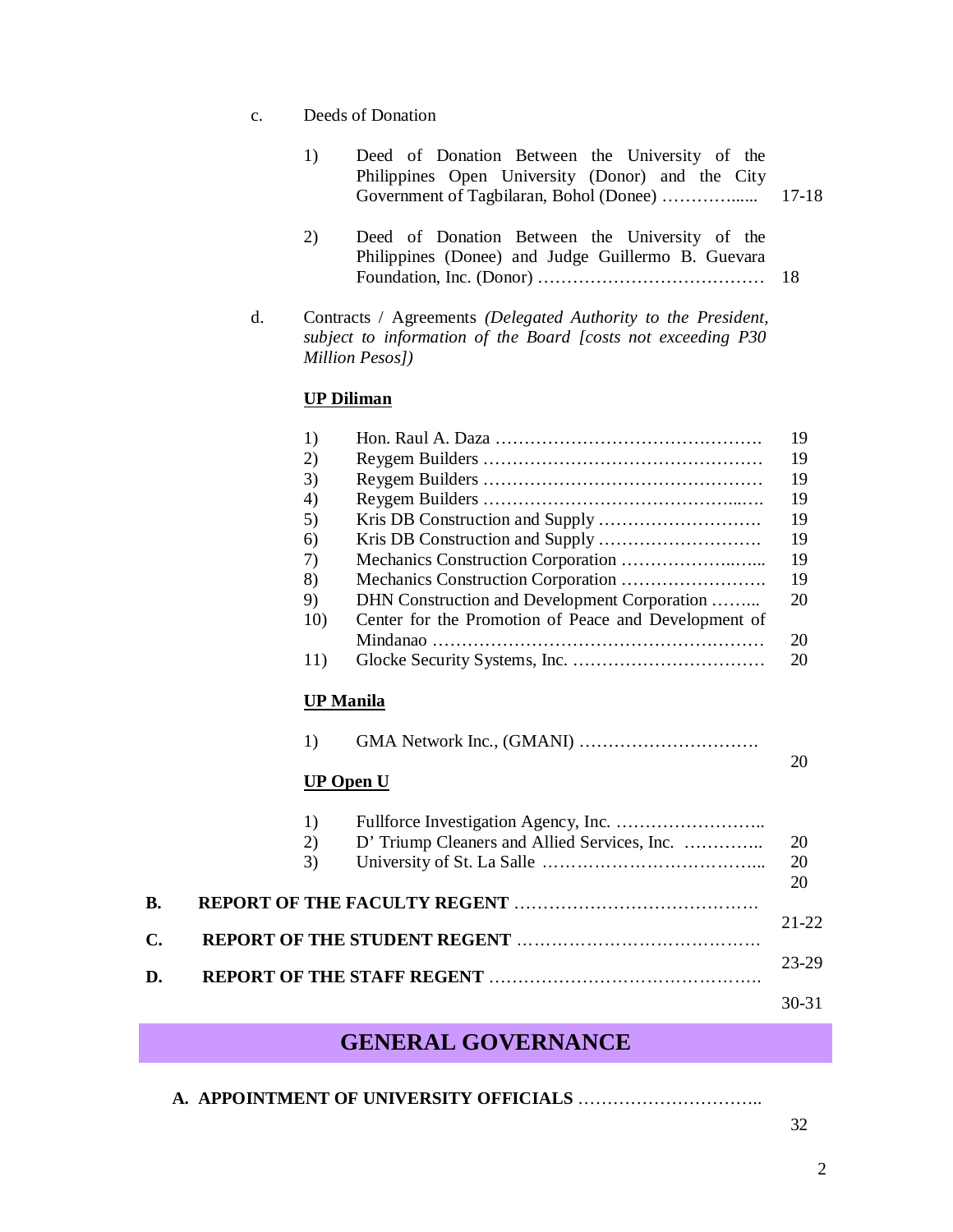# **ACADEMIC MATTERS**

| A.        |          |                                                                               | Establishment of the Victoria B. Jardiolin-Villa Professorial Chair in Business<br>Administration at the College of Business Administration, UP Diliman                                                                           |           |  |
|-----------|----------|-------------------------------------------------------------------------------|-----------------------------------------------------------------------------------------------------------------------------------------------------------------------------------------------------------------------------------|-----------|--|
| <b>B.</b> | Proposal |                                                                               | of the College of Music to Establish the UP College of Music                                                                                                                                                                      | 33        |  |
| C.        |          |                                                                               | Proposal to Institute a Department of Architecture at the College of Humanities                                                                                                                                                   | $33 - 35$ |  |
| D.        |          |                                                                               | Curricular Proposals for UP Diliman UC-Prescribed GE Courses                                                                                                                                                                      | $35 - 36$ |  |
| Ε.        |          |                                                                               | Request for Waiver of BOR Rule Limiting the Number of Student Admission<br>through the Varsity Athletics Admission System (VAAS) of the College of                                                                                | 36-38     |  |
| F.        |          |                                                                               | Memorandum of Agreement between the University of the Philippines through<br>the Center for Policy and Executive Development, National College of Public<br>Administration and Governance (CPED-NCPAG) and the Philippine Science | 39        |  |
| G.        |          | 39-40<br>Request for One-Year Extension on the Grant of the UP Law Centennial |                                                                                                                                                                                                                                   |           |  |
| H.        |          |                                                                               | Request of Ms. ELENITA C. GAY for Waiver of the One-Year Residency                                                                                                                                                                | $40 - 41$ |  |
| I.        |          |                                                                               | <b>Confirmation of Graduation</b>                                                                                                                                                                                                 | 41        |  |
|           | 1.       |                                                                               | <b>UP Diliman</b> (The graduation was approved by the UP Diliman<br>University Council at its $121st$ meeting held on 16 April 2012.)                                                                                             |           |  |
|           |          | 1.1                                                                           | Confirmation of Graduation Ad Referendum of Ms. JAYMIE N.<br><b>LLANERA</b> for the Degree of Bachelor of Science in Chemical<br>Engineering, College of Engineering, UP Diliman as of the End                                    | 41        |  |
|           | 2.       |                                                                               | <b>UP Manila</b> (The graduation was approved by the UP Manila University<br>Council at its $87^{th}$ meeting held on 12 April 2012.)                                                                                             |           |  |
|           |          | 2.1                                                                           | Graduation of Mr. AARON JOSEPH K. TIU, cum laude, for<br>the degree of Doctor of Medicine as of the end of Second                                                                                                                 | 42        |  |
|           |          | 2.2                                                                           | Graduation of UP Manila for the Degree of Doctor of Medicine                                                                                                                                                                      | 42        |  |
|           | 3.       |                                                                               | UP Los Baños (The graduation was approved by the UP Los Baños<br>University Council at its meeting held on 23 April 2012.)                                                                                                        | 42        |  |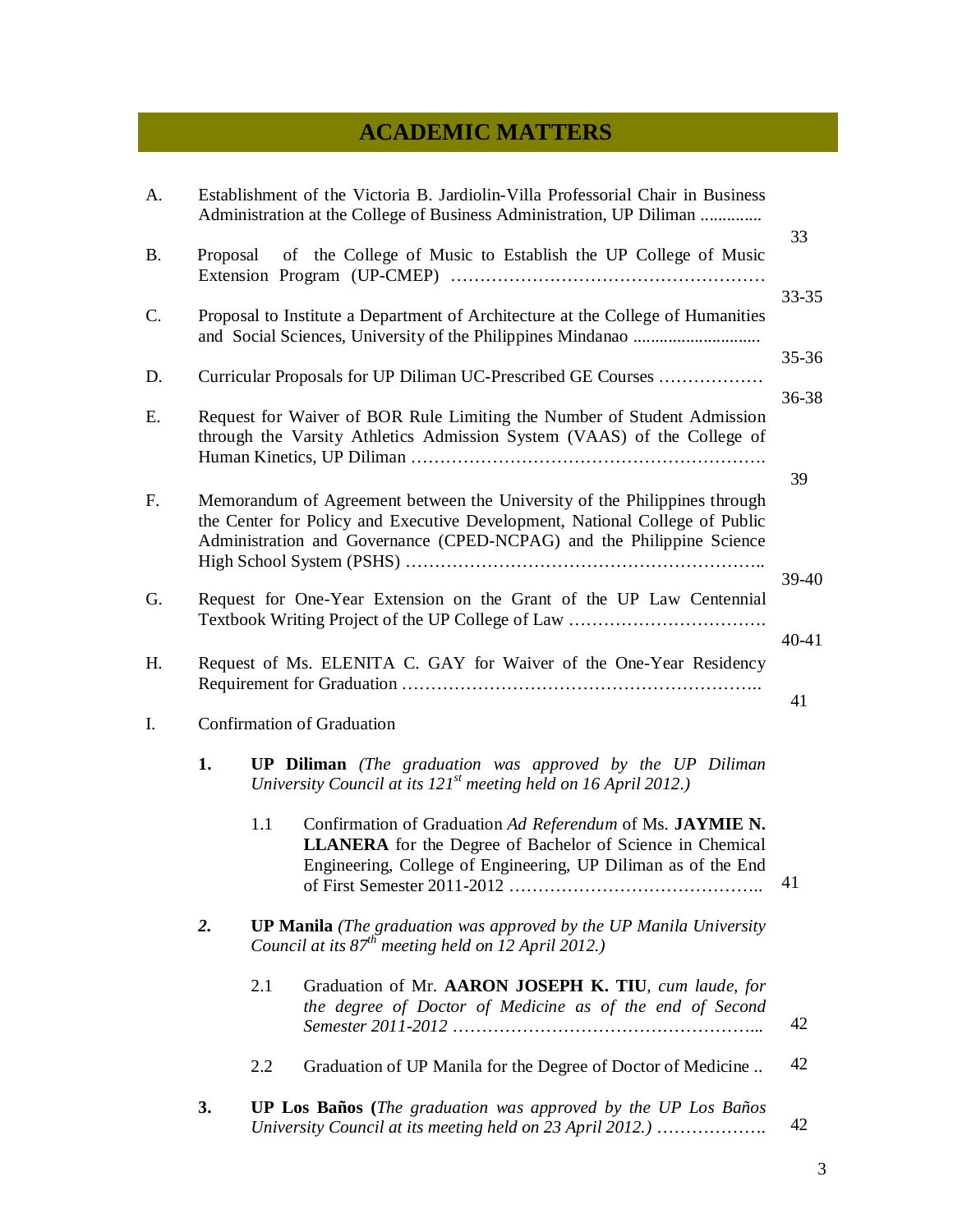|    | $\overline{4}$ . |     | <b>UP Baguio</b> (The graduation was approved by the UP Baguio University                                                                                                  | 42 |
|----|------------------|-----|----------------------------------------------------------------------------------------------------------------------------------------------------------------------------|----|
|    | 5.               |     | <b>UP Open University</b> (The graduation was approved by the UPOU<br>University Council at its 39 <sup>th</sup> meeting held on 11 April 2012.)                           | 42 |
|    | 6.               |     | <b>UP Mindanao</b> (The graduation was approved by the UP Mindanao<br>University Council at its $35^{th}$ meeting held on 11 April 2012.)                                  | 42 |
|    | 7.               |     | <b>UP Visayas</b> (The graduation was approved by the UP Visayas<br>University Council at its $97th$ meeting held on 14 April 2012.)                                       |    |
|    |                  | 7.1 | Graduation of Ms. KAREN G. VENERACION with honors (cum<br>laude) for the degree of Bachelor of Science in Accountancy as<br>of the end of the Second Semester AY 2011-2012 | 42 |
|    | 8.               |     | UP Cebu (The graduation was approved by the UP Cebu College Council<br>at its $4^{th}$ meeting held on 11 April 2012.)                                                     |    |
|    |                  | 8.1 | Amendment on the recommendation for Graduation with honors<br>of Ms. GRIMPIL LEA G. MALINAO (BS Management)                                                                | 43 |
|    |                  | 8.2 | of Ms. KAREN ANN O. CADIZ and Mr.<br>Graduation<br><b>SEVERINO T. LORILLA, JR.</b> for the degree of BS Computer<br>Science as of the end of Second Semester AY 2011-2012  | 43 |
|    |                  | 8.3 | Graduation of Mr. ROMAN JHON CHRISTIAN M.<br>GATBONTON and Ms. RACHEL MAE R. RACAL, Master<br>of Education [Biology], UP Cebu as of the end of Second                      | 43 |
|    |                  |     | <b>FISCAL MATTERS</b>                                                                                                                                                      |    |
| A. |                  |     | Request for Authority to Pay the First Merit Incentive of P5, 000.00 for CY                                                                                                | 43 |

- B. Reprogramming of Unexpended Balances of UP Diliman in the Amount of P18,470,794.50, Certified as Available by the UP Diliman Budget Office and Accounting Office ……………………………………………………………… 44
- C. Programming of Income of UP Los Baños in the Amount of ₱66,995,514 and Reprogramming of Unexpended Balances of UP Los Baños in the Amount of P50,000,000 Certified as Available by the UP Los Baños Budget Office and Accounting Office ……………………………………………………………….. 44
- D. Resubmission of the Proposed Utilization of the 20% Undergraduate Tuition Fee Increment of the J.D. program, College of Law, UP Diliman ........................ 44-45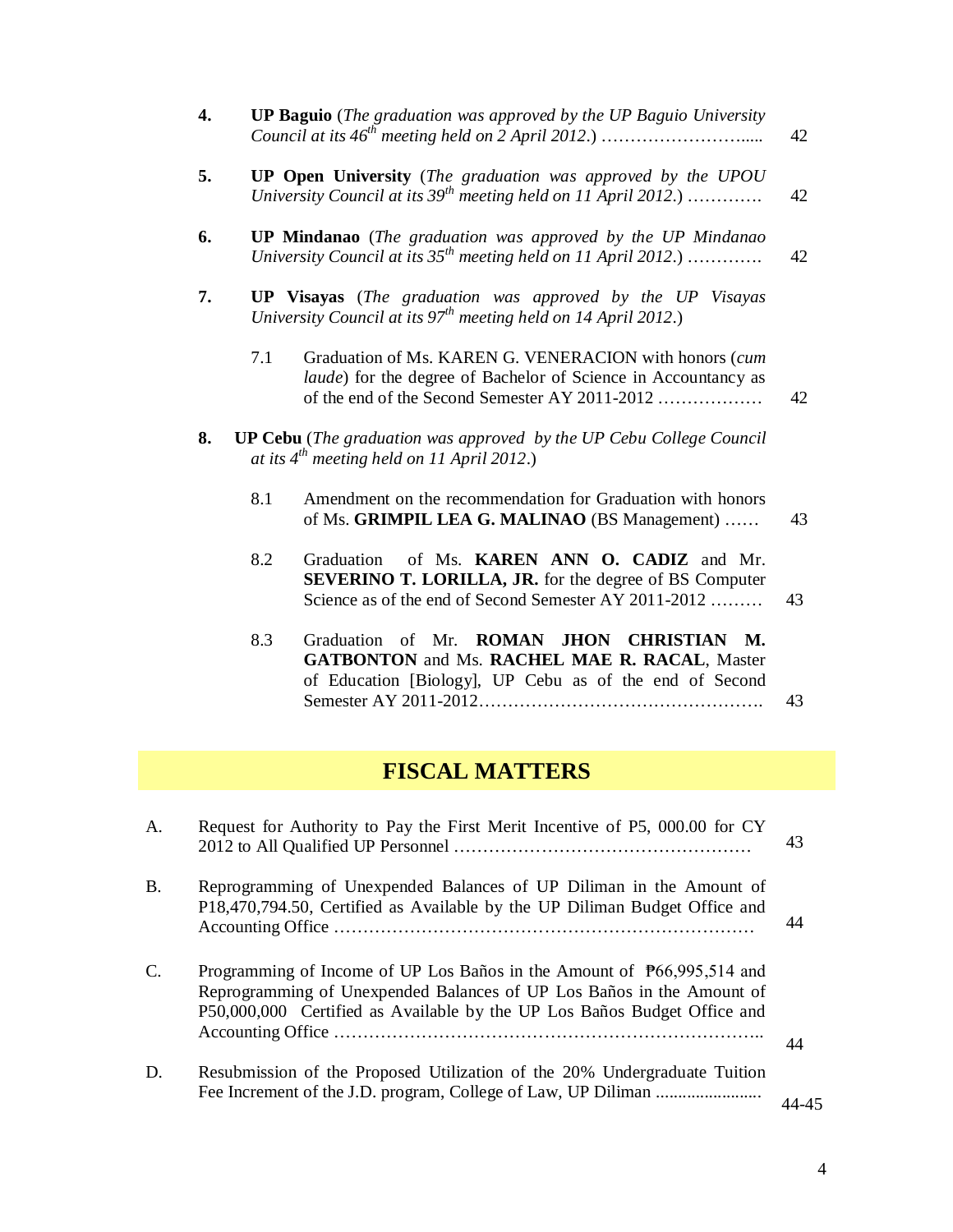| Е. |    | Realignment of UP System Reprogrammed Funds FROM Capital Outlay TO<br>Personal Services (PS) and Maintenance and Other Operating Expenses<br>(MOOE) in the Amount of P6,100,000.00 as Certified Available by the System<br>Budget Director and System Chief Accountant for the following Projects:<br>PharmaSeas Marine Drug Discovery Program and Packaging the University | 45-46 |
|----|----|-----------------------------------------------------------------------------------------------------------------------------------------------------------------------------------------------------------------------------------------------------------------------------------------------------------------------------------------------------------------------------|-------|
| F. |    | Proposed Reallocation of the National College of Public Administration and<br>Governance (NCPAG) Graduate Tuition Fee Increase (GTFI) Fund Utilization                                                                                                                                                                                                                      | 46    |
| G. |    | Affiliation Charges for International Researchers and Fellows                                                                                                                                                                                                                                                                                                               | 47    |
| Н. |    | Request Approval for the Proposed Class D Rates, for the Underserved and<br>Underprivileged Patients of the UP Manila Philippine General Hospital                                                                                                                                                                                                                           | 48-49 |
| I. |    | Memoranda of Agreement                                                                                                                                                                                                                                                                                                                                                      |       |
|    |    | <b>UP Diliman</b>                                                                                                                                                                                                                                                                                                                                                           |       |
|    | 1. | Memorandum of Understanding between the University of the<br>Philippines and the <i>Compact Muon Solenoid</i> (CMS) Experiment at the                                                                                                                                                                                                                                       | 49    |
|    | 2. | Memorandum of Agreement between the University of the Philippines<br>through the National Institute of Geological Sciences and the Kumamoto                                                                                                                                                                                                                                 | 49    |
|    | 3. | Memorandum of Understanding for Student Exchanges (Second<br>Renewal) between the University of the Philippines and the Meiji                                                                                                                                                                                                                                               | 49    |
|    | 4. | Agreement on Academic Cooperation between the University of<br>the Philippines Diliman<br>and the Shrinakarinwirot University                                                                                                                                                                                                                                               | 50    |
|    | 5. | Memorandum of Agreement between the University of the Philippines<br>through its Institute of Small Scale Industries (UP-ISSI) and the<br>Department of Trade and Industry, Bureau of Micro, Small and Medium                                                                                                                                                               | 50    |
|    | 6. | Memorandum of Agreement between the University of the Philippines<br>through its National Hydraulic Research Center (NHRC) and the<br>Metropolitan Waterworks and Sewerage System (MWSS)                                                                                                                                                                                    | 50    |
|    |    | <b>UP Manila</b>                                                                                                                                                                                                                                                                                                                                                            |       |
|    | 1. | Contract of Affiliation between the University of the Philippines Manila<br>(Party of the Second Part) and the South Cotabato Provincial Hospital                                                                                                                                                                                                                           |       |

(Party of the First Part) ………………………………………………….. 50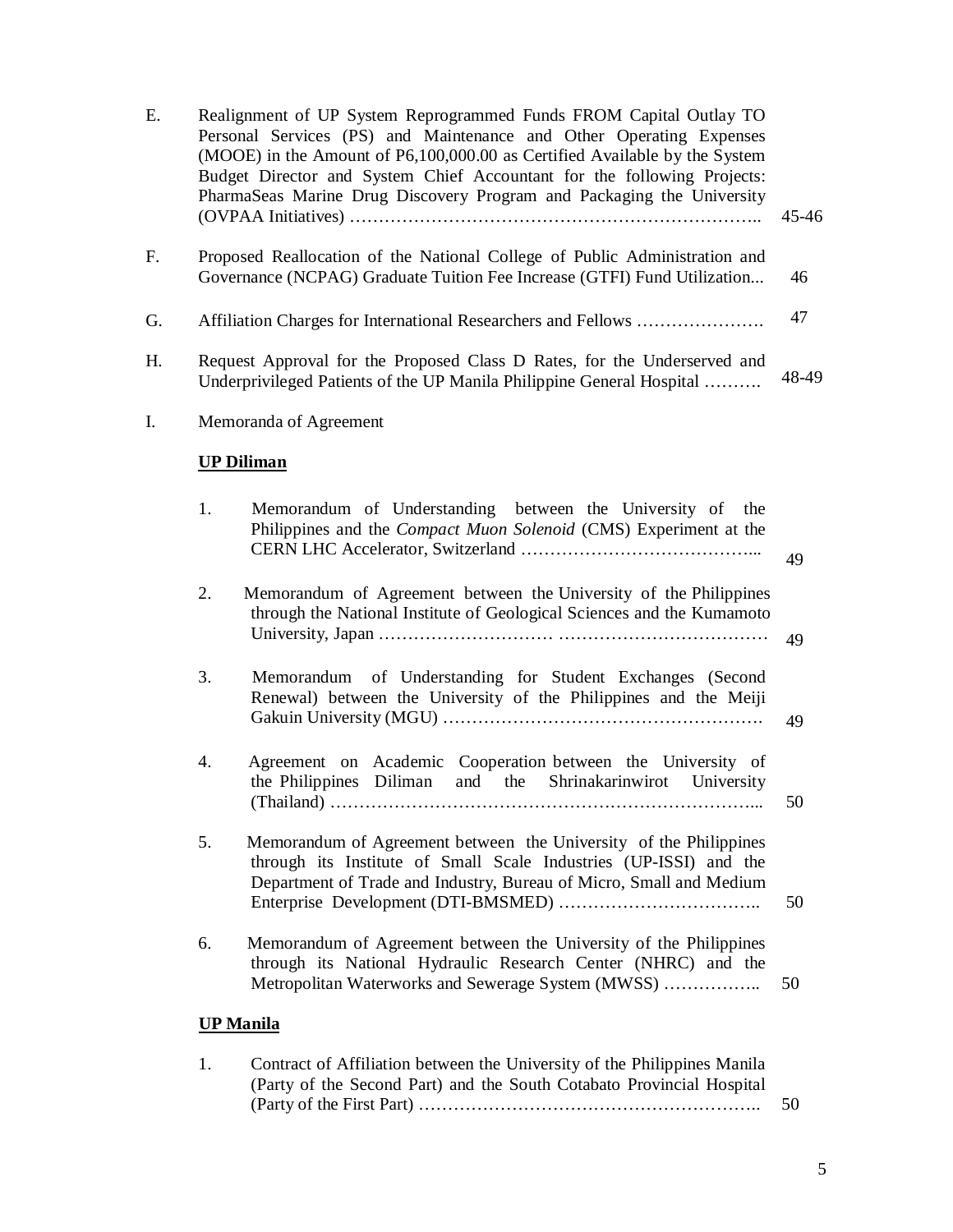| Memorandum of Agreement between the University of the Philippines |    |
|-------------------------------------------------------------------|----|
| Manila and the Advanced Science and Technology Institute (ASTI)   | 50 |

# **UP Open University**

| Memorandum of Agreement between the University of the |  |  |  |  |
|-------------------------------------------------------|--|--|--|--|
|                                                       |  |  |  |  |

# **ADMINISTRATIVE MATTERS**

| A.             | Request of Mr. JOSE K. CARIÑO, and Dr. MARY ANN LADIA, Former<br>Faculty Member and Staff of UP Baguio, to Apply their Service in Another<br>Government Unit and in Another UP Unit, respectively, to the Required Return                                                                                                                                | 51        |
|----------------|----------------------------------------------------------------------------------------------------------------------------------------------------------------------------------------------------------------------------------------------------------------------------------------------------------------------------------------------------------|-----------|
| <b>B.</b>      | Request for a Temporary Waiver of Faculty Tenure Rule in Favor of Ms.<br>AILEEN R. DE JURAS, Assistant Professor 1, Institute of Human Nutrition and<br>Food, College of Human Ecology (IHNF-CHE), UP Los Baños, Effective 1                                                                                                                             | 52        |
| $\mathbf{C}$ . | Request for a Temporary Waiver of Faculty Tenure Rule in Favor of Ms.<br>LOWELA M. PADILLA, Assistant Professor 1, Institute of Human Nutrition<br>and Food, College of Human Ecology (IHNF-CHE), UP Los Baños, Effective 1                                                                                                                              | $52 - 53$ |
| D.             | Renewal of Temporary Waiver of Faculty Tenure Rule in Favor of Dr.<br>MICHIYO Y. REYES, Associate Professor 2, Asian Center, UP Diliman,                                                                                                                                                                                                                 | 53        |
| Е.             | Request for Temporary Waiver of Faculty Tenure Rule in Favor of Asst. Prof.<br>CHERRYLYN P. ALOTA, Assistant Professor 1, Mathematics Program of the<br>Sciences Cluster, UP Cebu, Effective 1 June 2012 until 31 May 2013                                                                                                                               | 54        |
| F.             | Request for Waiver of Sabbatical Rules in Favor of Prof. CELIA F. PARCON,<br>Associate Professor 7, Division of Humanities, College of Arts and Sciences,                                                                                                                                                                                                |           |
| G.             | Request of Dean PURIFICACION G. DELIMA, College of Arts and<br>Communication, UP Baguio to Move the Termination Date of her Deanship<br>from 30 June 2012 to 31 May 2012 to Rectify the Regularity of the Period of<br>Appointment for the CAC Deanship Similar to the Terms of the Other College<br>Deans which Coincide with the Regular Academic Year | 54<br>54  |
| Η.             | Request Certification from the Board on the Legality of the Grant of<br>Extension of Service Beyond Compulsory Retirement Age of 65 in<br>Favor of Prof. FREDEGUSTO G. DAVID, Professor 12, College of                                                                                                                                                   | 54-56     |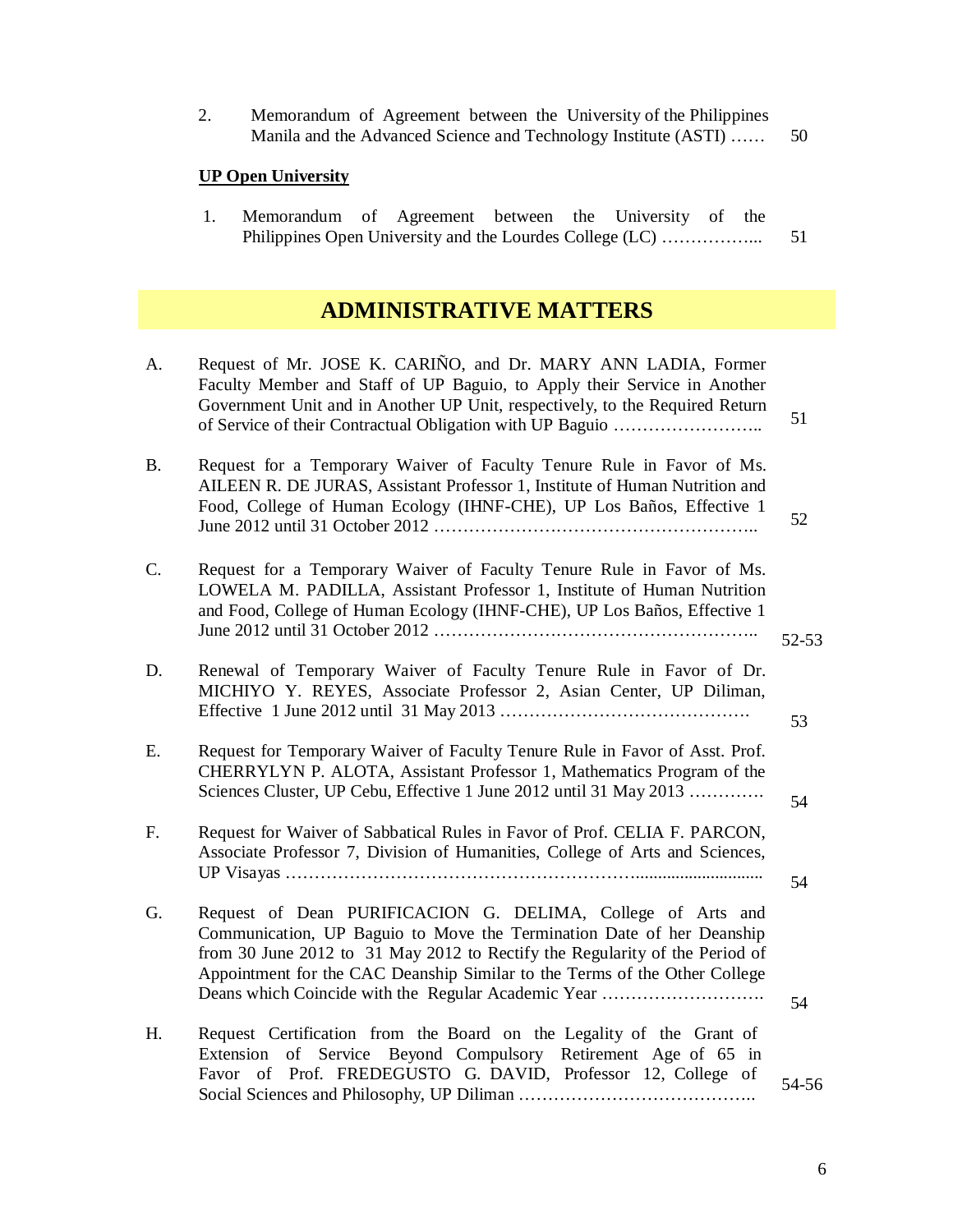| $\mathbf{I}$ . |    | Appointment of Dr. EDUARDO R. MENDOZA as Visiting Professor, College<br>of Arts and Sciences, UP Los Baños, for Six Weeks Effective 5 November 2012   | 56-57 |
|----------------|----|-------------------------------------------------------------------------------------------------------------------------------------------------------|-------|
| J.             |    | <b>Student Matters</b>                                                                                                                                |       |
|                | 1. | Request of Mrs. Maria Concepcion Hina for UP to Shoulder Treatment<br>Costs of her Daughter LORDEI HINA, 3rd year student, CSSP, UP<br><b>Diliman</b> | 57    |
|                | 2. | Letter Request of Mr. KEVIN A. BONAOBRA for the Release of His<br>Transcript of Records Pending Resolution of His Case before Student                 | 58    |
| K.             |    |                                                                                                                                                       | 58-61 |

# **OTHER MATTERS**

| A.        | Deed of Reconveyance from the University of the Philippines (UP) to the<br>Department of Health (DOH) of Two (2) Parcels of Land Located at Barrio Diit                                                                                                                                                         | 61-62 |
|-----------|-----------------------------------------------------------------------------------------------------------------------------------------------------------------------------------------------------------------------------------------------------------------------------------------------------------------|-------|
| <b>B.</b> | Request of President Alfredo E. Pascual for Authority to Travel to Guam from<br>29 June – 3 July 2012 to Attend a Forum of University Presidents from the<br>Asia-Pacific Region and US Territories Hosted by the University of Guam                                                                            | 63    |
| C.        | Request of President Alfredo E. Pascual for Authority to Travel to Republic of<br>Turkey from 4 to 12 July 2012 to Participate in an Educational and Cultural Trip                                                                                                                                              | 63    |
| D.        | Request for Authority to Purchase New Vehicle (Toyota HiAce GL Grandia 2.5)<br>DSL MT 2R) for the Official Use of the UP Diliman Training Center for<br>Applied Geodesy and Photogrammetry (TCAGP), DREAM Program, College of<br>Engineering in the Amount of P1,914,200.00 (approximate cost)                  | 63-64 |
| Ε.        | Proposed Constitution of the Fairness Opinion Committee to Examine the<br>Proposal of the Panorama Development Corporation (PDC) for the Lease of the<br>Property of the University of the Philippines located at Barangay Cupang,<br>Muntinlupa City under the Negotiated Mode of Procurement After Two Failed | 64-65 |
| F.        | Construction Agreement between the University of the Philippines and the C.E.<br>Padilla Construction, Inc. on the Proposed UP Professional Schools                                                                                                                                                             | 65-66 |
| G.        | PEZA Registration of Portions of UP Campus as Special Economic Zones under                                                                                                                                                                                                                                      | 66    |
| H.        | Proposal of Regent Senator Angara for the Creation of an Institute of the Law of                                                                                                                                                                                                                                | 66-67 |

58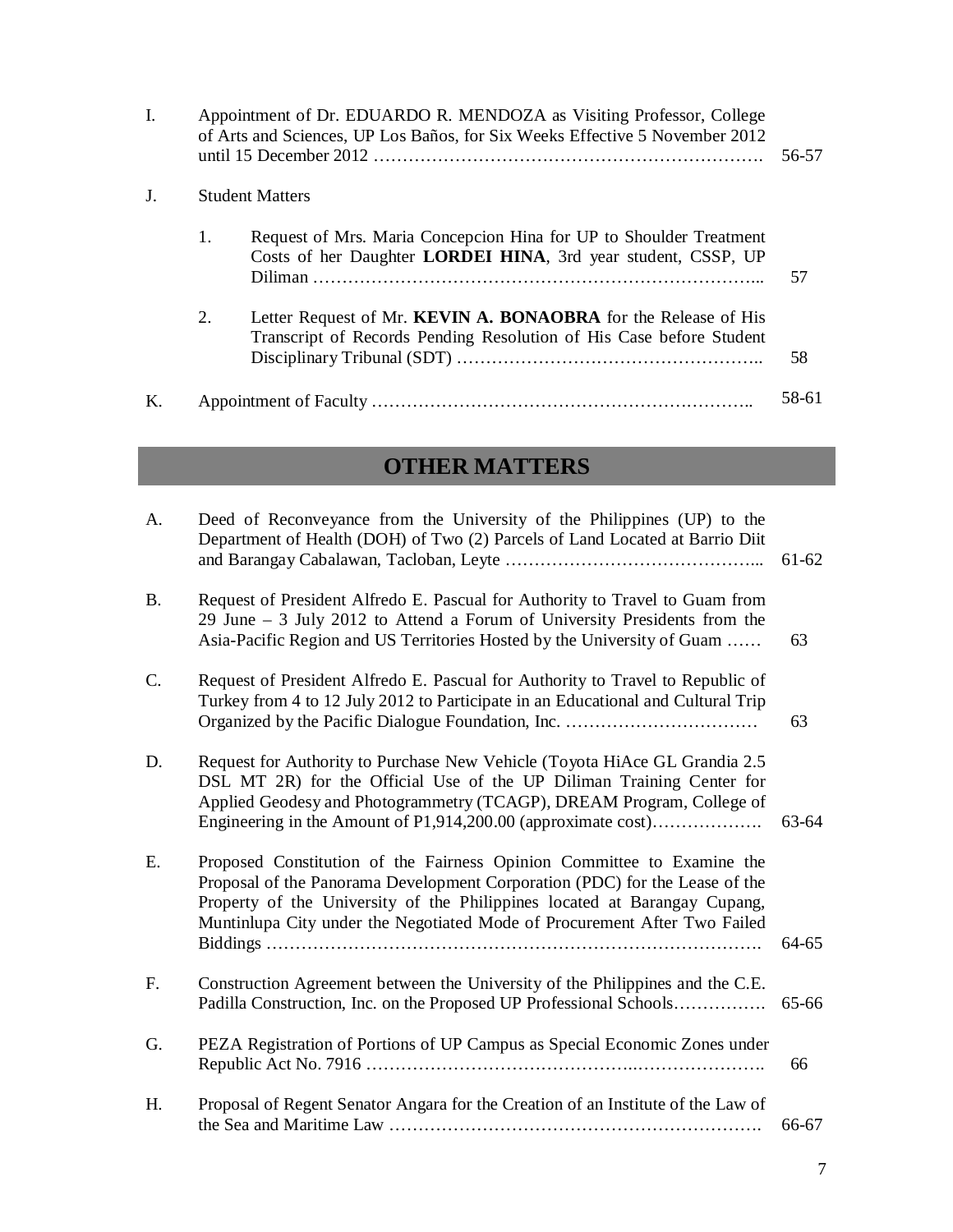| $\mathbf{L}$ |                                                                           |       |
|--------------|---------------------------------------------------------------------------|-------|
| $J_{\perp}$  | Proposal to Reappoint Regent Magdaleno B. Albarracin, Jr. as Chair of the | 68    |
|              |                                                                           | 68-69 |

# **ADMINISTRATIVE ORDERS**

| A.        | Administrative Order No. PAEP 12-28: Appointment as Officer-in-Charge of                                                                                                                                                           | 70    |
|-----------|------------------------------------------------------------------------------------------------------------------------------------------------------------------------------------------------------------------------------------|-------|
| <b>B.</b> | Administrative Order No. PAEP 12-29: Search Committee for the Director of<br>the National Institute of Molecular Biology and Biotechnology (NIMBB), UP                                                                             | 70-71 |
| C.        | Administrative Order No. PAEP 12-30: Search Committee for the Deanship of                                                                                                                                                          | 71    |
| D.        | Administrative Order No. PAEP 12-17A: Appointment as Member of the<br>Special Bids and Awards Committee (SBAC) for Procurement under the eUP                                                                                       |       |
|           |                                                                                                                                                                                                                                    | 71-72 |
| Ε.        | Administrative Order No. PAEP 12 -31: UP System Special Bids and Awards<br>Committee (UPS SBAC) for "Rationalization and Simplification of Business                                                                                | 72    |
| F.        | Administrative Order No. PAEP 12-32: Appointment as a Member of the Search                                                                                                                                                         | 73    |
| G.        | Administrative Order No. PAEP 12-37: UP Administration Panel for the Re-<br>negotiation of the Collective Negotiation Agreements (CNA)                                                                                             | 73-75 |
| H.        | Administrative Order No. PAEP 12-38: Confirmation of Extension of Detail to<br>the Philippine Council for Industry, Energy and Emerging Technology Research<br>and Development-Department of Science and Technology (PCIEERD-DOST) |       |
|           |                                                                                                                                                                                                                                    | 75    |
| I.        | Administrative Order No. PAEP 12-39: Prof. Teresita J. Rodriguez, Designation                                                                                                                                                      | 76    |
| J.        | Administrative Order No.12-42: Ms. Susan C. Sanchez as Officer-in-Charge of                                                                                                                                                        | 76    |
| K.        | Administrative Order No. 12-42A: U.P. Human Resource (HR) Plantilla                                                                                                                                                                | 76-77 |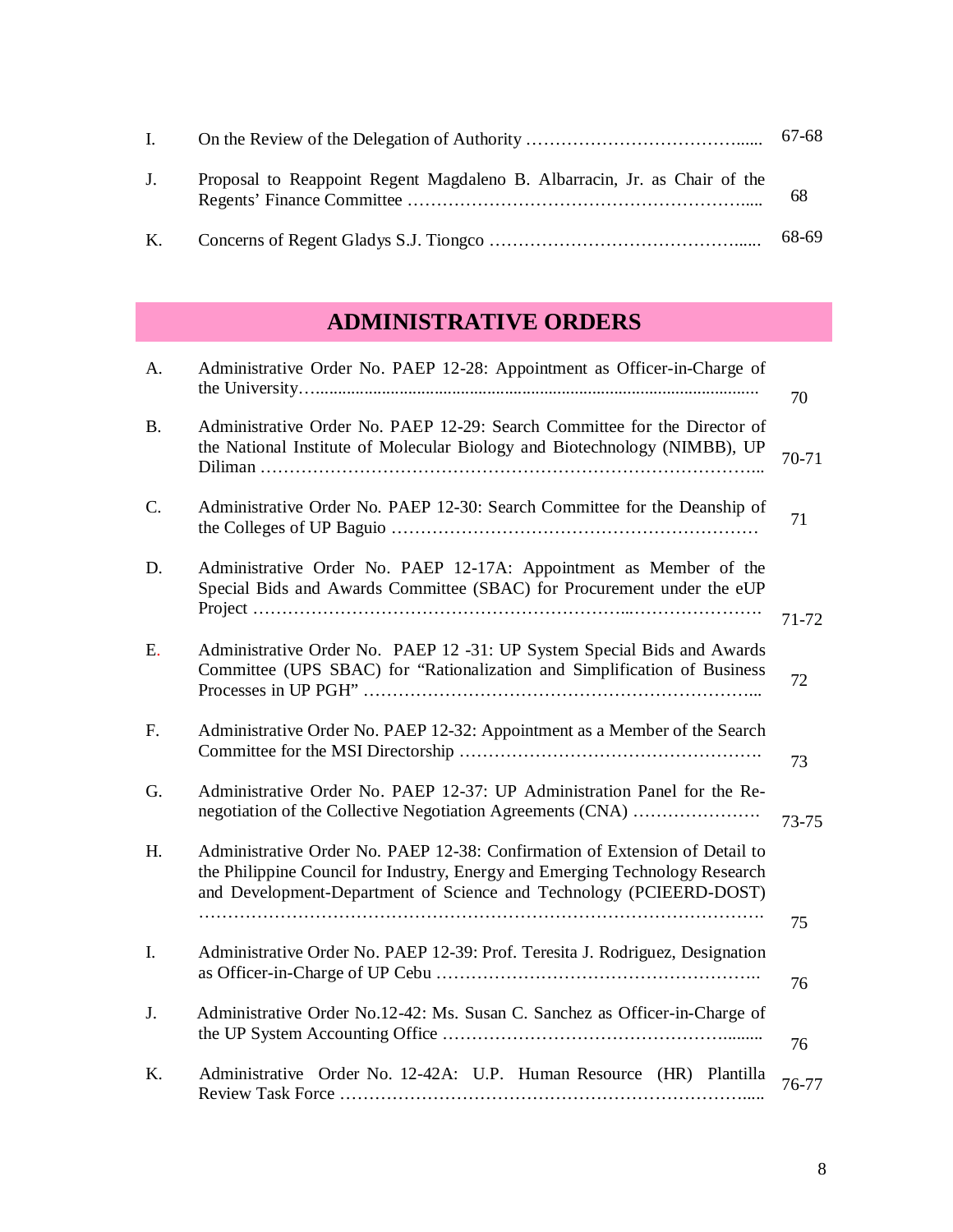| L.          | Administrative Order No. PAEP 12-43: Change of the Extension of Detail to the                                                                         |       |
|-------------|-------------------------------------------------------------------------------------------------------------------------------------------------------|-------|
| M.          | Administrative Order No. PAEP 12-44: Dr. Gisela P. Concepcion as Officer-in-                                                                          | 78    |
| $N_{\cdot}$ | Administrative Order No. PAEP 12-45: Reconstitution of the Committee for<br>the System-wide Constructors Performance Evaluation System-Implementation | 78-79 |
|             |                                                                                                                                                       |       |

# **MEMORANDA**

| A.              | Memorandum No. PAEP 12-13: Half-Day Work on Wednesday, 4 April 2012                                                                                | 79    |
|-----------------|----------------------------------------------------------------------------------------------------------------------------------------------------|-------|
| <b>B.</b>       | Memorandum No. PAEP 12-15: Annual Orientation on UP Revised Intellectual<br>Property Rights (IPR) Policy and Intellectual Property (IP) Protection |       |
|                 |                                                                                                                                                    | 80    |
| $\mathcal{C}$ . | Memorandum No. PAEP 12-16: Scientific Career System (SCS)                                                                                          | 81    |
| D.              | Memorandum No. PAEP 12-17: Working Group to Study the Possibility of<br>Submitting a Competitive Bid to the USAID's B+WISER                        | 81-82 |
| Ε.              | Memorandum No. PAEP 12-18: MERIT INCENTIVE FOR CY 2012                                                                                             | 82-84 |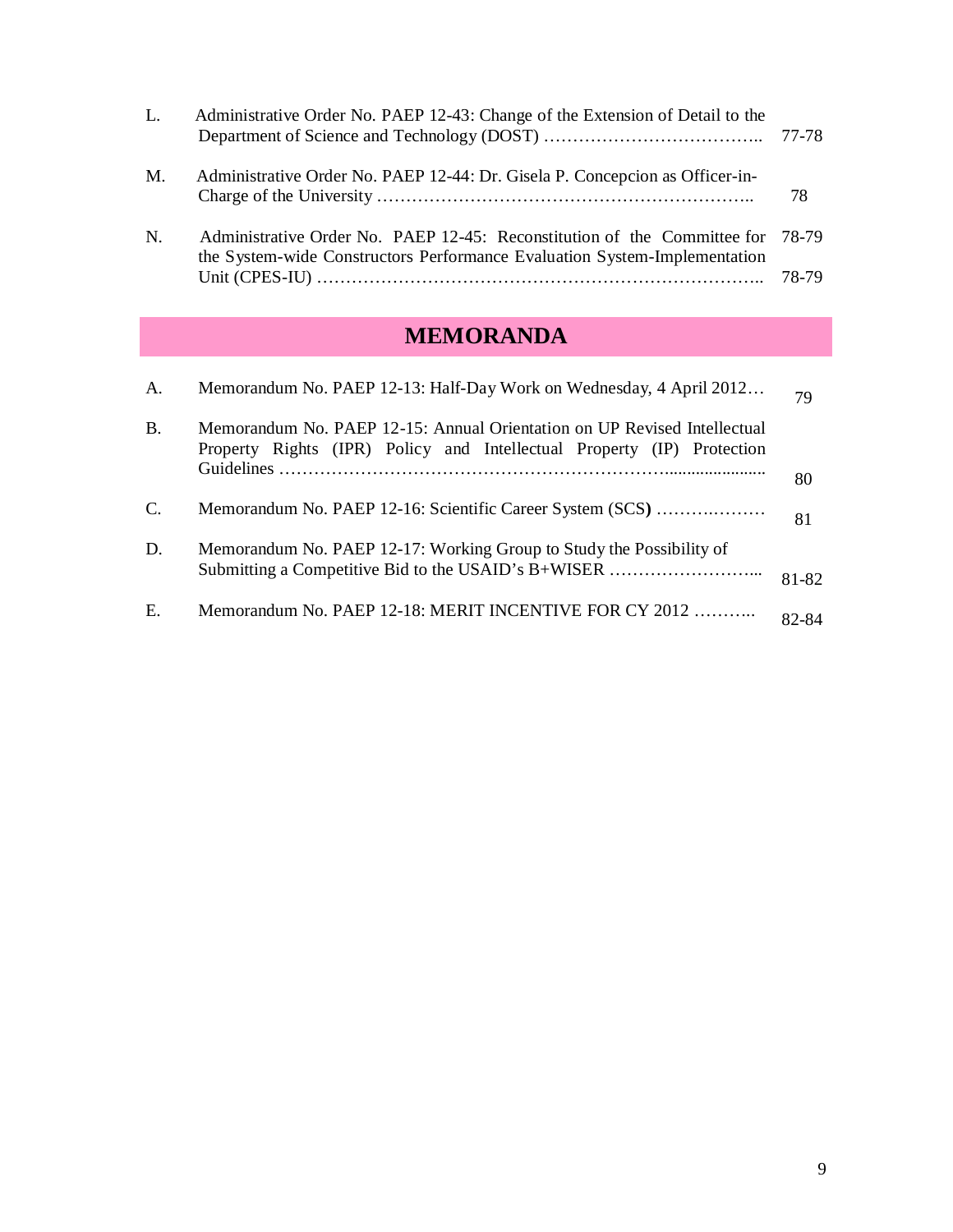# **DECISIONS OF THE BOARD OF REGENTS**

# **1280th MEETING, 4 JUNE 2012**

# **MATTERS ARISING FROM THE MINUTES OF PREVIOUS MEETINGS**

# **A. 1276th (Special) Meeting, 16 January 2012**

- **1. On the case of** *Dean Enrique M. Avila, Prof. Ernesto P. Pineda,* **and** *Mr. Sharif Alsidry,* **UP Cebu** 
	- Situationer: The case is not yet ready for discussion because the comment to the Supplemental Memorandum of the Private Complainants who had been given five (5) days from receipt of the said Supplemental Memorandum has not been received by the Office of the Secretary of the University pursuant to Order dated 29 March 2012.

### **2. On the case of** *Mr. Florendo Sambrano***, UP Los Baños**

Staff Regent Ebesate informed the Board that Mr. Sambrano was intending to file a Motion for Reconsideration on the Board's decision to sustain the recommendation of the Regent's Committee that recommended a one- (1-)year suspension. Chair Licuanan suggested that the penalty should be implemented until the Board hears from Mr. Sambrano.

# **REPORTS FOR INFORMATION OF THE BOARD**

# **A. REPORT OF THE PRESIDENT**

# **1. "INITIATIVES AND ACTIVITIES OF THE PRESIDENT (29 March to 3 June 2012)**

#### **UP's Budget Appropriation Request from the Government for 2013**

I had the opportunity to meet with DBM Secretary Florencio Abad on 10 April 2012 and present to him UP's Strategic Plan 2011-2017 and the budget appropriation we need for 2013 (P18 billion) in support of the plan. Also present at the DBM meeting was CHED and UP BOR Chair Dr. Patricia Licuanan, who expressed her explicit support for UP's request for increased budget allocation. Subsequent to the meeting, Dr. Licuanan also volunteered to do her own active follow-up with the DBM Secretary. I wish to gratefully acknowledge her continuing efforts to obtain increased government funding for UP as the country's national university.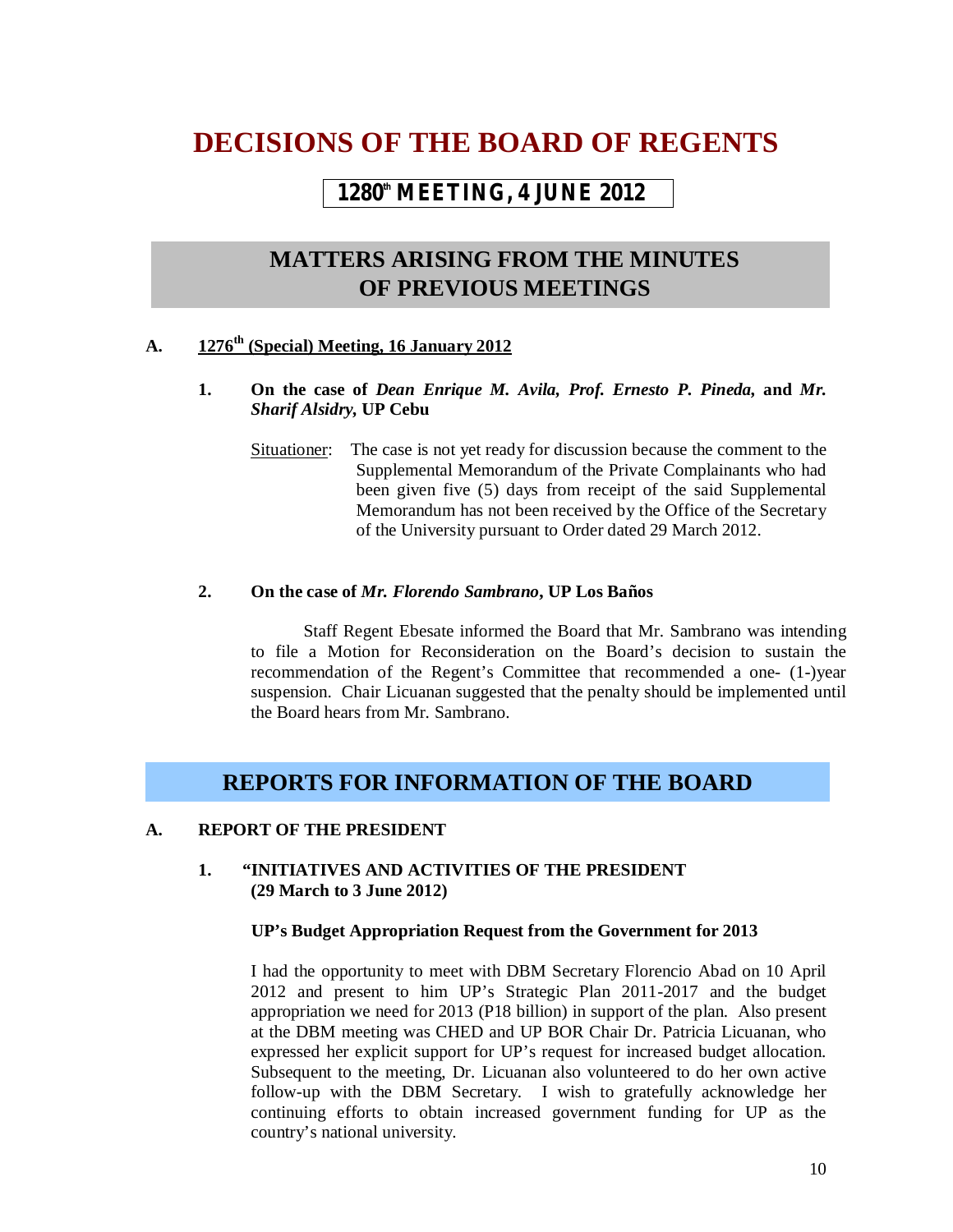Our campaign for greater budget appropriation for UP is in line with the Public Higher Education Reform Roadmap 2011-2016 which provides for, among others, "upgrading leading SUCs to international standards". The Presidents of 110 SUCs, including myself, signed their commitment to this reform roadmap on the occasion of CHED's 18th founding anniversary held at the CHED Office on 17 May 2012 with President Aquino as guest of honor.

# **General Education (GE) Program: from total free choice to partiallyprescribed courses**

In the agenda of today's meeting of the Board is a request from UP Diliman's University Council (UC) for approval of "Curricular Proposals for UC-Prescribed GE Courses" which were adopted at its special meeting held on 16 April 2012. These proposals are intended to implement the recommendation of the systemwide GE Conference, convened in October 2010 by my predecessor, to shift *from* a regime in which students have total free choice of GE courses consisting of a total of 45 units (15 units in each of the three  $(3)$  domains of knowledge<sup>1</sup>) *to* one in which certain GE courses (6 to 9 units per domain) are prescribed. The freechoice regime was a basic feature of the Revitalized GE Program (RGEP) framework introduced in 2001.

I am recommending approval by the Board of this request from the UP Diliman UC for implementation starting this coming academic year 2012-2013.

While the proposals do not constitute the institution of new academic programs (and thus actionable at the level of the President from the perspective of the requesting CU), I find it necessary to bring them to the Board as the proposed change embodied therein is a departure from free-choice feature of the RGEP framework that was approved by the Board in 2001. May I request, however, that the authority of the President to approve similar proposals from the various University Councils of the various CUs be confirmed by the Board. All other CUs are also mandated by the aforementioned conference to undergo a similar exercise of shifting to a partially-prescribed regime in their respective GE Programs as is being done by UP Diliman. They have in fact finished the review of their respective GE Programs ahead of UP Diliman and are now piloting the prescribed GE courses in each of the three (3) domains.

For an appreciation of the rationale behind the shift, I have requested the Office of the Secretary to reproduce for the members of the Board the Executive Summary of the system-wide GE Conference and the CU-level Focus Discussion Groups (FGDs) that preceded it. It will be noted that in arriving at the recommended shift to partially-prescribed regime, the faculty lengthily discussed issues of both philosophy and implementation, e.g., courses needed to satisfy University-level standards, courses that will help form the UP students identity – the "Tatak UP", and how in the eight (8) years or so of the RGEP, its spirit was undermined by the limited number of courses that the CUs were able to offer, thus limiting free choice as well, by the demands of the professional programs for

 $\overline{a}$ 

<sup>&</sup>lt;sup>1</sup>The 3 domains are (1) Arts and Humanities; (2) Social Sciences and Philosophy; and (3) Mathematics, Science and Technology.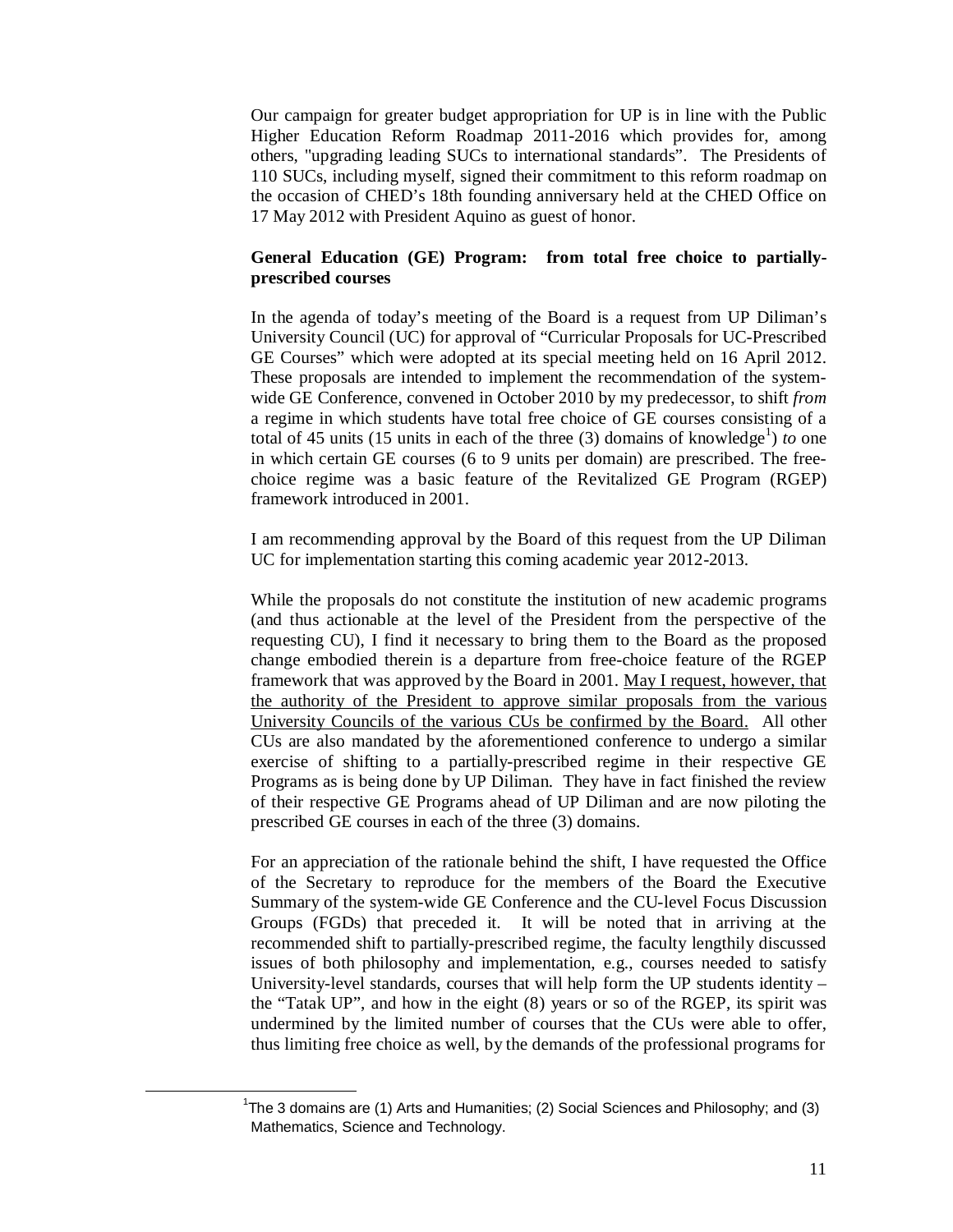certain basic courses, and by outcomes that fell short of what was desired (graduates with poor analytical, communication and math skills).

It should also be noted that the free choice vs. prescribed feature was not the only aspect deliberated upon at the Conference. The faculty also discussed, among others, who may teach, the language of the GE courses, and class size.

#### **Support for government's disaster risk mitigation initiatives**

On 22 May, I met with DOST Secretary Mario Montejo to finalize the arrangements for UP Diliman's hosting of DOST's Nationwide Operational Assessment of Hazards (NOAH) Program and the assignment of a UP professor (Dr. Mahar Lagmay of the UP NIGS) as the Program Leader. The NOAH Program aims to mitigate risks associated with such disasters as typhoons, floods, tsunamis, earthquakes and volcanic eruptions. UP scientists and experts are involved in a number of the projects under the NOAH Program, such as the P1.6 billion project to produce high-resolution flood hazard maps covering the whole country.

#### **The Versatile Instructional System for Science Education and Research (VISSER) Initiative**

We recently piloted in UP a project dubbed VISSER or the Versatile Instructional System for Science Education and Research. This is a collaborative program designed to enhance teaching of science in the country's high schools, which suffer from lack of science equipment and teacher training. Central to VISSER's design is an affordable and user-friendly device that enables the student to understake experiments and gather data using different sensors.

Recently, high school students, incoming science and engineering freshmen, senior students, and faculty from UPLB and UP Diliman participated in the pilot run of the project. They were introduced to programming a microprocessor system (the Arduino) in order to make things blink, to read in data, and to display numbers. This system is an open source design environment that one can make from cheap available parts. It will be the heart of the VISSER system, which can be integrated into experiment modules for physics, chemistry, and biology. I spoke at the concluding program of the VISSER pilot held on 25 May at NIP.

The VISSER initiative is led by a UP alumnus (Professor Mel Gomez of the University of Maryland) under the auspices of UP Vice President for Academic Affairs Gisela Concepcion and UP Diliman Deans Jose Balmaceda (College of Science) and Aura Matias (College of Engineering). Dr. Giovanni Tapang of UPD NIP, Dr. Laura David of UPD MSI, Prof. Nel Altoveros of the UPLB Physics Department, and Prof. Percival Magpantay and Prof. Romarie Lorenzo of the UPD EEE Department are helping out.

#### **Supporting UP performing artists going for international competitions / events**

We have provided some financial assistance to groups of performing artists who went / are going abroad for international competitions or events. Among them are: (1) Dulaang UP production of Macbeth that will participate in the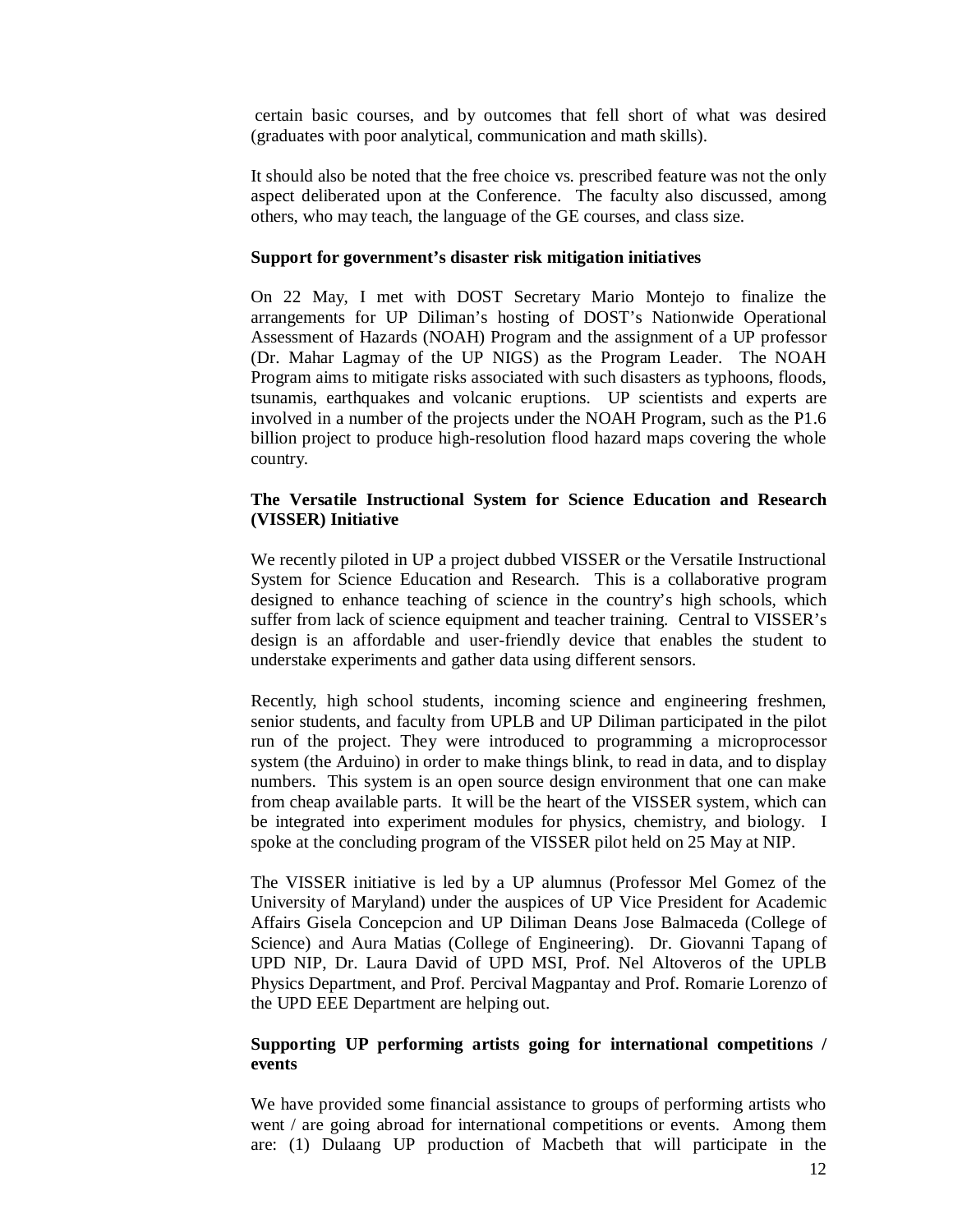Shakespeare Forum of the National Taiwan University; (2) UP ARCO, the string ensemble of the UP Orchestra, which performed at the *Festival International de Music Universitaire* (FIMU) in Belfort, France; and (3) UP Singing Ambassadors which will compete in prestigious choral competitions in Italy and Hungary.

### **President's Activities**

- **Graduation Events, Investiture of New Chancellors:** Except in UP Baguio whose graduation coincided with that of UP Manila, I was able to attend and confer Degrees in all major UP campuses during their respective general commencement exercises (UP Min, 18 April; UPM, 20 April; UPD, 22 April; UP Cebu, 24 April; UP Visayas-Iloilo, 25 April; UPLB, 28 April; UPOU, 5 May). The investiture of the three (3) new chancellors of UP Manila, UP Los Baños and UP Visayas was held to coincide with their graduation events. On 16 April, I administered the oath of office of Dr. Raymundo Rovillos as the new chancellor of UP Baguio.
- **Angara Fellowship Awards:** On 10 May, I gave the opening remarks at the lecture of Dr. Ramon P. Paterno on financing universal healthcare. Dr. Paterno, a research faculty at NIH-UP Manila, is a UP President Edgardo J. Angara Fellow 2010-2011 along with three (3) others namely: Prof. Raul Pangalangan, Prof. Raul Fabella and Prof. Gerardo Sicat. The day before, on 9 May, the selection board of the fellowship program met to discuss the next batch of awardees. The fellowship program is backed up by an endowment fund donated by friends of Regent Senator Angara and gives P500,000 per awardee from the fund's earnings.
- **Honorary degree conferred by Angeles University Foundation:** I was conferred the degree of Doctor of Pedagogy, *honoris causa,* by the Angeles University Foundation at its graduation ceremony held on 21 April 2012. I also served as the commencement speaker.

# **Donations to UP:**

- o On 28 May, I personally received from PNOC Exploration Corporation Chair Gemiliano Lopez a check representing the second P125 million donation towards the company's committed P500 million endowment fund for professorial chairs, scholarships, and research grants in the fields of geology, mining, energy and other fields.
- o On 13 April, I spoke at the UP Fighting Maroons Sponsors' Night held at the Manila Polo Club. Our UP Men's basketball team is gearing for the upcoming UAAP season.
- o On 14 May, I spoke at the inauguration of the UP Institute of Chemistry's Teaching Building and met the donors for fitting the laboratories and other rooms in the building.
- o In the evening of 14 May, I spoke at a dinner reception in the Executive House in honor of the Quimbo Family – the donor of the Juanita Sansano Quimbo Memorial Professorial Chair in Business Administration.
- o On 25 May, I personally thanked the recent donors of the National Institute of Physics.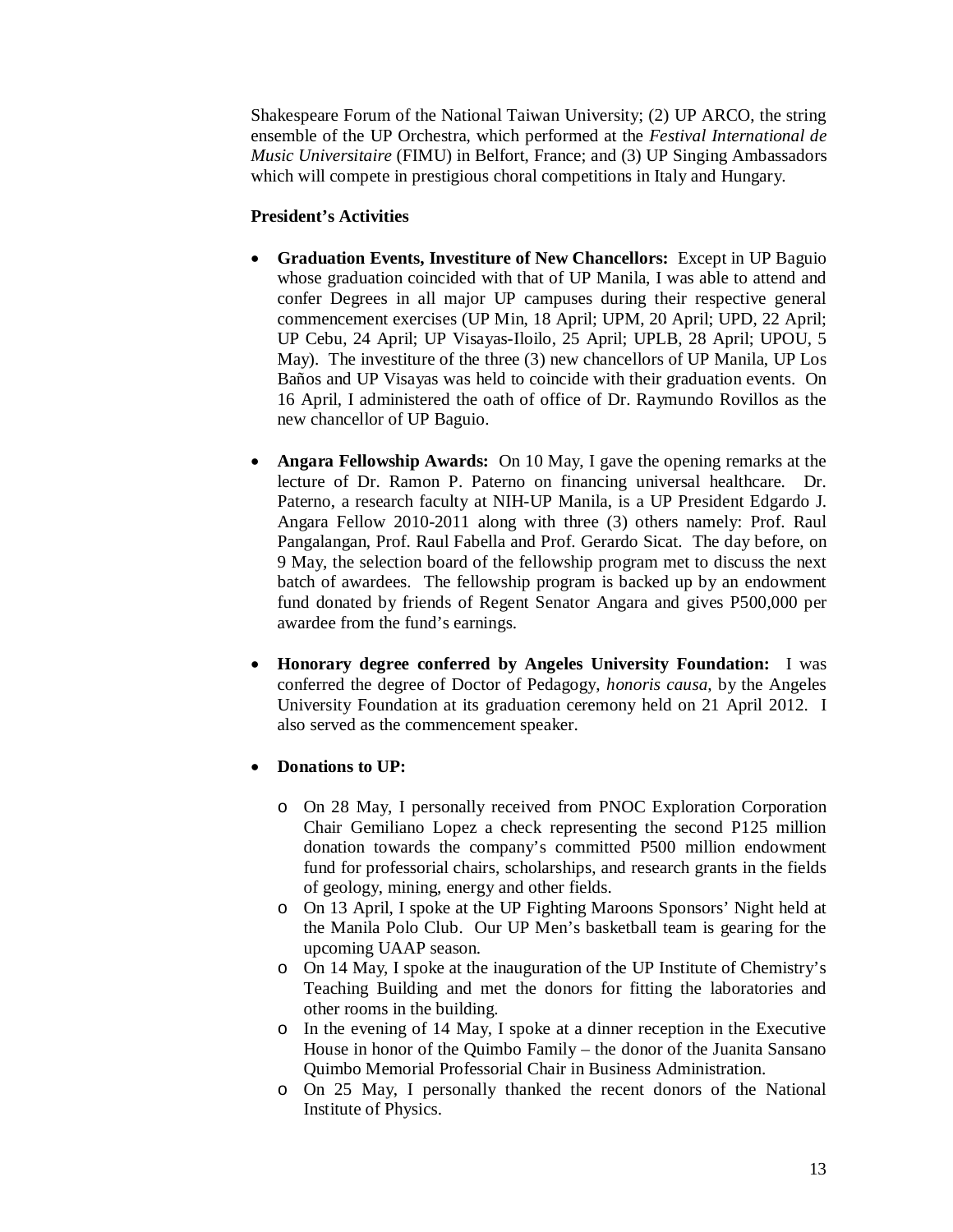- o On 30 May, Florida-based Ms. Mila Espejo-Ignatz, a grateful alumna with fond memories of her three favorite mentors in UP sent over a cheque for USD3,000.00 that was handcarried to me by Dr. Ramon Miranda, also a UP alumnus. The amount is to be equally shared by the Institute of Chemistry where Professors Bienvenido and Salome Miranda taught, and the National Institute for Science and Mathematics Education (NISMED), which Dr. Dolores Hernandez helped found.
- o On 1 June, I signed a deed of donation and formally accepted on behalf of the University the completely renovated Guevara Room at the UP Diliman Main Library. The renovation of said room was undertaken at a cost of around P3.8 million by the Judge Guillermo B. Guevara Foundation, Inc. Judge Guillermo's papers and memorabilia, including four Amorsolo paintings, were originally donated to UP in 1977.
- **Institutional linkage:** On 29 March, I signed an MOU between UP and the Asian Institute of Managemen (AIM) which provides for collaboration on research, faculty exchanges and other joint programs. Dr. Edilberto de Jesus (then AIM president) signed the MOU for AIM.
- **Proposed Indonesian Center in UP Diliman:** The Indonesian Embassy's Education Attache Dr. Ir. Paristiyanti Nurwardani dropped by on 10 May to propose a bilateral collaboration between UP and the Indonesian Ministry of Education and Culture. The main objective of the collaboration is to establish an Indonesian Center at the UPD Asian Center.
- **IRRI Board of Trustees Meeting, 9-13 April, Los Baños, Laguna:** This is a twice-a-year commitment of the UP President as ex-officio member of the IRRI Board.
- **45th Asian Development Bank (ADB) Meeting in Manila, 2-5 May:** I attended a number of events related to the meeting. Seventeen (17) UP students from UP Diliman and UP Los Baños served as volunteers in welcoming and interacting with the international guests.

#### **Other significant activities**

On 29 March, I hosted a dinner and solidarity night at the Executive House for the participants of the First National Conference on the Indigenous Communities Conserved Areas (ICCA). At the forefront of this activity was the DENR through its Protected Areas and Wildlife Bureau, in cooperation with the UNDP, the UP-NCPAG and a number of NGOs.

On 29 March, I was visited by Mr. Ferhat Kazkondu, President of Pacific Dialogue Foundation, Inc. to discuss a proposed cultural and educational tour of Turkey being arranged by the Foundation for Filipino officials.

On 30 March, I attended a simple celebration of the 47th anniversary of UP Press.

On 30 March, I participated in the TGIF mixer among UP faculty at the CIDS office. This was hosted by the School of Economics.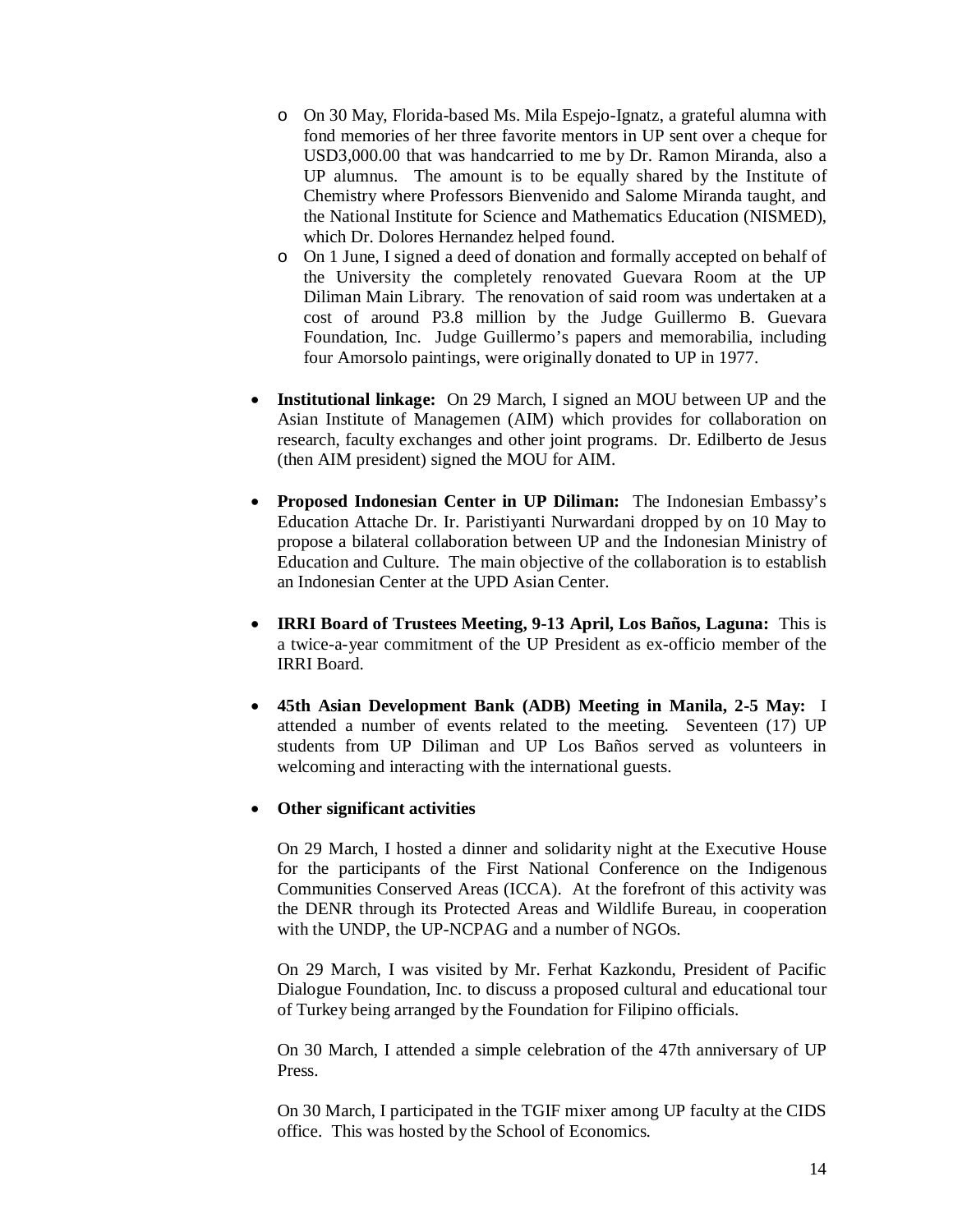On 2 April, I administered the oath of membership of the new members of the *Gamma Sigma Delta Honor Society* of the College of Agriculture at the induction program held at the Makiling Ballroom in UP Los Baños. I also delivered an inspirational message at the event.

On 6 April, I met with *Anak TV, Inc.* President Elvira Yap Go. Also present were Chancellor Saloma, Messrs. Bob del Rosario, Mag Cruz Hatol, Mark Lim, Edgardo Roces, & Ms. Leng Raymundo. *Anak TV* is an association of all television stations in the country bound together by a common advocacy that seeks to protect the family. It is organizing an awareness campaign that will kick off with a *Funwalk Para Sa Pamilya* in early July at the UP Diliman campus.

On 15 April, I attended a program honoring National Artist Dr. Bienvenido Lumbera on the occasion of his 80th birthday.

On 20 April, I received in my office Secretary General Christopher Tremewan of the Association of Pacific Rim Universities (APRU) to discuss the network's plans and programs. UP is the only APRU member-university from the Philippines.

On 26 April, I had a dinner meeting with newly-installed President Luli Heras de Leon of Ayala Foundation. VP Gisela Concepcion joined me.

On 27 April, Mr. Joel Mangahas came to pursue further discussion of ADB's proposed technical assistance for the establishment of IT knowledge hubs in partnership with UP.

On 30 April, I attended a meeting of the presidents of universities participating in the ERDT program. Dr. Dado Banatao was also present. We assessed the status of the engineeing graduate programs and discussed ways to increase the number of graduates (Master and Doctorate) based on a presentation made by Dean Aura Matias of UPD College of Engineering.

On 3 May, I attended the signing of MOU between DOST-ICTO and IBM regarding the establishment of the System's Technology Group Research and Development Center. This was held in Malacanang.

On 8 May, I attended a committee hearing on House Bill No. 5414 (Balik Scientist Program) at the House of Representatives. I commented on the rather small budget proposed in the bill.

On 10 May, I had a lunch meeting with Dr. Cesar Virata for a general discussion.

On 10 May, I attended the celebration of the 64th Anniversary of Israel's Independence at the Hotel Intercontinental.

On 11 May, President Ryan Guadalquiver of HP-Philippines came to discuss possible collaboration with UP in the field of ICT.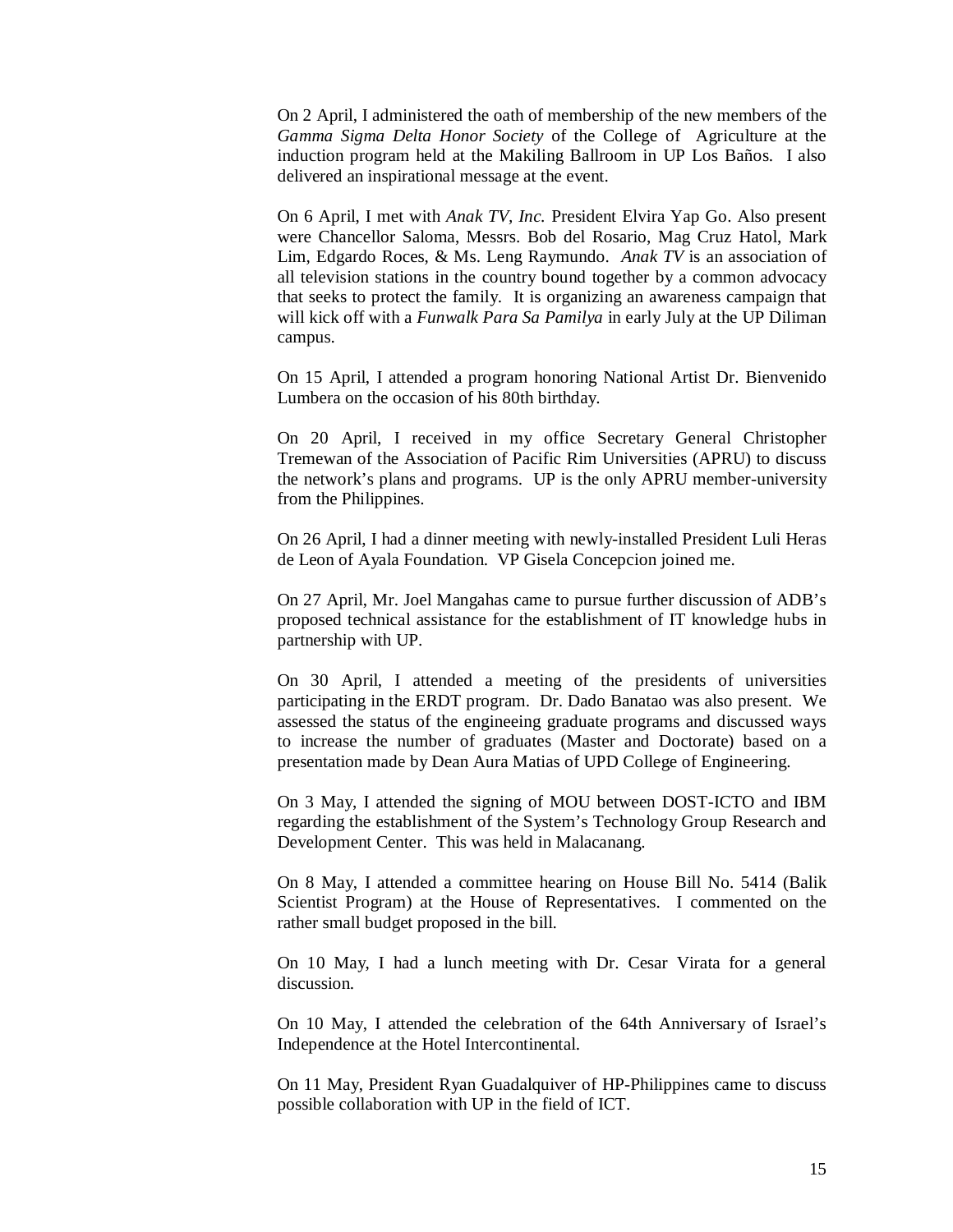On 22 May, I hosted a dinner at the Executive House in honor of two alumnaartists closely associated with the College of Arts and Letters' Dulaang UP. The two, Ms. Eugene Domingo and Ms. Sharmaine Centenera-Buencamino, recently figured prominently in a film competition abroad for being People's Choice Awardees for Favourite Actress and Best Supporting Actress, respectively, at the  $6<sup>th</sup>$  Asian Film Awards.

On 23 May, Mr. Charlie Rufino, President of The Net Group came to share his knowedge and experience in the development of cyber parks and buildings. Chancellor Saloma and other UPD officials joined me and other UP System officials in interacting with Mr. Rufino.

On 24 May, I joined the celebration of AUF's 50th Anniversary in Angeles City. The event showcased the university's newly completed sports and cultural complex, which was built through donations.

On 25 May, I attended the book launch of "Touch Me Not: A History and Critique of the Japayuki Trade between Philippines and Japan" authored by former UP Regent Dante V. Liban.

On 29 May, Chile Ambassador Roberto Mayorga visited my office to discuss a photo-cum-caption contest focused on the Filipino smile which according to him reflects the strength of human character *(calidad humana*) in the Filipino.

On 30 May, I met with PEZA Commissioner Lilia De Lima to discuss our proposal to register as special economic zones selected portions of UP campuses, which are engaged in research and development in the fields of science and technology. Such registration will enable UP to enjoy certain incentives and priveleges, which are in addition to those provided under the UP charter of 2008.

On 31 May, I delivered the keynote address at the REPS Conference held at the NISMED. One of the main concerns addressed at the conference was the ceiling imposed on the salary grade of REPS.

On 31 May, I was interviewed by Ms. Andrea Soifer, who represents *America Economia* (a magazine based in London focused on business in Latin America), regarding UP and its role in the Philippine economic development.

On 1 June, Mr. Simon Bakker of Kennemer Foods, Inc., accompanied by UP Mindanao Chancellor Gilda Rivero, paid a courtesy call. He is part of a group proposing to develop cacao plantations at UP's Marilog land grant property in Davao.

On 1 June, I attended the celebration the National Day of Italy at the residence of the Italian ambassador."

Alfredo E. Pascual

4 June 2011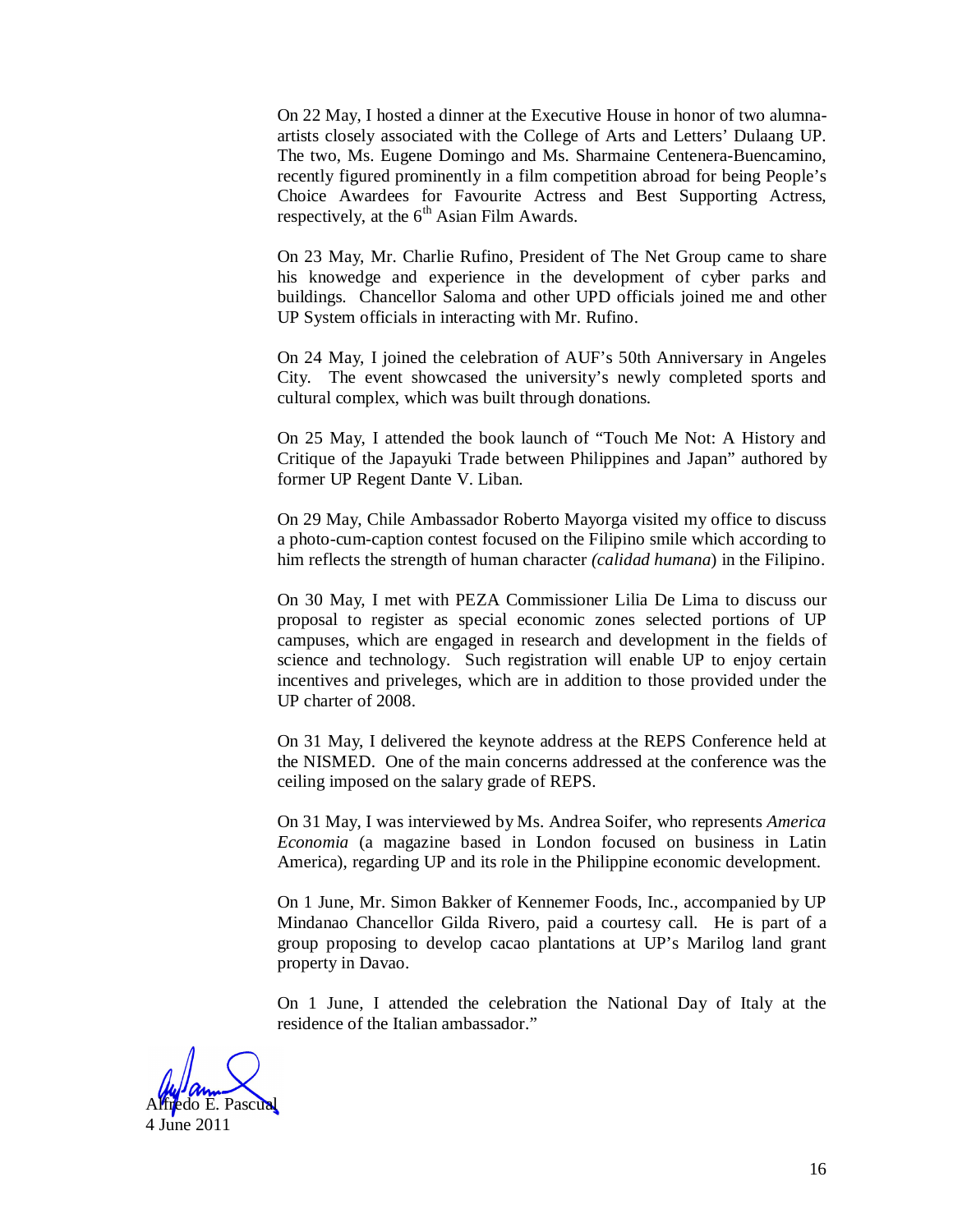- **2. PRESIDENT'S REPORT FOR INFORMATION OF THE BOARD**  *(Delegated Authority to the President, subject to information of the Board)*
	- **a. Appointment of Hon MAGDALENO B. ALBARRACIN, JR. as member of the Board of Regents for a term expiring on 5 March 2014, vice Elizabeth Siguion-Reyna**
	- **b. Appointment of Mr. CLEVE KEVIN ROBERT V. ARGUELLES as the New Student Regent vice Ms. MARIA KRISTINA C. CONTI effective 4 June 2012**

Mr. Arguelles is a fourth year student of the College of Arts and Sciences, UP Manila.

Mr. Arguelles was selected by the General Assembly of Student Councils (GASC) by a majority vote during its system-wide deliberation held on 22-23 May 2012 at the Electrical Engineering Auditorium of the College of Engineering and Agro-Industrial Technology, UP Los Baños. The selection of Mr. Arguelles is in accordance with the provisions of the UP Charter and the Codified Rules for Student Regent Selection (CRSRS) approved in a system-wide referendum of students in January 2009.

The student councils are also forwarding the names of Marjohara S. Tucay from UP Diliman College of Mass Communication, and Maria Elena B. Carlos from the College of Arts and Sciences, UP Los Baños as second and third nominees respectively. They will sit in as Student Regent in case of permanent incapacity of the incumbent.

#### **c. Deeds of Donation**

### **1) Deed of Donation Between the University of the Philippines Open University (Donor) and the City Government of Tagbilaran, Bohol (Donee)**

| Donation:            |                                 |                                           |              |              | Various Equipment amounting to P762,701.73, |
|----------------------|---------------------------------|-------------------------------------------|--------------|--------------|---------------------------------------------|
|                      |                                 | described as follows:                     |              |              |                                             |
|                      |                                 | 12 units Desktop Computers, Intel Pentium |              | P 349,440.00 |                                             |
|                      | 1 unit Notebook, for multimedia |                                           |              | 49,800.00    |                                             |
| $\bullet$            | 1 unit Notebook, G400           |                                           |              | 29,900.00    |                                             |
|                      | 1 unit DVD Handy Cam            |                                           |              |              | 30,500.00                                   |
| 1 unit Fax Machine   |                                 |                                           |              |              | 7,665.00                                    |
|                      | 1 unit Colored Printer          |                                           |              |              | 2,400.00                                    |
| 1 unit Laser Printer |                                 |                                           |              |              | 7,400.00                                    |
| 1 unit Copier<br>٠   |                                 |                                           |              | 82,500.00    |                                             |
| 1 unit Scanner       |                                 |                                           |              |              | 4,164.00                                    |
| $\bullet$            |                                 | 2 Units External Hard Disc Drive 320 gig  |              |              | 15,800.00                                   |
| ٠                    | 1 unit Multimedia Projector     |                                           |              | 138,000.00   |                                             |
|                      | 2 units Digital Camera          |                                           |              | 41,000.00    |                                             |
|                      |                                 | 1 unit MS Office 2007 Standard Academic   |              |              | 2,816.00                                    |
| Edition              |                                 |                                           |              |              |                                             |
|                      | 1 unit MS Office WIN32          |                                           |              |              | 1,316.73                                    |
|                      |                                 |                                           | <b>TOTAL</b> | P 762,701.73 |                                             |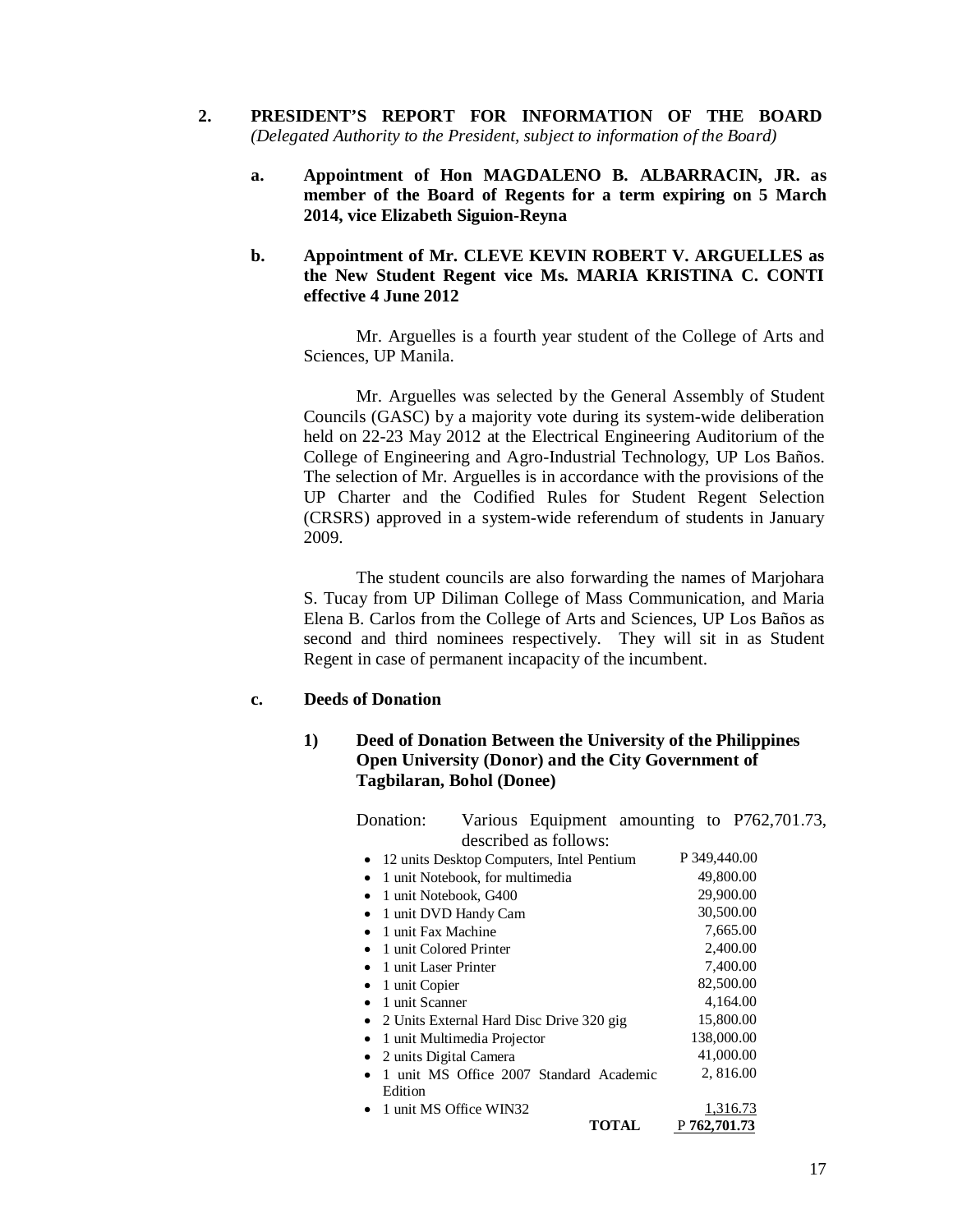Particulars:

- a. The equipment are hereby transferred by way of donation by the Donor to the Donee;
- b. Accordingly, to give full effect to the Donation, the Donee hereby accepts the foregoing donation and expresses its appreciation and gratefulness for the liberality and generosity of the Donor; and
- c. The Deed shall come into effect as of completion of the signatures of all authorized representatives of the parties.

Date notarized: 30 March 2012

### **2) Deed of Donation Between the University of the Philippines (Donee) and Judge Guillermo B. Guevara Foundation, Inc. (Donor)**

Donation: Manuscript, Typescripts, Books, Papers, and Other Memorabilia, including Construction of the Guevara Room at the Second Floor of the UP Main Library Building, with an estimated total cost of ₱3.8 Million

Particulars:

- a. In an instrument dated 13 June 1977, Judge Guillermo B. Guevara donated unto the Donee his manuscripts, typescripts, books, papers, and other memorabilla, including the construction of the Guevara Room at the second floor of the UP Main Library Building;
- b. In an instrument dated 26 September 1977, Judge Guilermo B. Guevara donated unto the Donor four (4) oil paintings of Fernando Amorsolo, to be permanently displayed in the Guevara Room;
- c. It is the mutual desire of both the Donor and the Donee to continue the spirit and intent of the two instruments and enhance their effect, they hereby agree to the refurbishment of the Guevara Room at the expense of the Donor including replacement of worn-out furniture and obsolete equipment with state-of-the-art equipment;
- d. The refurbishing and improvement of the Guevara Room have already been completed at a total cost of ₱3.8 Million;
- e. For the generosity and liberality of the Donor, the Donee hereby registers its appreciation and gratitude and accepts the donated properties in order to perpetuate the memory and mission of Judge Guillermo B. Guevara; and
- f. The Donor donates unto the Donee all improvements and refurbishments, including state-of-the-art equipment as Parties continue to be bound by their commitments provided in the documents.

Date notarized: 01 June 2012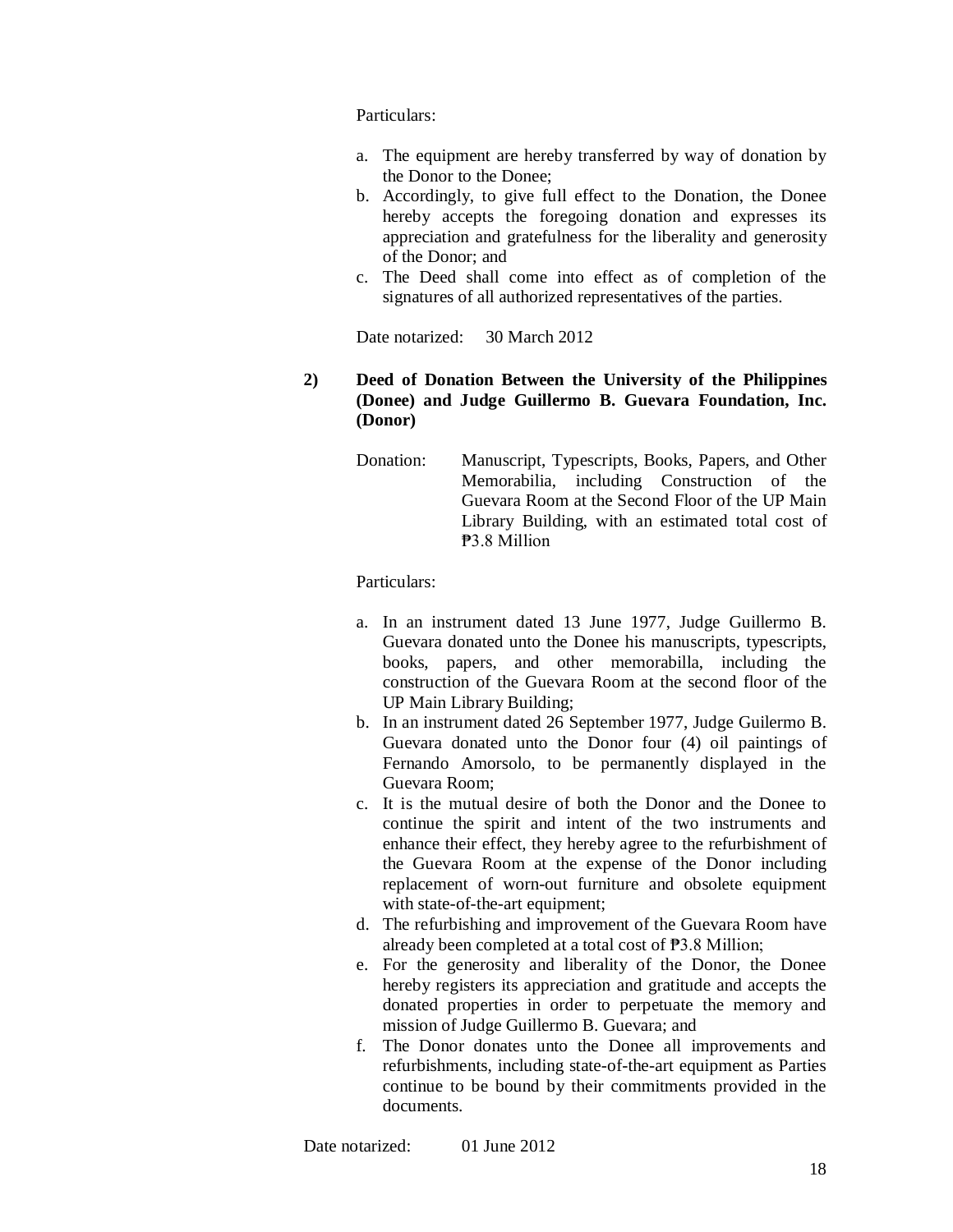### **d. Contracts / Agreements** *(Delegated Authority to the President, subject to information of the Board [costs not exceeding ₱30 Million Pesos])*

**Note:** These agreements have gone through the standard University processes from the Constituent Universities (CUs) concerned and the University System. In cases where there were irregularities in the processes, the documents were returned for review of or to exact compliance by the concerned.

| CU                |                | <b>CONTRACTOR/</b><br><b>PARTY</b>                         | <b>PROJECT</b>                                                                                                                                                                              | <b>AMOUNT/</b><br><b>DURATION</b>                                                                    |
|-------------------|----------------|------------------------------------------------------------|---------------------------------------------------------------------------------------------------------------------------------------------------------------------------------------------|------------------------------------------------------------------------------------------------------|
|                   | $\mathbf{1}$   |                                                            | Repair/Rehabilitation<br>of                                                                                                                                                                 | P250,000.00                                                                                          |
|                   |                | Hon. Raul A.<br>Daza (First Party)                         | an Academic Building                                                                                                                                                                        | Effective upon signing<br>and shall continue to<br>be effective as long as<br>the fund is available) |
|                   | $\overline{2}$ | Reygem Builders<br>(Contractor)                            | Various<br>Proposed<br>Renovation<br>Works<br>at<br><b>MSI</b><br>Bolinao<br>Marine<br>Laboratory, UP Bolinao                                                                               | P3,424,496.15<br>(150 Calendar Days)                                                                 |
|                   | 3              | Reygem Builders<br>(Contractor)                            | Proposed Renovation of<br>Accounting,<br>Budget,<br>Cashier's and VC for<br><b>Finance Offices</b>                                                                                          | P9,023,571.54<br>(180 Calendar Days)                                                                 |
| <b>UP Diliman</b> | $\overline{4}$ | Reygem Builders<br>(Contractor)                            | Proposed Re-Piping of $\overline{P}1,696,315.89$<br>Fresh Water Main Line<br>and Miscellaneous Works, (90 Calendar Days)<br>UP<br>Marine<br>Science<br>Institute,<br>Bolinao,<br>Pangasinan |                                                                                                      |
|                   | 5              | Kris<br>DB<br>Construction and<br>Supply<br>(Contractor)   | Proposed Plaridel Hall<br><b>Basement Renovation</b>                                                                                                                                        | P871,822.05<br>(60 Calendar Days)                                                                    |
|                   | 6              | Kris<br>$DB$<br>Construction and<br>Supply<br>(Contractor) | Proposed Renovation of<br>the Office of Dormitory<br>Manager,<br>Sampaguita<br>Residence Hall                                                                                               | P360,910.48<br>(30 Calendar Days)                                                                    |
|                   | 7              | Mechanics Cons.<br>Corporation<br>(Contractor)             | Proposed Malcolm Hall<br>Frontage<br>Landscape<br>Development: Retaining<br>Wall, Canopy and Grass,<br>Law Complex, Malcolm<br>Hall, UP Diliman                                             | P635,786.60<br>(60 Calendar Days)                                                                    |
|                   | 8              | Mechanics Cons.<br>Corporation<br>(Contractor)             | Proposed Renovation of<br>Graduate<br><b>Studies</b><br>Department, College of<br>Mass<br>Communication,<br><b>UP Diliman</b>                                                               | P674,017.28<br>(60 Calendar Days)                                                                    |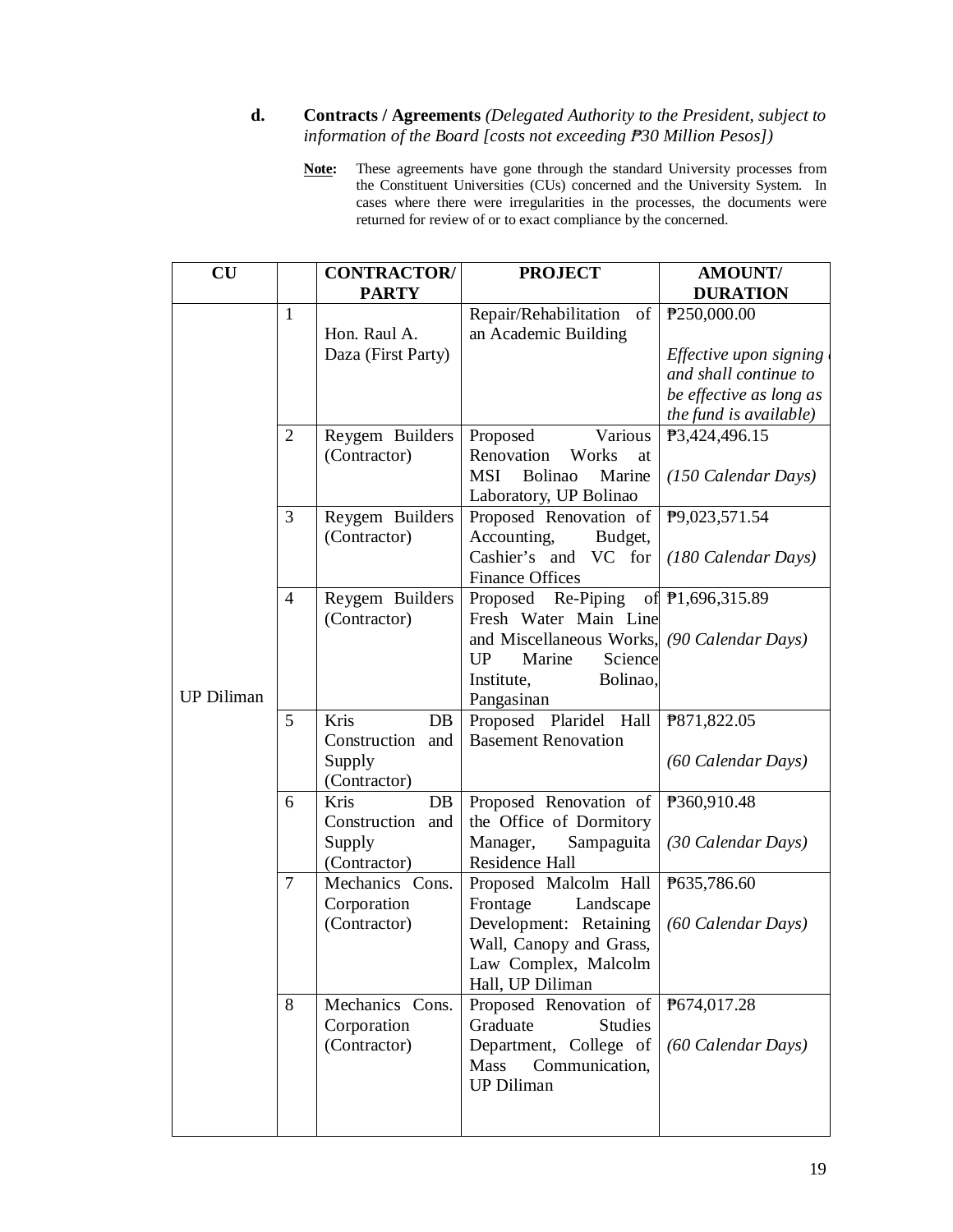|                   | 9              | <b>DHN</b>           | Proposed Completion of $\frac{126}{600,000,000}$    |                                             |
|-------------------|----------------|----------------------|-----------------------------------------------------|---------------------------------------------|
|                   |                | Construction and     | <b>CMC Film Media Center</b>                        |                                             |
|                   |                | Development          | Building,<br>College<br>of                          | (180 Calendar Days)                         |
|                   |                | Corporation          | Communication,<br><b>Mass</b>                       |                                             |
|                   |                | (Contractor)         | <b>UP Diliman</b>                                   |                                             |
|                   | 10             | Center<br>for<br>the | <b>BRS Rice Hull Ash-CHB</b>                        | P12,400.93 plus 12%                         |
|                   |                | Promotion<br>of      | Model<br>with<br>House                              | VAT for the first year                      |
|                   |                | Peace<br>and         | approximately 36 sq.m.                              | and P13,641.02 plus                         |
|                   |                | of<br>Development    | floor area located along                            | 12% VAT for the                             |
|                   |                | Mindanao             | Magsaysay Avenue, UP                                | second year                                 |
| <b>UP Diliman</b> |                | (Lessee)             | Diliman                                             |                                             |
|                   |                |                      |                                                     | (Effective)<br>for<br>$\boldsymbol{a}$      |
|                   |                |                      |                                                     | period of two<br>(2)                        |
|                   |                |                      |                                                     | years from 15 March                         |
|                   |                |                      |                                                     | 2010 to 14 March                            |
|                   |                |                      |                                                     | 2012)                                       |
|                   | 11             | Glocke<br>Security   | Security Services (North                            | Effective from 7:00                         |
|                   |                | Systems,<br>Inc.     | Sector)                                             | $of$ 31<br>October<br>am                    |
|                   |                | (Agency)             | (1 <sup>st</sup> Extension)                         | 2011 to 7:00 am of                          |
| <b>UP</b> Manila  |                | GMA                  |                                                     | 01 January 2012                             |
|                   | $\mathbf{1}$   | Network              | Newborn<br>Screening<br><b>Commercial Placement</b> | P4,000,000.00                               |
|                   |                | Inc., (GMANI)        |                                                     | (30 Calendar Days)                          |
|                   | $\mathbf{1}$   | Fullforce            | Security<br>Services<br>for                         | P1,121,520.00/                              |
|                   |                | Investigation        | UPOU offices located at                             | annum                                       |
|                   |                | Agency,<br>Inc.      | the UPOU Headquarters                               |                                             |
|                   |                | (Agency)             | in Los Baños, Laguna                                | (Effective 1 January                        |
|                   |                |                      |                                                     | 2012 to 31 December                         |
|                   |                |                      |                                                     | 2012)                                       |
|                   | $\overline{2}$ | D'<br>Triump         | Janitorial<br>Services<br>for                       | P1,750,504.92/                              |
|                   |                | Cleaners<br>and      | offices located<br>at<br>the                        | annum                                       |
|                   |                | Allied<br>Services,  | UPOU Headquarters and                               |                                             |
| UP<br>Open        |                | Inc. (Contractor)    | National<br>Computer                                | ( <i>Effective 1 January</i>                |
| University        |                |                      | Center at UP Diliman                                | 2012 to 31 December                         |
|                   |                |                      |                                                     | 2012)                                       |
|                   | 3              | University of St.    | Rent of space for free to                           | ( <i>Effective</i><br>for<br>$\mathfrak{a}$ |
|                   |                |                      |                                                     |                                             |
|                   |                | La Salle (USLS)      | be used by UPOU as                                  | period of one $(1)$ year                    |
|                   |                |                      | testing/examination                                 | commencing                                  |
|                   |                |                      | venue on the exam dates                             | January 2012<br>and                         |
|                   |                |                      | designated                                          | may be renewed by                           |
|                   |                |                      |                                                     | the Parties every year                      |
|                   |                |                      |                                                     | thereafter<br>unless                        |
|                   |                |                      |                                                     | sooner<br>terminated,                       |
|                   |                |                      |                                                     | subject to prior 60-                        |
|                   |                |                      |                                                     | day written notice by<br>either party       |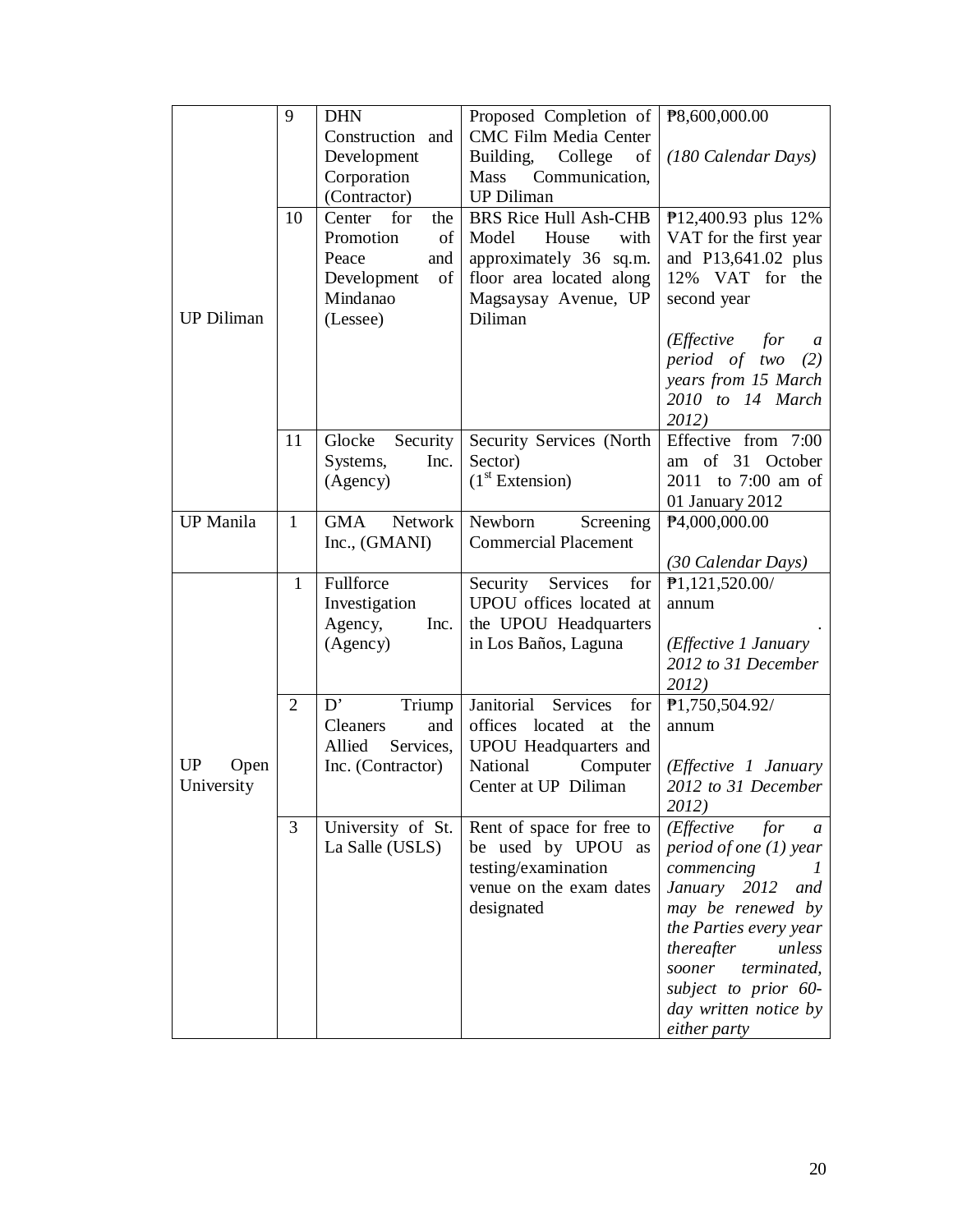#### **B. REPORT OF THE FACULTY REGENT 4 June 2012**

#### **"2012 UP Faculty Regent Selection Process**

Copies of the draft guidelines of the selection process were sent to 14 former faculty regents. Responses were received from seven (7) of them. Their suggestions and comments were taken into consideration and a revised draft has been forwarded to OVPAA. The draft, together with the schedule and other documents pertinent to the search, will later be submitted to the Office of the President for review.

The guidelines will be distributed to the different CUs thereafter since these will have to be approved by the respective University Councils.

The search process is tentatively scheduled to start on October 1 and will be completed by the end of November 2012. As per the rotation schedule, the next Faculty Regent will come from UP Manila.

Mr. Paolo Noel Paje from UP ITDC is the one assigned to develop the program which will be used for Internet voting. He will give an update about the program today after this meeting.

Among the suggestions received from the former regents was about the clustering of the three CUs, namely, UP Open University, UP Mindanao and UP Baguio for purposes of the rotation, i.e., that if they have a sufficient number of faculty, that would warrant participation of each of these CUs in the rotation system for selecting the Faculty Regent. Another suggestion was for the FR to be chosen not from a particular CU but from the faculty of the entire university.

#### **Faculty Concerns Workshop**

The workshop will be held sometime in October 2012 during the semestral break.

#### **Security Measures in UPLB**

UPLB held a summit meeting to address the security problems in the campus and surrounding areas. Participants were the Laguna Police Provincial Office Director, Laguna Police Intelligence Branch, Los Baños Police Station Chief, Laguna PPP Special Operations Group, Los Baños Municipal Mayor, Los Baños Peace and Security Council, UPLB Vice-Chancellor for Community Affairs, UPLB University Police Force (UPF) Chief, Chairs of Barangays surrounding UPLB, UPLB Security Service Provider and Makiling Center for Mountain Ecosystem.

The UPF is assisted by the Community Support Brigade (CSB) in the monitoring and implementation of University policies and programs. A comprehensive security system is being provided by a private security agency (Blue Guards). There are 40, 41 and 75 members of the UPF, CSB and security agency, respectively. There is also a campus emergency response group composed of 133 individuals.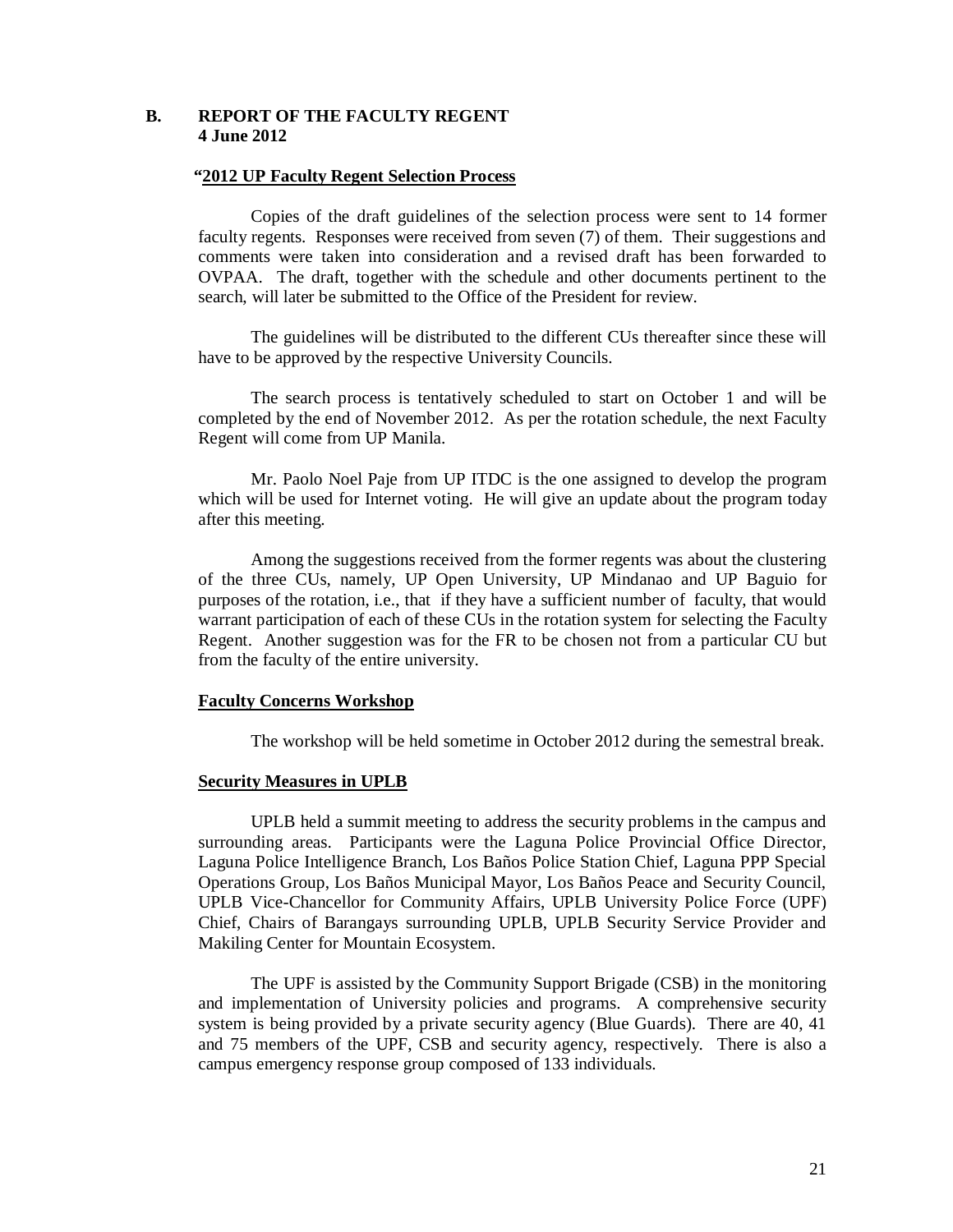To enhance campus safety and security, the following have been done: (a) installation of wireless surveillance system/CCTV, 18 units, (b) strengthening of the UPLB ID system – a reiteration of the memo on wearing ID inside the campus and the PUJ driver's ID system, (c) revised UPLB sticker system. The Php 5.00 entry gate collection for vehicles without UPLB sticker was discontinued. A vehicle pass is instead provided where the entry point will be the same exit point of the vehicle entering the campus. (There are four possible entry and exit points), (d) 10:00 pm curfew is strictly imposed. No activities are allowed beyond 10:00 pm, and (e) putting up of barricade in the Animal Science area from midnight-5:00 am while barricade in IPB road will soon be operational.

The Laguna Provincial Office donated 10 multi-cabs, which ferry staff and students at night.

Other action plans are the putting up of perimeter fence (one km of fence/year), continuing orientation of PUJ drivers on university traffic rules and regulations and reorientation and evaluation of the CSB and private security, and re-tooling of UPF.

#### **Other Matters**

Continuing follow-up of certain cases were done. Among these are issues which have been referred to concerned offices earlier, but no updates have been received.

The case filed by a professor regarding a death threat received from a staff. The case is being investigated by the UP Diliman Legal Office.

From the OVPLA: "The issue regarding the 0.2% agency fee has already been brought before the Public Sector Labor Management Council (PSLMC) of the Civil Service Commission for resolution. In its order dated 14 November 2011, the PSLMC directed the University to submit its comment pertaining to the case. On 08 December 2011, the OVPLA complied with the Order of the PSLMC and submitted its comment. The case is still being resolved by the PSLMC".

Case of alleged illegal termination of appointment of a former lecturer, Statistical Center, UPD sometime in 2004. A letter requesting for an investigation of her case was received on 30 May 2012.

Investiture expenses of Chancellor Gilda Rivero, UP Mindanao. As per Chancellorr Rivero, she already responded to the COA report; however, she has not received any rejoinder from COA.

#### **Commencement Exercises Attended**

UP Mindanao, UP Baguio, UP Diliman, UP Visayas, UP Los Baños and UP Open University."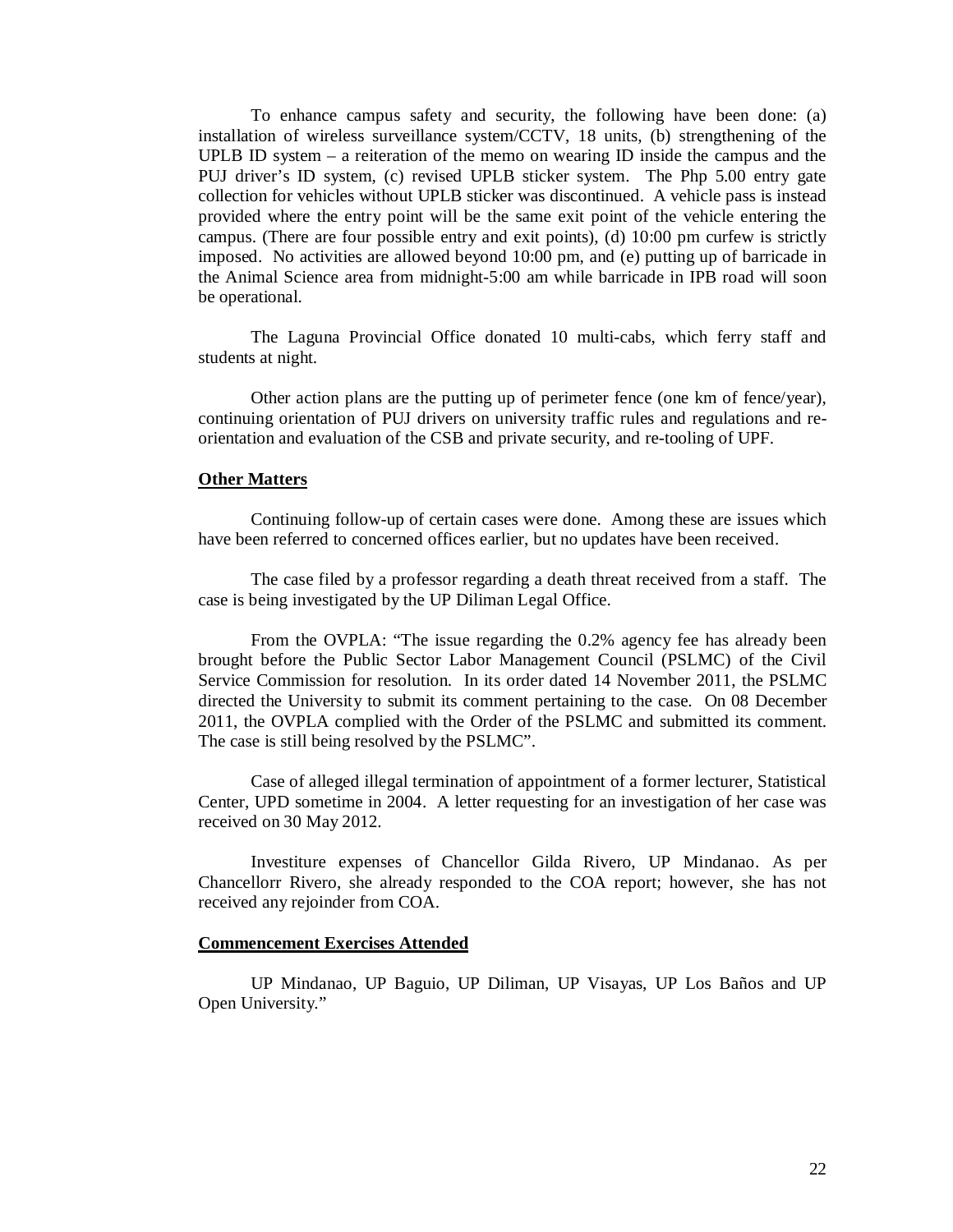# **C. REPORT OF THE STUDENT REGENT June 2012**

#### *"CAMPAIGNS*

#### **For accessible education**

#### Revised STFAP Scheme

Students from different UP units raised and repeated concerns about the Bracket B certification requirement/Revised STFAP scheme. This was the same issue that had already been raised to the UP administration last year and favorably resolved through a dialogue with the UP administration headed by President Alfredo Pascual, the Office of the Student Regent, and sectoral representatives from UP Kilos Na.

While implementation of the said scheme was deferred last year, the revised STFAP scheme shifts the "default bracket" from Bracket B to Bracket A. This means that students who did not apply to or failed the STFAP will have to pay the tuition fee for the highest bracket (Bracket A at P1500 per unit). Previously, non-compliers fell into Bracket B (P1000 per unit).

It is the opinion of the Office of the Student Regent, guided by the reports of the students in the different UP units as well as different STFAP policy studies initiated by student institutions, that the new scheme/policy changes in STFAP effectively changed/raised the "default bracket," resulting to an increased "base tuition/tuition fee." The high cost of UP education has always been the primary concern of the students as well as the general public weakening democratic access and compromising the public character of the university.

#### Implementation of STFAP

The second survey of STFAP Review is underway. The Freshmen Perception Survey targets 10% of the freshman population. The data gathered will be used to supplement the earlier survey on students' difficulties with regard to STFAP applications.

The earlier deadline for STFAP application (31 May 2012) carries the imprimatur of the Student Regent and the student council chairpersons who sit in the University Committee on Scholarships and Financial Aid, with the condition that the bulk of applications submitted by June 2012 will be included in the first batch run for bracketing, and that late applications will thereafter be entertained, as a policy.

#### Laboratory fees

None of the three pending laboratory fee proposals on the table last year have reached the BOR yet. The Student Regent is currently conducting a study of laboratory fees across the UP system. In Diliman alone, there are at least 580 laboratory fees for undergraduates, and 160 for graduates.

When funds are not appropriately used, or when the expenses in the laboratory are borne by some other fund, the collection of fees in such course should be suspended or stopped.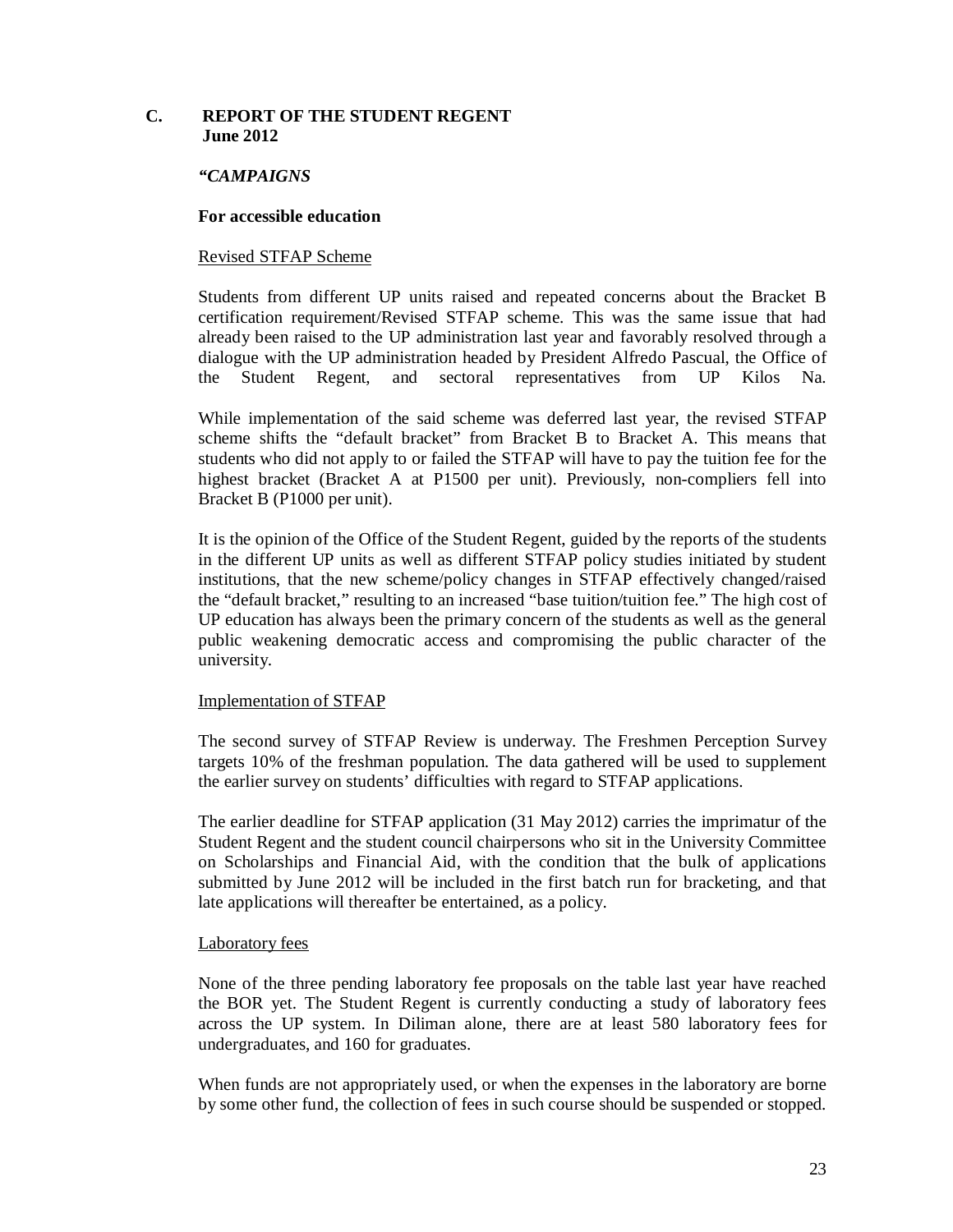#### Deposit fee and insurance fee

In a bid to rationalize the fees paid by students, the Student Regent will petition the President to terminate the charging of the P100 deposit fee from freshmen. This move has been endorsed by the General Assembly of Student Councils. The matter of the proposed insurance fee will also be discussed.

Meanwhile, the Student Regent has proposed the creation of a multi-stakeholder committee in UP Visayas to craft the guidelines for utilization of interest income from their deposit fee fund. Last year, UP Visayas realigned P1.5 million as endowment fund for student activities and student scholarships.

#### **For democratic governance**

#### Finalization of the Declaration of Student Rights and the Code of Student Conduct

The Student Regent has facilitated consultations and writing, and completed the drafts of two documents proposed for inclusion in the Diliman Student Manual, a compilation of rules and regulations for UP students. A special consultation was held with members of fraternities and sororities, due to circumstances and offenses that pertain to them exclusively.

The Declaration of Student Rights and the Code of Student Conduct was collectively crafted by a student review committee composed of all student councils in UP Diliman.

The student committee will meet on 5 June 2012 with the Diliman University Council Committee on Student Organizations, Activities and Welfare and the faculty-led University Code Committee to harmonize provisions with the administration version.

#### Proclamation of the UPLB USC Chairperson

Student groups in UPLB, as well as the KASAMA SA UP (system-wide alliance of UP student councils), would like to call the attention of the BOR to the pending proclamation of Ms. Ynik Ante as the UPLB USC Chairperson for AY 2012-2013.

Ms. Ante has not been proclaimed, allegedly for failure to qualify as a candidate, due to her late settlement of tuition fee accounts the previous semester.

The CEB must be enjoined to perform its quasi-ministerial duty of declaring the winners of the ballots cast in February 2012. Ms. Ante won over Marion Joyce Division by 36 votes.

#### **For student safety and security**

#### Student Intelligence Network in UP Cebu

In the recently concluded League of Filipino Students  $18<sup>th</sup>$  National Congress at UP Diliman, a 2<sup>nd</sup> year BA Political Science Student from the UP Cebu College named John Darwin Kitt Muralla, admitted to being a part of the Student Intelligence Network (SIN) in UP Cebu with direct orders from the AFP Central Command in Cebu, Camp Lapu-Lapu to pass on information to the military, primarily about the LFS delegates from the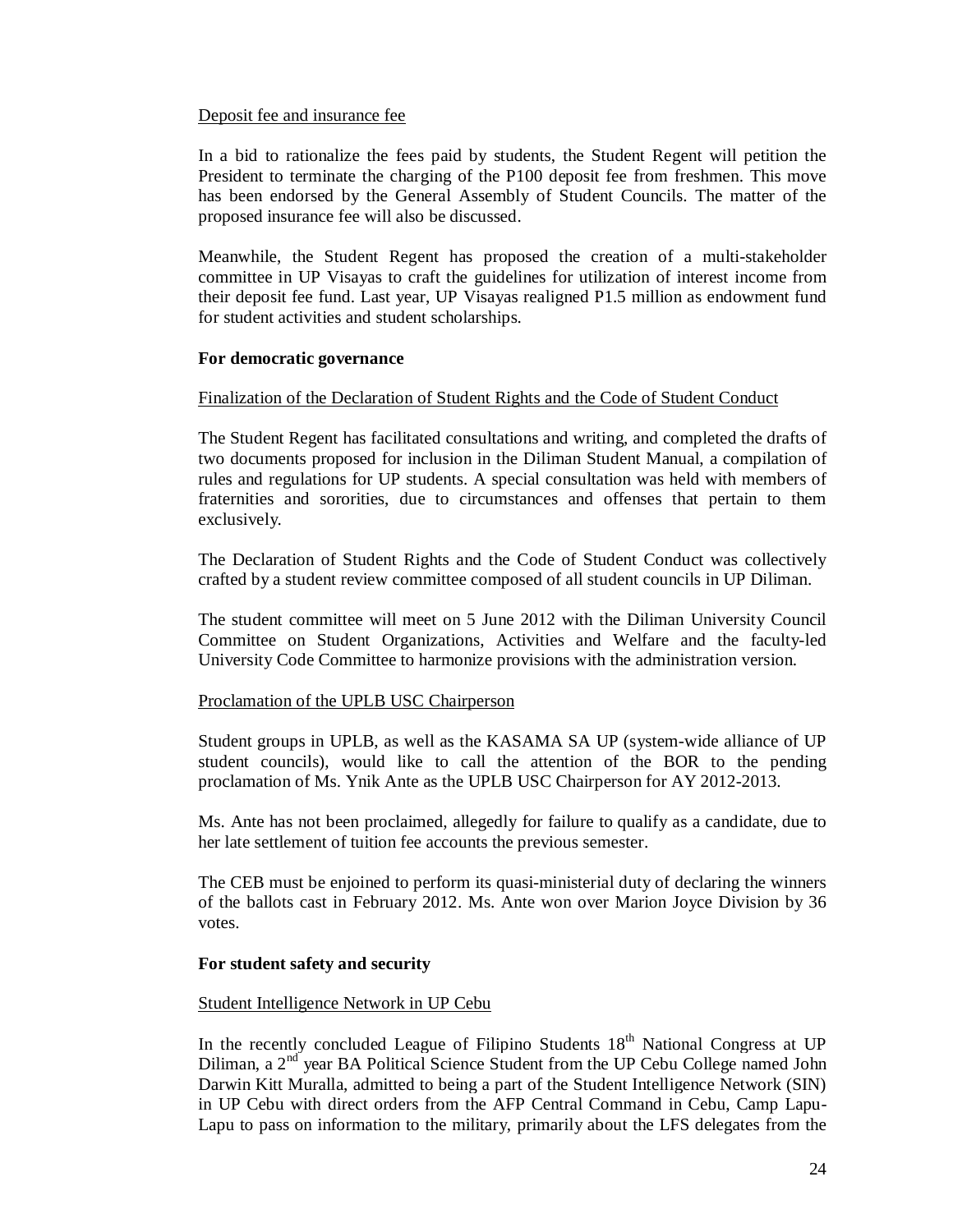Visayas region as well as the student council leaders and other progressive groups in UP Cebu.

This calls for the BOR to enact concrete policies against campus militarization (UPV Tacloban, UP Cebu, UP Los Baños, UP Mindanao, etc.) and establishing SIN's in UP as well, with the stance that the existence of such situations is inconsistent with existing policies between the DND and UP, and the rights and welfare of the students.

### Support for Lordei Hina

Several fund-raising options are being explored to bolster support for Lordei Hina. The OSR and the Diliman Office of the Vice Chancellor for Student Affairs are planning a concert and/or film screening. Faculty and administrators have also pledged assistance, such as UP Assistant Vice President Danilo Arao, who has pledged royalties from sale of his two books that will be launched early this school year.

Ms. Hina's outstanding hospital bill amounts to P1.1 million.

# *PROJECTS*

### **Graduations**

The Student Regent attended the graduation ceremonies in UP Mindanao (18 April 2012), UP Manila (20 April 2012), UP Diliman (22 April 2012), UP Cebu (24 April 2012), UP Visayas (25 April 2012), UPV Tacloban (27 April 2012), UP Los Baños (28 April 2012) and UP Open Universiy (5 May 2012).

# **Reopening of Gusaling Lorena Barros**

The reopening of Gusaling Lorena Barros is targeted for late June. A supplemental fund tranche from the Office of Kabataan party-list representative Raymond Palatino is now being processed to procure computer units and other IT equipment that can be used to transform the area and the entire Vinzons Hall complex into a wifi zone.

#### **Report of the Student Regent on the General Assembly of Student Councils Second GASC for Academic Year 2011-2012 24 May 2012**

To address unfinished business from the first General Assembly of Student Councils (GASC), a second Assembly was mandatory before the Student Regent Selection. The next assembly was convened on 31 March 2012 at the Engineering Theater of Melchor Hall, UP Diliman. It was hosted by the Diliman League of College Councils.

The GASC successfully approved the house rules and the version of the Codified Rules for Student Regent Selection (CRSRS) that will be used for the SR Selection. This paves the way for the start of the nomination process.

The delay in the schedule can be attributed to the disciplinary case arising from an attempt to influence one student council in the previous GASC. An investigation was initiated by the Student Regent, and thereafter, a complaint for serious misconduct was filed against three students in UP Visayas in mid-February. The Chancellor of UP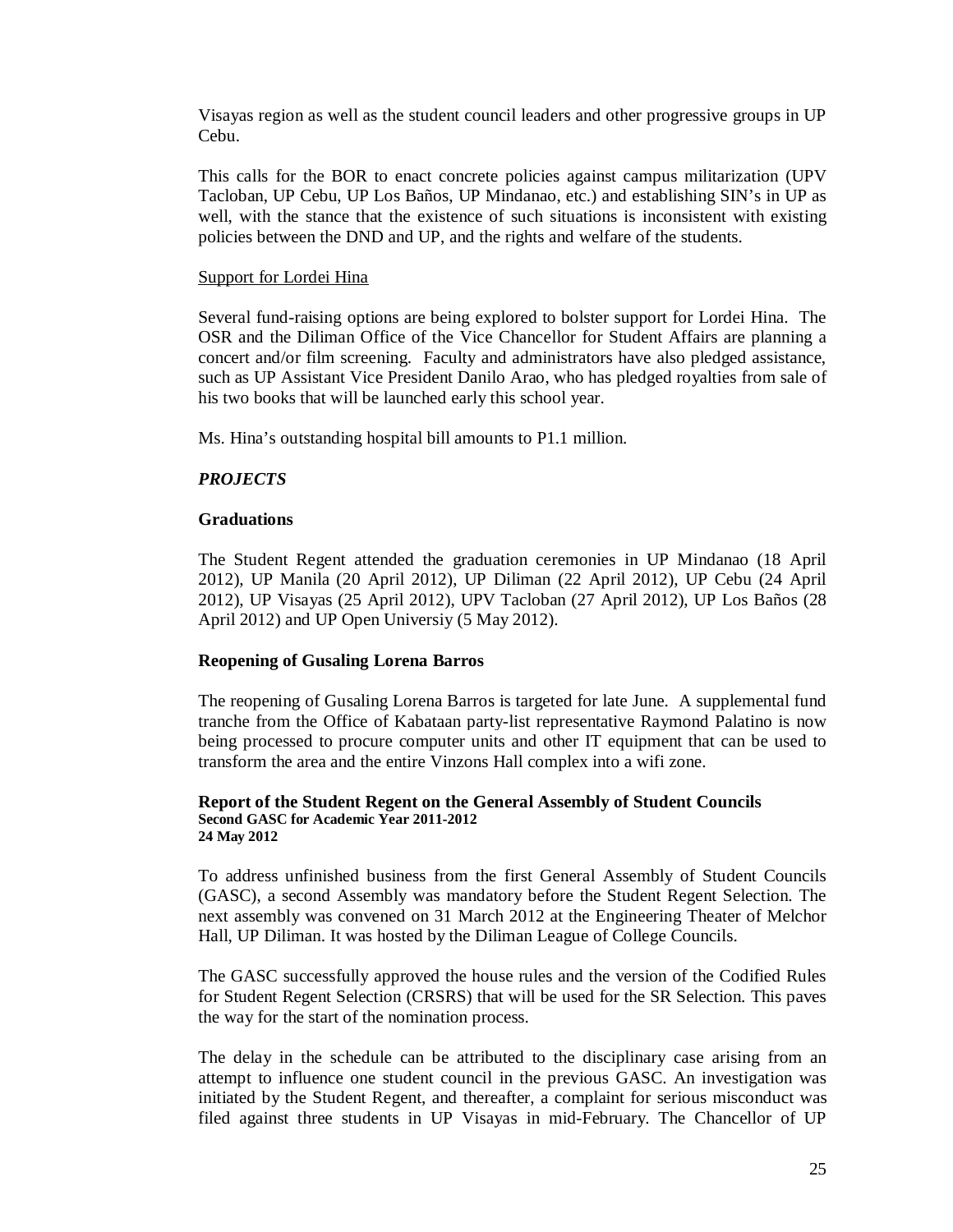Visayas assumed jurisdiction over the case on 9 March 2012. The case is still unresolved.

### **Attendance**

Forty-five out of 52 student councils were represented at the assembly, with some 280 individuals attending. This is a consistent turn-out from the previous GASC. The roll was called at around noon of 31 March 2012.

The representation of the Asian Institute of Tourism was not counted due to failure to confirm attendance. In the same light, the participation of three other student councils was limited for irregularities in compliance with registration requirements. This requirement is a matter addressed in the House Rules.

### **Agenda**

The only items left on the agenda are the approval of the House Rules, and proposals to amend the CRSRS. The Student Regent briefly presented the relevant circumstances, referring to the alleged misconduct, and pertinent updates on the first and the second GASCs.

### **House Rules**

The House Rules were discussed at length, and then finally approved after six hours. As with the previous assembly, the arguments concentrated on the confirmation requirement. The proposed rule is to allow only confirmed delegates to attend the assembly. Confirmation helps the Student Regent and secretariat to appraise the legitimacy of representation by the delegate, determine quorum and arrange logistical matters.

In the previous GASC, two student councils stood to lose recognition in the assembly. Here, four student councils admitted that they failed to send their intent to participate and the names of their representatives. The body resolved their dilemma by granting them the opportunity to participate in the discussion, but not the privilege to vote.

By virtue of the strict 9:00 pm closure of the venue, the body agreed to move to a venue which can accommodate the rest of the event. Lean Alejandro Hall, the gallery at the rooftop of Vinzons Hall, was hurriedly selected and prepared by the secretariat with the assistance of the Philippine Collegian.

The House Rules were used to check unruly behaviour by members of the assembly. Later, when student council officers, one from UP Baguio and two from UP Diliman, had an altercation that threatened to go physical, the presiding officer decided to eject the members from the assembly. They were reinstated after they regained their composure.

# **Codified Rules for Student Regent Selection**

Discussions and debate on the CRSRS began in Vinzons Hall. There was initially an impasse on whether to proceed, as some student councils felt that the assembly was still compromised. This time, discussion became emotionally charged, when the student council officer who had exposed the "attempted bribery" manifested that she has been discredited, maligned, harassed and ostracized for her actions.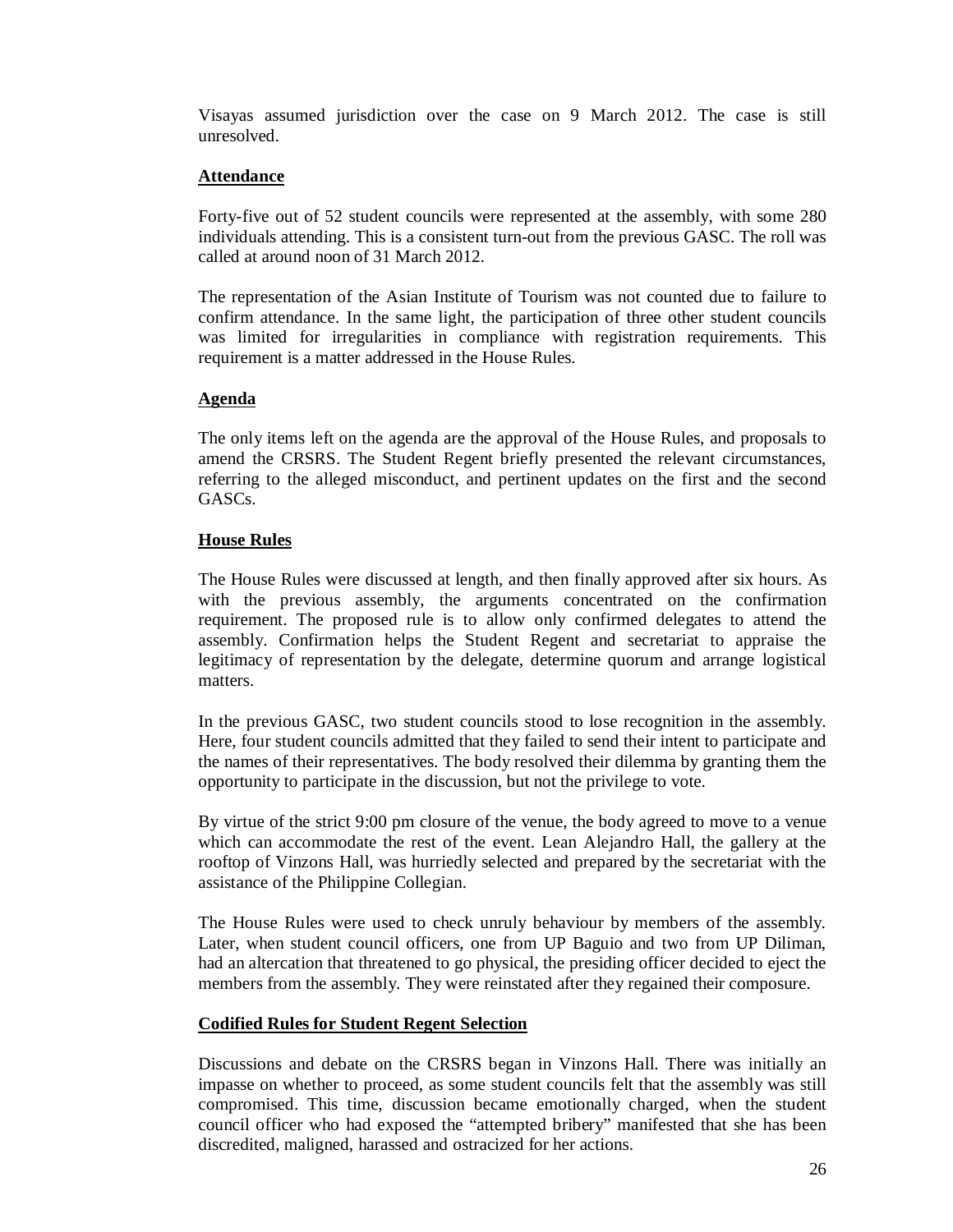For the record, this student council officer belongs to no political party. It is thus the duty of the Office of the Student Regent to look after her interests and welfare, without regard for political colors.

The main motion on hand was whether to approve the CRSRS in its present version, or not. The negative position would open the floor to more specific discussion of the proposed amendments:

- 1) Include minimum academic standing as a requirement for nominees
- 2) Exclude the Katipunan ng mga Sangguniang Mag-aaral sa UP from the selection process
- 3) Allow college student councils to vote directly in the system-wide process
	- a. All university and college student councils will have one vote each
	- b. Apply a population-based scheme for every mother unit  $10,000$  students = one vote  $10,001 - 20,000$  students = two votes
		- Above  $20,000$  students = three votes
- 4) Extend the effectivity of the CRSRS to two years
- 5) Prohibit consecutive selection of a Student Regent

As proposed by the Student Regent, the assembly entertained arguments for a specified time, and presented in a fashion similar to court oral arguments. Each side was given about 15 minutes, and another five for rebuttals.

Voting on the motion, 25 student councils approved the CRSRS, and 12 opposed it. Thirteen student councils were absent. Amendments to the CRSRS needed a majority vote of all student councils in the UP system, while approval of the CRSRS in its current form needed a majority vote of all student councils present. The CRSRS was declared in force at 2:23 am on 1 April 2012.

#### **Resolutions and action plans**

The selection process started immediately after the GASC. Informally, nominations opened on 1 April 2012. The official timeline is as follows:

Open nominations – 10-23 April 2012 College Search Committee (CSC) deliberations – 24-30 April 2012 Submission of CSC nominees to the University search committee – 30 April 2012 Resolution of protests in CSC deliberations – 1-7 May 2012 University Search Committee (USC) deliberations – 8-14 May 2012 Submission of USC nominees to the OSR – 14 May 2012 Resolution of protests in USC deliberations – 15-21 May 2012 GASC for SR Selection – 22-23 May 2012

#### **Report of the Student Regent on the General Assembly of Student Councils Third GASC for Academic Year 2011-2012 24 May 2012**

The Student Regent Selection was conducted over the last two months of academic year 2011-2012. It was concluded at the system-wide level on 23 March 2012 at the Electrical Engineering Theater of the College of Engineering and Agro-industrial Technology, UP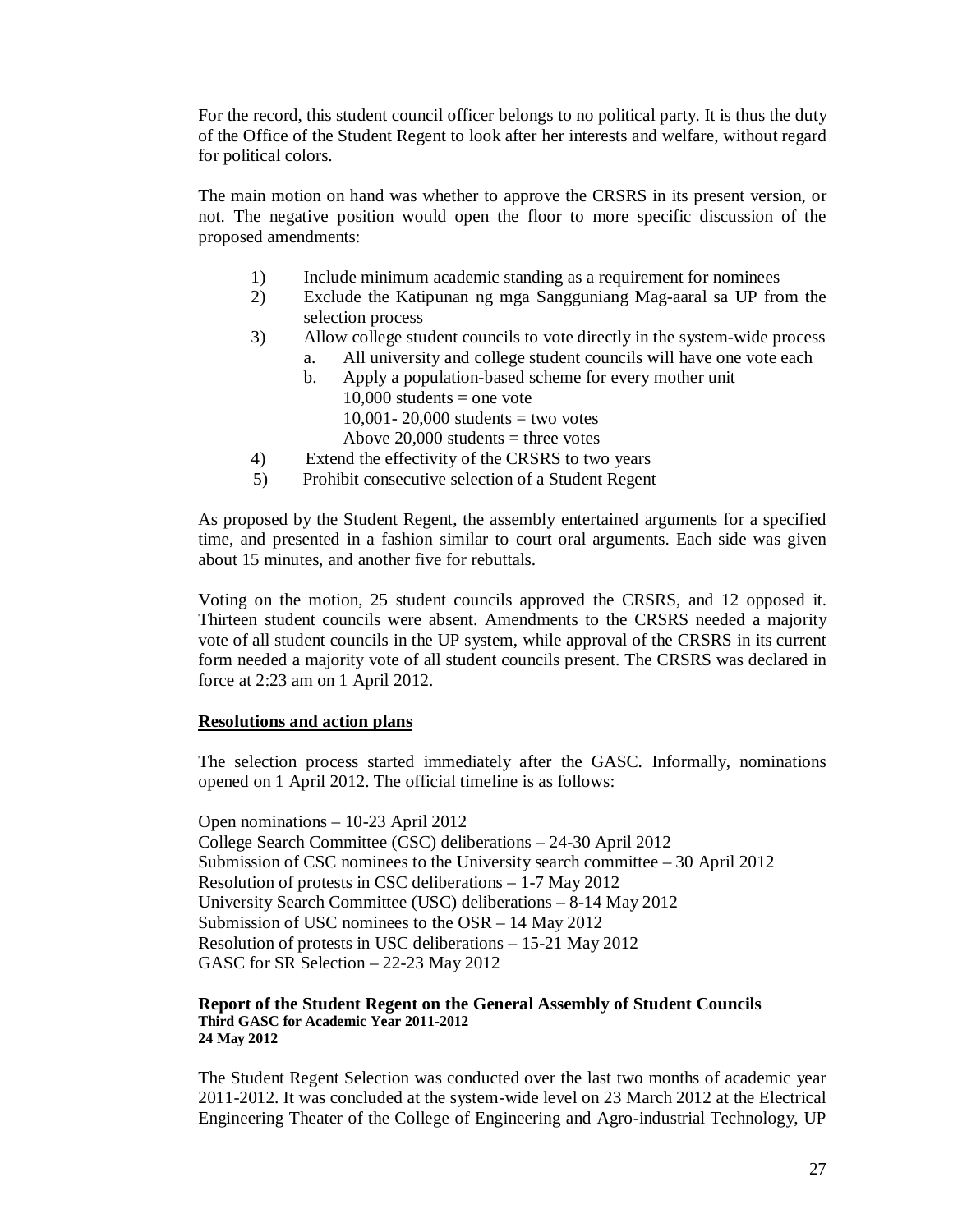Los Baños. It was hosted by the student councils of UP Los Baños, who exerted first-rate efforts to organize the event.

There were only three nominees endorsed to the General Assembly of Student Councils (GASC), one each from the largest autonomous units of UP. After deliberations, the GASC endorsed the nominees, in ordered preference:

- 1) Cleve Kevin Robert V. Arguelles, fourth year BS Political Science, UP Manila
- 2) Marjohara S. Tucay, fourth year BA Broadcast Communication, UP Diliman
- 3) Maria Elena B. Carlos, fifth year BA Sociology, UP Los Baños

#### **Attendance**

Forty-five out of 52 student councils were represented at the assembly, with some 150 individuals attending. Again, this is consistent with the attendance in the previous GASCs. The roll was called at 11:35 am on 22 May 2012. The student councils absent were:

- UP Diliman Asian Institute of Tourism Student Council
- UP Diliman College of Music Student Council
- UP Manila College of Dentistry Student Council
- UP Manila School of Health Sciences in Baler Student Council
- UP Manila School of Health Sciences in Koronadal Student Council
- UP Mindanao College of Humanities and Social Sciences Student Council
- UP Mindanao College of Science and Mathematics Student Council

No student council had trouble confirming its attendance. The secretariat however noted an instance that some have exploited loopholes in the system by confirming all members of the council but sending only few.

#### **Agenda**

The substantive agenda proposed by the Student Regent is two-part: the Student Regent report, and then the Student Regent selection.

The report of the Student Regent covered general and specific policy issues:

Declaration of Student Rights Code of Student Conduct Deposit and insurance fee Credit card payment of tuition fee Socialized Tuition and Financial Assistance Program (STFAP) Joint Monitoring Group (UP agreement with the Department of National Defense and/or Department of Interior and Local Government)

#### **Student Regent Report and subsequent unities**

The report consisted of updates and plans regarding the specific campaigns (discussed in separate SR reports and guidelines). Student councils moved to adopt resolutions that committed the assembly to: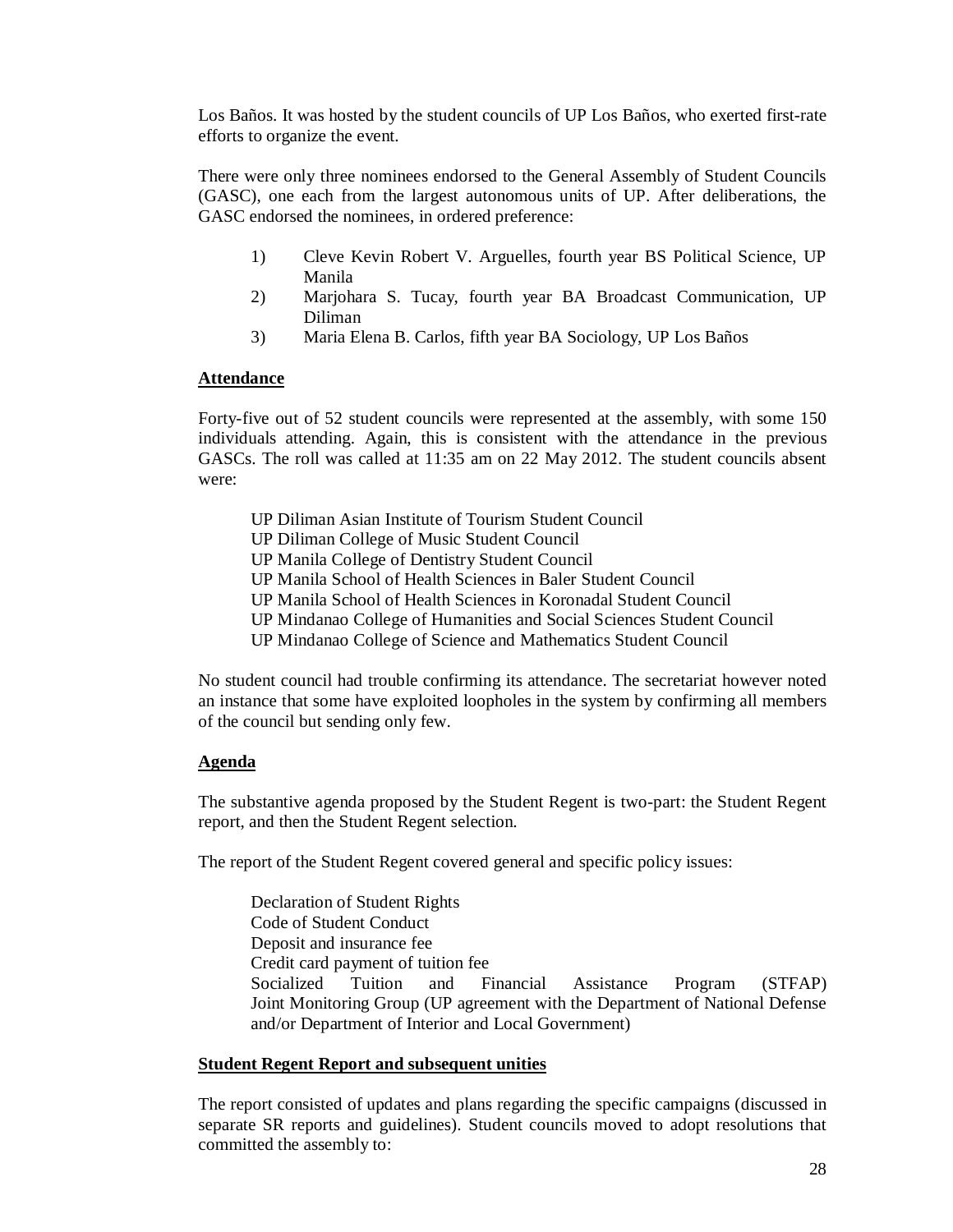- 1) Help save the trees on Luneta Hill (sponsored by the University Student Councils of UP Baguio, UP Manila, and UPLB, and the college student councils of the UPLB College of Development Communication, College of Forestry and Natural Resources)
- 2) Heighten and intensify the budget campaign, to set 21 June 2012 as a day of action, and to create avenues of action with UP Kilos Na Laban sa Budget Cut (sponsored by the University Student Council of UP Manila)
- 3) Extend financial, moral and other forms of support to Lordei Hina (sponsored by the University Student Council of UP Diliman, and supported by 15 other student councils)
- 4) Call for the scrapping of the deposit fee and the rechanneling of accrued funds to student services and scholarships (sponsored by the UP Cebu College Student Council and the UP Pharmaceutical Association)
- 5) Support a democratic and pro-student Student Manual and assert student participation in the crafting of important documents such as the declaration of Student Rights and the Code of Student Conduct (UP Diliman College of Mass Communication and College of Arts and Letters)
- 6) Campaign to protect UP students against military harassment and other threats to security, to file counter charges against violators, and to establish the Joint Monitoring Group between UP and law enforcement authorities (sponsored by the University Student Councils of UP Manila, UPLB and UP Mindanao).

#### **Student Regent Selection**

The three nominees each were given one hour to individually address the assembly. Ms Carlos laid her vision of a Student Regent that advocates proactive leadership that actively and constantly addresses people's issues; Mr. Tucay had his plan "Toward Greater Victories", and Mr. Arguelles pledged to "Carry on and Intensify the Fight".

A ranking of the nominees by each autonomous and regional unit was taken to determine if there was a consensus. A clear trend and preference was established by the majority, but two units had dissimilar views. No consensus was reached by the assembly.

Thus, per the rules, the GASC will resort to a casting of votes as follows: two for every autonomous unit, and one for every regional unit.

Out of the 16 votes on the floor, 15 were cast for Mr. Arguelles and one for Mr. Tucay. Mr. Arguelles was declared the Student Regent - nominee at 10:35 pm on 23 May 2012.

Jointly prepared by:

Maria Kristina Conti Student Regent 2011-2012

Cleve Kevin Robert Arguelles Student Regent 2012-2013"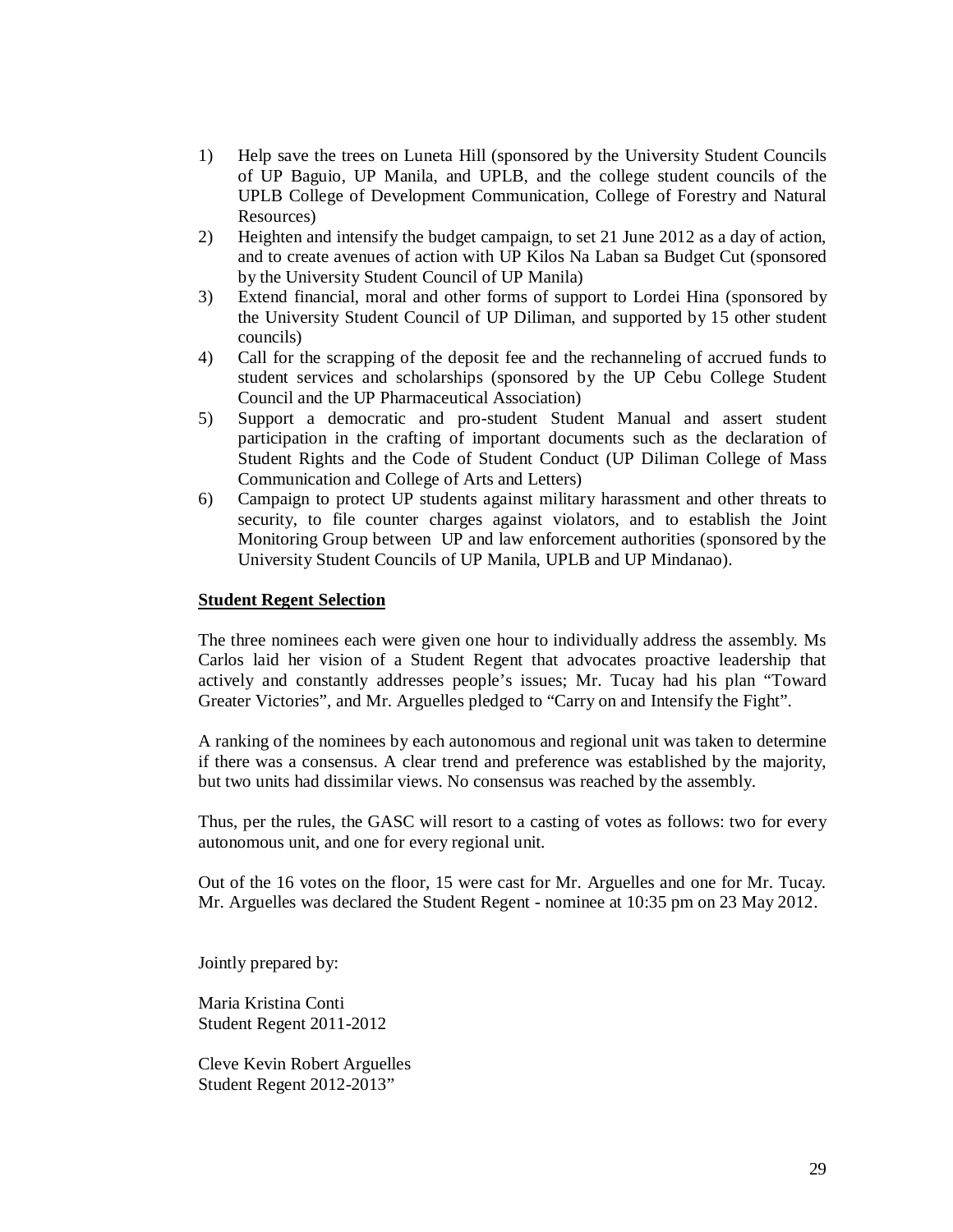# **D. REPORT OF THE STAFF REGENT June 4, 2012**

# **"April**

- 1. Attended the Commencement Exercises in the following campuses:
	- a. Mindanao April 18, 2012
	- b. Manila April 20, 2012
	- c. Diliman April 22, 2012
	- d. Cebu April 24, 2012
	- e. Iloilo April 25, 2012
	- f. Los Baños April 28, 2012
	- g. Open University May 12, 2012
- 2. Sectoral Consultations
	- a. Sectoral audience/consultations (administrative staff and REPS) primarily with officers/active members of our two recognized unions (All UP Workers Union and All UP Academic Employees Unions) were held on the dates of commencement exercises in the following campuses, with the following main issues and concerns raised:
		- i. Mindanao deviated position that remained uncorrected (SG 18 instead of SG 24); non-prioritization of current UP contractuals in the filling up of vacant items; reorganization/reassignment of staff without consultation with the union; splitting of unfilled items; 10 days SRP – non-inclusion of contractual status in the computation of benefit, request to lower the age of entitlement.
		- ii. Cebu continued concerns with the unresolved cases of Dean Avila and Mr. Al Sharif (UP Cebu Supervising AO) with the request to affirm the decision of the UP President; 10 days SRP – non-inclusion of contractual status in the computation of benefit, request to lower the age of entitlement.
		- iii. Iloilo deviated position (guidance counselor) that remained uncorrected (SG 22 instead of SG 24); slow to biased processes in administrative case filed by lower-ranking personnel against higher ranked faculty/supervisor; hazard pay of UPHS personnel; 10 days SRP – non-inclusion of contractual status in the computation of benefit, request to lower the age of entitlement.

# **May**

- 1. May 1 attended the Labor Day Rally at Mendiola
- 2. May 7 attended the National Health Workers Day Rally (UST Espaῆa to Mendiola) in the morning, and the consultation in the afternoon (DOH Compound) of the National Management-Health Workers Consultative Council with DOH/hospital unions on the reduction/non-payment of benefits under RA 7305 (Magna Carta of Public Health Workers)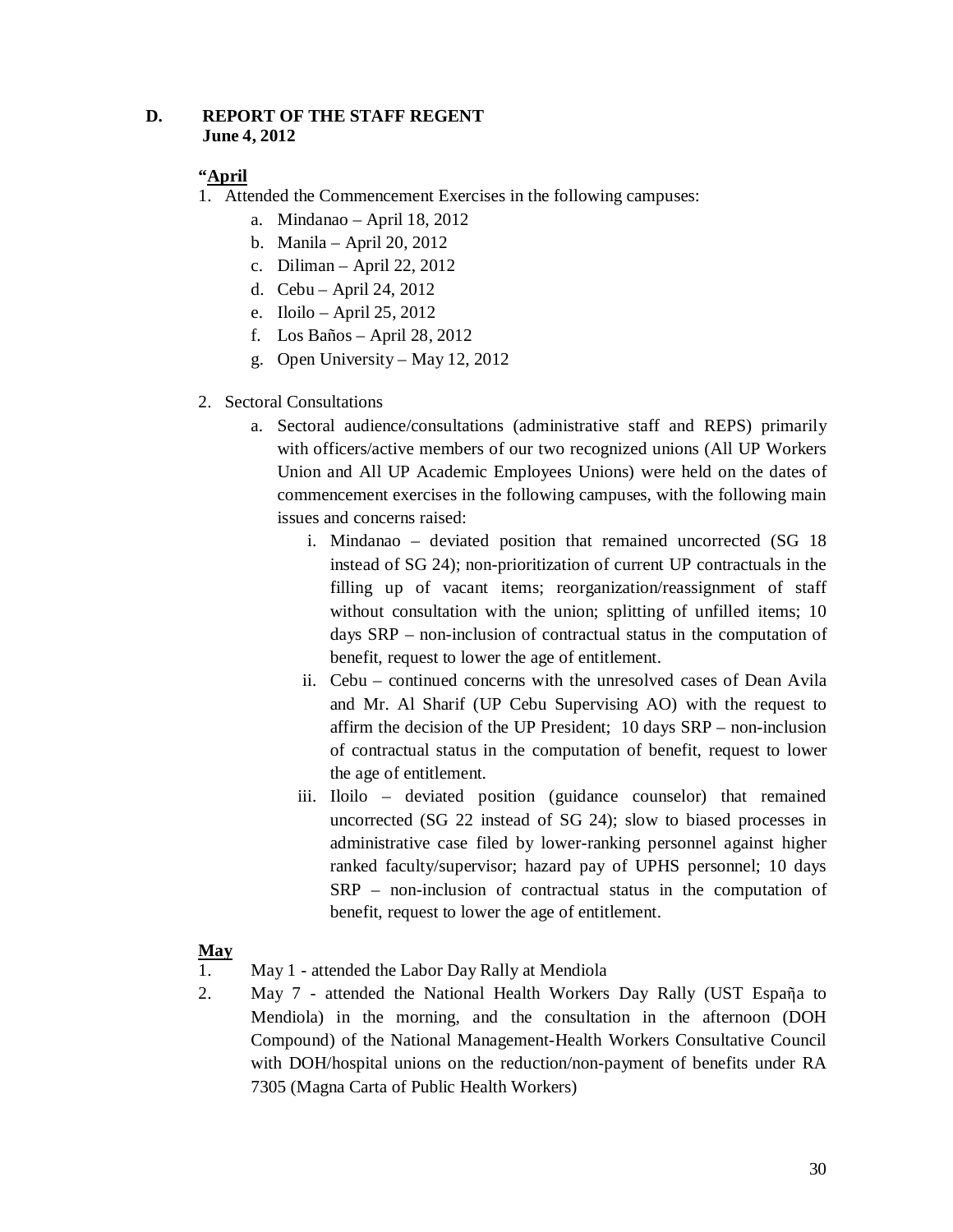- 3. May 16 attended the public hearing (as resource speaker) (Mitra Hall, HOR) of the Committee on Health, House of Representatives on HB 6069 – An Act Converting 26 Public Hospitals into Public Corporations – my position and the position of our group (Alliance of Health Workers) is against the enactment into law of the said measure because of its adverse effects on people's right to health and the security of tenure of concerned public health workers.
- 4. May 24, 2012 speaker at the UP Diliman REPS Conference (NISMED) in the morning and the Wage Fight All Leaders' Forum (EMB Conference Room) in the afternoon.
- 5. May 25, 2012 attended the rally (morning) of public health workers in front of the DBM, and dialogue with DBM officials on health workers benefits under RA 7305.
- 6. May 31, 2012 speaker at the opening ceremonies of the  $3<sup>rd</sup>$  UP System-wide REPS Conference (NISMED) – objectives of the said conference are to finalize the draft system-wide REPS Manual, and the proposed REPS career path.

On going Campaigns

- 1. In coordination with the All UP Workers Union and the All UP Academic Employees Unions, we have launched a campaign for regularization of UP contractuals considering that we have 2,600 unfilled items system-wide.
- 2. Continued dialogue with UP Administration on employees housing and health and hospitalization benefits
- 3. Renegotiation (upgrading) of economic benefits under the Collective Negotiation Agreement (CNA) of our two unions.
- 4. The Alliance of Health Workers (with me as the National President) in coordination with the All UP Workers Union Manila launched a nationwide campaign (starting February 2012) for the prompt payment of Health Workers benefits and the inclusion of these benefits in the regular allocation (under the GAA) of public health institutions (DOH, public hospitals, and other healthrelated institutions). We also set to launch a nationwide campaign against the privatization of public hospitals (starting with our opposition against HB 6069 and SB 3130 (Corporatization of Public Hospitals).
- 5. In coordination with our two unions (AUPWU/AUPAEU), we will conduct a series of Fora and mass actions in support of a renewed call for salary increase in the public sector in support of HB 3746, HB 5149 and SB 2928 (An Act Providing for a P6,000.00 Increase in Minimum Pay of Public Employees and Workers). This campaign is being spearheaded by COURAGE, the Alliance of Concerned Teachers and the Alliance of Health Workers."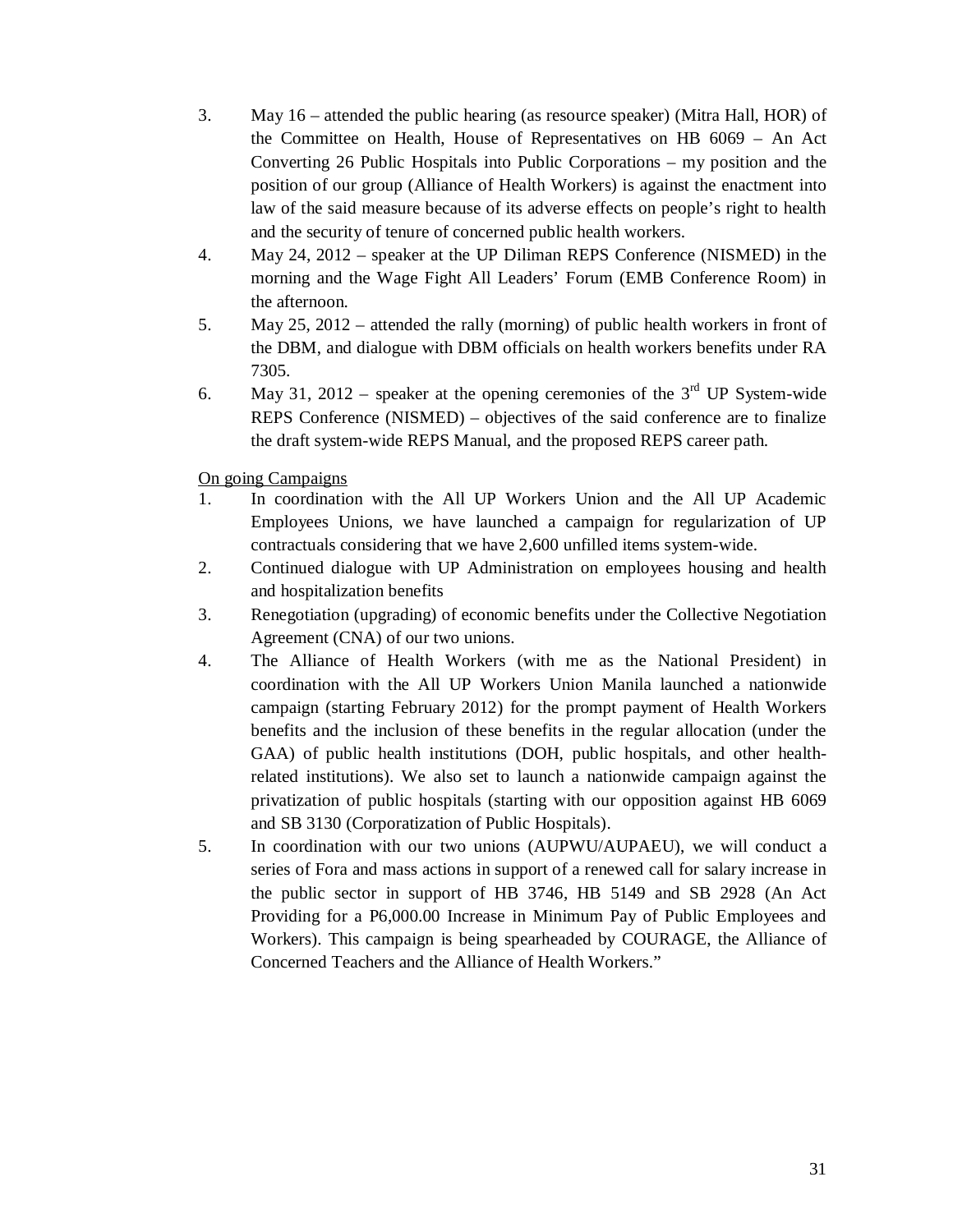# **GENERAL GOVERNANCE**

The Board **APPROVED** the following:

#### **A. APPOINTMENT OF UNIVERSITY OFFICIALS**

#### *UP Diliman*

- Dr. **FLORA ELENA R. MIRANO (2nd Term)** as Dean, College of Arts and Letters, effective 1 June 2012 until 31 May 2015
- Dr. **ROLANDO B. TOLENTINO (2nd Term)** as Dean, College of Mass Communication, effective 1 June 2012 until 31 May 2015
- Asst. Prof. **RONUALDO U. DIZER** as Dean, College of Human Kinetics, effective 1 June 2012 until 31 May 2015
- Dr. **MARIO R. DELOS REYES** as Dean, School of Urban and Regional Planning, effective 1 June 2012 until 31 May 2015
- Dr. **CYNTHIA PALMES-SALOMA** as Director, National Institute of Molecular Biology and Biotechnology, effective 1 June 2012 until 31 May 2015.

#### *UP Los Baños*

Dr. **MA. THERESA H. VELASCO** as Dean, College of Development Communication, effective 16 June 2012 until 15 June 2015

#### *UP Manila*

Dr. **AGNES D. MEJIA** as Dean, College of Medicine, effective 24 June 2012 until 23 June 2015

#### *UP Visayas*

Prof. **MARY ANN T. GUMBAN** as Dean, College of Management, effective 1 June 2012 until 31 May 2015

#### *UP Baguio*

- Dr. **WILFREDO V. ALANGUI** as Vice-Chancellor for Academic Affairs, effective 14 April 2012 to serve at the pleasure of the Chancellor
- Dr**. JESSICA K. CARIÑO** as Vice-Chancellor for Administration, effective 14 April 2012 to serve at the pleasure of the Chancellor
- Dr. **ANNA CHRISTIE VILLARBA-TORRES** as Dean, College of Arts and Communication, effective 1 June 2012 until 31 May 2015
- Dr. **LORELEI CRISOLOGO-MENDOZA** as Dean, College of Social Sciences, effective 1 June 2012 until 31 May 2015
- Dr**. ROSEMARY M. GUTIERREZ** as Dean, College of Science, effective 1 June 2012 until 31 May 2015
- Dr. **CORAZON ABANSI** as Director, Student Affairs, effective 1 June 2012 until 31 October 2012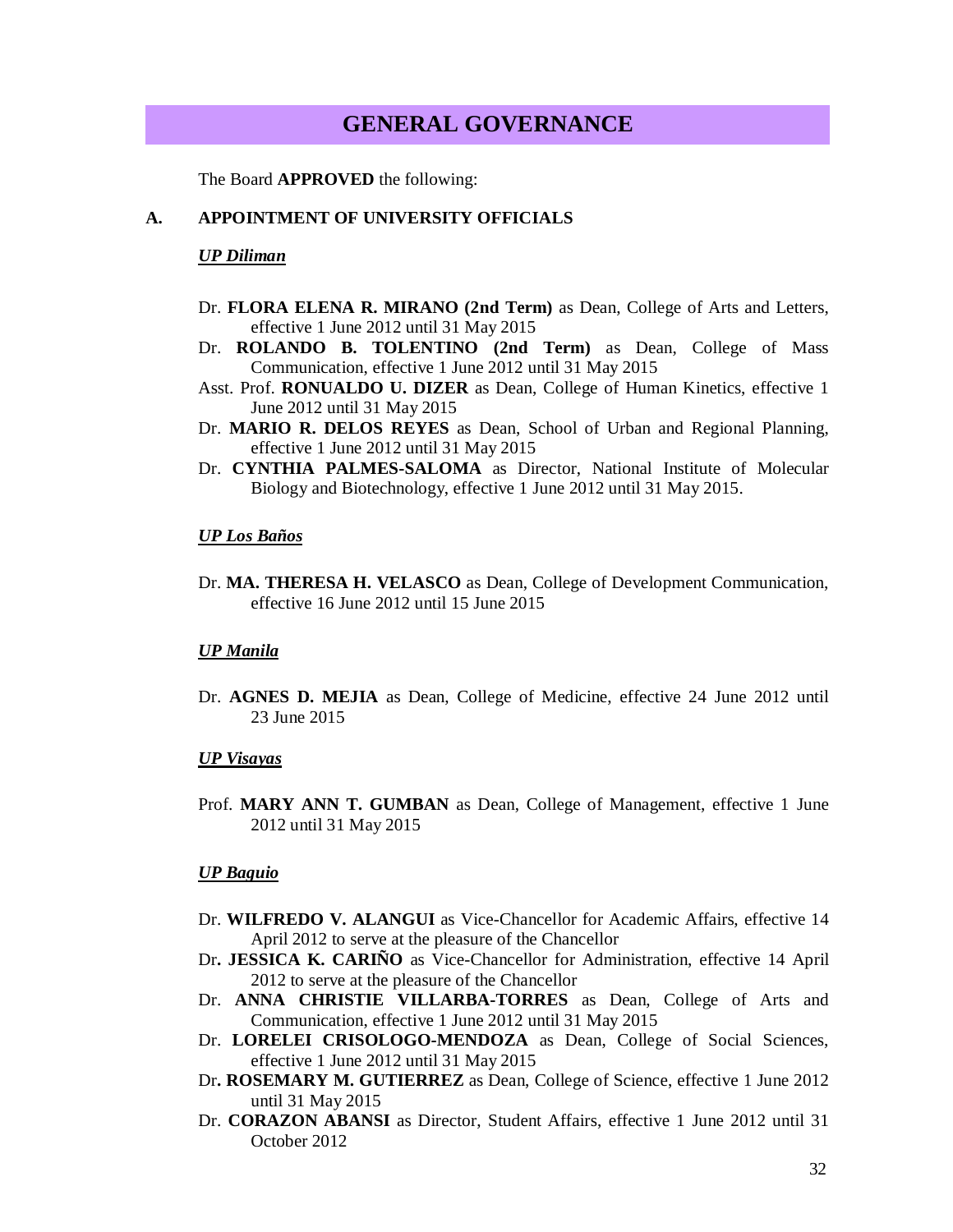# **ACADEMIC MATTERS**

The Board **APPROVED** the following:

#### **A. Establishment of the Victoria B. Jardiolin-Villa Professorial Chair in Business Administration at the College of Business Administration, UP Diliman**

During the recent birthday celebration of Dr. Jardiolin-Villa held on 3 March 2012, her three (3) children, Dinah Dawn Jardiolin-Bitong, Sebastian B. Jardiolin and Mahar B. Jardiolin, surprised her with a donation to the UP Business Research Foundation for the establishment of a professorial chair in her honor. Dr. Jardiolin-Villa is an entrepreneur and manager of Natasha and Marikina Shoe Exchange businesses, giving employment to countless Filipinos here and abroad.

Dr. Jardiolin-Villa has been generous to her Alma Mater and to the College of Business Administration with her donation of four (4) professorial chairs to honor Vicente Brillantes Bello, Angustias Jereos-Bello, Jardiolin Family and Erlinda S. Echanis; endowment for the Jardiolin Lecture Room at the UPCBA, as well as her active involvement in the UP Centennial Fund Campaign. Furthermore, she has provided Natasha scholarships to 184 science and engineering students in the UP System as of the 2<sup>nd</sup> semester, AY 2011-2012.

The donation for the professorial chair has been remitted to UP Business Research Foundation, Inc. The Professorial Chair holder awardee shall be selected in accordance with University of the Philippines Diliman rules and guidelines.

#### **B. Proposal of the College of Music to Establish the UP College of Music Extension Program (UP-CMEP)**

#### **Background**

The UP College of Music Extension Program (UP-CMEP) is a non-degree program of study that offers a set of music courses with the goal of providing a comprehensive musicianship program for youth, adults, musicians and music educators who are not officially enrolled in the College of Music degree offerings. The program promotes musicianship through teaching how to play a number of musical instruments (e.g., piano, violin, rondalla instruments, wind and percussion) and other music-related areas of concentration (e.g., choral conducting, solfege, music theory, song writing, voice and vocal arranging).

Due to popular demand, the UP-CMEP is offered three times in a school year (i.e., first semester, second semester, and summer term). It is open to adults and/or children, depending on the nature of the program that students wish to go into. Contingent on the nature of the course offering, classes are either conducted under a "one-on-one" learning environment, in cluster (i.e., groups of four), or in a classroom type of setting.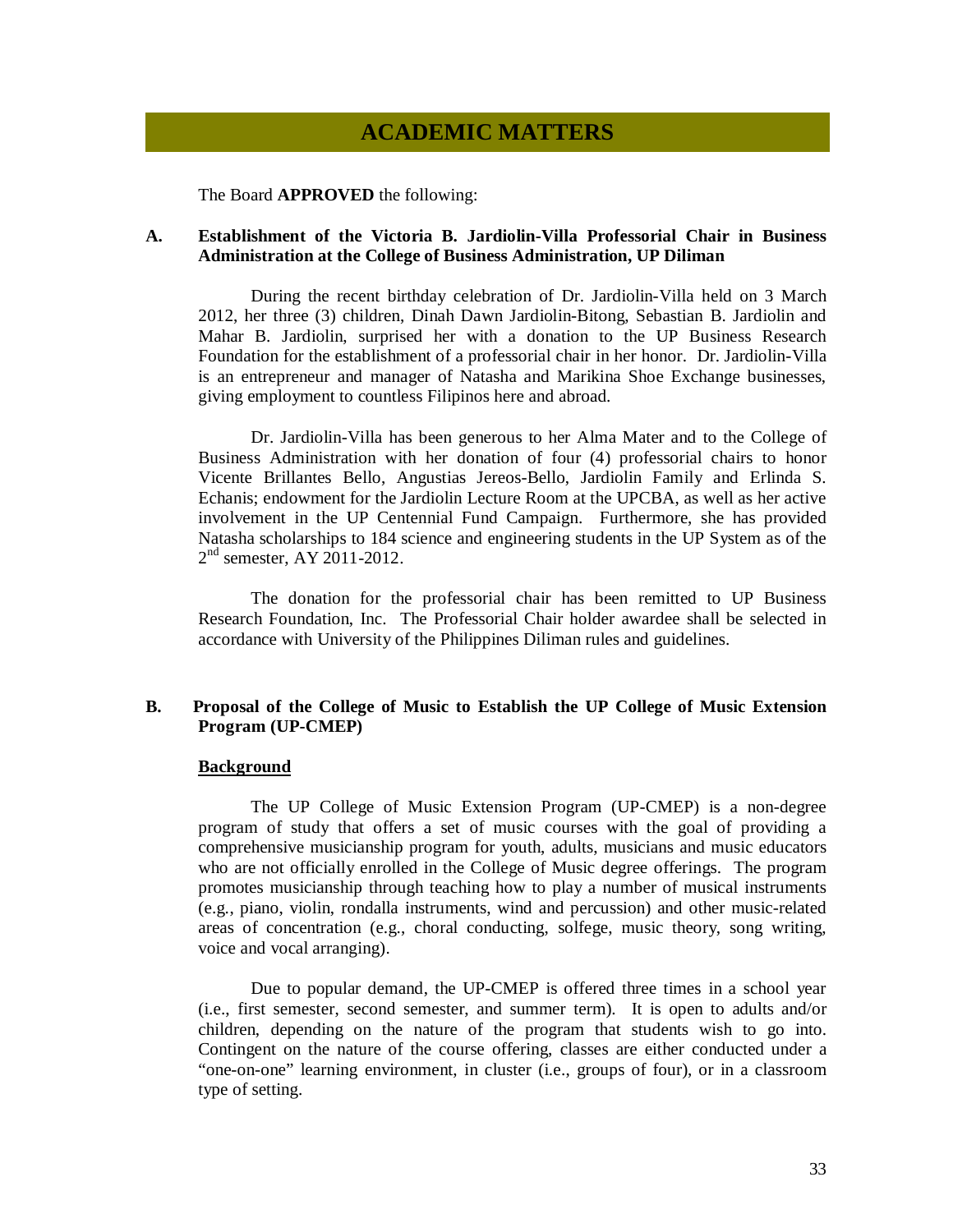The number of enrolees between 2007-2011 reflects the viability of the UP-CMEP. From an initial enrolment of 104 children in 1968, the number of students increased gradually in the ensuing decades. Though there has been a slight decrease of enrolees in the past two years, the number of enrolees is still significant. Last year, enrolment in the program reached 2,309 students.

The beginning of UP-CMEP can be traced back to the time of former Dean Eliseo Pajaro in school year 1967-68. In 1967, classes were held on Saturdays for upgrading skills of forty music teachers in the Department of Education. In 1968, 104 children were admitted to the program. The succeeding Dean of the college, Dr. Ruby K. Mangahas (1969-1977), continued on with the Extension Program for children. During the term of Dean Ramon Santos (1978-1988), the Extension Program became complicated as it diversified into three areas: 1) Comprehensive Preparatory Music Program for Children; 2) Continuing Education for Music Teachers; and 3) Band Program. During this time, the UP MUSAR Foundation ran the program. In 1994, Dean Ramos (1988-1997) severed ties with UP MUSAR Foundation and he wrote a letter to Chancellor Posadas for the opening of a trust account in UP Accounting for the Extension Program. In addition, the Extension Program was modernized in the First Semester of 2011-2012 by setting up an automated system for its registration.

From this long history of extension service to the public, it is clear that all deans of the past had considered the administration of extension program to be under the jurisdiction of the college, but in consultation and approval by all past central administrations. At present, however, the current administration has considered that the extension offering of the College of Music is without legal mandate. Hence, this proposal to the Board of Regents for the official establishment of the extension program.

#### **Significance**

The granting of official recognition to the UP-CMEP will make certain its continued existence as an alternative program offering of the College of Music and at the same time will reaffirm the latter's ability to respond to the need of those who are not officially enrolled in the College's curricular offerings.

Specifically, the official establishment of the UP-CMEP is deemed significant for the following reasons:

- 1. It serves as a "breeding ground" for musically talented high school applicants to enter into the College as it provides a preparatory program for music students who need to develop further their skills in instruments or their vocal maturity prior to enrolling in the degree program (i.e., on the average, some twenty students from the extension program are admitted to the degree programs of the College each year);
- 2. It serves as an avenue for workshops, seminars, lectures, short-term courses in music education, musicology, and in the performance areas; and
- 3. It provides areas for practicum and research.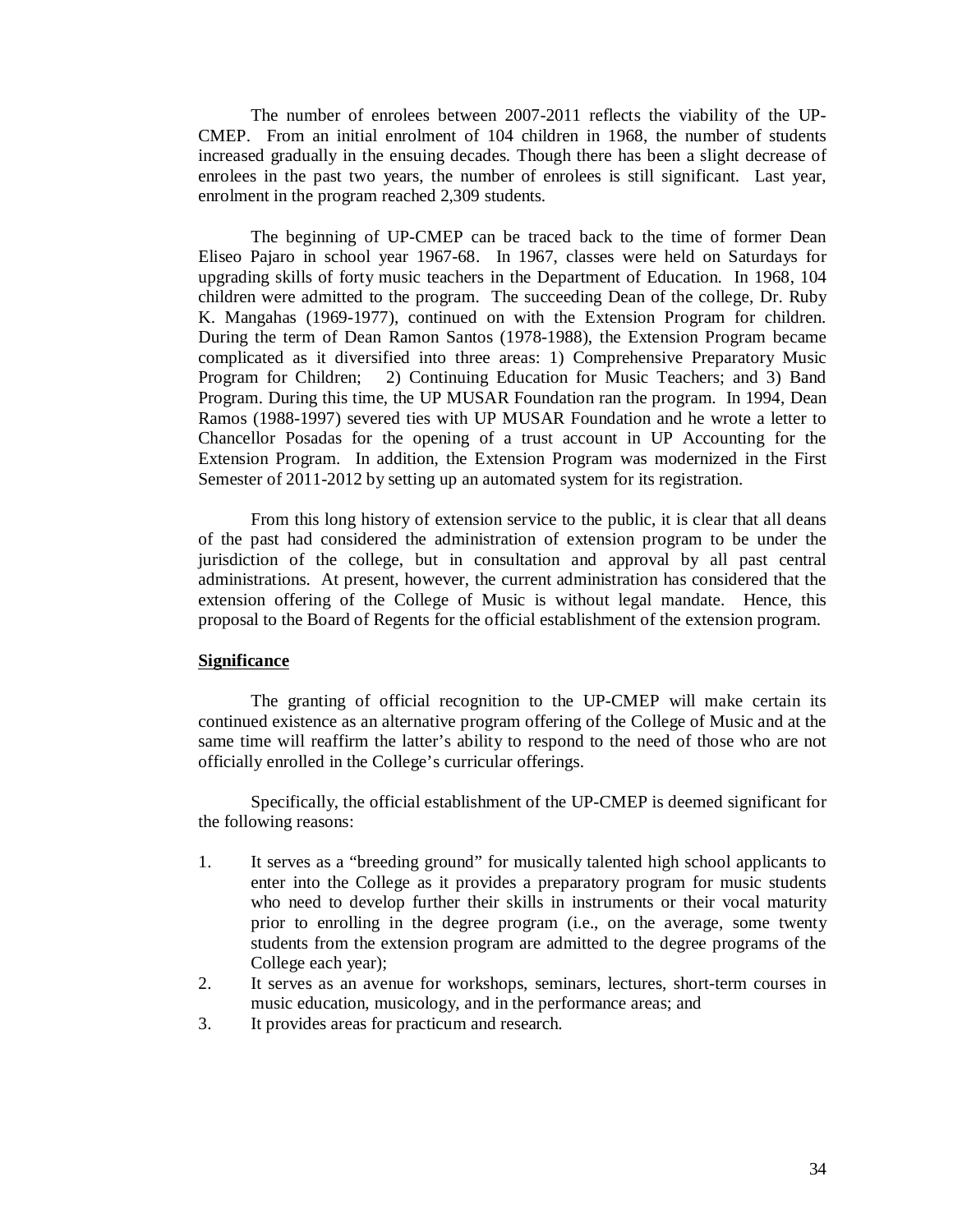#### **Teaching and Administrative Staff**

The program is being implemented by full-time and part-time faculty members, and alumni of the UP College of Music as instructors for one-on-one music lessons and music classes. A screening committee composed of the Department Chair, Program Coordinator, and the Dean of the College decides on the hiring of the teachers.

#### **Funds Utilization**

The revenues are proposed to be utilized as follows:

| Honoraria for faculty (45%)<br>and support staff $(5\%)$ | 50%        |
|----------------------------------------------------------|------------|
| MOOE, Equipment and Capital Outlay                       | 30%        |
| <b>Utilities</b>                                         | 10%        |
| <b>Administrative Overhead Cost</b>                      | 10%<br>വാ‰ |

The funds derived from UP-CMEP would provide the much-needed resources to help the College's Concert series and projects of its eight departments, augment the income of UP Music faculty, and provide additional funds for MOOE, equipment and capital outlay requirements.

It is understood that disbursements from this fund shall be subject to the usual accounting, budgeting and auditing laws, rules and regulations.

#### **C. Proposal to Institute a Department of Architecture at the College of Humanities and Social Sciences, University of the Philippines Mindanao**

Upon the establishment of the Department of Architecture, it can operate for the first three years without additional funds from the UP System. UP Mindanao shall absorb the honorarium, representation and transportation allowances of the Chair as well as the operational needs of the Department. The BS Architecture Faculty shall exert all efforts to source additional funds from benefactors/sponsors to cover other needs. The fund requirement has been incorporated in the Enhanced Budget Proposal for 2013 to 2017.

UP Mindanao takes pride in the accomplishments of the Architecture Program. The BS Architecture graduates have consistently achieved 100% passing rate in the licensure examinations. One of the graduates landed  $5<sup>th</sup>$  place in the 2010 Board Exams. The Architecture faculty also gained recognition for their research endeavors, bagging the CHED REPUBLICA AWARD in 2009.

With the impressive track record, the UP Mindanao Architecture faculty ought to be organized into a distinct academic unit with administrative autonomy. This way, they can maximize resources and potentials while vigorously pursuing their goals. They shall actively work at the outlined activities within the framework of their research agenda,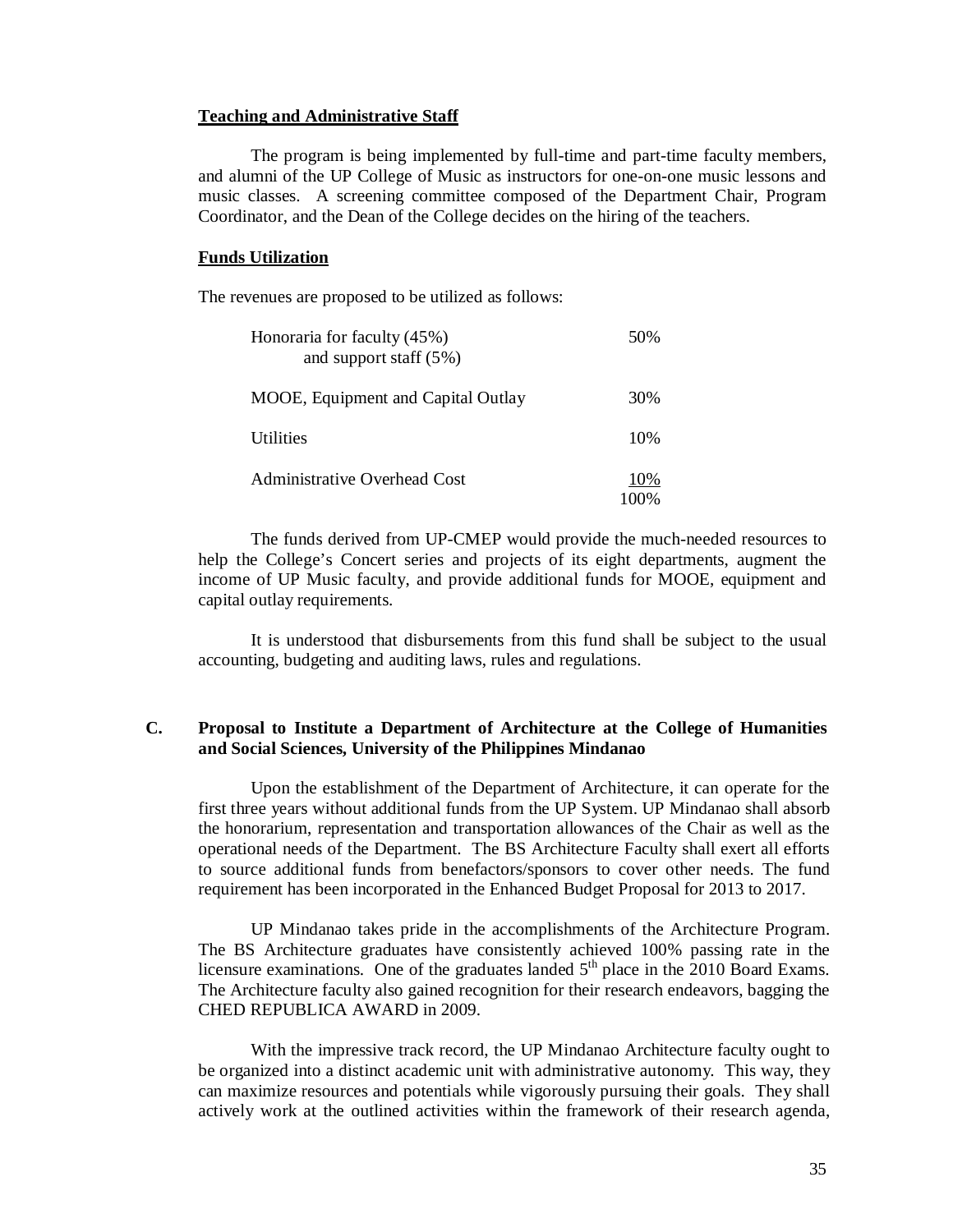which aims, among others, for the establishment of baseline data to define the concept of Architecture in UP Mindanao.

The Institution of the Department of Architecture will formally recognize the existence of the only professional degree-granting program in UP Mindanao. It will also enable it to pursue short- and long-term academic goals to further advance knowledge in defining Mindanao architecture.

#### **D. Curricular Proposals for UP Diliman UC-Prescribed GE Courses**

#### **1. Cluster A: Arts and Letters**

- a. BA (Art Studies: Art History)
- b. BA (Art Studies: Interdisciplinary)
- c. BA (Art Studies: Philippine Art)
- d. BA Comparative Literature: Philippine Literatures in English & in English Translation
- e. BA Comparative Literature: European Literatures
- f. BA Comparative Literature: Asian Literatures
- g. BA English Studies: Language
- h. BA English Studies: Literature
- i. BA Creative Writing
- j. BA Araling Pilipino
- k. BA Filipino
- l. BA Malikhaing Pagsulat sa Filipino
- m. Sertipiko sa Malikhaing Pagsulat sa Filipino
- n. BA Theatre Arts
- o. BA Speech Communication
- p. Certificate in Theatre Arts (Major in Technical Theatre & Management)
- q. Certificate in Theatre Arts (Major in Performance)
- r1. BA (European Languages) Plan 1
- r2. BA (European Languages) Plan 2
- s. Bachelor of Music (Band Conducting)
- t. Bachelor of Music (Orchestral Conducting)
- u. Bachelor of Music (Composition)
- v. Bachelor of Music (Dance)
- w. Bachelor of Music (Music Education)
- x. Bachelor of Music (Musicology)
- y. Bachelor of Music (Piano)
- z. Bachelor of Music (Instruments: STRINGS)
- aa. Bachelor of Music (Voice)
- bb. Bachelor of Music (Instruments: WINDS & PERCUSSION)
- cc. BA Broadcast Communication
- dd. BA Communication Research (change in footnote on non-CMC electives)
- ee. BA Film
- ff. BA Journalism
- gg. Certificate in Sports Studies
- hh. Bachelor in Physical Education
- ii. Bachelor of Sports Science
- jj. BFA Painting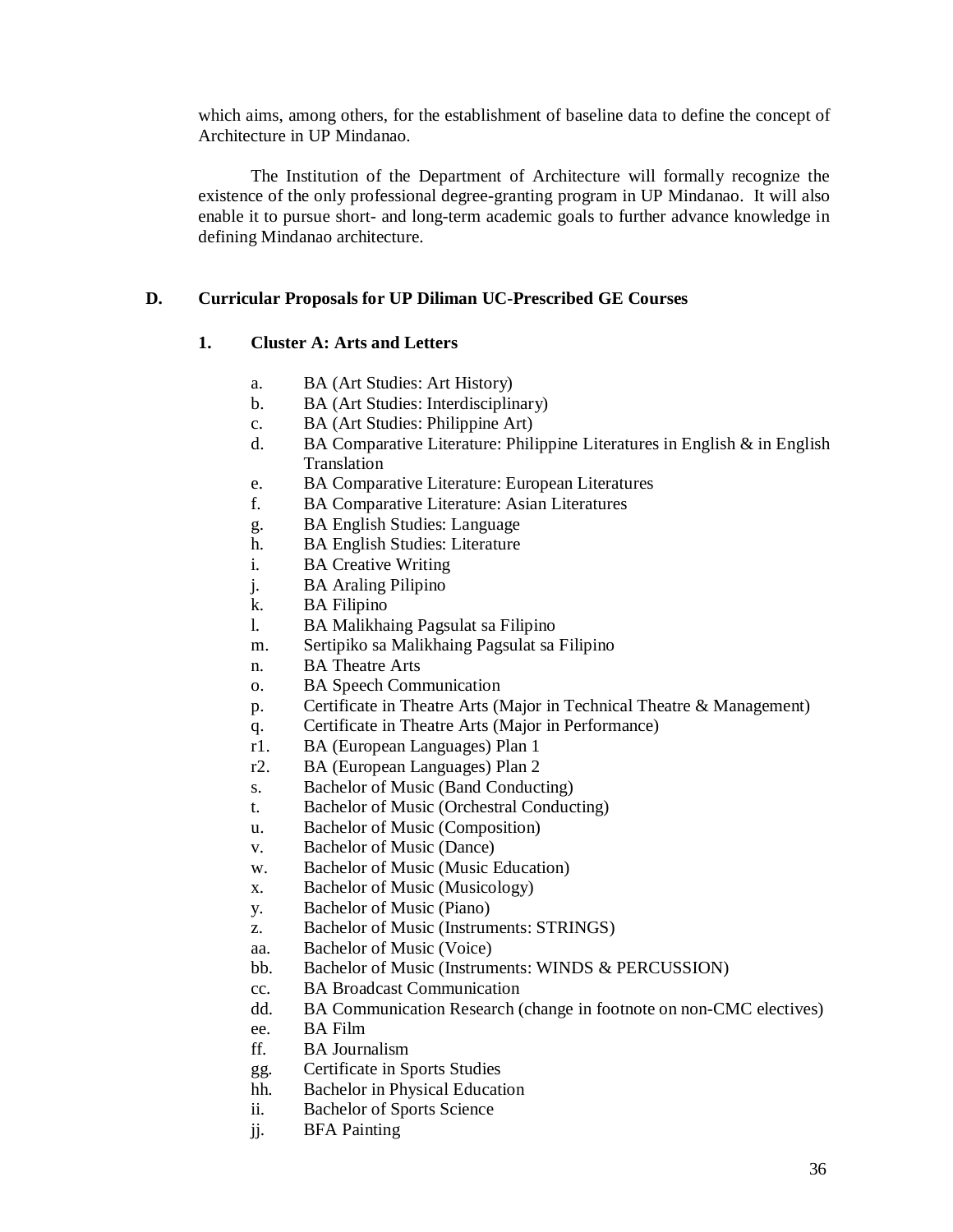- kk. CFA Painting
- ll. BFA Sculpture
- mm. CFA Sculpture
- nn. BFA Industrial Design
- oo. CFA Industrial Design
- pp. BFA Visual Communication
- qq. CFA Visual Communication
- rr. BFA Art History
- ss. BFA Art Education

# **2. Cluster B: Management and Economics**

- a. BS Tourism
- b. BS Business Administration and Accountancy
- c. BS Business Administration
- d. BS Economics (change in footnote on Math requirements)
- e. BS Business Economics (change in footnote on Math requirements)
- f. BS Business Management (UPDEPP)
- g. BA Business Economics (UPDEPP)
- h. BA Applied Psychology (UPDEPP)
- i. BA Public Administration

# **3. Cluster C: Science and** Technology

- a. BS Statistics
- b. BS Architecture
- c. BS Landscape Architecture
- d. BS Chemical Engineering
- e. BS Civil Engineering
- f. BS Computer Science
- g. BS Computer Engineering
- h. BS Electrical Engineering
- i. BS Electronics and Communications Engineering
- j. BS Geodetic Engineering
- k. BS Industrial Engineering
- l. BS Materials Engineering
- m. BS Mechanical Engineering
- n. BS Metallurgical Engineering
- o. BS Mining Engineering
- p. BS Biology
- q. BS Chemistry
- r. BS Applied Physics (Materials Physics)
- s. BS Applied Physics (Instrumentation Physics)
- t. BS Physics
- u. BS Molecular Biology and Biotechnology
- v. BS Mathematics
- w. BS Geology
- x. BS Clothing Technology
- y. BS Interior Design
- z. BS Family Life and Child Development
- aa. BS Hotel, Restaurant and Institution Management
- bb. BS Food Technology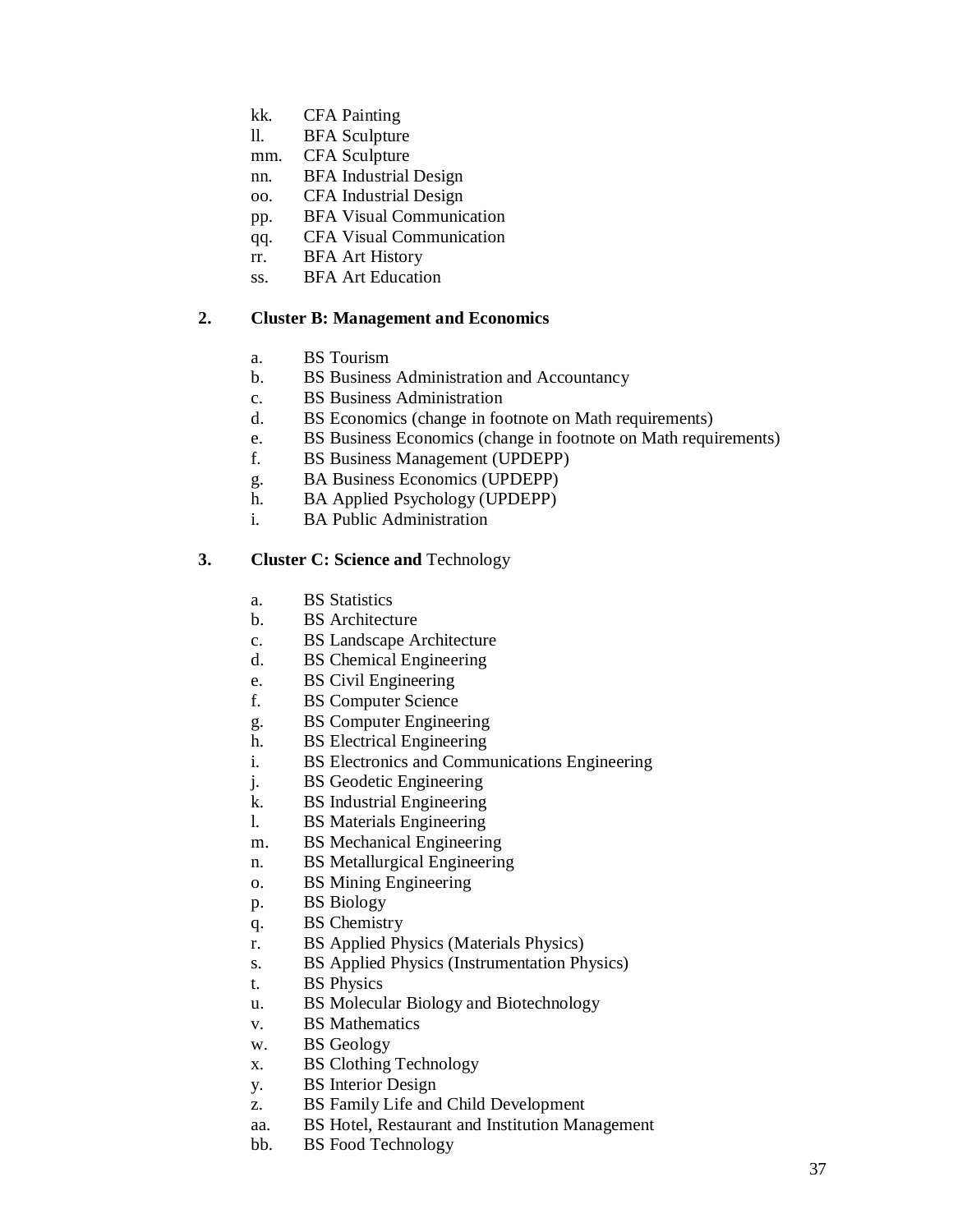- cc. BS Community Nutrition
- dd. BS Home Economics
- ee. Bachelor of Library and Information Science
- ff. Revisions in the Science and Society Programs Revision of courses
- gg. Revisions in the General Mathematics Program Change in footnote

# **4. Cluster D: Social Sciences and Law**

- a. BA Anthropology
- b. BS Geography
- c. BA History
- d1. BA Linguistics (Plan A)
- d2. BA Linguistics (Plan B)
- d3. BA Linguistics (Plan C)
- e. BA Political Science
- f. BA-MA Political Science
- g. BA Psychology
- h. BS Psychology
- i. BA Philosophy
- j. BA Sociology
- k. BS Community Development
- l. BS Social Work
- m. Bachelor of Elementary Education (BEEd) Science and Health
- n. BEEd Art Education
- o. BEEd Special Education
- p. BEEd Mathematics
- q. BEEd Communication Arts English
- r. BEEd Teaching in the Early Grades
- s. BEEd Social Studies
- t. Bachelor of Secondary Education (BSE) Health Education
- u. BSE Art Education
- v. BSE Biology
- w. BSE Chemistry
- x. BSE Physics
- y. BSE Special Education
- z. BSE Mathematics
- aa. BSE Mathematics
- bb. BSE C.A. English/Filipino
- cc. BSE Social Studies
- dd. BSE Double Major (Biology and Chemistry)
- ee. BSE Double Major Art Education
- ff. BSE Double Major Special Education
- gg. BSE Double Major C.A. English and C.A. Filipino
	- **Board action: APPROVAL. The Board gave the President the authority to approve similar proposals from the University Councils of the various Constituent Universities, subject to confirmation of the Board.**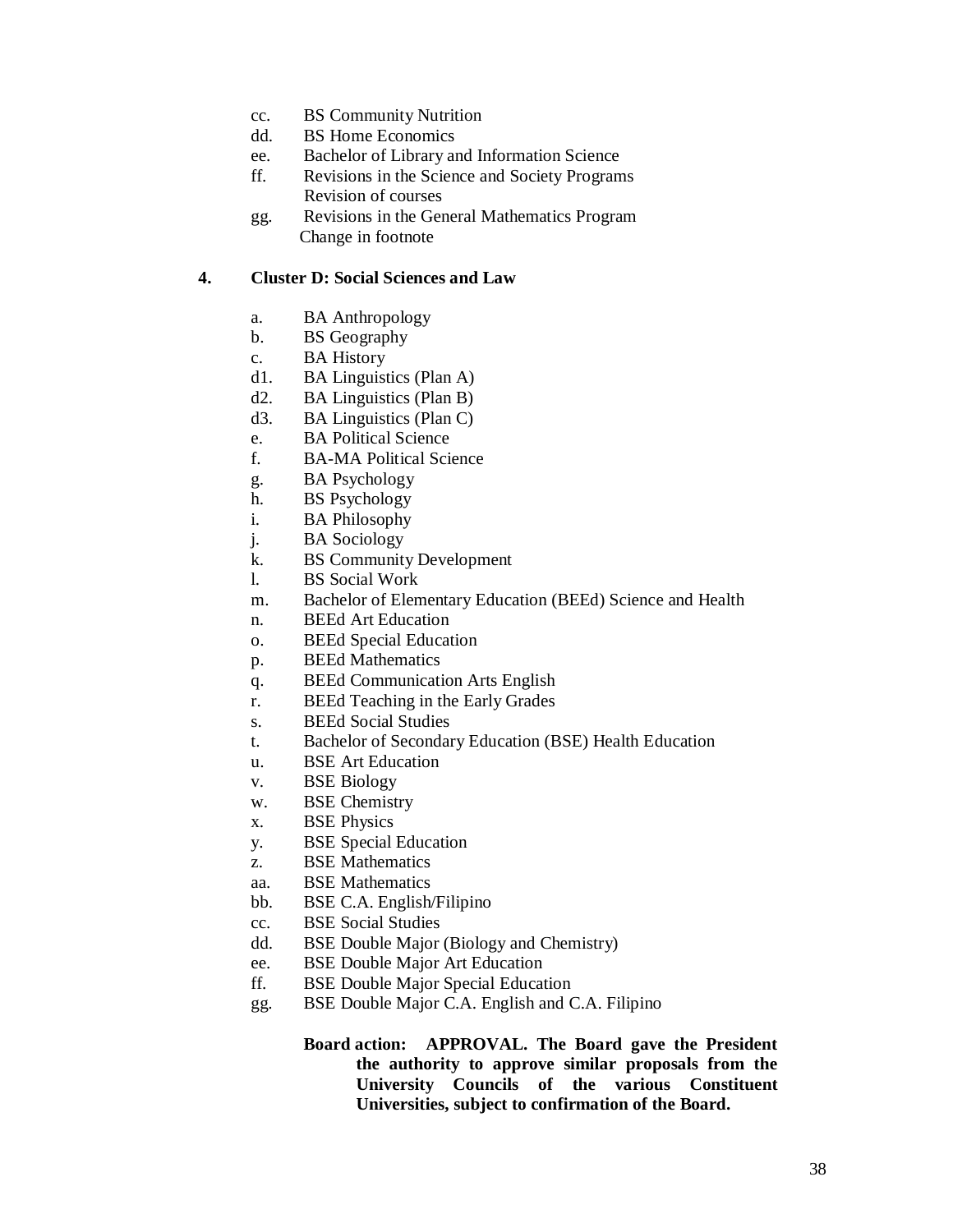# **E. Request for Waiver of BOR Rule Limiting the Number of Student Admission through the Varsity Athletics Admission System (VAAS) of the College of Human Kinetics, UP Diliman**

The UP Diliman Chancellor is requesting for a waiver of the BOR rule limiting the number of student admissions via the Varsity Athletics Admission System (VAAS) at **one hundred twenty (120)** and allow UP Diliman to complete the **thirty (30)** varsity teams that includes the PEP Squad and the Filipiniana Dance Troupe.

For SY 2012-2013, the VAAS Committee of UP Diliman recommends the admission of **thirty-seven (37)** more applicants via the VAAS Program in addition to the original 120 whose approval for admission is already delegated to the UP Diliman Chancellor. If the request for waiver will be approved, then the total number of new VAAS admissions becomes **one hundred fifty-seven (157)**.

The VAAS Committee screened a total of 201 applicants who were recommended by the coaching staff of the 30 different varsity teams. A total of 725 applicants (13.82% more than in 2011) participated in the try-outs conducted in March and April 2012. One full team consists of the line-up members and the reserves (maximum: 50% of line-up size). The line-up size is set by the UAAP and depends on the sporting event.

The VAAS Committee also approved the removal of thirteen (13) athletes from the VAAS program due to various violations committed in the terms of their VAAS contracts. Their respective coaching staff recommended their removal.

The current quota of 120 was set by the BOR on 29 January 2004 (1178<sup>th</sup>) meeting) at a time when the number of sporting events in the UAAP was only 23. Now it has reached 28 excluding the PEP Squad. In the past five school years since SY 2007- 2008, the number of UP Diliman students admitted via VAAS always exceeded 120.

**F. Memorandum of Agreement between the University of the Philippines through the Center for Policy and Executive Development, National College of Public Administration and Governance (CPED-NCPAG) and the Philippine Science High School System (PSHS)**

Project : PSHS Manual of Operations

Amount of the Project: P399,850.00

Particulars :

- 1. The PSHS shall provide the University the necessary financial support in the amount of P399,850.00 for the conduct of activities pertaining to the finalization of the PSHS Manual of Operations;
- 2. Both PSHS and the University agree to utilize the funds ONLY for the entries listed in the budget line item. All expenses incurred by the participants of the Focus Group Discussions as well as the printing cost will be shouldered by the PSHS;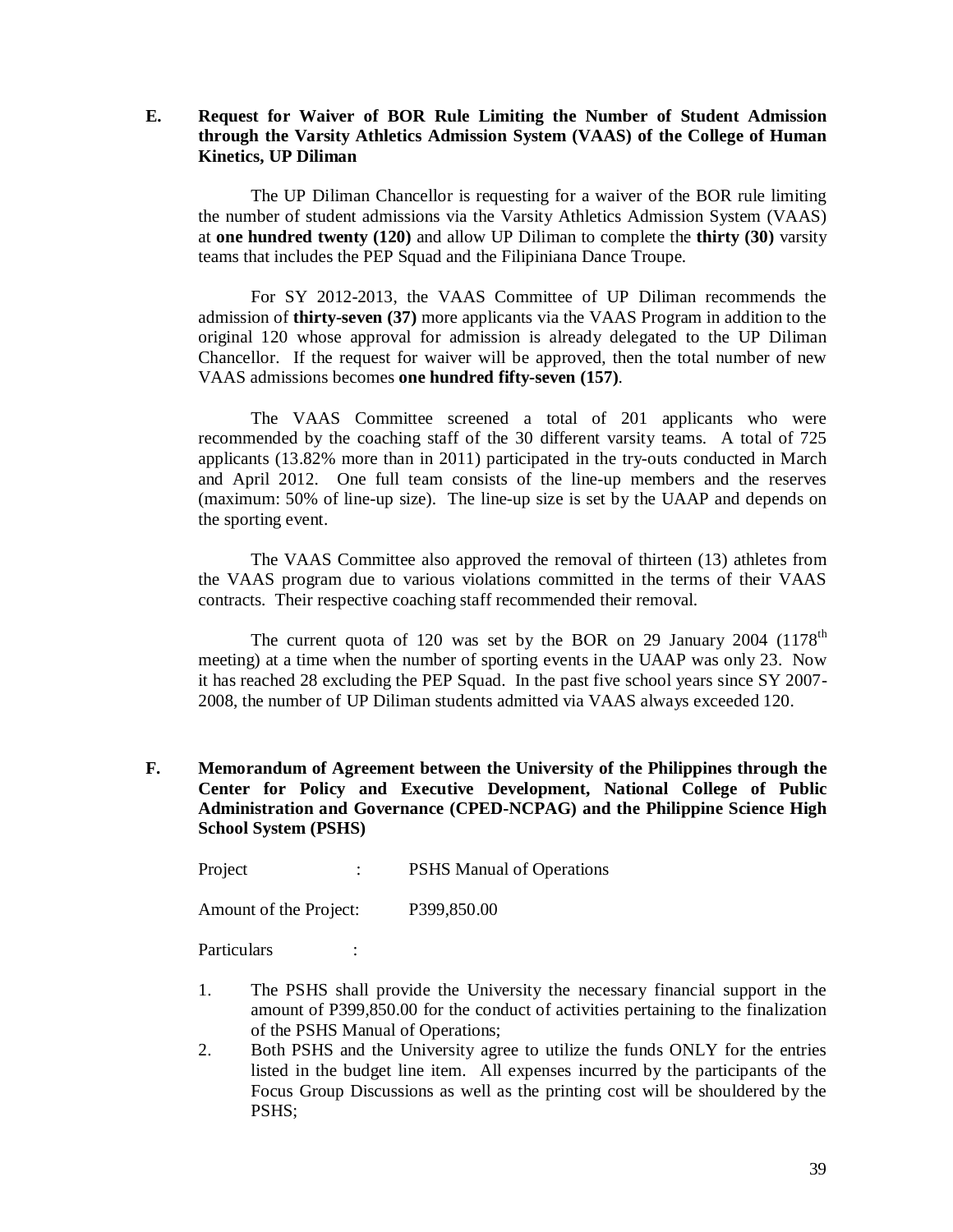- 3. The PSHS shall provide administrative support specifically in the (a) identification and invitation of FGD participants; (b) identification of key process informants within the PSHS System; (c) provision of venue during FGDs and/or consultations; and (d) any other tasks as agreed upon by both PSHS and the University;
- 4. The University will submit a detailed workplan to be approved by the PSHS that will specify the activities and the corresponding schedule;
- 5. The University, the CPED-NCPAG, will employ a team of experts/policy researchers who will conduct the different activities and craft a final version of the PSHS Manual of Operations; and
- 6. The University shall submit, as part of the final output, a terminal report describing the processes and activities undertaken in the crafting of the PSHS Manual of Operations.
- Effectivity : Effective 10 January 2012 until 10 July 2012, and shall remain effective, valid and enforceable until and unless otherwise terminated upon due and formal notice of both parties involved at least 60 days prior thereto.

Date notarized : 12 January 2012

# **G. Request for One-Year Extension on the Grant of the UP Law Centennial Textbook Writing Project of the UP College of Law**

The terms and conditions pertaining to the UP Law Centennial Textbook Writing Project contract were laid down by the Board of Regents. It was in the BOR's  $1267<sup>th</sup>$ meeting on 02 March 2011 that the contracts were confirmed.

On 27 February 2012, the Dean of the College of Law requested for an extension of the grant under the UP Law Centennial Textbook Writing Project until the end of 2012. Out of the eighty-eight (88) volumes, four (4) have been printed; two (2) volumes will be off the press early next month. Some authors are still finalizing the first draft they have submitted, taking into account the peer review comments.

The requested extension will necessarily amend the following terms and conditions of the Engagement Contract to conform to the extension period:

- One Year Term of the Contract (Clause No. 2 and Clause No. 1);
- Peer Review Period (Clause 5c); and
- Rescission Due to Failure to Complete the Manuscript within One (1) Year (Clause 10).

It is submitted that it would be in the best interest of the University to act favourably on the request. The literature intended to be generated and promoted are works of the best legal minds of the country. Strictly enforcing the letter of the Contract may result in loss to both of the parties and the public. The author will be deprived of a rightful remuneration while the University will miss the opportunity to launch a novel contribution to its published legal literature, and thereby deprive law students and legal practitioners the insights that the treatises would bring.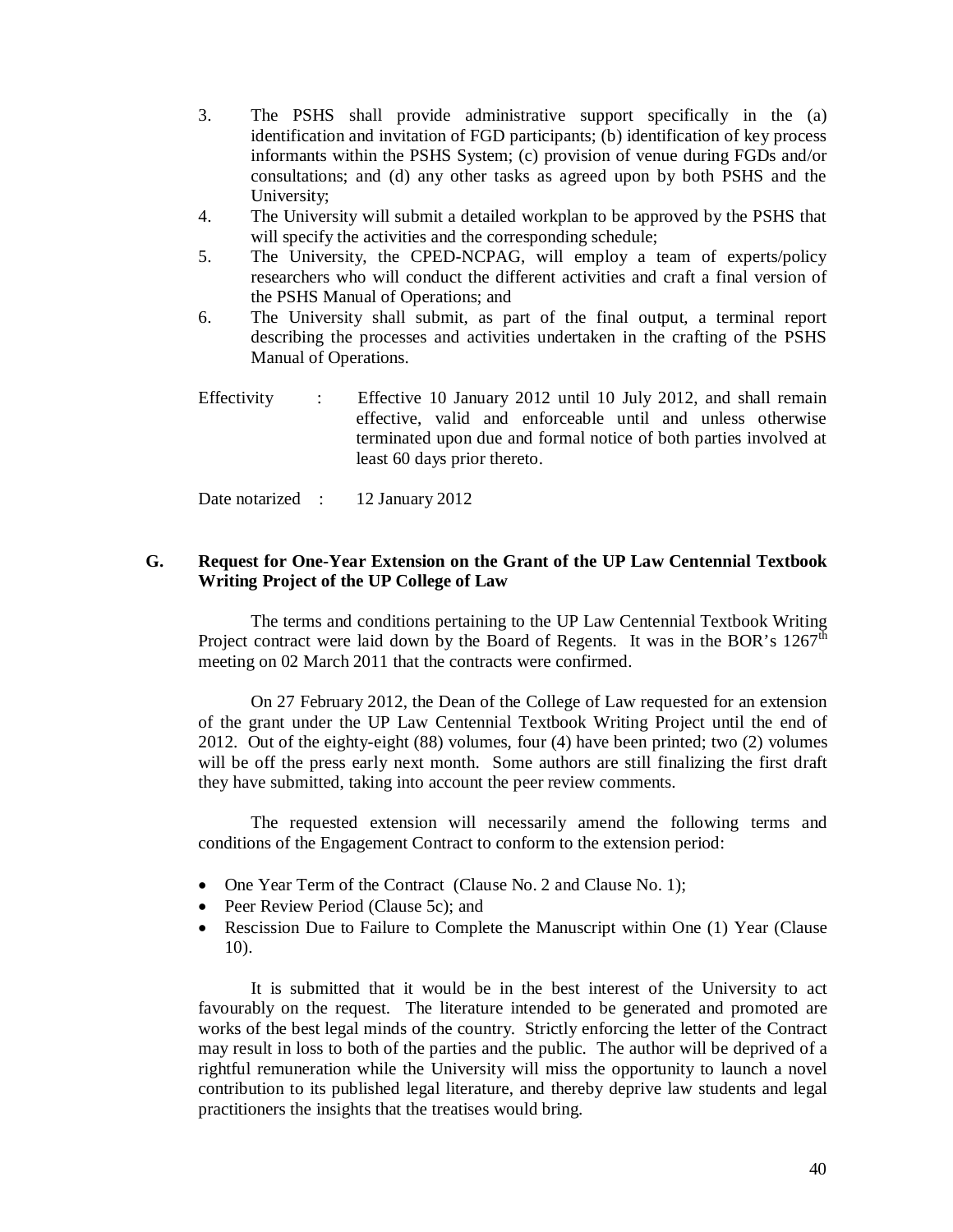The requested extension does not violate any law, nor morals, good customs, public order or public policy (Art. 1306, Civil Code). An extension is in fact more in pursuance of the public policy of promoting legal scholarship. It has the practical effect of extending the contract duration.

# **H. Request of Ms. ELENITA C. GAY for Waiver of the One-Year Residency Requirement for Graduation**

The graduation of Ms. Gay with the degree of Doctor of Philosophy in Animal Science last 28 April 2012 was recommended by the UPLB Executive Committee and duly approved by the University Council. This is in consideration of her late registration for First Semester 2011-2012 in April 2012 as fulfilment of the residency requirement.

# **I. Confirmation of Graduation**

The President by virtue of the authority given by the Board of Regents at its 1279<sup>th</sup> meeting held on 29 March 2012 approved the lists of candidates for graduation of the following students who completed all the requirements as of the end of Second Semester 2011-2012/Second Trimester 2010-2011, as of the end of the Semester/Trimester period specified or earlier, except those with pending disciplinary cases, if any:

- **1. UP Diliman** *(The graduation was approved by the UP Diliman University Council at its 121st meeting held on 16 April 2012.)*
	- **1.1 Confirmation of Graduation** *Ad Referendum* **of Ms. JAYMIE N. LLANERA for the Degree of Bachelor of Science in Chemical Engineering, College of Engineering, UP Diliman as of the End of First Semester 2011-2012**

The graduation of Ms. Jaymie N. Llanera has been recommended by the faculty of the College of Engineering dated 14 March 2012 and by the UP Diliman University Council, *Ad Referendum.* 

The UP Diliman University Registrar certifies that she has completed all the requirements for the degree of Bachelor of Science in Chemical Engineering as of the end of First Semester 2011-2012.

Ms. Llanera has to submit her application for the Chemical Engineering Board Examination on 29 March 2012, the deadline set by the Professional Regulatory Commission (PRC).

By virtue of the authority delegated to the President by the Board of Regents at its 1048<sup>th</sup> meeting held on 26 March 1992, the President approved on 3 April 2012 the graduation *ad referendum* of Ms. Llanera.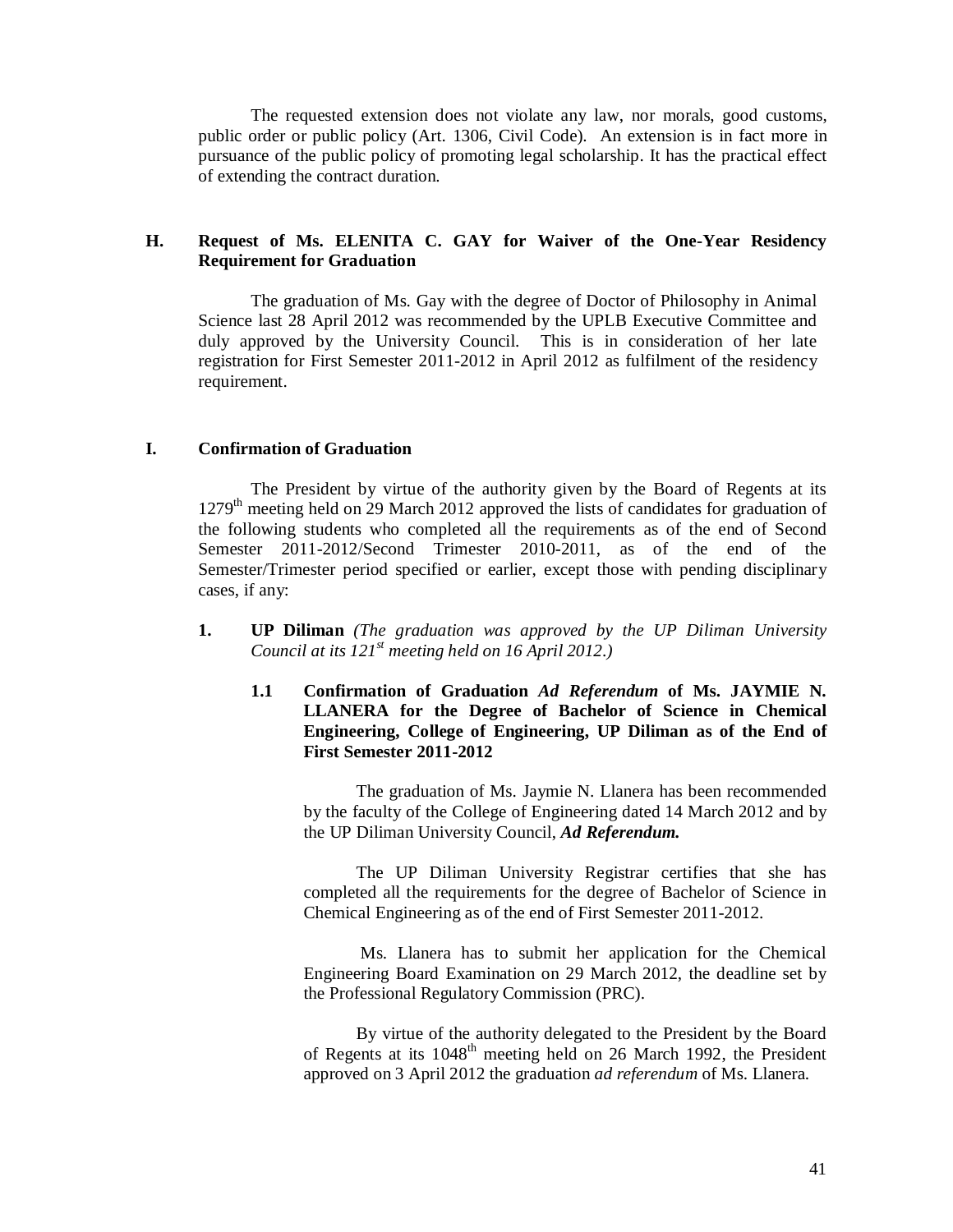*2.* **UP Manila** *(The graduation was approved by the UP Manila University Council at its 87th meeting held on 12 April 2012.)*

# **2.1 Graduation of Mr. AARON JOSEPH K. TIU,** *cum laude, for the degree of Doctor of Medicine as of the end of Second Semester 2011- 2012*

The graduation of Mr. Tiu was approved by the College Council last 27 March 2012. However, he was inadvertently not included as an honor graduate of Class 2012. Likewise, the UP Manila University Council approval did not include him as an honor graduate based on the official list submitted by the College of Medicine. Hence, a request was made to enable Mr. Tiu to receive the title of "*cum laude".*

# **2.2 Graduation of UP Manila Students for the Degree of Doctor of Medicine**

The President by virtue of the authority given by the Board of Regents at its 1279<sup>th</sup> meeting held on 29 March 2012 approved on 23 May 2012 the list of candidates for graduation for the degree of **Doctor of Medicine** as of the end of the Second Semester AY 2011-2012 who have completed all the academic requirements and have satisfactorily completed the internship training which ended last 30 April 2012, except those with pending disciplinary cases, if any.

- **3. UP Los Baños (***The graduation was approved by the UP Los Baños University Council at its meeting held on 23 April 2012.)*
- **4. UP Baguio** (*The graduation was approved by the UP Baguio University Council at its 46th meeting held on 2 April 2012*.)
- **5. UP Open University** (*The graduation was approved by the UPOU University Council at its 39th meeting held on 11 April 2012*.)
- **6. UP Mindanao** (*The graduation was approved by the UP Mindanao University Council at its 35th meeting held on 11 April 2012*.)
- **7. UP Visayas** (*The graduation was approved by the UP Visayas University Council at its 97th meeting held on 14 April 2012*.)

# **7.1 Graduation of Ms. KAREN G. VENERACION with honors (***cum laude***) for the degree of Bachelor of Science in Accountancy as of the end of the Second Semester AY 2011-2012**

Ms. Veneracion's computed general weighted average is 1.750 after the faculty concerned submitted a report of change of grade in Management 196 from 1.5 to 1.25. Hence, she was recommended for graduation with honors.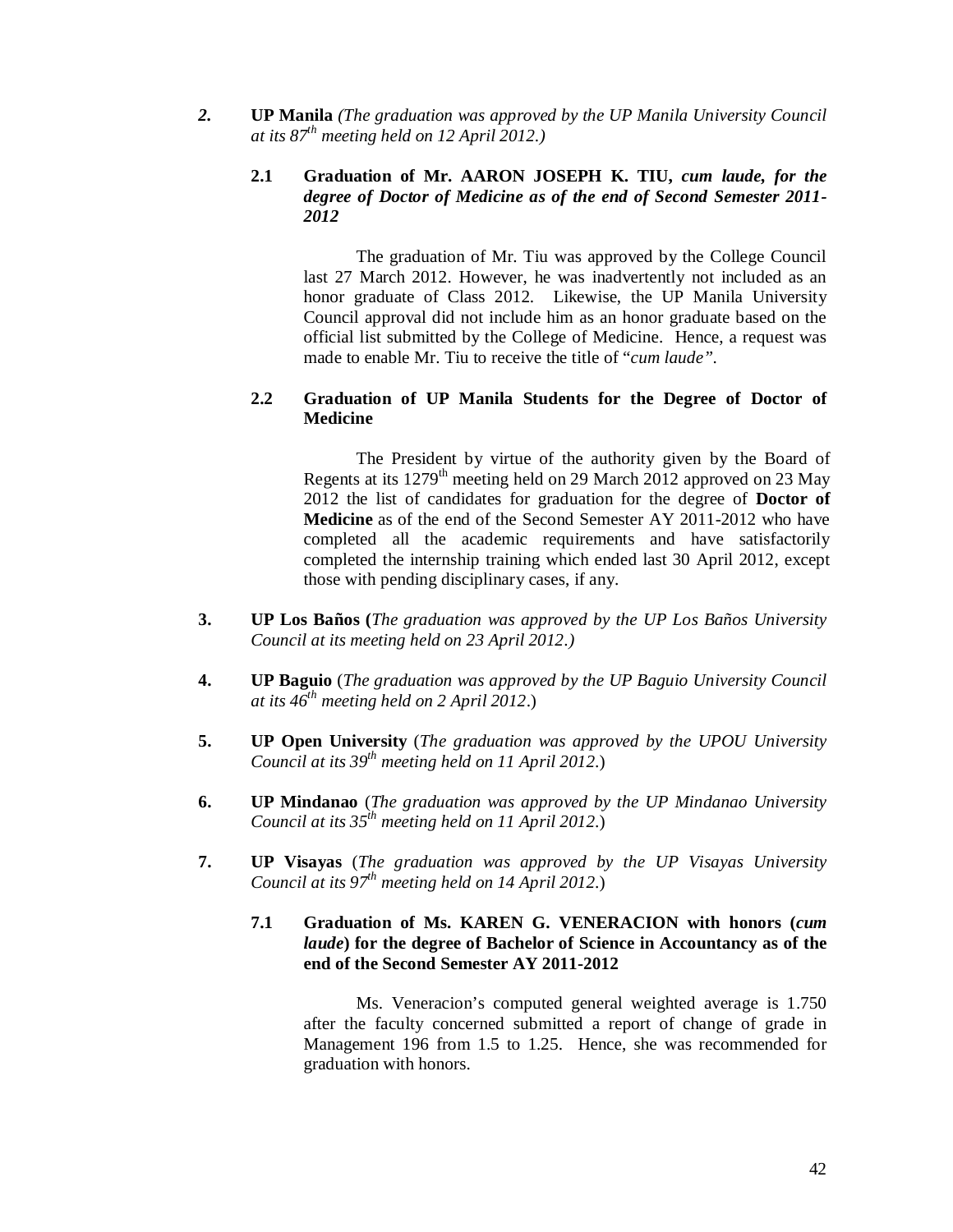**8. UP Cebu** (*The graduation was approved by the UP Cebu College Council at its 4 th meeting held on 11 April 2012*.)

### **8.1 Amendment on the recommendation for Graduation with honors of Ms. GRIMPIL LEA G. MALINAO (BS Management)**

Due to an oversight on the part of the staff of the Offices of the College Secretary & the University Registrar in charge of the BS Management program, Ms. Malinao could not be recommended to graduate with honors; being a shiftee from another program, she was underloaded during the first and second semester of AY 2011-2012.

# **8.2 Graduation of Ms. KAREN ANN O. CADIZ and Mr. SEVERINO T. LORILLA, JR. for the degree of BS Computer Science as of the end of Second Semester AY 2011-2012**

Their graduation was approved through referendum of the College Council dated 18 April 2012.

# **8.3 Graduation of Mr. ROMAN JHON CHRISTIAN M. GATBONTON and Ms. RACHEL MAE R. RACAL, Master of Education [Biology], UP Cebu as of the end of Second Semester AY 2011-2012**

They have been recommended for graduation pending the submission of the bound copies of their theses. They were able to comply and submit these requirements on 11 April 2012. However, their names were not included in the list approved by the President on 19 April 2012.

# **FISCAL MATTERS**

### **A. Request for Authority to Pay the First Merit Incentive of P5, 000.00 for CY 2012 to All Qualified UP Personnel**

Staff Regent Ebesate requested that the President be given the authority for the early payment of the first merit incentive of P5, 000.00 for CY 2012 to all qualified UP Personnel this June 2012.

The merit incentive is given to qualified UP personnel in recognition of their dedicated service to the University. This will also inspire them to be more efficient, productive and creative.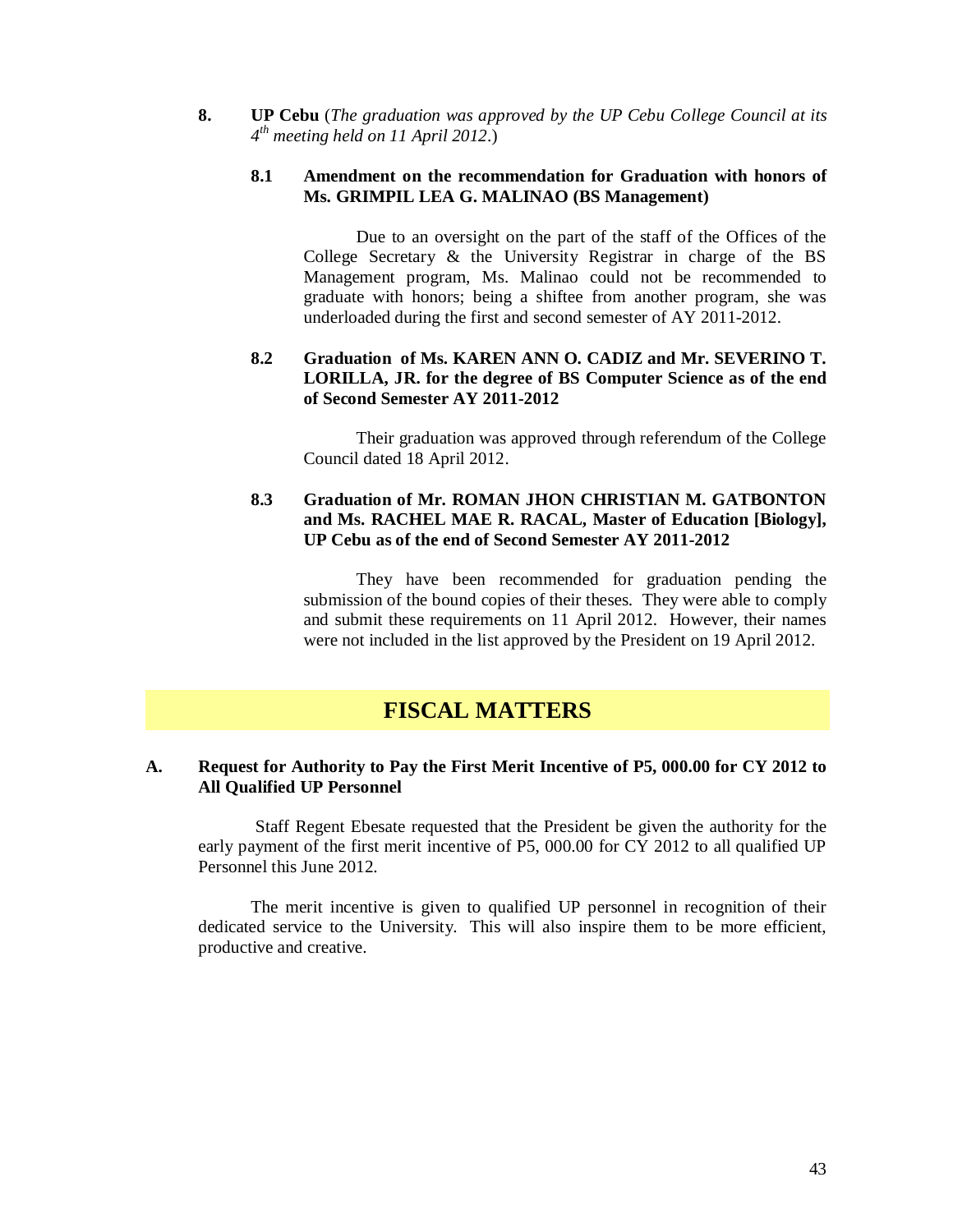**B. Reprogramming of Unexpended Balances of UP Diliman in the Amount of P18,470,794.50, Certified as Available by the UP Diliman Budget Office and Accounting Office, to be utilized as follows:**

| <b>General Administration &amp; Support Services</b><br>To cover obligations for terminal leave benefits<br>retirement benefits and other PS requirements | ₱8,470,794.50  |
|-----------------------------------------------------------------------------------------------------------------------------------------------------------|----------------|
| <b>MOOE</b>                                                                                                                                               | 10,000,000.00  |
| Supplemental MOOE to fund projects under the                                                                                                              |                |
| Source of Solutions (SOS) Grants of the Office of the                                                                                                     |                |
| Vice-Chancellor for Research and Development                                                                                                              |                |
| (OVCRD) and other MOOE expenditures                                                                                                                       |                |
| Total                                                                                                                                                     | P18,470,794.50 |

It is understood that the disbursements from this reprogrammed amount shall be subject to the usual accounting and auditing laws, rules and regulations.

**C. Programming of Income of UP Los Baños in the Amount of ₱66,995,514 and Reprogramming of Unexpended Balances of UP Los Baños in the Amount of ₱50,000,000 Certified as Available by the UP Los Baños Budget Office and Accounting Office, to be utilized as follows:**

| <b>MOOE</b>                                                                                                                                                                                                                           | Programming  | Reprogramming         |
|---------------------------------------------------------------------------------------------------------------------------------------------------------------------------------------------------------------------------------------|--------------|-----------------------|
| To provide additional funds for payment of                                                                                                                                                                                            |              |                       |
| utilities, blue guards, financial assistance<br>program for hospitalization expenses,<br>professorial lectures and augmentation<br>maintenance and<br>operating<br>of<br>expenditures for the making of a world-<br>class university. | P 61,995,514 | P40,000,000           |
| <b>Equipment Outlay -</b>                                                                                                                                                                                                             | 5,000,000    | 10,000,000            |
| To provide additional funds for the<br>purchase of equipment for laboratory,<br>communication technology and other<br>office equipment.                                                                                               |              |                       |
| Total                                                                                                                                                                                                                                 | ₱ 66.995.514 | $\ddagger$ 50,000,000 |

It is understood that disbursements from this programmed amount shall be subject to the usual accounting and auditing laws, rules and regulations.

# **D. Resubmission of the Proposed Utilization of the 20% Undergraduate Tuition Fee Increment of the J.D. program, College of Law, UP Diliman, as follows:**

| Moot Court Competitions participation,   | 20% |
|------------------------------------------|-----|
| student programs and activities, student |     |
| scholarship, etc.                        |     |

It is understood that disbursements from this fund shall be subject to the usual accounting, budgeting and auditing laws, rules and regulations.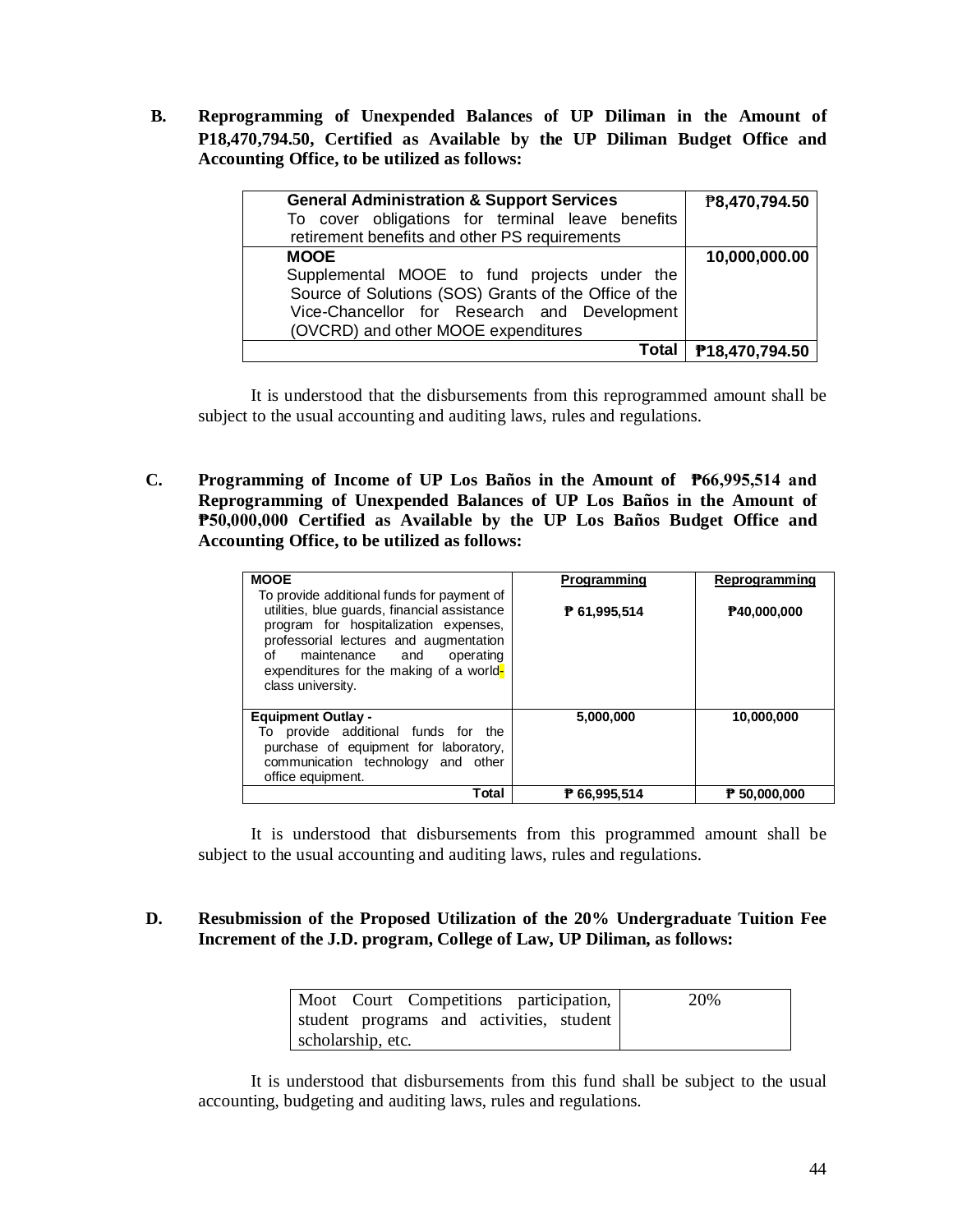After conferring with Regent Senator Edgardo J. Angara, Dean Danilo L. Concepcion of the College of Law received instruction from him to resubmit the proposal for consideration of the Board.

**E. Realignment of UP System Reprogrammed Funds FROM Capital Outlay TO Personal Services (PS) and Maintenance and Other Operating Expenses (MOOE) in the Amount of P6,100,000.00 as Certified Available by the System Budget Director and System Chief Accountant for the following Projects described below:**

| <b>FROM</b>                            | <b>TO</b>   | <b>AMOUNT</b> | <b>PROJECT</b>                                                              |
|----------------------------------------|-------------|---------------|-----------------------------------------------------------------------------|
| Capital Outlay<br>$(1265^{\text{th}})$ | <b>PS</b>   | P300,000.00   | PharmaSeas<br><b>Marine</b><br>Drug<br><b>Discovery Program</b> – to cover  |
|                                        | <b>MOOE</b> | 2,800,000.00  | UP's counterpart to PS and MOOE<br>requirements including purchase of       |
|                                        | $Sub-$      | 3,100,000.00  | NMR tubes, deuterated solvents,                                             |
|                                        | Total       |               | liquid nitrogen, helium, etc.                                               |
| Capital Outlay<br>$(1265^{\text{th}})$ | <b>PS</b>   | 500,000.00    | Packaging the University of the<br><b>Philippines – an OVPAA Initiative</b> |
|                                        | <b>MOOE</b> | 2,500,000.00  | as approved by the Board of<br>Regents in its $1272nd$ meeting held         |
|                                        | $Sub-$      | 3,000,000.00  | on 25 August 2011                                                           |
|                                        | Total       |               |                                                                             |
| <b>TOTAL</b>                           |             | P6,100,000.00 |                                                                             |
|                                        |             |               |                                                                             |

#### **PharmaSeas Marine Drug Discovery Program**

The Marine Drug Discovery from Sponge-Associated Microorganisms for Anti-Infective Agents and from Turrid Snails for Anti-Pain Agents Program also known as PharmaSeas Marine Drug Discovery Program is an initiative of the Marine Science Institute (MSI) of UP Diliman and the Philippine Council for Aquatic and Marine Research and Development (PCAMRD) of the Department of Science and Technology (DOST). PharmaSeas, together with Telehealth and Disaster Risk Management, is a priority project of the UP System and falls under the Biotechnology and Biodiversity, UP Emerging Fields in Science and Technology agenda. The DOST provided the initial ₱129 Million to jumpstart the project and acquire costly but necessary equipment such as the Nuclear Magnetic Resonance (NMR) and the Liquid Chromatography-Mass Spectrometry (LC-MS/MS) that allow the team to determine the chemical structures of compounds.

The PharmaSeas Program is working on the development of new drugs for infectious diseases like tuberculosis and pneumonia out of marine microorganisms in sponges. It is also testing venoms of turrid snails (*Polystira albida*) for the discovery of drugs that could provide anti-pain agents. Anti-pain drugs are important in the management of cancer and other debilitating illnesses.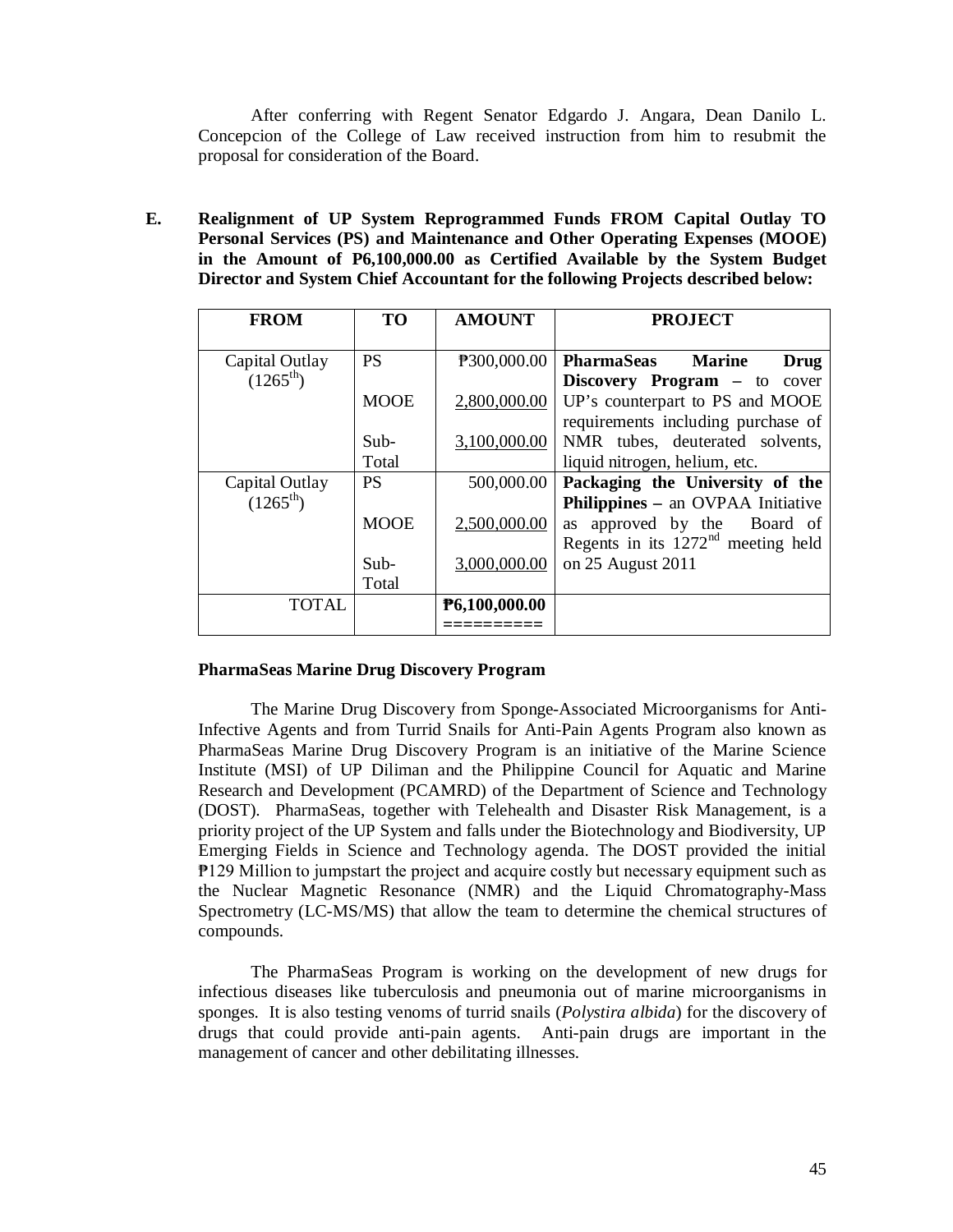PharmaSeas researchers have isolated microorganisms associated with sponges and are currently confirming their anti-infective properties or ability to combat infections. Sponges, the oldest multi-cellular animals, are regarded as the "most successful organisms." They are physically defenseless, soft-bodied and sedentary making them easy prey, yet they have survived millions of years. According to experts, their survival rests on their ability to produce different kinds of bioactive compounds to protect themselves. Scientists recently have discovered that microoganisms in the tissues of sponges produce some of these compounds.

The group is also leading the classification of turrids, which are at least 12,000 species worldwide, 5,000 of which can be found in the Philippines.

#### **Packaging the University (OVPAA Initiatives)**

As approved by the Board of Regents in its  $1272<sup>nd</sup>$  meeting held on 25 August 2011, this initiative by the Office of the Vice President for Academic Affairs aims to reinforce the strengths of and highlight the achievements of UP as the national university; entice the best and brightest high school students into taking the UPCAT and enrolling in UP; improve GE courses; attract more public and private funds to drum up interdepartmental and cross-disciplinary researches; and promote various services of research units of the university, among others. "Packaging the University of the Philippines" will highlight the accomplishments of UP faculty, research and creative units, students and alumni as well as the success of UP programs that are certain to encourage and entice potential students. The budget requested for the program will be needed for the development of an academic portal and to cover expenses for print materials and promotional activities.

It is understood that disbursements from this fund shall be subject to the usual accounting and auditing rules and regulations.

#### **F. Proposed Reallocation of the National College of Public Administration and Governance (NCPAG) Graduate Tuition Fee Increase (GTFI) Fund Utilization**

|                            | 1243 <sup>rd</sup><br><b>BOR</b><br>Per | <b>NCPAG Proposal</b> |
|----------------------------|-----------------------------------------|-----------------------|
|                            | Approval                                |                       |
| <b>Faculty Enhancement</b> | 50%                                     | 40%                   |
| Equipment/Capital Outlay   | 30%                                     | 40%                   |
| Development of Teaching    | 10%                                     | 10%                   |
| Materials                  |                                         |                       |
| Scholarship                | 10%                                     | 10%                   |

The additional increase for Equipment and Capital Outlay would better serve the interests of NCPAG in integrating capital expenditures with equipment upgrade and also in the general upkeep of the building.

It is understood that disbursements from this fund shall be subject to the usual accounting, budgeting and auditing laws, rules and regulations.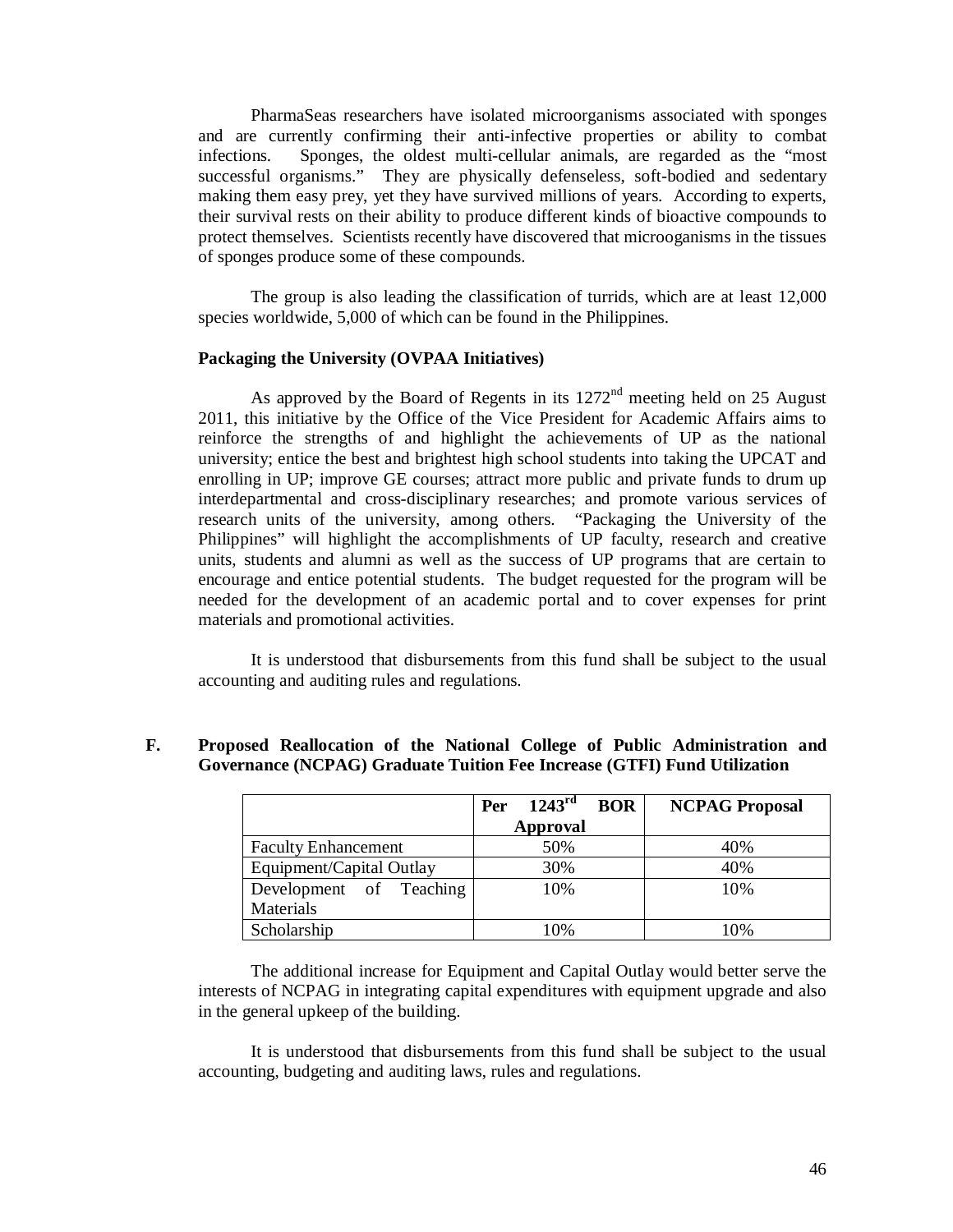# **G. Affiliation Charges for International Researchers and Fellows**

UP Diliman Chancellor Caesar A. Saloma endorses the following for approval of the Board:

| <b>Proponent:</b>                                                                  | Center for International Studies (CIS), UP Diliman                                                                                                                                                                                                                                                                                                                                                                                                                          |  |  |  |  |
|------------------------------------------------------------------------------------|-----------------------------------------------------------------------------------------------------------------------------------------------------------------------------------------------------------------------------------------------------------------------------------------------------------------------------------------------------------------------------------------------------------------------------------------------------------------------------|--|--|--|--|
| Justification:                                                                     | To facilitate exchanges and scholarly networking<br>among foreign and local scholars, artists,<br>and<br>exchange students, and to contribute to increasing<br>the international profile of the University of the<br>Philippines.                                                                                                                                                                                                                                           |  |  |  |  |
|                                                                                    | The affiliate scholar is either a visiting researcher or<br>fellow who will be provided with institutional support,<br>advice and other assistance to enable him or her to<br>undertake research in UP.                                                                                                                                                                                                                                                                     |  |  |  |  |
| Qualification<br>of the Affiliate<br>Researcher &<br>Fellow                        | Ph.D. students doing their doctoral dissertation or<br>writing their theses for a specific duration, as<br>endorsed through a letter of introduction by their<br>thesis/dissertation advisers/professors<br>Postdoctoral research fellows who need to do field<br>research in the Philippines, for publication of such<br>research results<br>Valid health, travel or life insurance while an affiliate                                                                     |  |  |  |  |
|                                                                                    | with the UP                                                                                                                                                                                                                                                                                                                                                                                                                                                                 |  |  |  |  |
| Obligations of<br>the<br>host                                                      | Endorsement for a UP ID as a "Visiting Researcher<br>l.<br>or Visiting Fellow".                                                                                                                                                                                                                                                                                                                                                                                             |  |  |  |  |
| institution/unit                                                                   | Use of the UP libraries, health service, computers,<br>$\bullet$<br>Internet, office space at the CIS, domestic phone<br>calls, other utilities and office supplies.<br>Certificate of affiliation to be issued by the CIS<br>Director.                                                                                                                                                                                                                                     |  |  |  |  |
| Obligations of $\vert \bullet \vert$<br>Affiliate<br>the<br>Researcher &<br>Fellow | Publication and courtesy copies of the Affiliate's<br>Research, which includes an acknowledgement of<br>affiliation with the University of the Philippines Center<br>for International Studies (UPCIS).<br>Cooperate with the host unit's research and other<br>academic activities, related to the Affiliate's expertise.<br>Deliver a lecture, or be a speaker in a roundtable<br>discussion in an event or program arranged for this<br>purpose by the Center/host unit. |  |  |  |  |
| Amount                                                                             | US\$100 for every affiliate scholar for each month of<br>$\bullet$<br>affiliation, to be paid to the university host unit's trust<br>fund created for this purpose.<br>Waiver: to be recommended by the Director, for<br>approval by the Chancellor based on circumstances<br>such as an active MOU with the affiliate's institution;<br>and other meritorious reasons.                                                                                                     |  |  |  |  |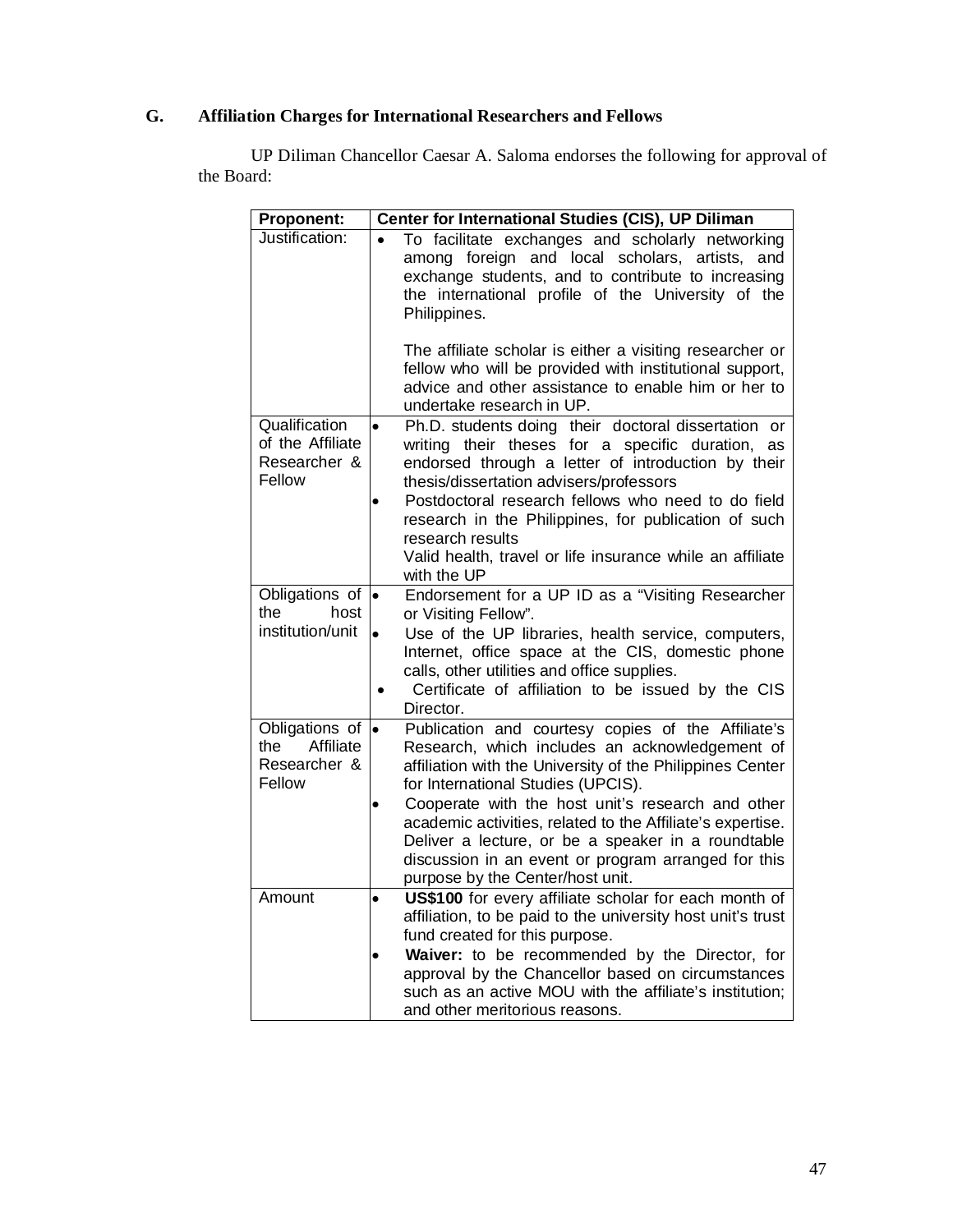### **H. Request Approval for the Proposed Class D Rates, for the Underserved and Underprivileged Patients of the UP Manila Philippine General Hospital**

Request approval for the Proposed Class D rates for the underserved and underprivileged patients; with further instructions to regularly consolidate, update and post the table of UP PGH hospital fees and rates in its website.

The rates must reflect the costs of labor, use of utilities and other direct costs involved in delivering hospital services.

For Class D patients: all initial requests for basic service examinations will be free of charge. These will include the following services:

- CBC with differential count, Hct, platelet count
- Routine manual urinalysis
- Routine fecalysis
- FBS, Na, K, Cl, Crea
- CXR (PA or AP) or any two (2)-plate examination
- ECG

All other tests not included in the above are considered special tests and will be charged the corresponding fees as currently implemented by the UP PGH.

X-ray rates for Class D patients are affected, since previously there were no applicable rates.

Class D patients who need to undergo X-ray examinations are granted the privilege to avail either of the Chest X-ray examinations or any two- (2)-plate examination free of charge.

Subject requests for basic service examinations may be waived subject to the screening and recommendations of the Chief Resident and approval by the Office of the Deputy Director for Health Operations (ODDHO). The PGH currently provides an algorithm or flowchart in waiving fees for charity patients to ensure that the process will be clearer. The PGH Medical Social Service likewise helps in evaluating the needs of patients.

All requests for examinations, despite being granted and availed for free by the patients, will still be provided with the cost slip which will reflect the corresponding fee of the test. This will make the patient aware that the test will entail expenses but granted free.

The PGH cannot by itself rescind the application of Class D rates because of the justifications in previous memoranda.

The UP BOR may further authorize the President to review the delegation of authority granted to the Director of the Philippine General Hospital (UP BOR 1154<sup>th</sup> meeting, 27 September 2011) to achieve efficiency and rationalization of operations, to support the mandates of the university as provided in the UP Charter (RA 9500).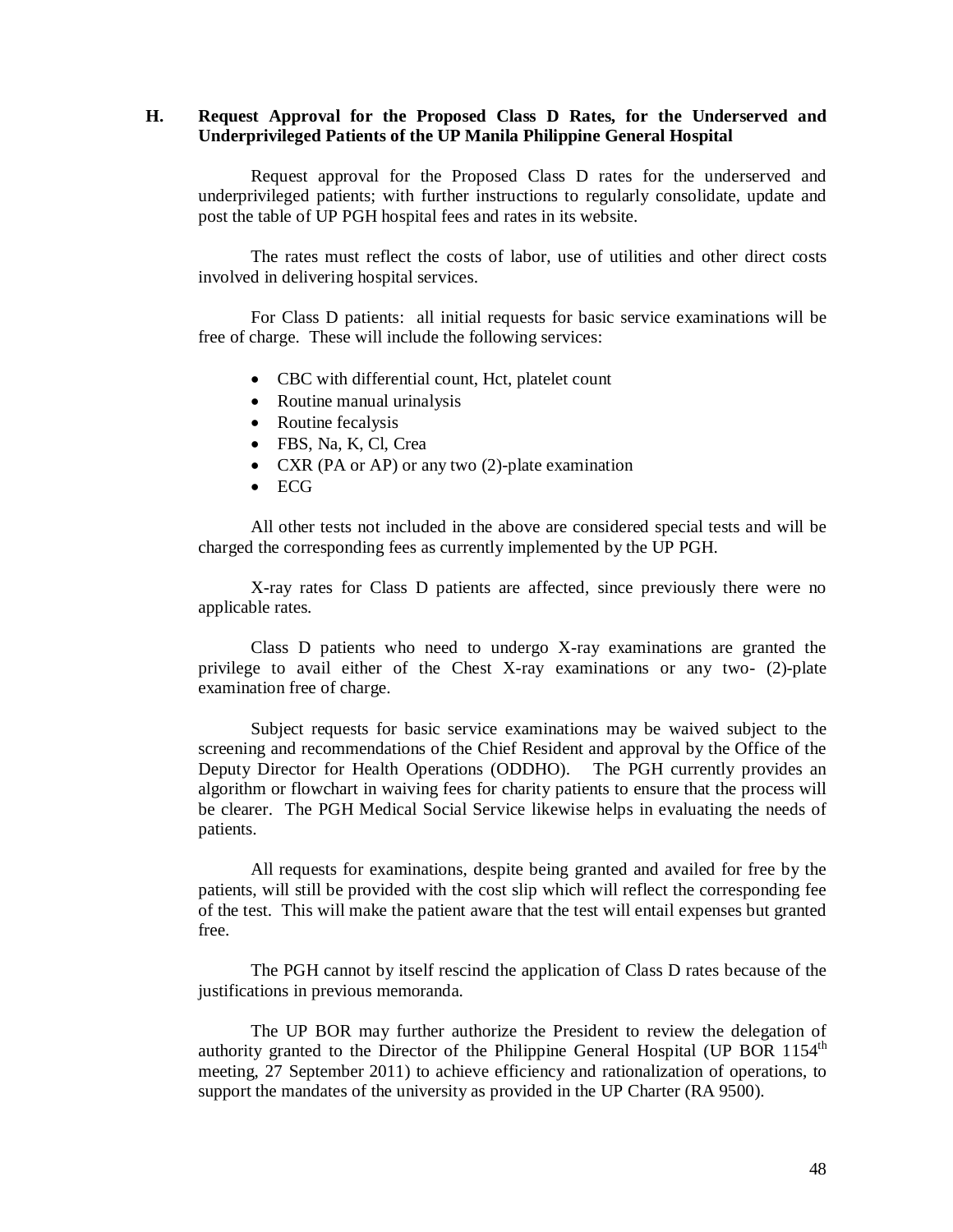# *Background / justification:*

- 1. Delegated authority: The UP BOR has authority over "special fees" (Powers & Functions of the UP BOR, p. 2 item C1, *2005 Handbook of Existing Delineation).*
- 2. The new class D rates apply only to radiologic procedures to cover the cost of basic material and reagents. The costs of labor and use of electricity were excluded in the charges.
- 3. Estimates for foregone income in the UP PGH Radiology Department: P 1,218,950 (based on 2011 data).

# **Board action: The Board APPROVED the Proposed Class D rates as listed and delegated authority to the President to approve similar charges in PGH.**

# **I. Memoranda of Agreement**

# The Board **CONFIRMED** the following agreements:

**Note:** These agreements have gone through the standard University processes from the Constituent Universities (CU's) concerned and the University System. In cases where there were irregularities in the processes, the documents were returned for review of or to exact compliance by the concerned.

| <b>UNIT</b>       |                | <b>TITLE</b>                                                                                                                                                                                                        | PROJECT/AMOUNT/                                                                                                                                                                                          |  |
|-------------------|----------------|---------------------------------------------------------------------------------------------------------------------------------------------------------------------------------------------------------------------|----------------------------------------------------------------------------------------------------------------------------------------------------------------------------------------------------------|--|
|                   |                |                                                                                                                                                                                                                     | <b>DURATION</b>                                                                                                                                                                                          |  |
|                   | 1              | Memorandum<br>of<br>Understanding between the<br>University of the Philippines<br>the <i>Compact</i> Muon<br>and<br>Solenoid (CMS) Experiment<br><b>LHC</b><br><b>CERN</b><br>the<br>at<br>Accelerator, Switzerland | Compact Muon Solenoid (CMS)<br>Experiment<br>Date notarized: 9 November 2011                                                                                                                             |  |
| <b>UP Diliman</b> | $\overline{2}$ | Memorandum of Agreement   Academic Exchange<br>between the University of the<br>Institute of<br>National<br>Geological Sciences and the<br>Kumamoto University, Japan                                               | Philippines through the <i>(Effective for a period of three (3)</i><br>years upon signing, and is<br>renewable thereafter for a three-<br>$(3)$ -year term, subject to mutual<br>consent of the parties) |  |
|                   | 3              | of<br>Memorandum<br>Understanding for Student<br>Exchanges<br>(Second)<br>Renewal) between<br>the<br>University of the Philippines<br>the<br>Gakuin<br>Meiji<br>and<br>University (MGU)                             | <b>Exchange of Students</b><br>( <i>Effective for three</i> $(3)$ years<br>commencing from the date of<br>completion of the signatures of<br>both parties)                                               |  |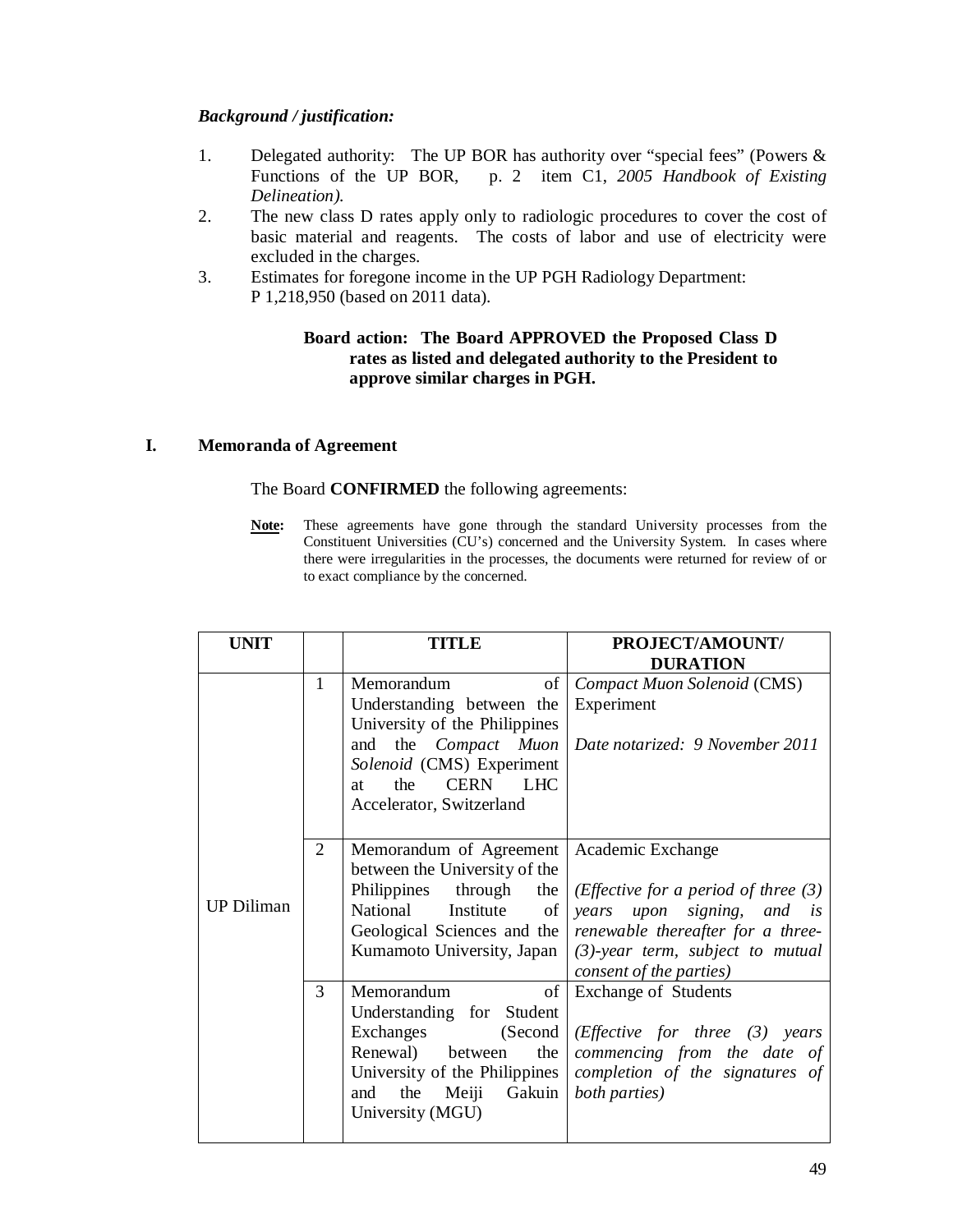|                   | $\overline{4}$ | Academic<br>Agreement<br>on<br>Cooperation between<br>the<br>University of the Philippines<br>Diliman<br>and<br>the<br>Shrinakarinwirot University<br>(Thailand)                                                                                                                         | Academic Cooperation<br>(Valid for a period of three $(3)$<br>years from the date of signature by<br>the representatives of both<br>Universities)                                                                                                                                                                                                                                                                                                                                                                                                      |  |
|-------------------|----------------|------------------------------------------------------------------------------------------------------------------------------------------------------------------------------------------------------------------------------------------------------------------------------------------|--------------------------------------------------------------------------------------------------------------------------------------------------------------------------------------------------------------------------------------------------------------------------------------------------------------------------------------------------------------------------------------------------------------------------------------------------------------------------------------------------------------------------------------------------------|--|
| <b>UP Diliman</b> | 5              | Memorandum of Agreement<br>between the University of the<br>Philippines<br>through<br>its<br>Institute of<br>Small Scale<br>Industries (UP-ISSI) and the<br>Department of Trade and<br>Industry, Bureau of Micro,<br>Small<br>and<br>Medium<br>Enterprise<br>Development<br>(DTI-BMSMED) | LEAP 2012 Conference Workshop<br>(Effective upon signing and until<br>the satisfactory completion of the<br><i>project</i> )                                                                                                                                                                                                                                                                                                                                                                                                                           |  |
|                   | 6              | Memorandum of Agreement<br>between the University of the<br>Philippines through<br>its<br>National Hydraulic Research<br>Center (NHRC) and<br>the<br>Metropolitan<br>Waterworks<br>Sewerage<br>System<br>and<br>(MWSS)                                                                   | Conduct of Hydrological Study,<br>Reliability<br>and<br>Sustainability<br>Analysis for the New Water<br><b>Supply Source Project</b><br>( <i>Effective for a period of four</i> $(4)$<br>months upon signing thereof by the<br><i>parties</i> )                                                                                                                                                                                                                                                                                                        |  |
|                   | $\mathbf{1}$   | of<br>Affiliation<br>Contract<br>between the University of the<br>Philippines Manila (Party of<br>the Second Part) and the<br>South Cotabato Provincial<br>Hospital (Party of the First<br>Part)                                                                                         | Training<br>Affiliation<br>of<br>and<br><b>Midwifery Students</b><br>(Effectivity: 01 March 2012 to 01<br>March 2014)                                                                                                                                                                                                                                                                                                                                                                                                                                  |  |
| <b>UP</b> Manila  | 2              | Memorandum of Agreement<br>between the University of the<br>Philippines Manila and the<br>Advanced<br>Science<br>and<br>Technology Institute (ASTI)                                                                                                                                      | Connection<br>to<br>the<br>Philippine<br>Research,<br>Education<br>and<br>Government Information Network<br>(PREGINET)<br><i>Effectivity:</i> The Agreement is<br>valid for a minimum of one $(1)$<br>year from 01 January 2012 to 31<br>December 2012 and shall remain<br>effective until terminated by either<br>one of the parties. Should one of<br>the parties desire to terminate the<br>Agreement, it shall notify the other<br>party of its intention not to renew<br>sixty $(60)$<br>days<br>before<br>the<br>effectivity of the termination. |  |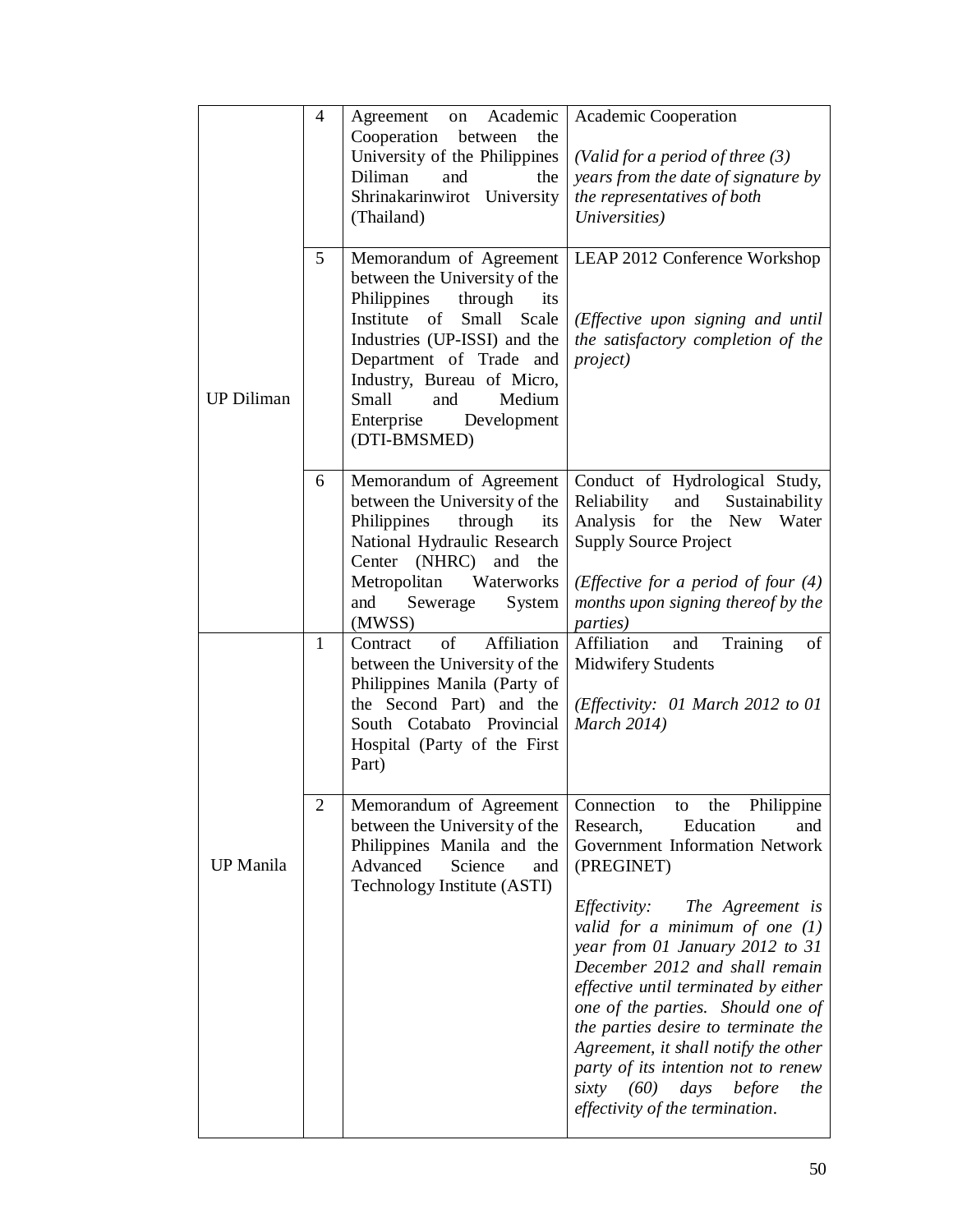| <b>UP</b> Open | 1 |                                              |                             |  |                                     | Memorandum of Agreement   Provide Distance | Education |
|----------------|---|----------------------------------------------|-----------------------------|--|-------------------------------------|--------------------------------------------|-----------|
| University     |   | between the University of the Degree Program |                             |  |                                     |                                            |           |
|                |   |                                              | Philippines Open University |  |                                     |                                            |           |
|                |   |                                              | and the Lourdes College     |  |                                     | <i>Effectivity: Effective</i> for a        |           |
|                |   | (LC)                                         |                             |  | period of one $(1)$ year starting 1 |                                            |           |
|                |   |                                              |                             |  |                                     | November 2011 up to 31 October             |           |
|                |   |                                              |                             |  |                                     | 2012 and shall be automatically            |           |
|                |   |                                              |                             |  |                                     | renewed under the same terms and           |           |
|                |   |                                              |                             |  |                                     | conditions unless                          | sooner    |
|                |   |                                              |                             |  |                                     | <i>terminated by either party</i> ,        |           |
|                |   |                                              |                             |  |                                     | provided that a 30-day written             |           |
|                |   |                                              |                             |  |                                     | notice by anyone of the parties            |           |
|                |   |                                              |                             |  | shall have been served to the other |                                            |           |
|                |   |                                              |                             |  | party and ongoing academic          |                                            |           |
|                |   |                                              |                             |  |                                     | programs are not prejudiced.               |           |
|                |   |                                              |                             |  |                                     |                                            |           |

# **ADMINISTRATIVE MATTERS**

The Board **APPROVED** the following, or as otherwise indicated at the end of the item:

- **A. Request of Mr. JOSE K. CARIÑO, and Dr. MARY ANN LADIA, Former Faculty Member and Staff of UP Baguio, to Apply their Service in Another Government Unit and in Another UP Unit, respectively, to the Required Return of Service of their Contractual Obligation with UP Baguio**
	- 1. **Mr. JOSE K. CARIÑO** was given a Local Fellowship grant from 1989 to May 1993. He was not able to finish his MA degree and was not renewed by virtue of the "Up-or-Out rule" in 1993. He is permanently employed by Laguna Lake Development Authority starting June 1993 and has since occupied the position of Division Chief up to the present. His contractual obligation of return service with UP Baguio is 7.5 years.
	- 2. **Dr. MARY ANN J. LADIA**, a REPS, pursued a Doctorate degree in Medical Anthropology at the Michigan State University. She was on study leave with pay from 15 August to 31 December 2000 and 1 January to 31 August 2005; on study leave without pay from 1 January 2001 to 31 December 2004 and 1 April 2007 to 31 March 2008. Her contractual obligation with UP Baguio is 6 years, 7 months, and 23 days. Dr. Ladia is now employed at the National Institutes of Health (NIH) in UP Manila starting 4 January 2010.

# **Board action: DEFERRED. Return to UP Baguio for further study.**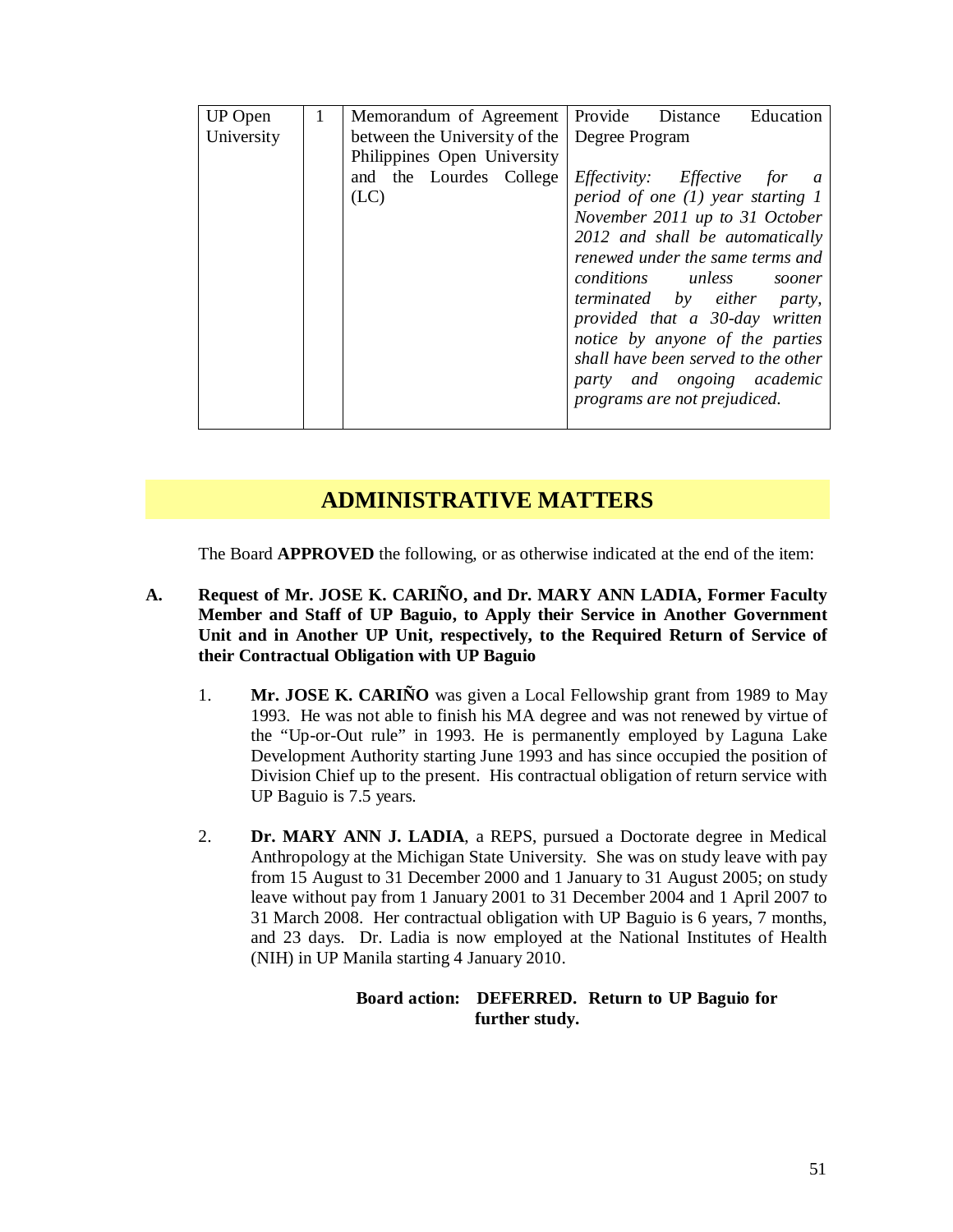# **B. Request for a Temporary Waiver of Faculty Tenure Rule in Favor of Ms. AILEEN R. DE JURAS, Assistant Professor 1, Institute of Human Nutrition and Food, College of Human Ecology (IHNF-CHE), UP Los Baños, Effective 1 June 2012 until 31 October 2012**

Ms. de Juras was appointed Assistant Professor 1 on 14 October 2009. Her article entitled *"Sagip Putla (An Anemia Detection and Treatment Program): The Bulakan, Bulacan Experience"* has been reviewed and accepted for publication in the Philippine Journal of Nutrition, Volume 58, January-December 2011 issue.

Ms. de Juras graduated *cum laude* with a degree of Bachelor of Science in Nutrition in 2001. She became a Registered Nutritionist-Dietitian in August 2001. For the past three (3) years she has been primarily teaching food and nutrition courses at IHNF. She has demonstrated mastery of the courses she handled as reflected in the qualitative and quantitative results of her Student Evaluation of Teacher (i.e., 1.29 for the Academic Year 2009-2010 and 2010-2011). In addition to classroom learning, her field and community exposure is utilized for efficient management of courses she handled.

Ms. de Juras has been involved in various research projects as assistant study leader in the project *"Rapid Nutritional Assessment in Selected Provinces of Bicol and MIMAROPA Regions", "Towards an Integrated Anemia Prevention and Control Plan",*  and *"Capacity-Building of Local Level Nutrition Workers Towards an Improved Management Nutrition Programs",* and as a study leader in the projects *"Capacity Development for Local Government Units on Nutrition Program Management and Basic Course for Barangay Nutrition Scholars in Priority One and Priority Two Areas"* and *"Development of a New Nutrition Monitoring and Evaluation Protocol".* She has been a member of the Nutritionist-Dietitians' Association of the Philippines (NDAP), Philippine Society of Nutritionist Dietitian (PSND), Council of Deans and Heads on Nutrition and Dietetics (CODHEND), and Human Ecology Institute of the Philippines (HUMEIN). She also served as resource person within and outside the college.

Currently, she is serving as Division Head of the Nutritional Programs and Policies Division (NPPD) in the Institute.

# **C. Request for a Temporary Waiver of Faculty Tenure Rule in Favor of Ms. LOWELA M. PADILLA, Assistant Professor 1, Institute of Human Nutrition and Food, College of Human Ecology (IHNF-CHE), UP Los Baños, Effective 1 June 2012 until 31 October 2012**

Ms. Padilla was appointed Assistant Professor 1 on 14 October 2009. Her article entitled *"Development of A Questionnaire to Assess Knowledge, Attitudes, and Practices on Sodium Restricted Diets of Selected University Employees"* has been reviewed and accepted for publication in Philippine Journal of Nutrition.

Ms. Padilla graduated from UPLB in 1999. She got her license as Registered Nutritionist-Dietitian in the same year. Ms. Padilla earned her Master's Degree in Nutrition and Health in 2009 from Wageningen University and Research Center funded by Unilever-Netherlands. For the past three (3) years, she has been primarily teaching nutritional science courses at IHNF. She has demonstrated mastery of the courses she handled as reflected in the Qualitative and Quantitative results of her Student Evaluation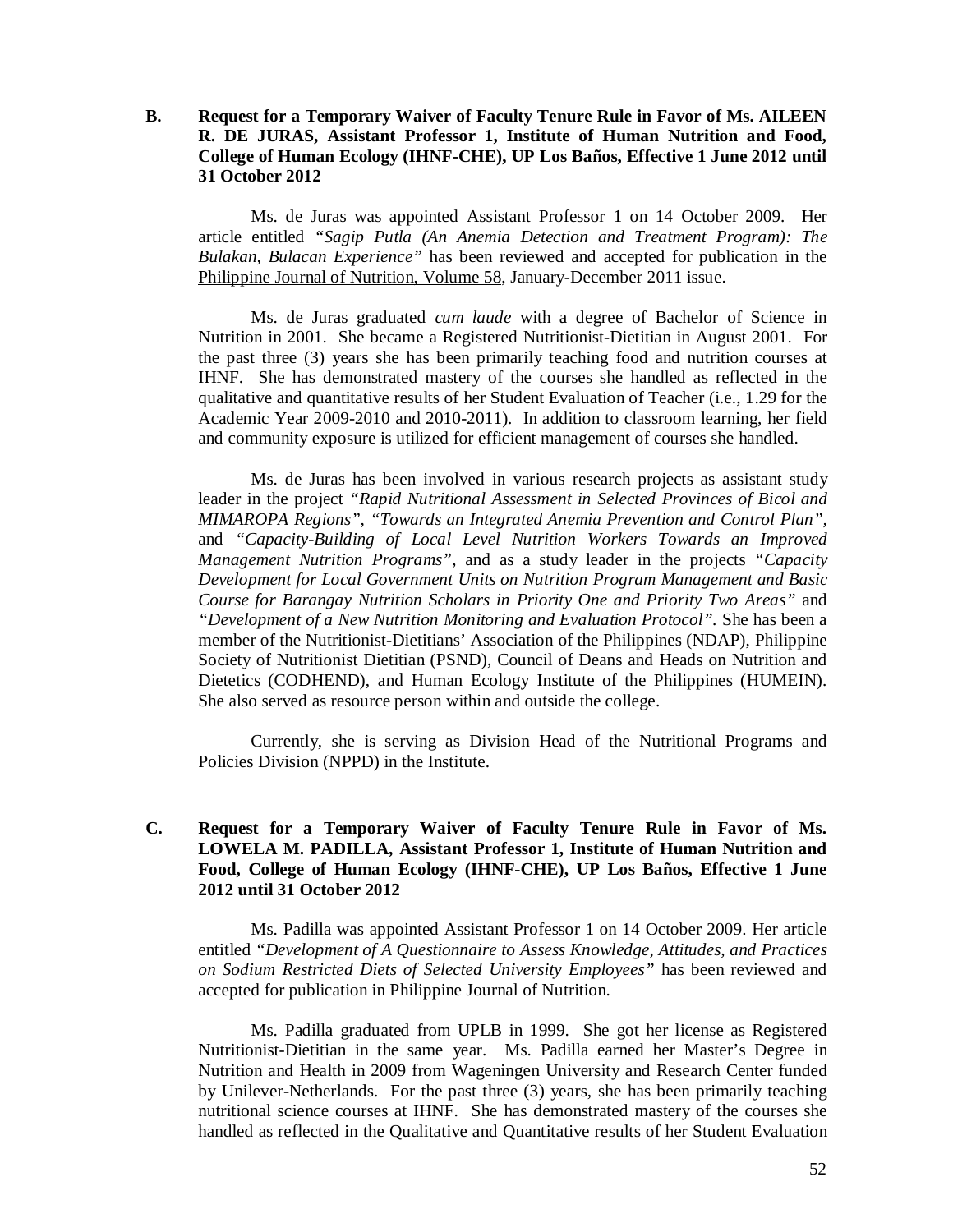of Teacher (SET). She has exhibited dedication, commitment and passion for teaching and has shown potential in scientific writing as seen from articles/papers published in different refereed journals such as *"Applicability of Nutrition Assessment Methodologies in Post-Disasters Situations in Five Typhoon Affected Philippine Provinces",* (Journal of the Nutritionist-Dietitians' Association of the Philippines, Vol. 23; No. 1 & 2, pp. 40-53, 2009); *"Coping Strategies on Food Insecurity among Disaster-Affected Households in Selected Philippine Provinces",* (Journal of the Nutritionist-Dietitians' Association of the Philippines, Vol. 22; No. 1 & 2, 2008)*; "Swallowing ability, food intake, and nutritional status in Head and Neck Cancer",* (Abstract published in the Clinical Nutrition Supplements, Vol. 4; No. 2, p.3, 2009); *and "Sodium Intake of Asian Populations: Overview of Methods and Findings",* (Abstract published in the Book of Abstracts of the 4<sup>th</sup> Asian Congress of Dietetics, April 2006).

She has also been involved in research and extension activities, which are funded locally. In 5-21 February 2012, she attended the Regional Training on Food Safety in Jakarta, Indonesia sponsored by the Southeast Asian Ministers of Education Organization Regional Center for Food and Nutrition (SEAMEO-RECFON). She has been a member of the Nutritionist-Dietitians' Association of the Philippines (NDAP) and Human Ecology Institute of the Philippines (HUMEIN). She also served as resource person within and outside the college.

Currently, she is serving as Division Head of the Nutritional Sciences Division (NSD) in the Institute.

# **D. Renewal of Temporary Waiver of Faculty Tenure Rule in Favor of Dr. MICHIYO Y. REYES, Associate Professor 2, Asian Center, UP Diliman, Effective 1 June 2012 until 31 May 2013**

Prof. Michiyo Yoneno Reyes is an ethnomusicologist and anthropologist at the University of the Philippines and has been engaged in area studies particularly Philippine Studies and Japan Studies.

Her article *"Singing of Modernity and US Shadow: Bodily Aesthetics and Ideology in Salidummay and Shoka"* was published in the Philippines and Japan under US Shadow (NUS Press) in 2011 and was awarded the International Publication Award by UP for the second time. She presented a paper entitled "American Film Songs and the Salidummay in the Northern Luzon Highlands", at an international conference "The Impact of Music in Shaping Southeast Asian Societies", UP College of Music (9/2-3, 2011).

She co-edited Asian Studies Journal Vol. 48, special issue on "Cultural Hybridity of the Philippines" and is revising a book manuscript "The Banaos: Migration History and Integration as Seen through Folk Tales" (co-author). She has participated in the production of Fireflies at Tanghalang Ateneo as sound designer (2/9-25, 2012) and the project coordinator of the photographic exhibition "Re-imag [in] ing the Nation: Vintage Photographs of the Asian Center Collection" as co-curator (2/17-6/30, 2012).

She has been recommended to the position of Assistant to the Dean for Cultural Affairs. In so doing, she will be responsible for developing and implementing the programs of the Asian Center Museum.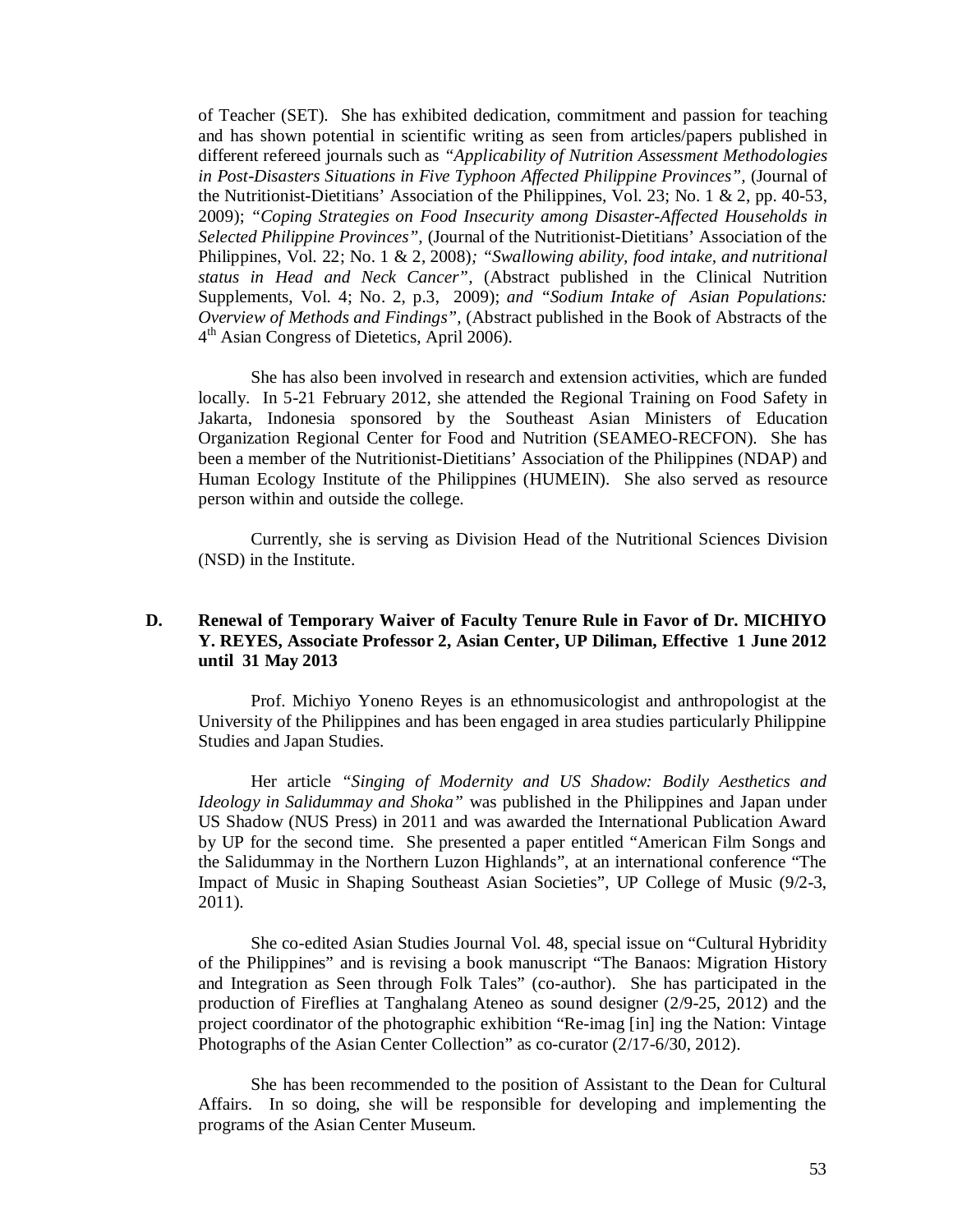**E. Request for of Temporary Waiver of Faculty Tenure Rule in Favor of Asst. Prof. CHERRYLYN P. ALOTA, Assistant Professor 1, Mathematics Program of the Sciences Cluster, UP Cebu, Effective 1 June 2012 until 31 May 2013**

Prof. Alota's paper entitled *"Hopf Bifurcation Analysis of a Predator-Prey Model with Beddington-DeAngelis Functional Response"* has already been accepted for publication by the peer-reviewed Philippine Journal of Natural Sciences Volume 15, No. 1 (June 2010*).* The last time the College inquired from the journal editor, a printed copy of the particular issue is expected to come out in May 2012.

Prof. Alota is an asset to the Mathematics Program as can be gleaned from her Student Evaluation of Teachers (SET) performance (from "Very Good" to "Excellent") since she joined UP Cebu in June 2004 and from the way she nurtures the mathematics students of the college. She is already scheduled to start with her doctoral studies in mathematics in SY 2013-2014.

# **F. Request for Waiver of Sabbatical Rules in Favor of Prof. CELIA F. PARCON, Associate Professor 7, Division of Humanities, College of Arts and Sciences, UP Visayas**

Prof. Parcon applied for a sabbatical leave for School Year 2012-2013, which should commence on 1 June 2012. However, she is now requesting to avail herself of the sabbatical leave one month earlier, or for the sabbatical to begin 01 May 2012. Both Division Chairperson and Dean of her college have recommended approval of Prof. Parcon's request. Her resignation as Director of the Office of Student Affairs effective 01 May 2012 has been approved. Moreover, she has no teaching load this Summer 2012.

The start of the amended period will almost coincide with the start of the regular teacher's summer leave for School Year 2011-2012. This will mean a return to service by Prof. Parcon in the midst of the succeeding school year's teacher's leave period, or one month before the start of classes the following School Year 2013-2014. An approval of her request will therefore not cause any undue upset of class schedules or academic load assignments of other faculty members.

- **G. Request of Dean PURIFICACION G. DELIMA, College of Arts and Communication, UP Baguio to Move the Termination Date of her Deanship from 30 June 2012 to 31 May 2012 to Rectify the Regularity of the Period of Appointment for the CAC Deanship Similar to the Terms of the Other College Deans which Coincide with the Regular Academic Year**
- **H. Request Certification from the Board on the Legality of the Grant of Extension of Service Beyond Compulsory Retirement Age of 65 in Favor of Prof. FREDEGUSTO G. DAVID, Professor 12, College of Social Sciences and Philosophy, UP Diliman**

Ms. Ethel P. David, widow of then CSSP Professor 12 Prof. Fredegusto G. David (deceased 2007), requests the Board of Regents to issue an official statement regarding the entitlement of her late husband to life and retirement benefits from the GSIS, viz: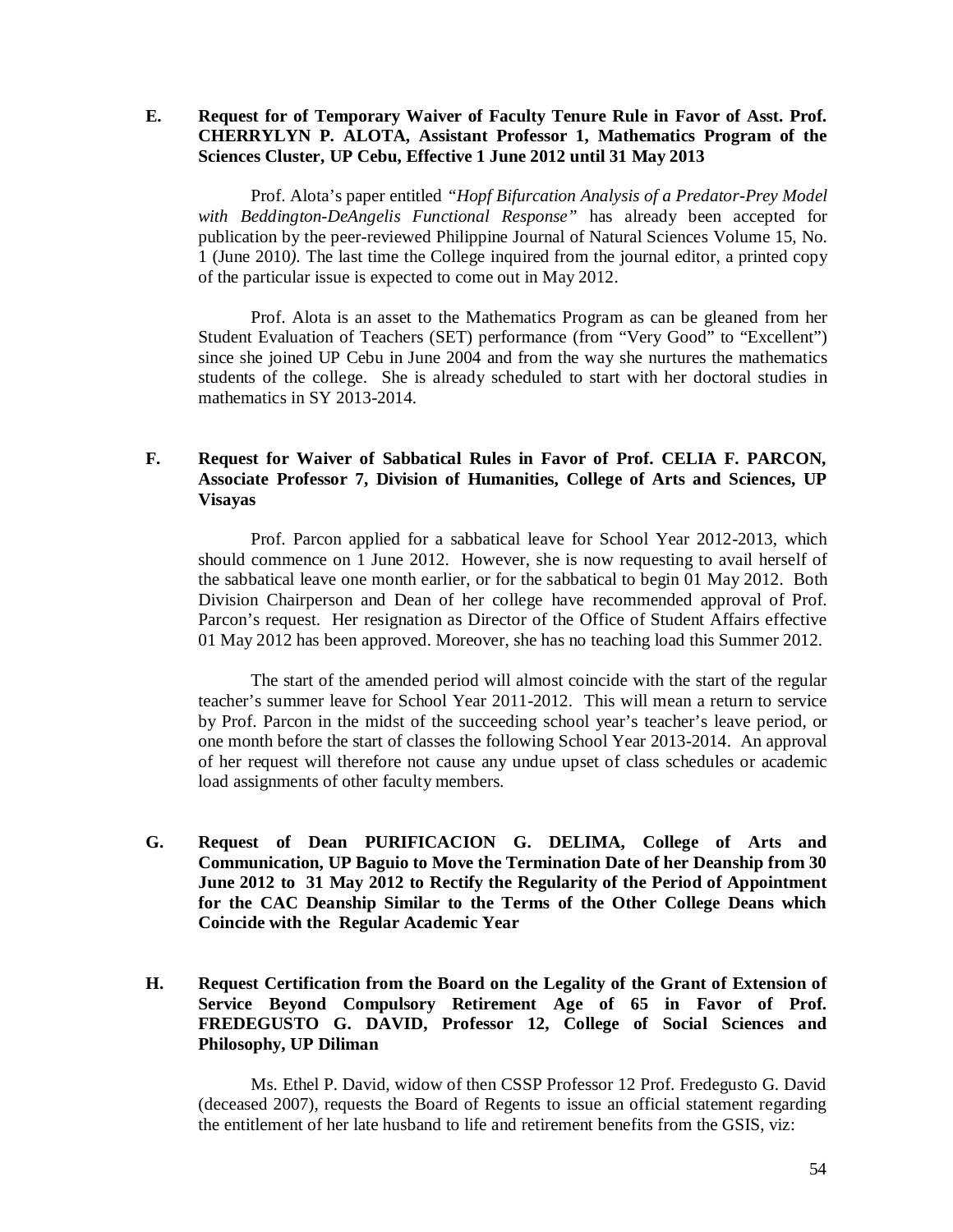*"I have been following up in vain, the life and retirement benefits from the GSIS that are due my husband. The latest letter I received from the GSIS Regional Manager x x x, claims that "the extension service granted by the UP Board of Regents was not valid." To clarify, my husband's appointment was extended beyond his 65th year for five (5) times, on authority from the UP Board of Regents.* 

Ms. David's letter-request was prompted by a letter from the GSIS Regional Manager Celeste E. Ferreras stating, in gist, that, while the Survivorship and Funeral Benefits were processed:

1. The service extension granted by the UP Board of Regents was not valid since her husband failed to meet the requirements under Section 12, Rule XIII of the Omnibus Rules on Appointment and Other Personnel Actions, as amended by CSC Memorandum Circular No. 15, s. 1999.

That rule provides, among others, that service extension beyond 65 years old shall be for a maximum period of one (1) year for those who need to complete the 15-year requirement under GSIS Law and that the extension request shall be made by the Head of Office and filed before the CSC before the date of compulsory retirement.

2. Considering that there is no evidence that would indicate that Dr. David was able to file his application for retirement benefits either with GSIS or the University of the Philippines, the appropriate benefits available to the widow is the survivorship benefits (not retirement benefits) under RA 8291.

Records show that Dr. David, then Professor 12, reached the age of 65 on 01 August 2002 but the BOR approved the extension of his service thereafter from 01 August 2002 until 31 May 2003 and annually thereafter, from 01 June 2003 to 31 May 2008 although he died on 13 July 2007.

The records also show that in a letter dated 24 November 2009 addressed to the Division Manager, Loans and Claims Division of the GSIS QC Branch Office, UP Diliman Human Resources Development and Benefits Division Officer-in-Charge Ms. Ermina G. Pelayo submitted the following for the processing of Dr. David's application for survivorship benefits:

- 1. Application for Retirement Benefits
- 2. Application for Survivorship Benefits
- 3. Service Record
- 4. Designation of next of kin with supporting documents
- 5. Affidavit of surviving spouse
- 6. Affidavit of one and the same person
- 7. Two valid IDs with picture of spouse

## **Discussion:**

The University, as an institution of higher learning, is constitutionally accorded academic freedom (*Art. XIV, Sec. 5(2), 1987 Constitution*) which entails autonomy to choose who should teach and determine who should be retained in its rolls of professors and other academic personnel (*University of the Philippines and Alfredo De Torres vs.*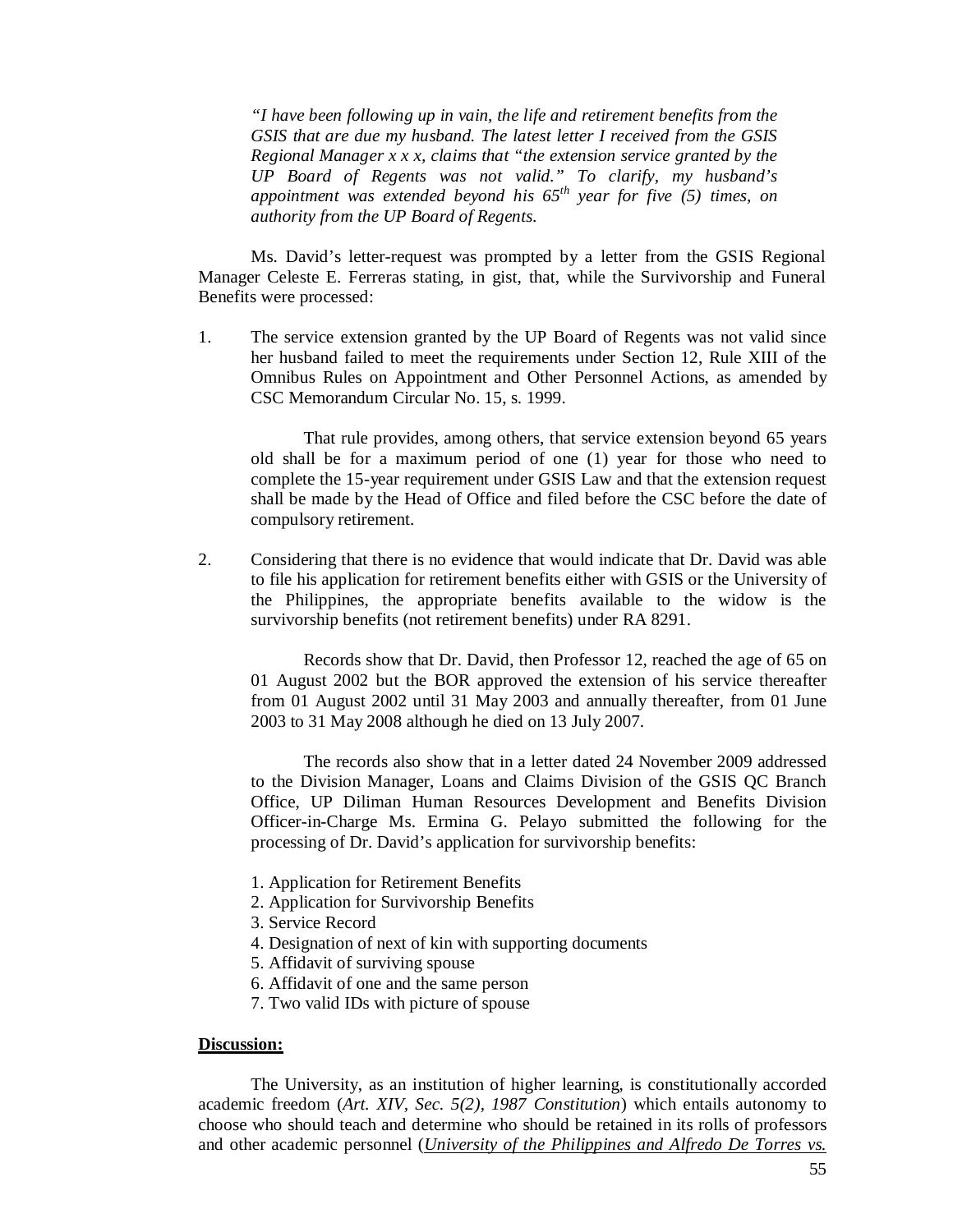#### *Civil Service Commission, G.R. No. 132860, 03 April 2001*).

Moreover, Republic Act No. 9500 (otherwise known as the *UP Charter of 2008*) particularly par. 13 (l) vests the UP Board of Regents with authority to *"extend, with its consent, the tenure of faculty members of the national university beyond the compulsory retirement age, any other provision of law to the contrary notwithstanding, on recommendation of the units upon endorsement of the President of the national university, whenever their services are especially needed: Provided, however, That no extension of tenure shall be made beyond the age of seventy (70)."*

Pursuant to the UP mandate, the University has extended the service of Dr. David in cognizance of his invaluable contribution to the academe. No amount of technicality could run contrary nor overturn the Constitution, the jurisprudence forming part of our laws, and the substance of extending the services of Dr. David whose dedicated service to the University contributed much to its tradition of excellence.

Notwithstanding, therefore, that the application was not immediately and personally filed by Dr. David upon his reaching the age of 65, the same cannot stand as a valid legal argument to deny the claim of the surviving spouse for retirement benefits since Dr. David's service was validly extended by the University.

The reasoning of the GSIS regarding the extension of service of Dr. David beyond the age of sixty-five (65) runs contrary to the explicit mandate and authority of the University.

In view of its system-wide implication, since the action of the GSIS might also affect other personnel similarly situated, the matter is addressed to the Board for its consideration.

# **Board action: APPROVAL of the request to issue a Certification of the Extension of Service Beyond Compulsory Retirement Age of 65.**

# **I. Appointment of Dr. EDUARDO R. MENDOZA as Visiting Professor, College of Arts and Sciences, UP Los Baños, for Six Weeks Effective 5 November 2012 until 15 December 2012**

Dr. EDUARDO R. MENDOZA is being endorsed as a Short-Term Visiting Professor of the College of Arts and Sciences, UP Los Baños under the UP Expanded Modernization Program. The visit is proposed to be for six weeks from 5 November 2012 until 15 December 2012, with the Institute of Mathematical Sciences and Physics (IMSP) as primary host institution, and the Institute of Biological Sciences (IBS) and the Institute of Computer Science (ICS) as secondary host institutions.

An eminent Filipino scientist based abroad and a former DOST Balik-Scientist, Dr. Mendoza, who obtained his doctoral degree in Mathematics from the University of Bonn, was Senior Research Scientist from the Faculty of Physics and Center for NanoScience in Ludwig Maximilians University in Munich, Germany, where he headed a systems biology laboratory. He is also a member of the Board of Trustees of the Max Planck Institute for the Dynamics of Complex Technical Systems in Magdeburg,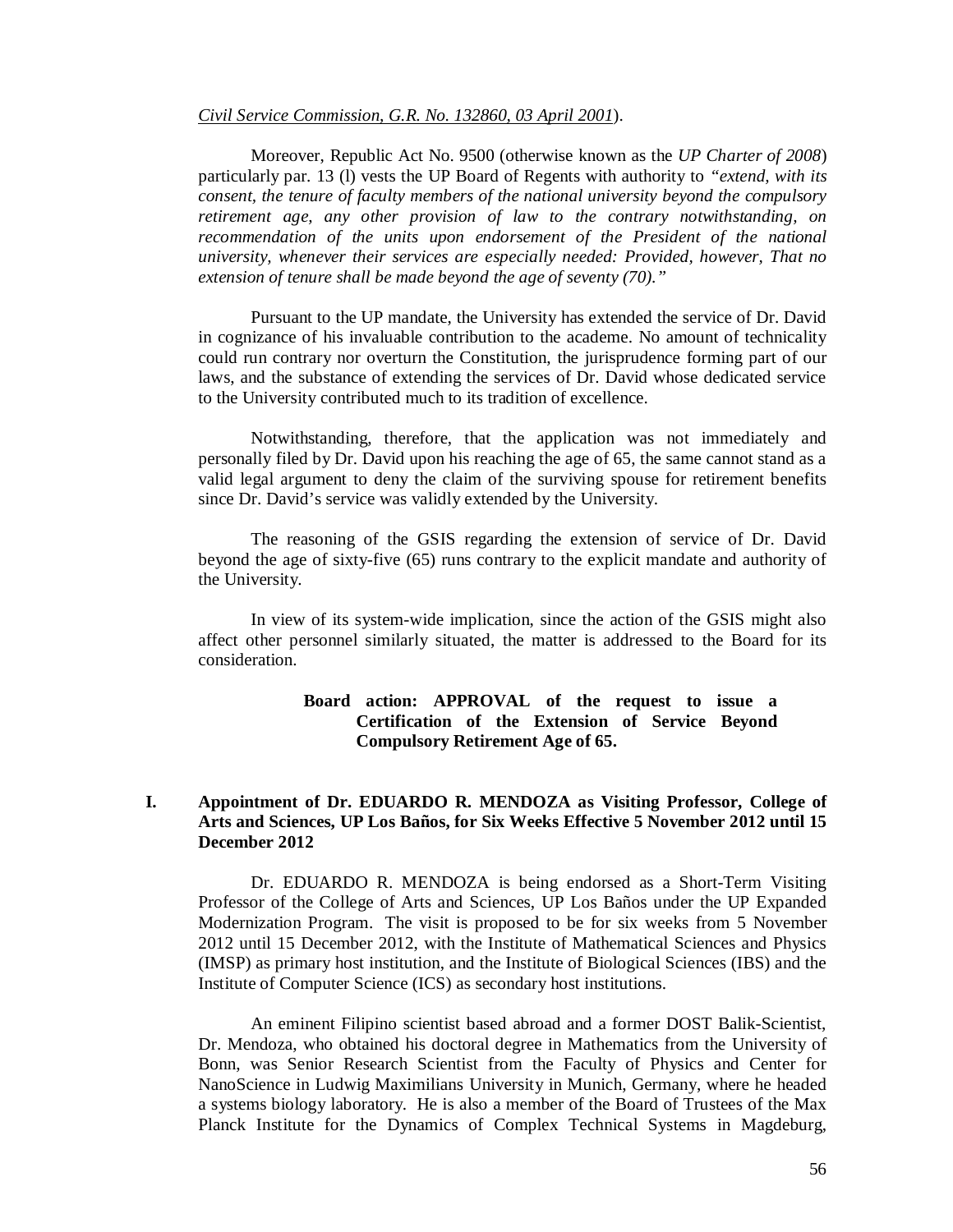Germany. At present, Dr. Mendoza is Guest Scientist at the Max Planck Institute of Biochemistry in Munich, Germany, and Adjunct Professor of IMSP and ICS.

Dr. Mendoza's areas of specialization include Mathematics, Computational Systems Biology and the Theory of Complex Systems, which are consistent with the identified academic and research thrusts of IMSP, IBS and ICS. Dr. Mendoza shall assist these Institutes in enhancing their knowledge-base and in improving their technical capacity in the areas of bio-mathematics, systems biology, complex systems and bioinformatics. He shall also assist in strengthening their scientific and academic capacities through mentoring of graduate students and faculty researchers, and the conduct of seminar-workshops, short training courses, and actual in-class teaching and teamteaching. Further, he will provide expert guidance in research projects, and help the Institutes in finding collaboration with local or foreign academic institutions in pursuing research and development activities.

# **J. Student Matters**

### **1. Request of Mrs. Maria Concepcion Hina for UP to Shoulder Treatment Costs of her Daughter LORDEI HINA, 3rd year student, CSSP, UP Diliman**

This is the request of Mrs. Maria Concepcion "Connie" Hina, for UP to shoulder the costs of treatment of her daughter, LORDEI HINA, who sustained head injuries resulting from an attack by an outsider-assailant in the premises of the Vinzons Hall on 1 February 2012.

Mrs. Hina requires the execution of a Memorandum of Agreement detailing the financial responsibilities of UP to her daughter, a third year student at the College of Social Sciences and Philosophy, who remains confined at the Capitol Medical Center, with a hospital bill of P1,012,655.80 as of 23 March 2012 *(Per latest medical bulletin, student Hina has regained her cognitive faculty although is unable to speak, and can be released from the hospital anytime but requires continuous therapy).*

#### **Action Desired:**

- 1. Board advisory on handling the demand of Mrs. Hina for UP to execute a MOA undertaking the expenditures related to the treatment of student Hina; and, the extent of the accountability of UP for the incident on 1 February 2012; and
- 2. Confirmation/approval of the release of P380,000.00 representing earlier emergency financial cash advances to Ms. Hina, as financial assistance *ex gratia* or advances, **without prejudice to** UP's right to reimbursement and/or recovery or damages from persons/entities accountable and liable for student Hina's conditions and injuries.

# **Board action: The Board approved the recommendation of the UP Diliman Chancellor.**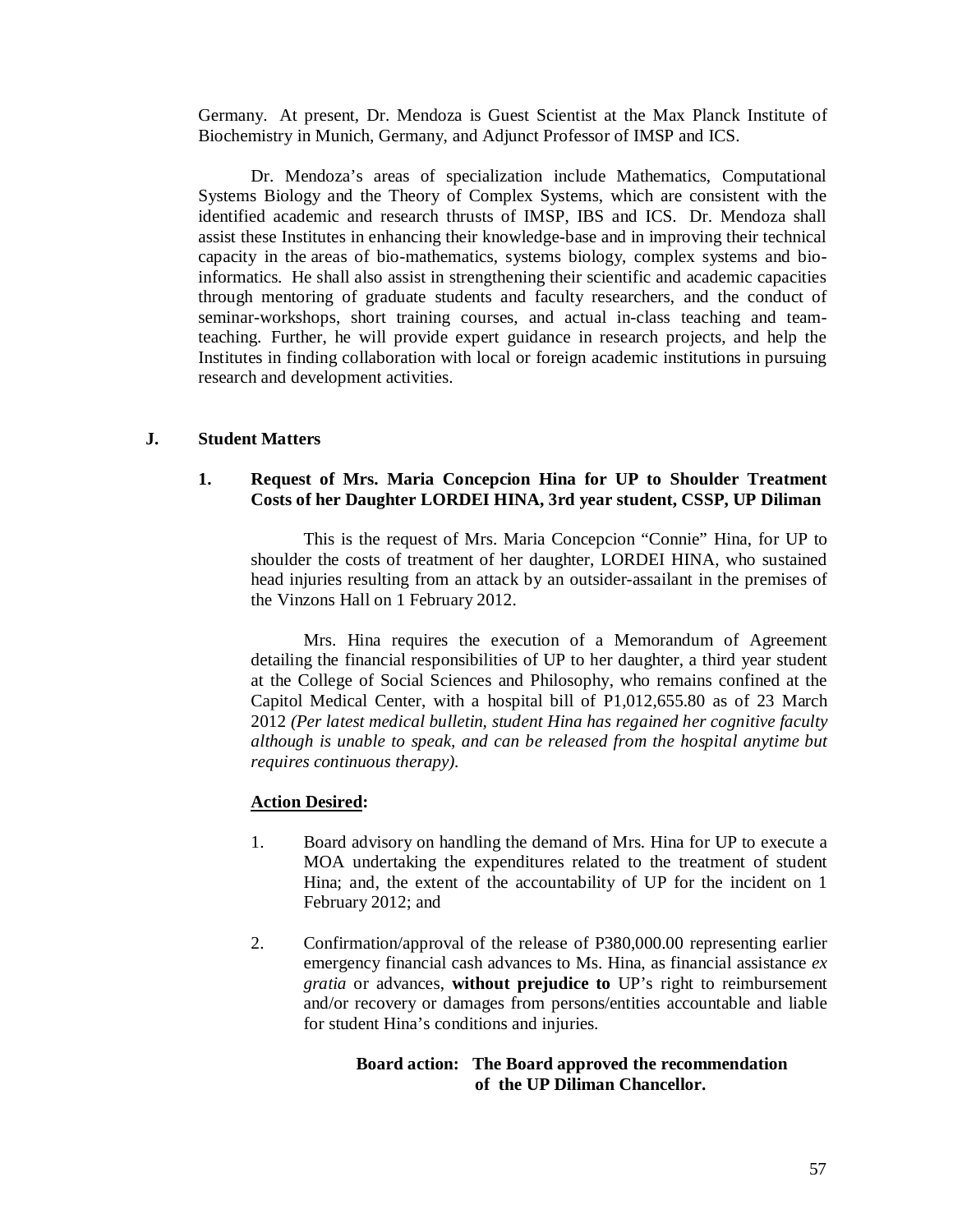# **2. Letter Request of Mr. KEVIN A. BONAOBRA for the Release of His Transcript of Records Pending Resolution of His Case before Student Disciplinary Tribunal (SDT)**

This refers to the request of Mr. Kevin A. Bonaobra for the release of his Transcript of Records, pending the resolution of his case before the Student Disciplinary Tribunal (SDT) for violation of Revised Rules Governing Fraternities, Sororities, and Other Student Organizations (RRGFSOSO). Mr. Bonaobra has been charged in SDT Case No. 09-002 with violation of Rule I, Section 1, Paragraph A-1, which penalizes participating in any rumble, engaging in fisticuffs with, or physically attacking a member of other fraternities, sororities or student organizations.

Upon consultation with the SDT, the Office of the Vice President for Legal Affairs (OVPLA) was informed that the last hearing of SDT Case No. 09- 002 was held last 07 February 2012. The parties involved have been required to submit their Formal Offers of Evidence.

The OVPLA sought clarification before the Office of the University Registrar regarding the status of Mr. Bonaobra. The OVPLA was informed that the graduation of Mr. Bonaobra was approved by the Board of Regents in its  $1243^{\text{rd}}$  Meeting on 29 May 2009.

The request of Mr. Bonaobra is not without precedent. Mr. Marcelino Veloso III, through a letter to the BOR in 2011, had requested for the issuance of his Transcript of Records. Mr. Veloso has a pending student disciplinary case before the Student Disciplinary Tribunal (SDT). During its 1273<sup>rd</sup> meeting held on 29 September 2011, the BOR resolved to grant the request of Mr. Veloso for the issuance of his Transcript of Records, with the annotation that he has a pending disciplinary case.

Following precedent, it is recommended that the request of Mr. Bonaobra be granted and that his Transcript of Records be released, with the annotation that a case is currently pending against him.

#### **Board action: APPROVAL**

# **K. Appointment of Faculty**

The Board **APPROVED** the appointments of the following:

# **Transfer to permanent status**

#### *UP Diliman*

- Asst. Prof. **RHEA ROWENA U. APOLINARIO** as Assistant Professor 1 (Salary Grade 18-1), School of Library and Information Science, effective 4 June 2012
- Asst. Prof**. PETER JULIAN A. CAYTON** as Assistant Professor 1 (Salary Grade 18- 1), School of Statistics, effective 4 June 2012
- Asst. Prof**. ROSANNE MARIE G. ECHIVARRE** as Assistant Professor 1 (Salary Grade 18-1), UP Diliman Extension Program in Pampanga, effective 4 June 2012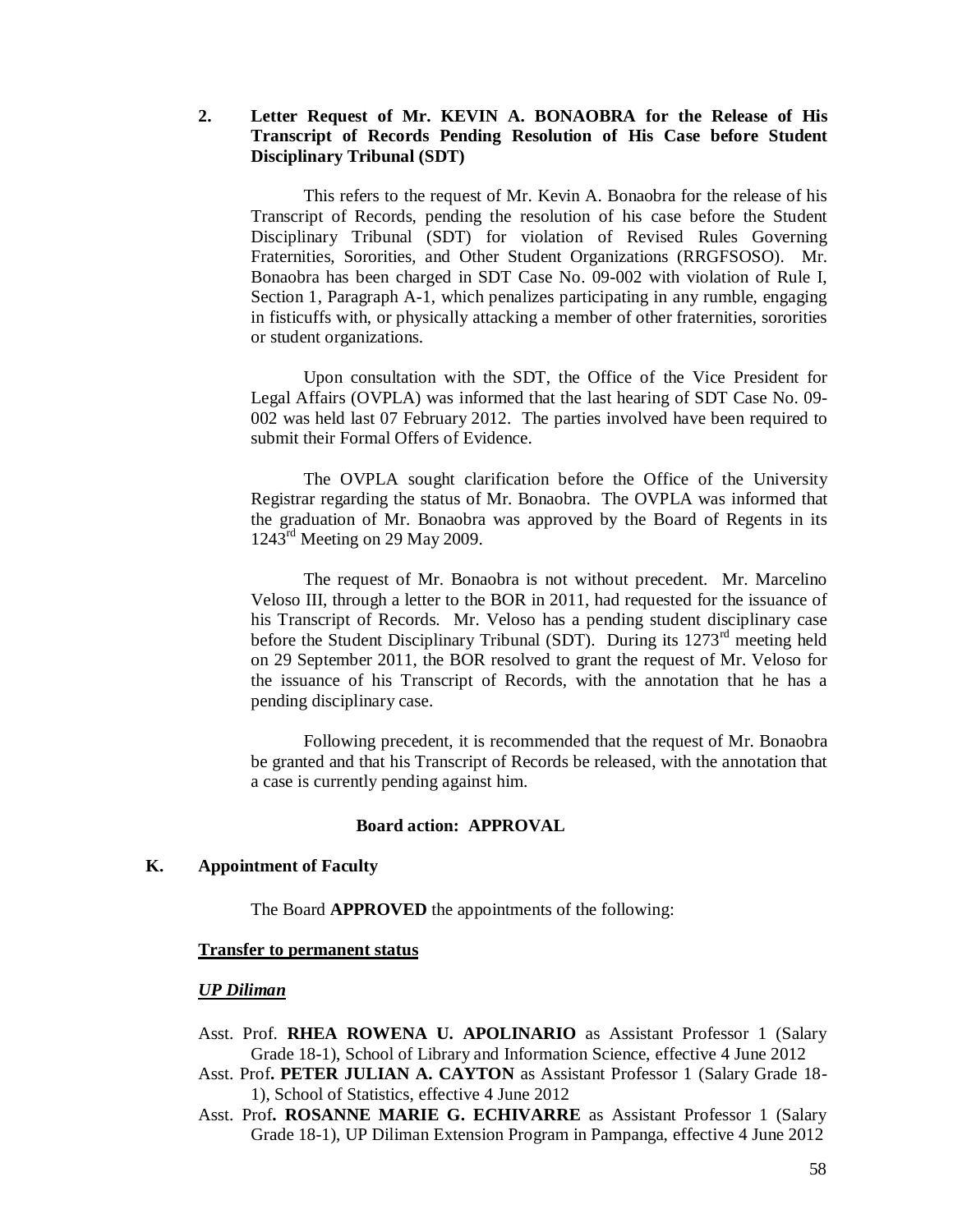- Asst. Prof. **NIEL KENNETH F. JAMANDRE** as Assistant Professor 2 (Salary Grade 19-1), College of Arts and Letters, effective 4 June 2012
- Asst. Prof. **MA. SHEILAH G. NAPALANG** as Assistant Professor 5 (Salary Grade 21- 1), School of Urban and Regional Planning, effective 4 June 2012
- Assoc. Prof. **JOSEPH M. PASIA** as Associate Professor 1 (Salary Grade 22-4), College of Science, effective 4 June 2012
- Asst. Prof. **MYRA TRINIDAD T. TANTENGCO** as Assistant Professor 1 (Salary Grade 18-1), College of Education, effective 4 June 2012

#### *UP Los Baños*

- Asst. Prof**. ROSA PILIPINAS F. FRANCISCO** as Assistant Professor 1 (Salary Grade 18-1), College of Development Communication, effective 4 June 2012
- Asst. Prof. **RINA A. MABILANGAN** as Assistant Professor 1 (Salary Grade 18-1), College of Arts and Sciences, effective 4 June 2012
- Asst. Prof. **APRHODITE M. MACALE** as Assistant Professor 1 (Salary Grade 18-1), College of Arts and Sciences, effective 4 June 2012

#### *UP Manila*

Asst. Prof**. MARIA ELIZABETH M. GRAGEDA** as Assistant Professor 7 (Salary Grade 21-5), (part-time), National Teacher Training Center for the Health Professions (NTTCHP), effective 4 June 2012

#### *UP Open University*

- Asst. Prof**. KATHERINE K. ESTEVES** as Assistant Professor 2 (Salary Grade 19-1), Faculty of Education, effective 4 June 2012
- Asst. Prof**. RITA C. RAMOS** as Assistant Professor 2 (Salary Grade 19-1), Faculty of Management and Development, effective 4 June 2012

#### *UP Baguio*

Asst. Prof. **RUTH M. TINDAAN** as Assistant Professor 2 (Salary Grade 19-1), College of Arts and Communication, effective 4 June 2012

#### *UP Cebu*

- Asst. Prof**. KAIRA ZOE K. ALBURO** as Assistant Professor 1 (Salary Grade 18-1), Social Sciences Cluster, UP Cebu, effective 4 June 2012
- Asst. Prof. **ERNESTO G. YAP** as Assistant Professor 2 (Salary Grade 19-1), Business Management Cluster, UP Cebu, effective 4 June 2012

#### **Renewal of Appointment**

#### *UP Cebu*

Prof. **FRED S. AVESTRUZ** as Professor 1 (Salary Grade 26-1), Business Management Cluster, effective 1 June 2012 until 31 December 2012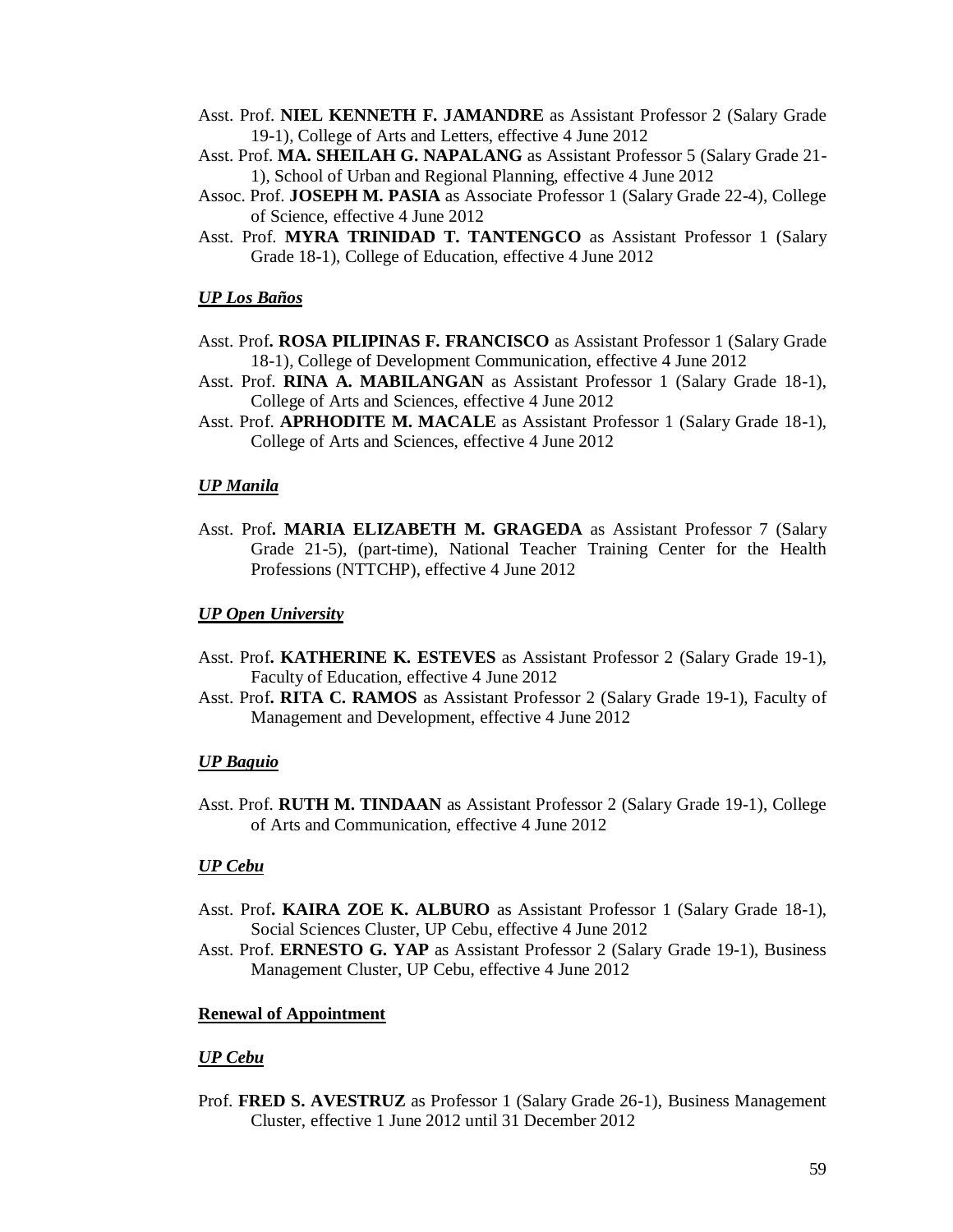# **Extension of Appointment Beyond Compulsory Retirement Age of 65**

# *UP Diliman*

- Prof. **ERLINDA S. ECHANIS** as Professor 12 (Salary Grade 29-8), College of Business Administration, effective 1 June 2012 until 31 October 2012
- Prof. **AMELIA P. GUEVARA** as Professor 12 (Salary Grade 29-8), Institute of Chemistry, College of Science, effective 10 July 2012 until 31 October 2012
- Prof. **ANNABELLE A. HERRERA** as Professor 12 (Salary Grade 29-8), College of Science, effective 17 May 2012 until 31 May 2012
- Asst. Prof. **BONIFACIO S. MACARANAS** as Assistant Professor 7 (Salary Grade 21- 7), School of Labor and Industrial Relations, effective 19 February 2012 until 31 May 2012

# *UP Los Baños*

Prof. **AURORA M. BALTAZAR** as Professor 6 (Salary Grade 27-8), Crop Protection Cluster, College of Agriculture, effective 8 January 2012 until 10 April 2012

# *UP Open University*

Prof. **FELIX LIBRERO** as Professor 12 (Salary Grade 29-8), Faculty of Education, effective 30 May 2012 until 29 May 2013

# *UP Baguio*

Prof. **TEOFINA A. RAPANUT** as Professor 4 (Salary Grade 27-5), College of Science, effective 8 August 2012 until 31 October 2012

# **Original Appointment Beyond Compulsory Retirement Age of 65**

# *UP Open University*

Prof. **CELIA T. ADRIANO** as Professorial Lecturer 4, Faculty of Education, effective 7 January 2012 until 13 April 2012

# **Renewal of Appointment Beyond Compulsory Retirement Age of 65**

# *UP Diliman*

- Prof. **LEONCIO A. AMADORE** as Professorial Lecturer 3, College of Science, effective 1 June 2012 until 31 May 2013
- Prof. **HAYDE B. ARANDIA** as Senior Lecturer III, School of Economics, effective 1 June 2012 until 31 May 2013
- Prof. **JAIME S. DELOS SANTOS** as Professorial Lecturer 1, College of Business Administration, effective 1 June 2012 until 31 May 2013
- Prof. **RAQUEL V. FRANCISCO** as Professorial Lecturer 3, College of Science, effective 1 June 2012 until 31 May 2013
- Prof. **ESTER R. GUERZON** as Professorial Lecturer 1, College of Business Administration, effective 1 June 2012 until 31 May 2013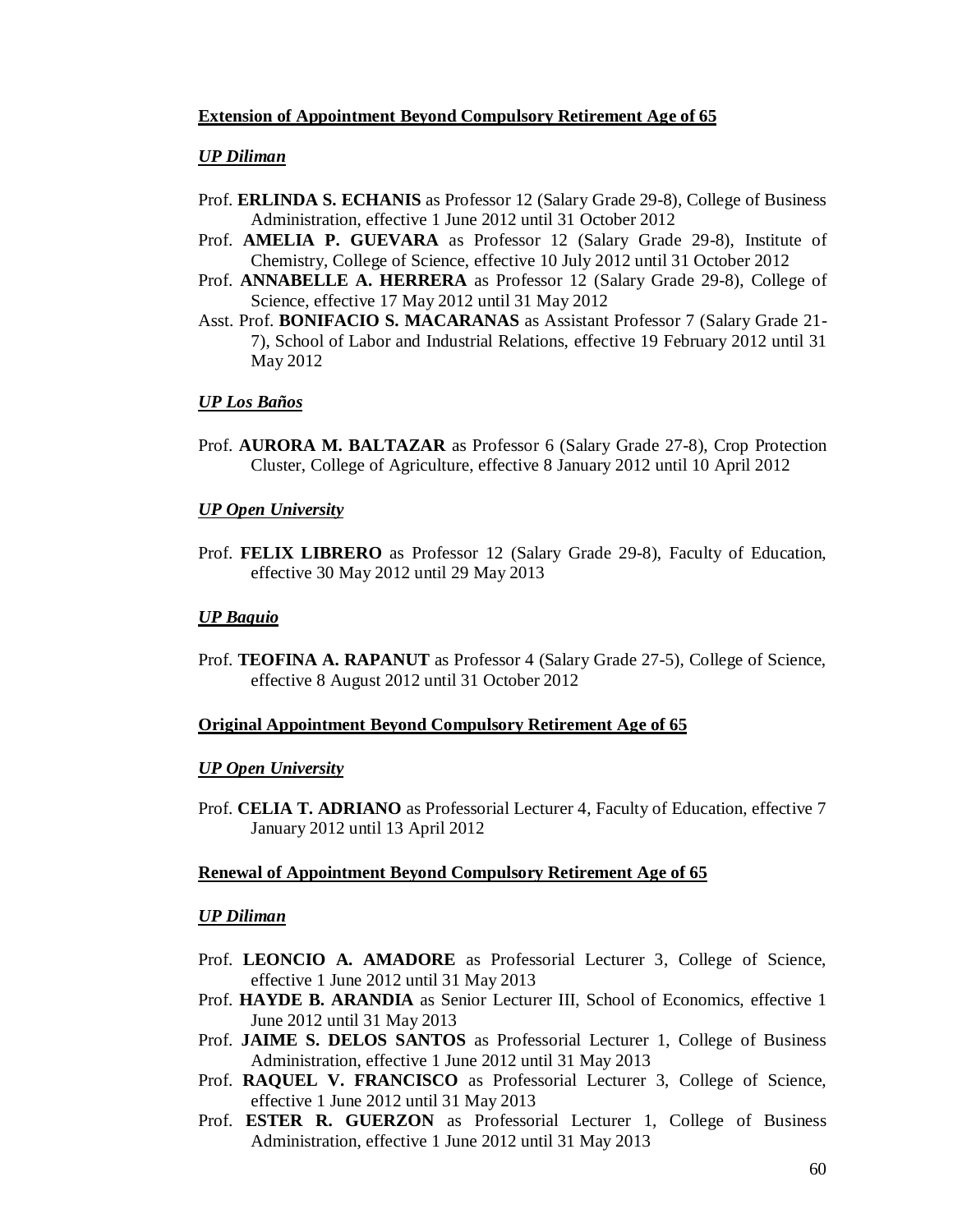- Prof. **SUSAN S. NAVARRO** as Senior Lecturer III, School of Economics, effective 1 June 2012 until 31 May 2013
- Prof. **EDUARDO A. PADLAN** as Adjunct Professor, without compensation, College of Science, effective 1 June 2012 until 31 May 2013
- Prof. **RUBEN D. TORRES** as Professorial Lecturer 2, School of Labor and Industrial Relations (SOLAIR) effective 1 November 2011 until 31 October 2012
- Prof. **LIGAYA G. QUINITIO** as Senior Lecturer I, College of Music, effective 1 June 2012 until 31 May 2013

#### *UP Manila*

Dr. **ANTONIO C. CHAVEZ** as Clinical Professor, College of Medicine, without compensation, effective 1 June 2012 until 31 May 2013

#### **Reappointment Beyond Compulsory Retirement Age of 65**

#### *UP Diliman*

Prof. **DOINA CIORANESCU** as Visiting Professor, College of Science, effective 29 February 2012 until 9 March 2012

#### *UP Open University*

- Prof. **ROGELIO V. CUYNO** as Professorial Lecturer 5, Faculty of Management and Development Studies, effective 4 June 2011 until 22 October 2011
- Prof. **ROGELIO V. CUYNO** as Professorial Lecturer 5, Faculty of Management and Development Studies, effective 2 June 2012 until 6 October 2012

# **OTHER MATTERS**

Matters endorsed by the President, the actions of the Board are indicated at the end of each item:

# **A. Deed of Reconveyance from the University of the Philippines (UP) to the Department of Health (DOH) of Two (2) Parcels of Land Located at Barrio Diit and Barangay Cabalawan, Tacloban, Leyte**

This refers to the Deed of Reconveyance of two (2) parcels of land located at Barrio Diit and Barangay Cabalawan, Tacloban, Leyte from the University of the Philippines (UP) to the Department of Health (DOH).

The Deed of Reconveyance was endorsed by the University of the Philippines Manila, The Health Sciences Center, Legal Office, for the signature of Dr. Manuel B. Agulto, Chancellor of UP Manila, as witness through a letter dated 6 January 2012.

The properties were initially donated in 1994 by the DOH to UP to be used by the latter exclusively as a school site for its School of Health Sciences. It was stated in the Deed of Donation that UP was to "complete the construction and make improvements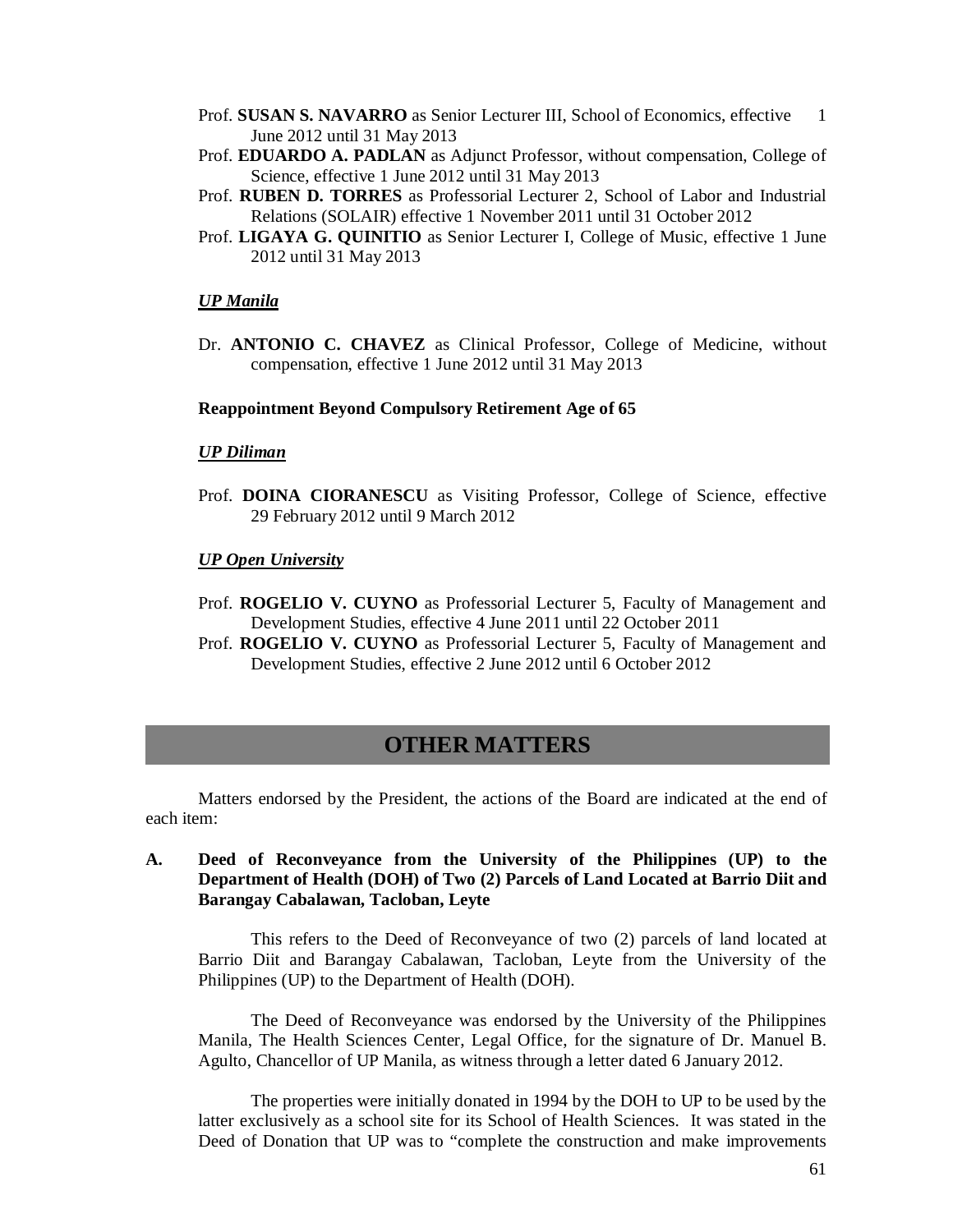thereon pertinent and relevant to the operation of said school, x x x." In 1999, UP was able to secure in its name the Transfer Certificates of Title covering the properties. Subsequently, it was realized that the properties were problematic in view of the geological hazards in the area. For this reason, a considerable period of time lapsed with UP being unable to undertake any works on the structures or introduce any improvements thereon. The matter was brought to the attention of the University's Board of Regents (BOR) during its 1215<sup>th</sup> meeting held on 24 November 2006.

The "unutilized buildings" standing on the properties were subject of an audit report dated 8 December 2006. Among the observations of the Commission on Audit (COA) was that the structures continued to deteriorate and an additional annual expense to secure the property was being incurred. In its 31 January 2007 reply to the audit report, the School of Health Sciences in UP Manila noted that its failure to use the property was due to the geologic hazards in the area; the absence of any building permit and an Environmental Compliance Certificate (ECC) of the structures; the environs of the property which included the unauthorized quarrying activities in the vicinity; and, the presence of informal settlers. Thereafter, the BOR, during its  $1218<sup>th</sup>$  meeting held on 23 February 2007, authorized the President of the University "to negotiate the return of the donated properties to the Department of Health". UP Manila corresponded with the DOH but no concrete action was undertaken.

In a letter dated 5 May 2009, then UP President Emerlinda R. Roman sent a draft Deed of Reconveyance prepared by UP Manila to then DOH Secretary Francisco T. Duque III. The draft went through various offices of the DOH for comment and review; however, the final decision on the reconveyance was still uncertain. Two years later, on 4 August 2011, then UP Manila Chancellor Dr. Ramon Arcadio, through UP President Alfredo E. Pascual, wrote incumbent DOH Secretary Enrique T. Ona about the Deed of Reconveyance and requested for DOH's final decision on the matter. In a letter dated 4 November 2011, DOH Secretary Ona informed UP President Pascual that DOH concurs with the reconveyance of the properties and advised UP to facilitate the execution of the Deed of Reconveyance.

The Office of the Vice President for Legal Affairs (OVPLA) reviewed the Deed of Reconveyance and found the same to be substantially in order. Furthermore, it was noted that the said deed, which was significantly the same as the draft submitted to DOH in 2009, merited the concurrence and approval of the DOH considering the indorsements given by the different offices under it. While it is observed that under Republic Act No. 9500 or "The University of the Philippines Charter of 2008", the alienation of the real properties of the University is prohibited, the reconveyance of the properties in this instant case is allowed since the Deed of Donation executed between UP and DOH in 1994, which imposes specific terms and conditions, governs. The 1994 Deed of Donation provides for the reversion of the properties and the improvements thereon in the event of any violation of the provisions of the Deed of Donation. Inasmuch as UP was unable to establish the area as a school site for its School of Health Sciences and likewise failed to commence the completion of the structure and improvements as stipulated, the reconveyance of the properties to DOH is proper and in accordance with the provisions of the Deed of Donation. It is not necessarily in contravention of the law.

# **Board action: APPROVAL**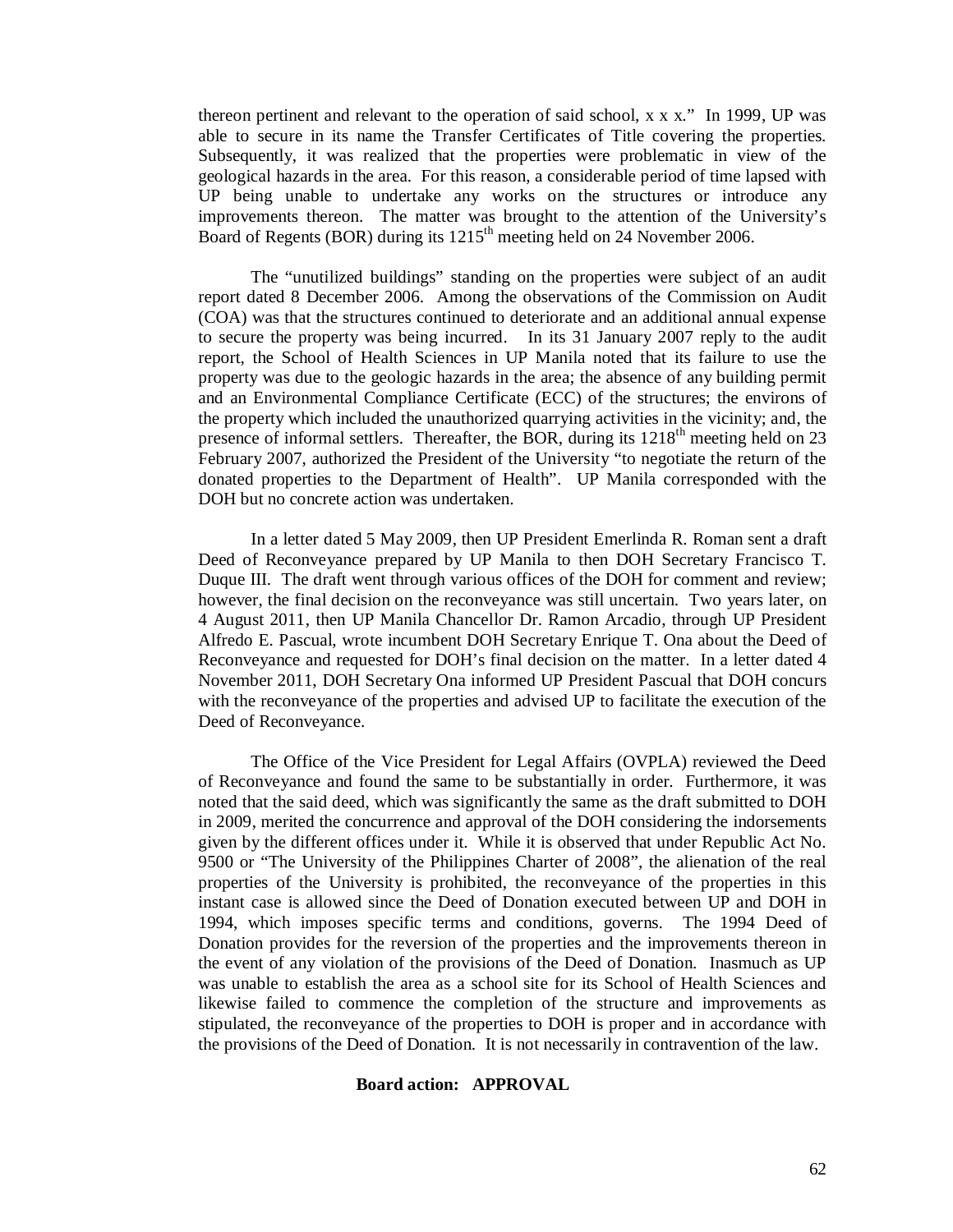**B. Request of President Alfredo E. Pascual for Authority to Travel to Guam from 29 June – 3 July 2012 to Attend a Forum of University Presidents from the Asia-Pacific Region and US Territories Hosted by the University of Guam**

The President requests permission to travel, and be in Guam on official time from 29 June (Friday) – 3 July 2012 (Tuesday) to participate in a Forum of university presidents from the Asia-Pacific Region and US territories to discuss the future of islandbased universities. The Forum is being hosted by the University of Guam.

The University of Guam will finance the round-trip air ticket, hotel accommodation and other local expenses. From UP, the President requests pre-travel allowance, the actual cost of unsponsored meals, and that portion of the daily subsistence allowance (DSA) intended for incidentals, plus salary during the period.

The President also requests permission to use his official passport and exemption from payment of travel tax.

### **Board action: APPROVAL**

# **C. Request of President Alfredo E. Pascual for Authority to Travel to Republic of Turkey from 4 to 12 July 2012 to Participate in an Educational and Cultural Trip Organized by the Pacific Dialogue Foundation, Inc.**

The President requests permission to travel on official time to Istanbul, Turkey from 4 - 12 July 2012, inclusive of travel time, to participate in an educational and cultural trip organized by the Pacific Dialogue Foundation, Inc.

Except for his salary during the period and usual pre-travel allowance, there will be no other government expense involved in the trip because the Pacific Dialogue Foundation will cover the full travel cost.

The President also requests permission to use official passport and be exempted from payment of travel tax.

### **Board action: APPROVAL**

# **D. Request for Authority to Purchase New Vehicle (Toyota HiAce GL Grandia 2.5 DSL MT 2R) for the Official Use of the UP Diliman Training Center for Applied Geodesy and Photogrammetry (TCAGP), DREAM Program, College of Engineering in the Amount of P1,914,200.00 (approximate cost)**

The vehicle will be for the official use of UP Diliman TCAGP which is currently implementing the "The Disaster Risk Exposure and Assessment for Mitigation (DREAM) Program" funded by the DOST under its Grant-in-Aid Program. DREAM aims to develop flood hazard maps for the major river systems in the country from finely-detailed and high accuracy Light Detection and Ranging (Liar) data to be acquired in the project.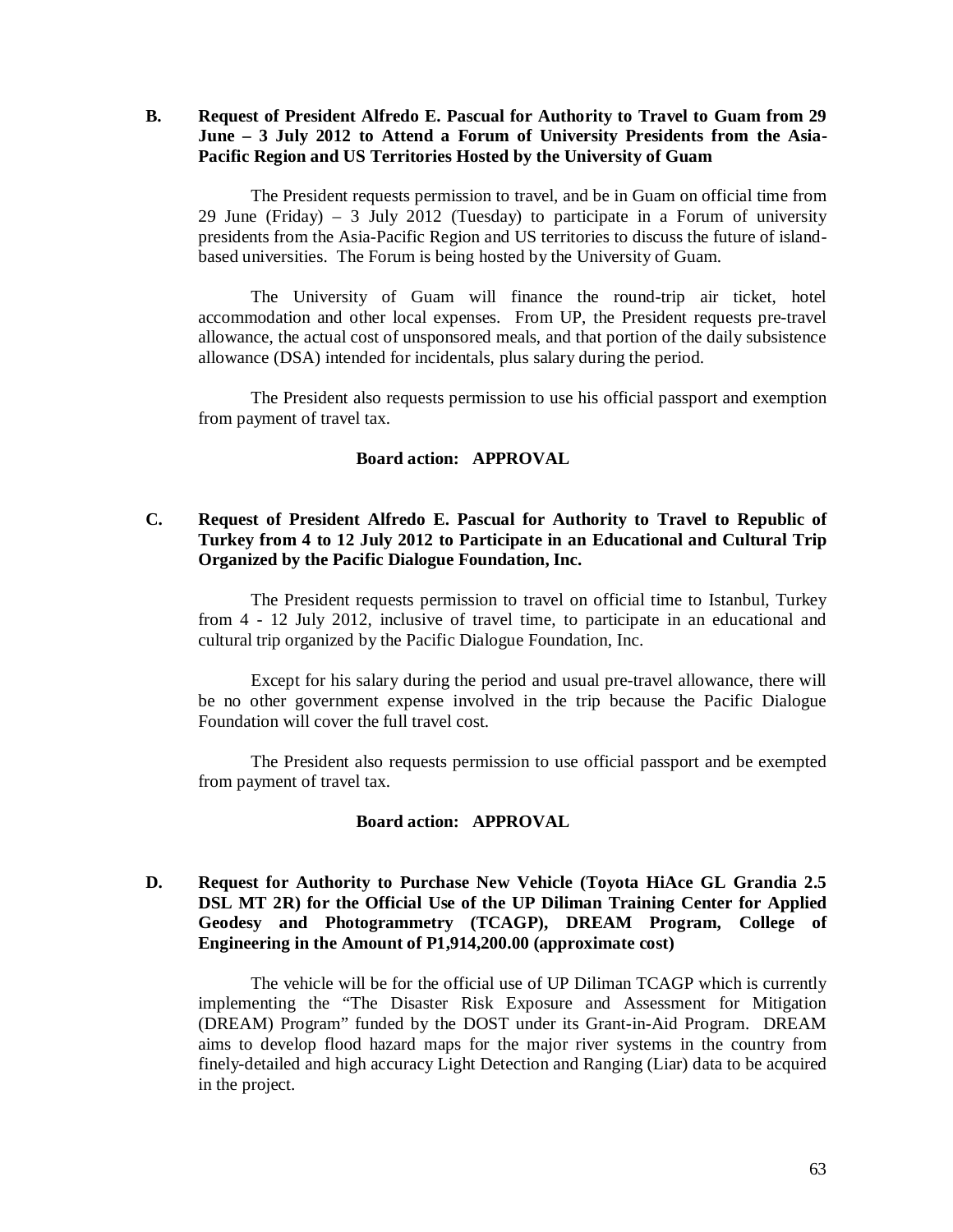The Mobility is vital in performing the various activities of the project particularly during field survey operations, which require transportation of personnel and sophisticated equipment to the different regions of the country.

The UP Diliman Accounting Office certifies that the fund necessary to cover the proposed purchase of one unit-eleven seater Motor Vehicle to be used for the project "The Disaster Risk Exposure and Assessment for Mitigation (DREAM) Program," a project between the University of the Philippines and Department of Science & Technology, is available for expenditures on account.

The President endorsed the request.

### **Board action: APPROVAL**

# **E. Proposed Constitution of the Fairness Opinion Committee to Examine the Proposal of the Panorama Development Corporation (PDC) for the Lease of the Property of the University of the Philippines located at Barangay Cupang, Muntinlupa City under the Negotiated Mode of Procurement After Two Failed Biddings**

This has reference to the Negotiated Procurement process for the 38,123 square meters University of the Philippines property at the South Luzon Expressway (SLEX), Cupang, and Muntinlupa City.

The UP Charter of 2008 (Republic Act No. 9500) allows the lease of the assets of the national university subject to the following conditions and procedures given under Section 23 (Safeguards on Asset Disposition):

"…(b) The transaction shall be subject to competitive and public bidding as provided under Republic Act No. 9184, otherwise known as the 'Government Procurement Reform Act'; (c) in the case of two (2) failed biddings and negotiated transactions, if undertaken, the Board, when considering the approval of any such transaction, shall secure a fairness opinion report from an independent third-party body. **This body shall have five (5) members, three (3) of whom shall be nominated by the Bankers Association of the Philippines (BAP), Investment Houses Association of the Philippines (IHAP), Trust Officers Association of the Philippines (TOAP), or the Financial Executive Institute of the Philippines (FINEX)**. The members shall be entitled to a reasonable *per diem* as the Board may specify.

The fairness opinion report shall contain a statement expressing the opinion of the body as to fairness to the national university of the terms of the proposed transaction, particularly its financial terms …"

In line with the requirements referred to in the foregoing provision of the UP Charter, particularly those that pertain to negotiated transactions, it is requested that the following names to the Board of Regents, as recommended by the Investment House Association of the Philippines (IHAP), and the Trust Officers Association of the Philippines (TOAP), be considered for membership in the independent third-party body: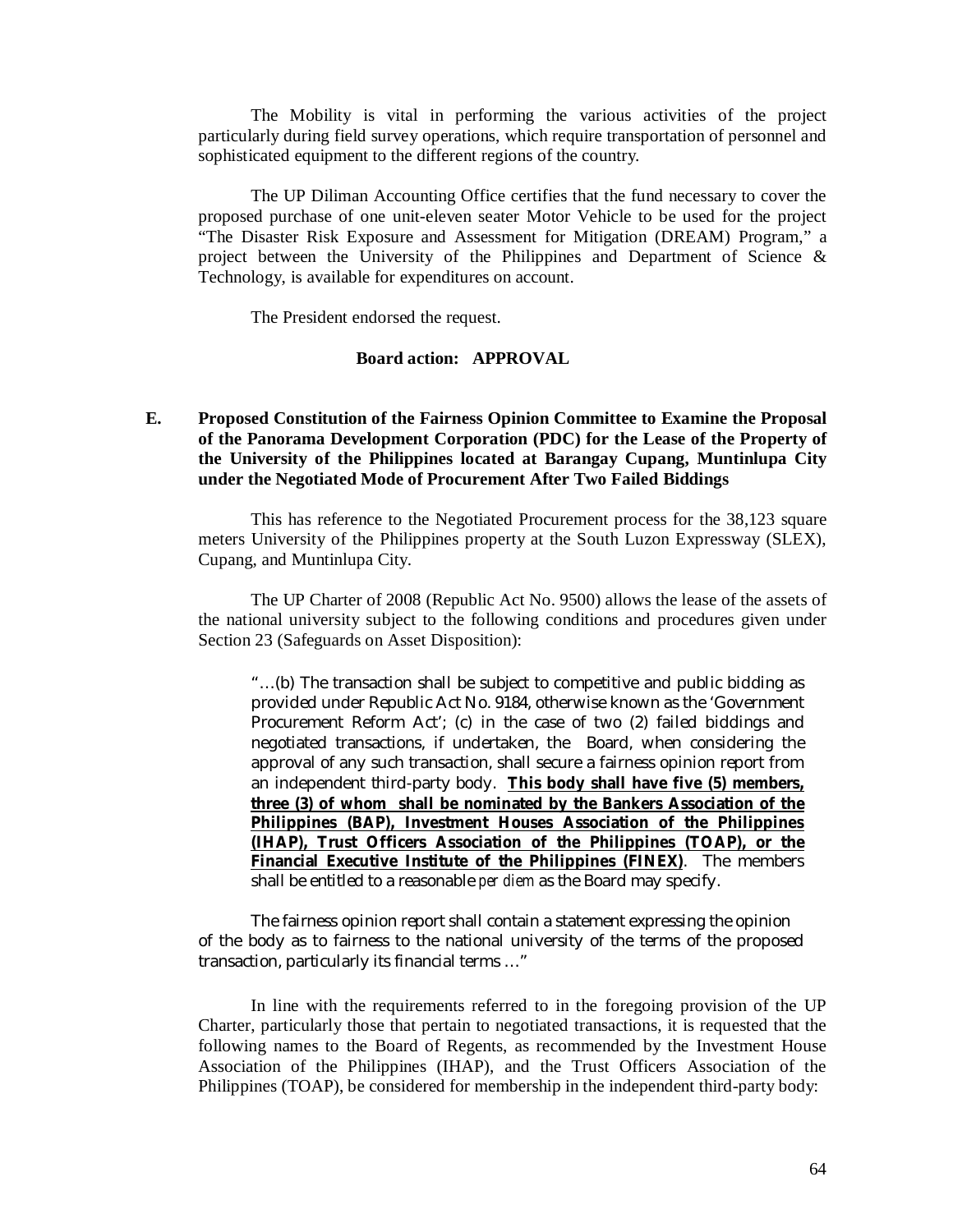Recommended by the Investment House Association of the Philippines (IHAP):

- 1. Mr. Raymund Abara
- 2. Mr. Dindo Antonio T. Caguiat
- 3. Mr. Ricardo L. Fernandez

Recommended by the Trust Officers Association of the Philippines (TOAP):

- 1. Ms. Maria Theresa Marcial-Javier
- 2. Ms. Ma. Elizabeth P. Aquino
- 3. Mr. Rafael G. Ayuste, Jr.

# **Board action: APPROVAL**

### **F. Construction Agreement between the University of the Philippines and the C.E. Padilla Construction, Inc. on the Proposed UP Professional Schools**

The Board, at its  $1278<sup>th</sup>$  meeting held last 24 February 2012, withdrew the item from the Agenda upon the request for further study of Regent Senator Edgardo J. Angara.

Project : Proposed UP Professional Schools located at Bonifacio Global City, Taguig City

> The Contractor shall do all things necessary for the proper design, construction and completion of all works shown and described in the Technical Proposal submitted during the public bidding held on the 7<sup>th</sup> day of December 2011.

Project Cost: ₱128,988,547.00

Time of Completion and Schedule of Construction:

- 1. The work to be performed by the Contractor under the Contract shall commence upon receipt of Notice to Proceed issued by the President and completion shall be within **360 days.** Within the said 360-day period, the Contractor shall deliver the first phase of the building;
- 2. Upon completion of the WORKS, the Contractor shall provide the University with a Certificate of Completion issued by the Office of the Design and Planning Initiatives (ODPI);
- 3. It is understood that time is an essential feature of the Contract and that upon failure of the Contractor to complete the work stipulated in the Contract within the time provided, the Contractor shall pay the University at least  $1/10^{th}$  of One Percent (1%) of the cost of the unperformed portion of the WORKS for each day of delay in the completion of the Contract, said payment to be made as liquidated damages, and not by way of penalty; and the University may deduct from any sum due or to become due to the Contractor any accrued sum from liquidated damages as hereinafter stated, without need of any court action;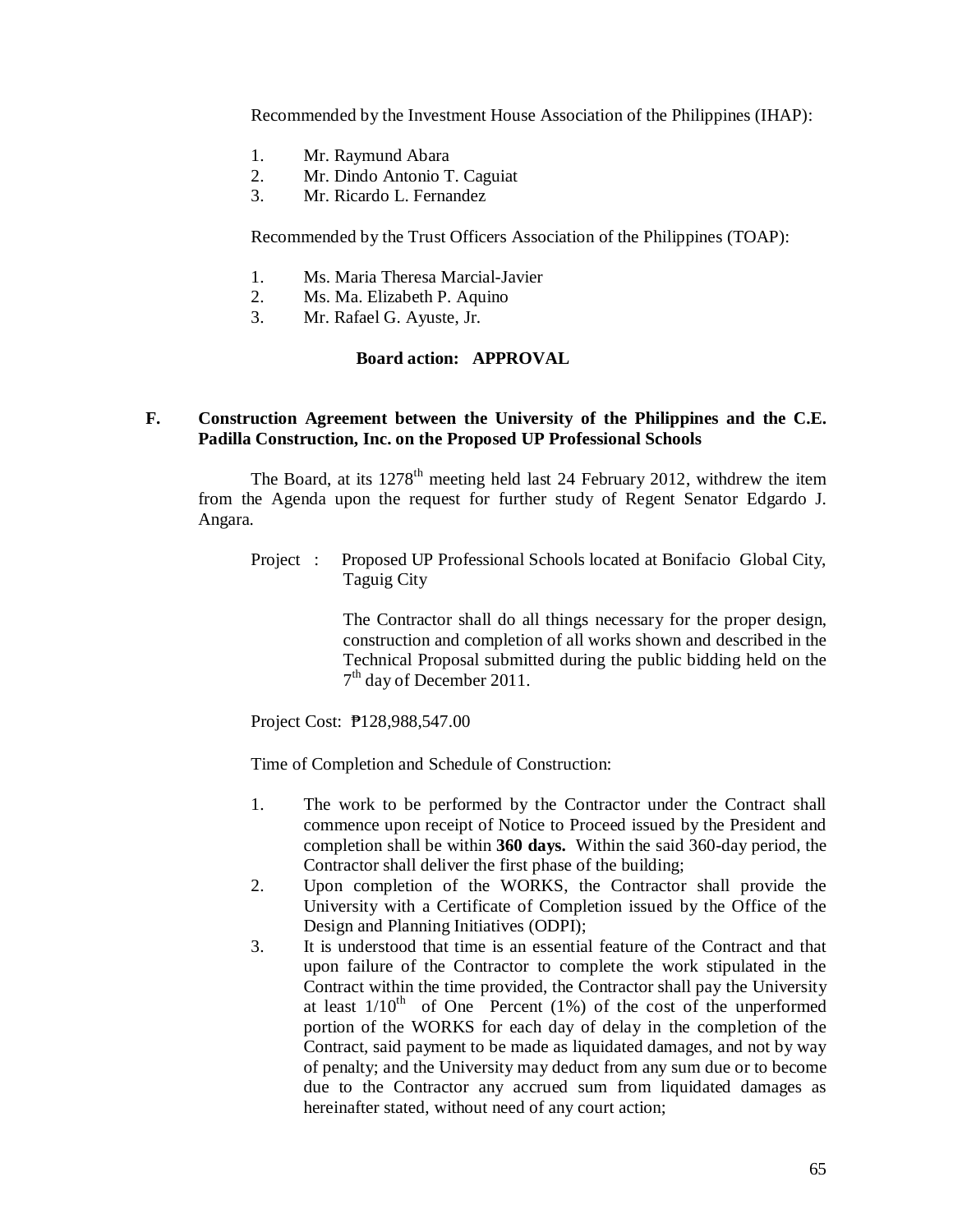- 4. A preliminary punchlist of any deficiencies shall be prepared by the Architect and submitted to the Contractor within ten (10) days before the date set for completion of the WORKS as stated in Article III(A). All items in the preliminary punchlist shall be completed prior to final walkthrough and punch listing; and
- 5. The Contractor's Ten Percent (10%) retention shall be retained by the University until all items on the final punchlist are satisfactorily completed. If the Contractor shall refuse or fail to complete the final punchlist within the time fixed by a written notice, the University shall then have the right to use the Contractor's ten percent (10%) retention amount to complete the same, and the balance, if any, shall be returned to the Contractor.

### **Board action: APPROVAL**

# **G. PEZA Registration of Portions of UP Campus as Special Economic Zones under Republic Act No. 7916**

The President seeks the Board's authorization for the University of the Philippines to file an application(s) with the Philippine Economic Zone Authority (PEZA) for the registration, as Special Economic Zones under Republic Act No. 7916 (PEZA Law), of those portions of UP Campus in which research and development (R & D) activities in science and technology (S & T) are being or will be undertaken.

The purpose of the registration with PEZA is to obtain various incentives under the PEZA Law that are not available under the UP Charter of 2008 and that are useful for facilitating R & D activities of the University.

Among the requirements for the registration is a resolution of the Board authorizing such registration and designating the representatives to transact the registration with PEZA. For the latter purpose, it is recommend that either the Vice President for Academic Affairs or the Vice President for Legal Affairs be designated as the UP's authorized representative.

# **Board action: APPROVAL**

# **H. Proposal of Regent Senator Angara for the Creation of an Institute of the Law of the Sea and Maritime Law**

Regent Senator Angara informed the Board that he had requested the College of Law Faculty to put together a proposal for the creation of an Institute of the Law of the Sea and Maritime Law attached to the College of Law while the bill he will be filing is underway. He said that the Institute could be a very vital resource because many of the experts on the Law of the Sea have either died or are about to retire. The Institute will be an autonomous institute based in the University of the Philippines. It will be multidisciplinary and trans-university. Experts from Ateneo de Manila and University of Sto. Tomas will be recruited in order to have a pool of experts for the Philippines who will study disputes. Regent Senator Angara believes that UP can do that distinct service of preparing the academic platform to train and supply the country with talents on Maritime Law.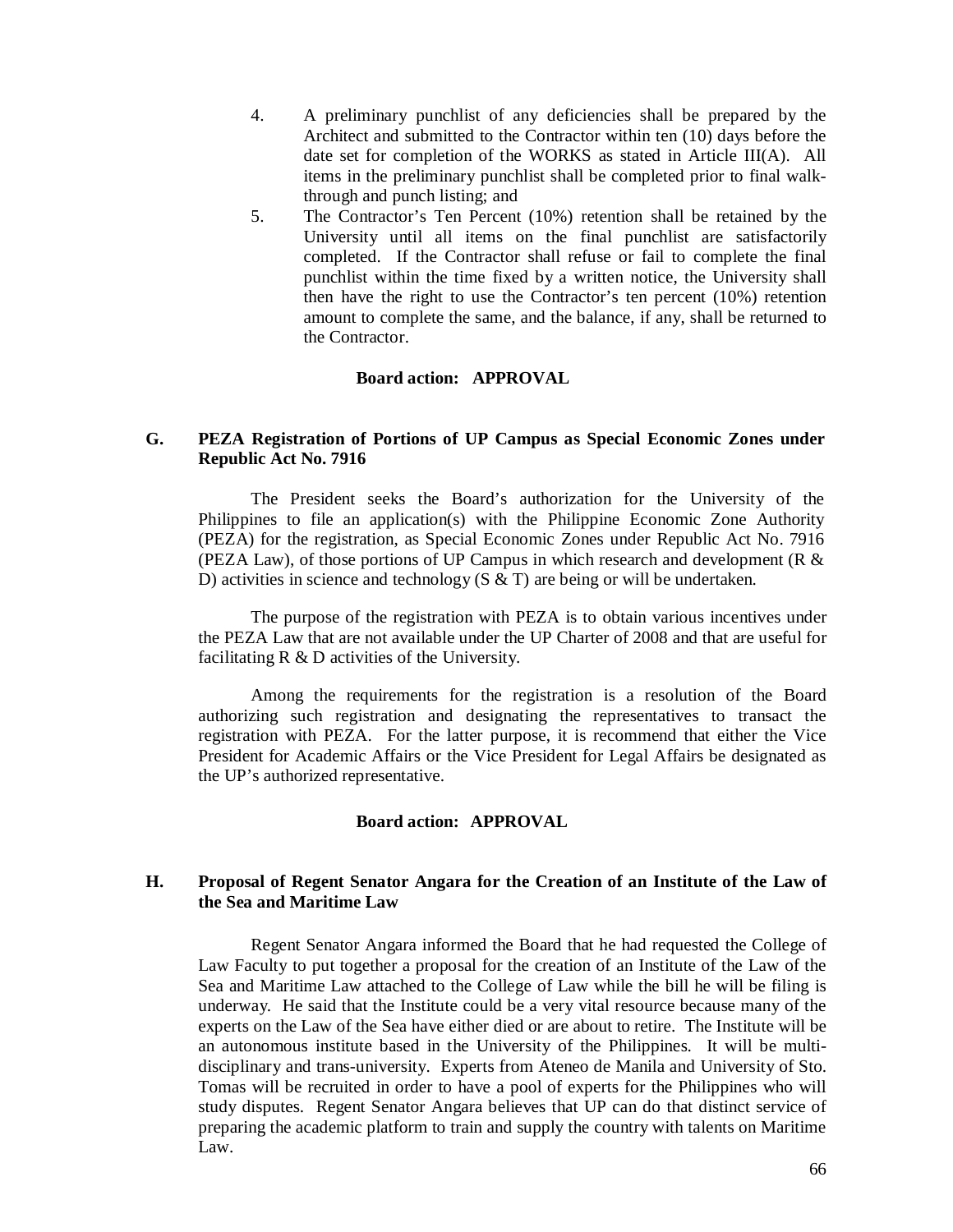President Pascual said that currently the Asian Center is active in providing advice on diplomacy issues with respect to the Scarborough Shoal controversy. With regard to the legal aspect, the College of Law and the Law Center also give advice.

Chair Licuanan suggested forming a task force across the university to conceptualize and design the Institute.

President Pascual said they have already done that. He said the Institute can be a virtual institute similar to the Philippine Genome Center because the people are already here in the different units of the University.

Regent Senator Angara said that he would submit a proposal for the next Board meeting.

Regent Chief Justice Puno agreed with the idea of Regent Senator Angara to establish an Institute of Martime Law. He suggested undertaking the following interim measures to accelerate the fusion of the idea:

- (a) request experts to write a textbook on Maritime Law in the Philippines; and
- (b) ask the College of Law Dean to make Maritime Law an optional course in the college.

#### **I. On the Review of the Delegation of Authority**

Regent Chief Justice Puno observed that there are a lot of items being submitted to the Board which he thinks need not go to the Board anymore. In this light, he suggested studying the items that go to the Board and identify those that can be delegated to the President.

Regent Albarracin thinks that the Secretary should weed out the items that should not be taken up by the Board anymore.

President Pascual said that there is a need to further review the Delegation of Authority in the university. He agrees that the Board should have more time discussing significant and substantive matters, i.e., policy changes in the University.

Regent Albarracin suggested coming up with the list of items to be delegated to the President for the Board's approval.

The Board agreed with the proposal of Regent Albarracin.

The Board said the following items could be delegated to the President:

- (a) Appointment of Visiting Professors beyond the compulsory retirement age of 65 for a term less than a year; and
- i. Appointments beyond compulsory retirement age of 65.

Regent Chief Justice Puno recalled the proposal of Regent Albarracin before for the administration to have a holistic program building up second level professors so they can take over the place of retiring faculty members in order to avoid extensions of appointment beyond compulsory retirement age of 65. He suggested having a policy on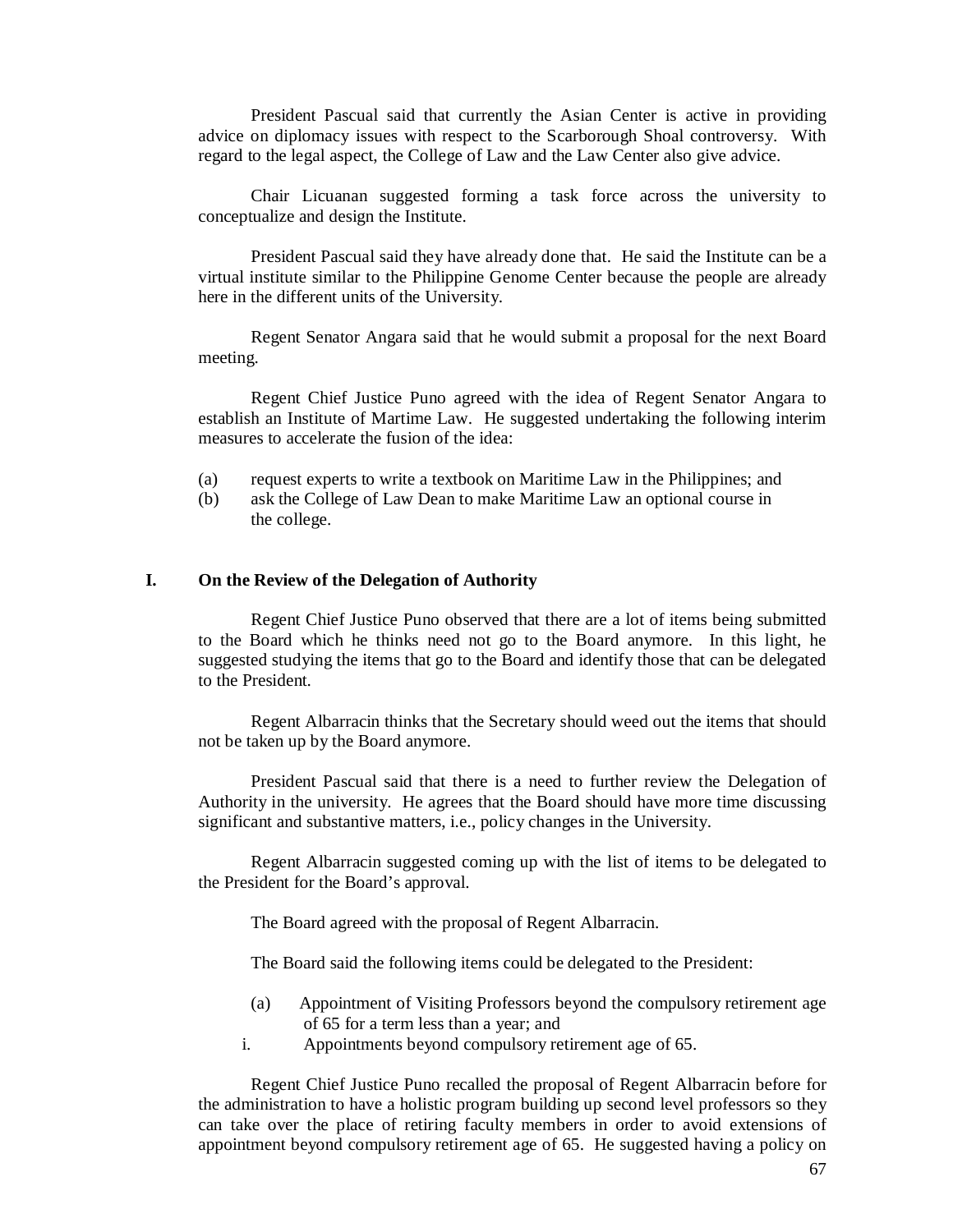improving the system of replacing retiring faculty members with the second level faculty members.

President Pascual explained that the University now has a stricter implementation of the rule on extending appointments and is moving towards recruiting younger faculty members with PhDs to replace the faculty who are still serving beyond compulsory retirement age of 65.

Regent Albarracin requested for the profile of retiring faculty.

President Pascual said that the data are available and he will furnish Regent Albarracin with a copy.

Regent Albarracin added that the Office of the Vice President for Academic Affairs should have a plan for replenishing the faculty beyond compulsory retirement age of 65.

President Pascual said that one aspect of extending appointments beyond compulsory retirement age of 65 is that these faculty members are considered retired by DBM and their salaries do not get funding anymore. Another aspect is that these retired faculty members are still in their productive years; hence, the University wants them to continue serving but only as Professorial Lecturers in order for the university to hire regular faculty members.

**Update:** Vice President Lisa Grace Bersales furnished Regent Albarracin a copy of the faculty profile he requested.

### **J. Proposal to Reappoint Regent Magdaleno B. Albarracin, Jr. as Chair of the Regents' Finance Committee**

The Board, at its 1268<sup>th</sup> meeting held on 1 April 2011, created the Regents' Finance Committee tasked to examine the details of proposals submitted by the different constituent universities.

President Pascual proposed the Reappointment of Regent Magdaleno B. Albarracin, Jr. as Chair of the said Committee.

Regent Albarracin accepted the Chairship with the same members, Regents Tiongco and Dalmacio, with the assistance of Vice President for Planning and Finance Lisa Grace Bersales.

### **K. Concerns of Regent Gladys S.J. Tiongco**

1. Regent Tiongco invited the members of the Board to the Annual Alumni Homecoming and Reunion to be held on 23 June 2012 at the Ang Bahay ng Alumni.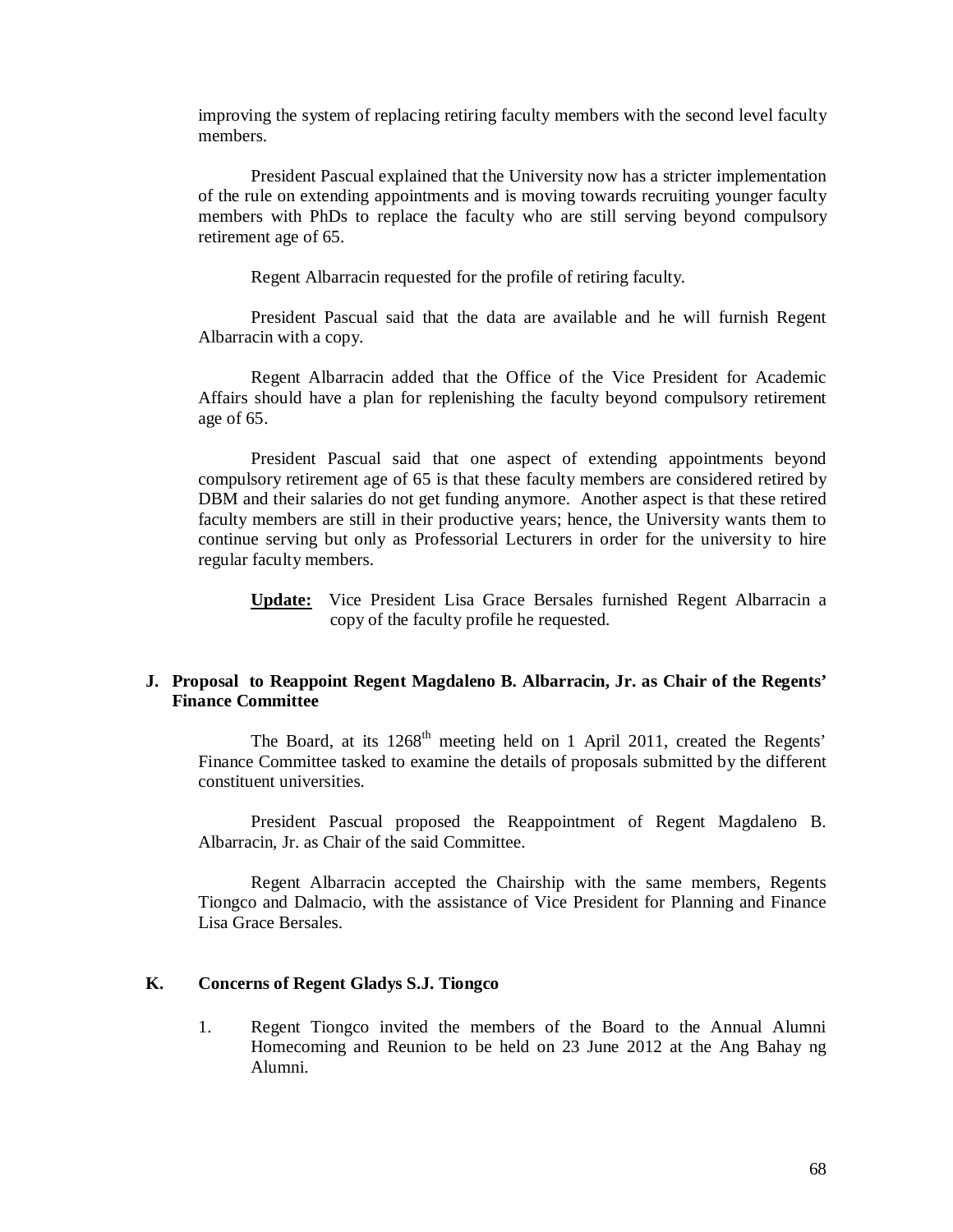2. Regent Tiongco informed the Board that the UP Benefits and Compensation Committee is fast-tracking its report on the housing and health benefits for faculty and staff for presentation to the Board. She said that there is a great demand for the said benefits. She added that UP Manila which has started giving housing benefits, will be the model/pattern in getting/acquiring land and in getting loans from PAG-IBIG. The Vice President for Administration will be asked to report at the next Board meeting.

Regent Senator Angara commented that housing would help not only the University personnel but also create jobs everywhere.

President Pascual said that the administration is very much in touch with Senator Villar and his company, as well as Vice President Binay to pursue housing projects in the campuses. He said that the biggest obstacle is the affordability on the part of the faculty and staff given the high cost of construction and interest rates.

Regent Congressperson Angara inquired if there is a feasibility study of what an average UP Professor can afford in terms of health care premiums and housing.

Regent Tiongco said that the committee is working on the feasibility study.

Regent Senator Angara opined that the best way to reduce the payment of the housing beneficiary is for the University to acquire the land because it is the highest cost component. UP can leverage, securitize some of its assets and government banks would be more than willing to lend money to buy lots.

President Pascual said that, the University needs donated funds to acquire the land; otherwise, the faculty and staff will have to be charged for the cost of the land.

Chair Licuanan said that the Finance Committee chaired by Regent Albarracin could be requested to make recommendations.

Regent Albarracin explained that if you have a house where the land is already paid for and you spend P1 Million to build a two-bedroom house on a 30 year PAG IBIG loan, your monthly amortization will approximately be P7,000 to P8,000. That is the cost of renting an apartment.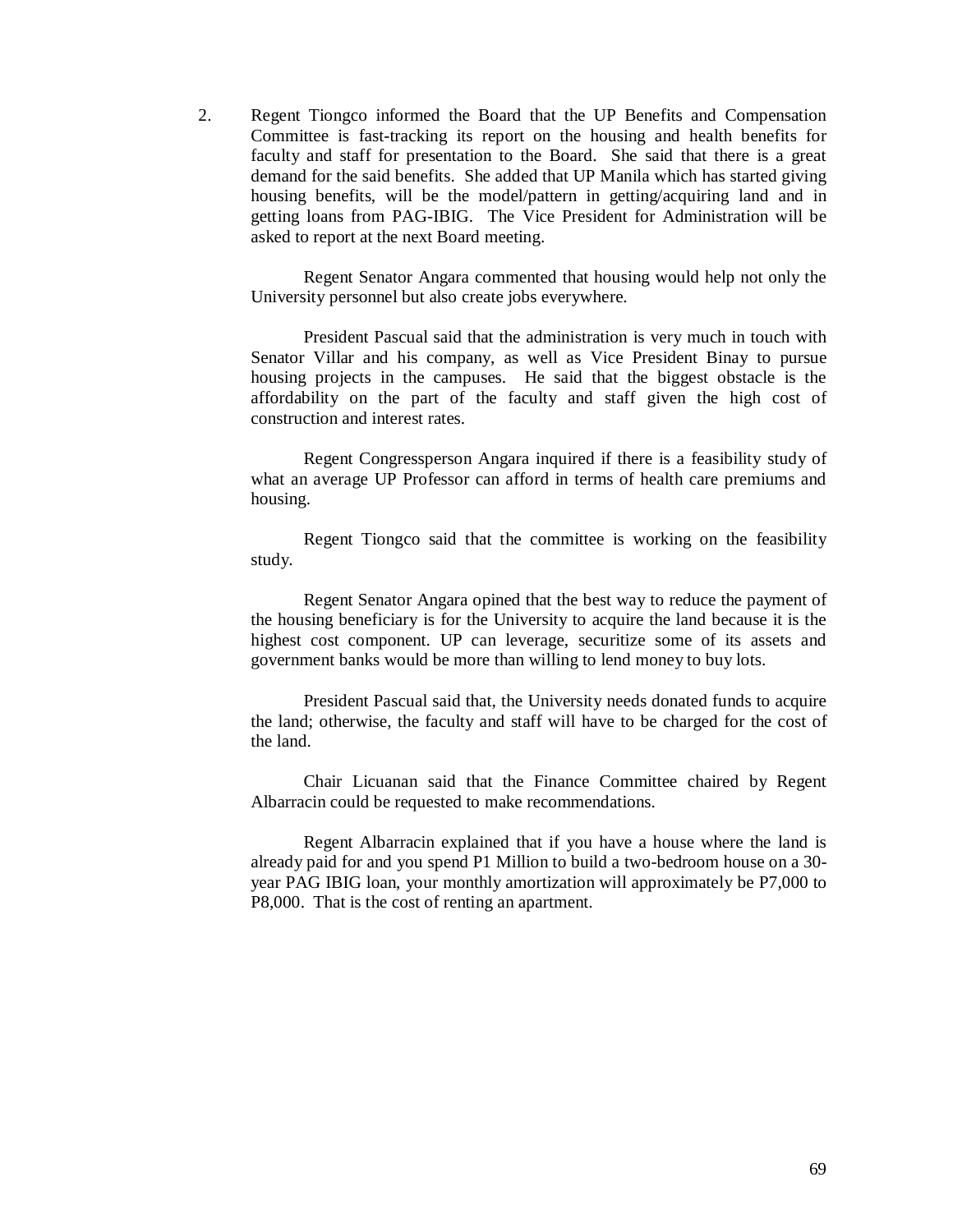# **ADMINISTRATIVE ORDERS**

### **A. Administrative Order No. PAEP 12-28: Appointments as Officer-in-Charge of the University**

# To : **VP GISELA P. CONCEPCION**, VPAA **VP LISA GRACE S. BERSALES**, VPPF **VP ELVIRA A. ZAMORA**, VPD

I hereby appoint you Officer-in-Charge of the University on the days specified below during the period 11-26 April 2012. I will be at the meeting of the IRRI Board of Trustees in Los Baños, Laguna on 11-13 April. I will also be in UP Mindanao, UP Cebu, UPV Iloilo to attend the commencement exercises in said campuses from 17-26 April.

> 11-13 April – VP Zamora 17-18 April – VP Concepcion 23-26 April – VP Bersales

*3 April 2012*

#### (Sgd.) **ALFREDO E. PASCUAL** President

# **B. Administrative Order No. PAEP 12-29: Search Committee for the Director of the National Institute of Molecular Biology and Biotechnology (NIMBB), UP Diliman**

\*\*\*\*\*

To : Vice Chancellor for Research and Development Benito Pacheco, Chair Secretary of the DOST (or his representative) – Co-Chair Dean Jose Maria Balmaceda, Member Dr. Ernelea Cao, Deputy Executive Director, Philippine Genome Center – Member Dr. Laura David, MSI – Member

The term of Dr. Cynthia T. Hedreyda, current Director of the NIMBB, will end on May 31, 2012. The selection and appointment of the NIMBB Director is governed by Section 6 of Executive Order No. 4, which states thus:

*"The BIOTECH UP Diliman shall be headed by a Director who shall serve as the principal academic leader and chief executive officer of the BIOTECH UP Diliman. The Director shall be appointed for a term of three (3) years by the University President upon the endorsement of the Chancellor. To qualify for appointment as Director, a person must have the following minimum requirements: (1) a Ph.D. or the equivalent degree in molecular biology or biotechnology or a closely-related field of study; (2) several research publications in molecular biology and biotechnology; and (3) some administrative experience."*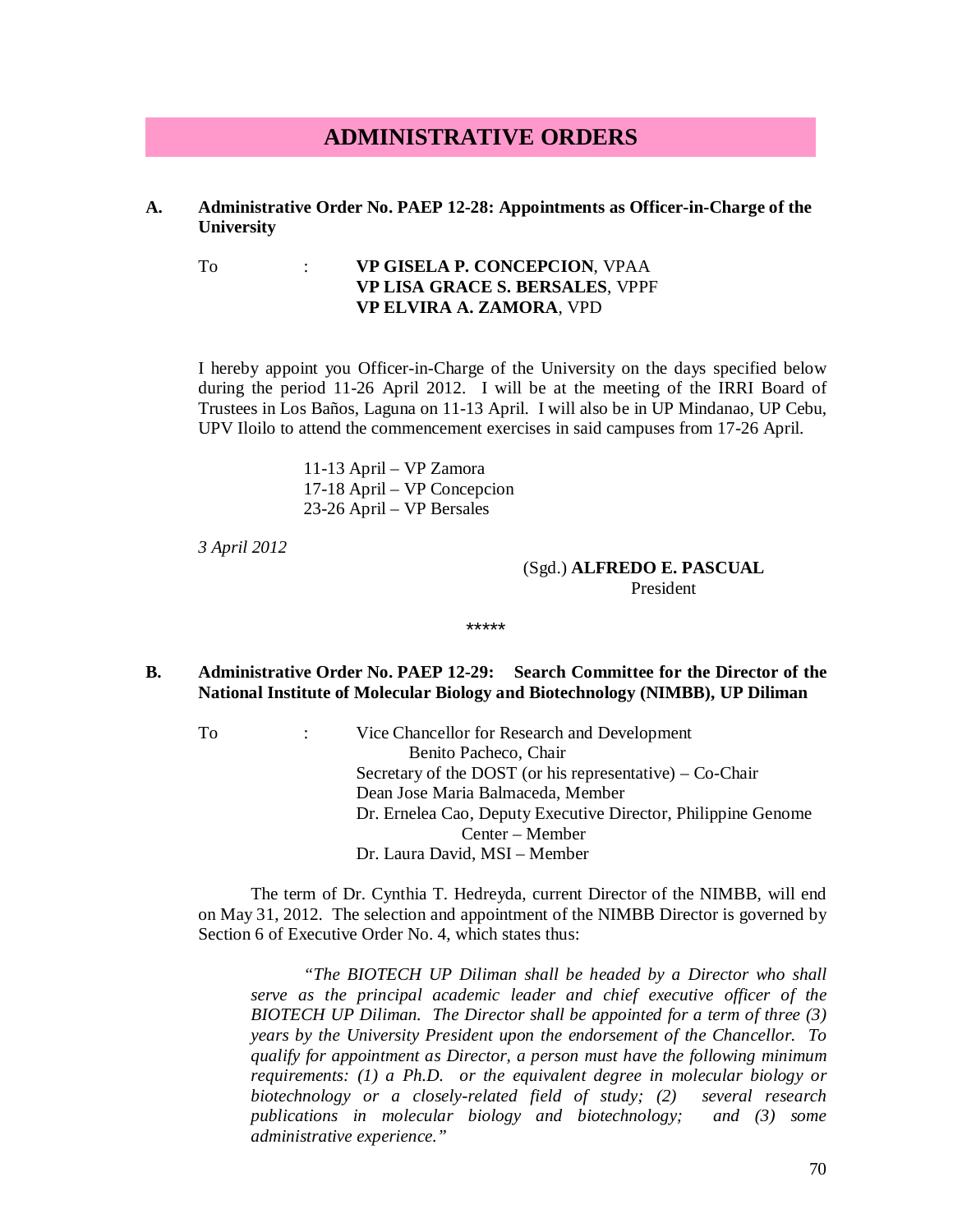In accordance with the above provision, please constitute yourselves into a Search Committee for the next director of the NIMBB.

Please submit your report and recommendations to this office on or before 10 May 2012.

*3 April 2012*

#### (Sgd.) **ALFREDO E. PASCUAL** President

\*\*\*\*\*

# **C. Administrative Order No. PAEP 12-30: Search Committee for the Deanship of the Colleges of UP Baguio**

# To : **Dr. Priscilla Supnet Macansantos** UP Baguio

I hereby appoint you as the President's representative in the search committees for the deans of UP Baguio's three colleges, namely:

- 1) College of Arts and Communication
- 2) College of Science
- 3) College of Social Sciences

Expenses, if any, as well as honoraria, shall be borne by the Office of the President.

Thank you.

*4 April 2012*

# (Sgd.) **ALFREDO E. PASCUAL** President President

# **D. Administrative Order No. PAEP 12-17A: Appointment as Member of the Special Bids and Awards Committee (SBAC) for Procurement under the eUP Project**

\*\*\*\*\*

To : **DR. MANUEL C. RAMOS, JR.** Electrical and Electronics Engineering Institute College of Engineering, UP Diliman

You are hereby appointed member of the Special Bids and Awards Committee (SBAC) for Procurement under the eUP Project vice Dr. Roel M. Ocampo who begged off from the assignment.

The functions of the Committee, including its entitlements, are as enumerated in the attached Administrative Order No. PAEP 12-17 dated 22 February 2012.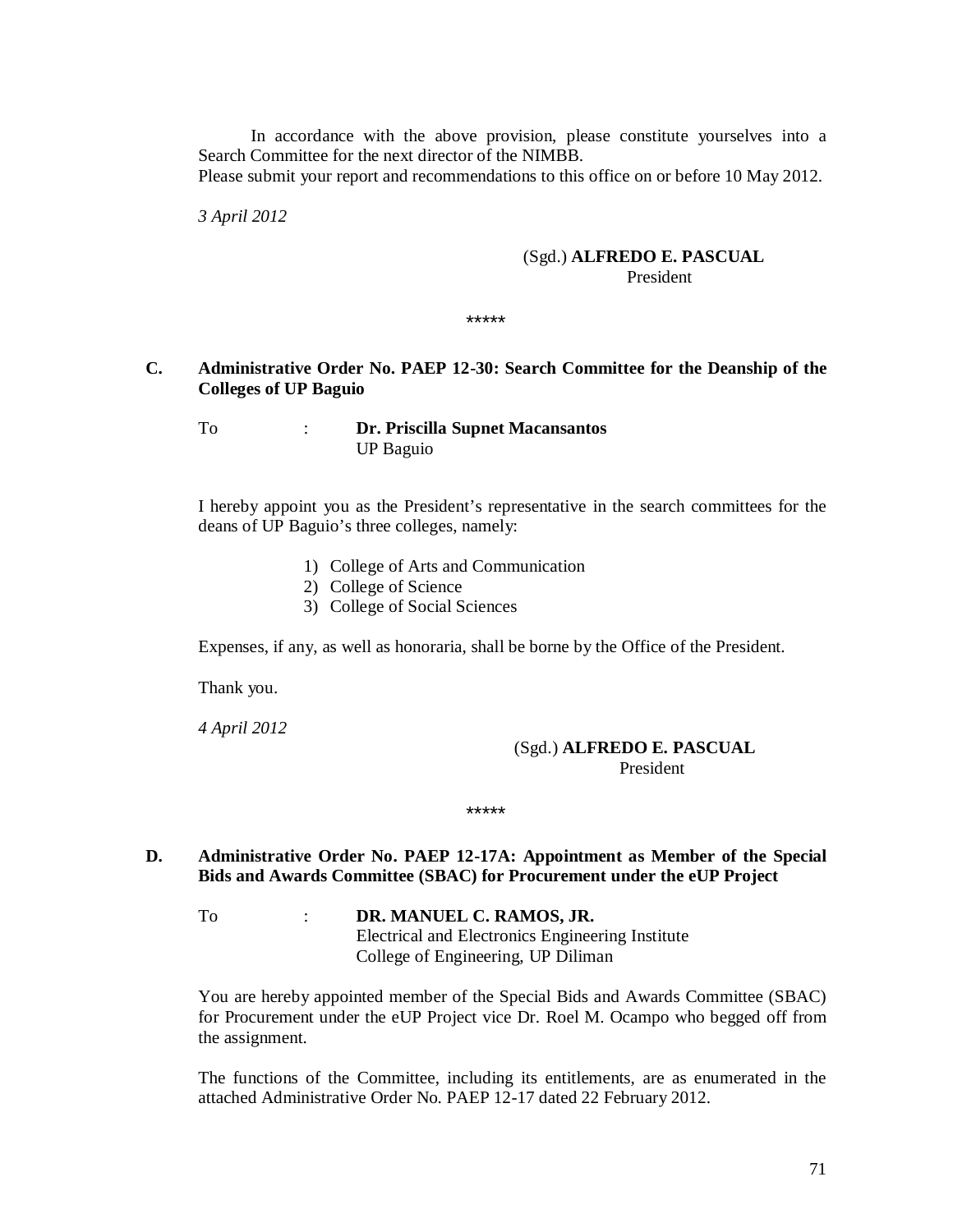Thank you for accepting this assignment.

*10 April 2012*

#### (Sgd.) **ALFREDO E. PASCUAL** President

**E. Administrative Order No. PAEP 12 -31: UP System Special Bids and Awards Committee (UPS SBAC) for "Rationalization and Simplification of Business Processes in UP PGH"**

\*\*\*\*\*

To : Prof. Nestor O. Raneses, Assistant Vice President for Administration (Chair) Dr. Joselito Jamir, Vice Chancellor for Administration, UP Manila (Vice Chair) Prof. Dan A. Saguil, SPMO & NCPAG, UP Diliman (Member) Prof. Ronald Aaron Po, College of Engineering, UP Diliman (Member) Atty. Eunice Sano, Office of the Vice President for Legal Affairs

Administrative efficiency, as a component of operational excellence is a strategic thrust of the University of the Philippines, mandated by its charter (RA9500) to serve the nation as the country's premier institution of higher learning. The UP PGH was identified as a unit with one of the greatest potentials to achieve results.

(Member)

Please constitute yourselves into a UP System Special Bids and Awards Committee (UPS SBAC), to finalize the scope and terms of reference, and to achieve the objectives for this rationalization project, as stated in the tentative project outline *(see attachment).*

As provided in *Section 48, Procurement Law (RA9184) on alternative methods of procurement,* please advise the Office of the President, as the Head of the Procuring Entity (HOPE) on the best method of procurement for this project to promote economy and efficiency in the U.P. PGH. In particular, please explore the application of *Section 53(d) of RA9184* on the engagement of consultants with unique experience and expertise to deliver the required service, due to extraordinary circumstances, including innovation and creative solutions.

The SBAC may avail of the services of resource persons and support personnel as needed.

The committee members, resource persons, secretariat and support staff shall be granted honoraria consistent with the rates for Ad Hoc Committees (Level 2) as approved by the UP Board Regents *(1199th meeting, 26 August 2005). 17 April 2012*

# (Sgd.) **ALFREDO E. PASCUAL** President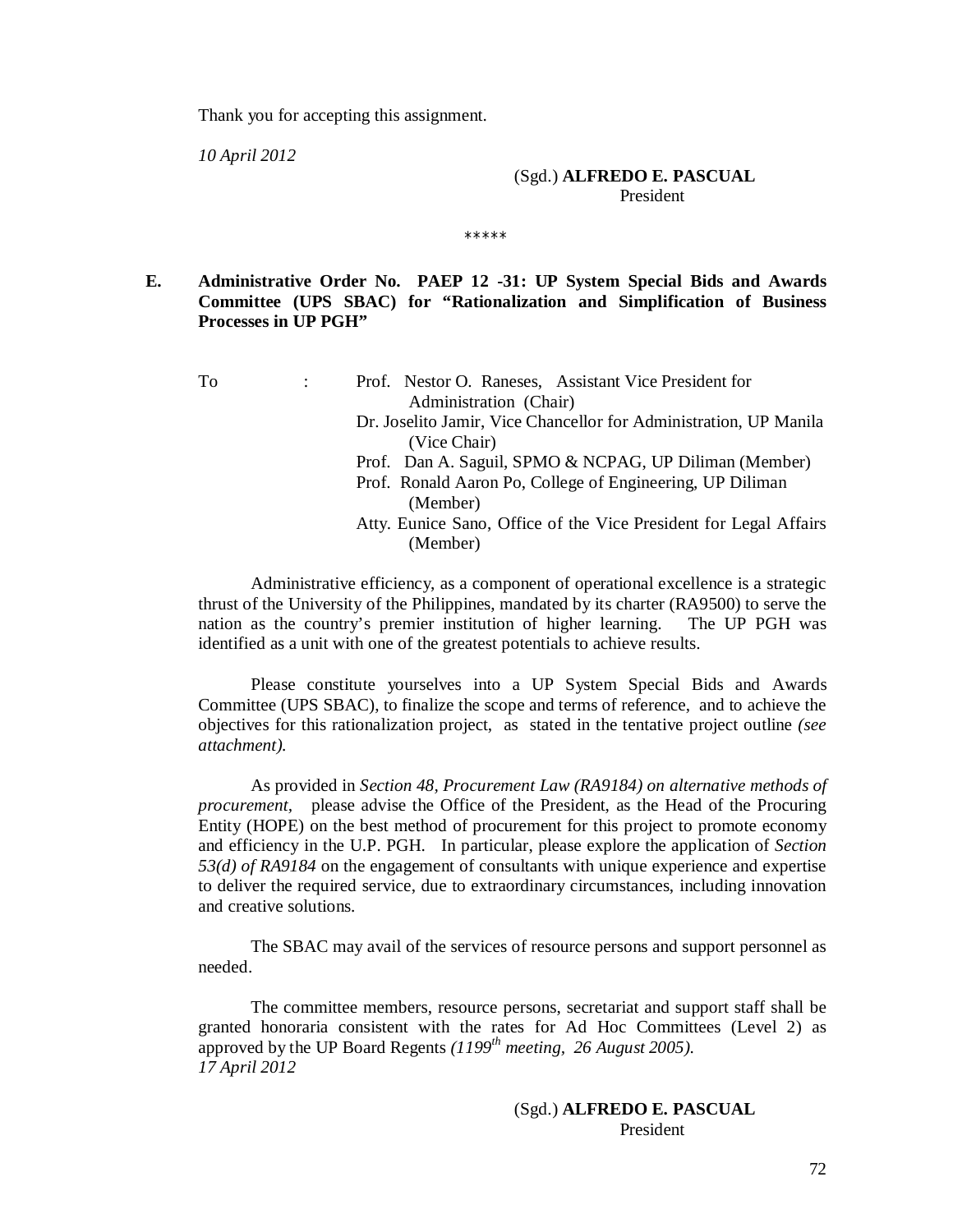# **F. Administrative Order No. PAEP 12-32: Appointment as a Member of the Search Committee for the MSI Directorship**

To : **Dr. Windell L. Rivera, Member** Institute of Biology / NSRI College of Science

You are hereby appointed member of the Search Committee for the MSI Directorship vice Dr. Percival F. Almoro who begged off from the assignment due to conflict in schedule.

The functions of the Committee are as enumerated in the attached Administrative Order No. PAEP 12-27 dated 30 March 2012.

Thank you for your cooperation.

*19 April 2012*

# (Sgd.) **ALFREDO E. PASCUAL** President

**\*\*\*\*\***

## **G. Administrative Order No. PAEP 12-37: UP Administration Panel for the Renegotiation of the Collective Negotiation Agreements (CNA)**

- To : **ALL CONCERNED**
- 1. The Collective Negotiation Agreement (CNA) with the All UP Workers Union (AUPWU) provides that "the University and the Union agree to negotiate after three years for the economic benefits of the employees" (*Article XVII, Section 2*). The CNA with the AUPWU was signed on 12 December 2008. The AUPWU and the AUPAEU jointly submitted proposals for re-negotiations.
- 2. The CNA with the All UP Academic Employees Union (AUPAEU) provides that "the nature and extent of additional benefits within the year shall be part of the agenda of regular meetings of a joint University and Union Committee created among others, to develop guidelines to implement these benefits." (*Article XIII, Section 3*).
- 3. The *UP Administration Panel for the Re-negotiation of the Collective Negotiation Agreements (CNA)* WITH THE All UP Workers Union (AUPWU) and the All UP Academic Employees Union (AUPAEU) is hereby constituted as follows:

| Regular members                            | Alternates and advisers               |  |
|--------------------------------------------|---------------------------------------|--|
| Dr. Maragtas S.V. Amante, Chair            | Alternates:                           |  |
| Vice President for Administration          | <b>Prof. Nestor O. Rañeses</b>        |  |
|                                            | Assistant<br>Vice<br>President<br>for |  |
| <b>Atty. Hector Danny D. Uy</b>            | Administration                        |  |
| Vice President for Legal Affairs, Co-Chair |                                       |  |

# UP Administration Panel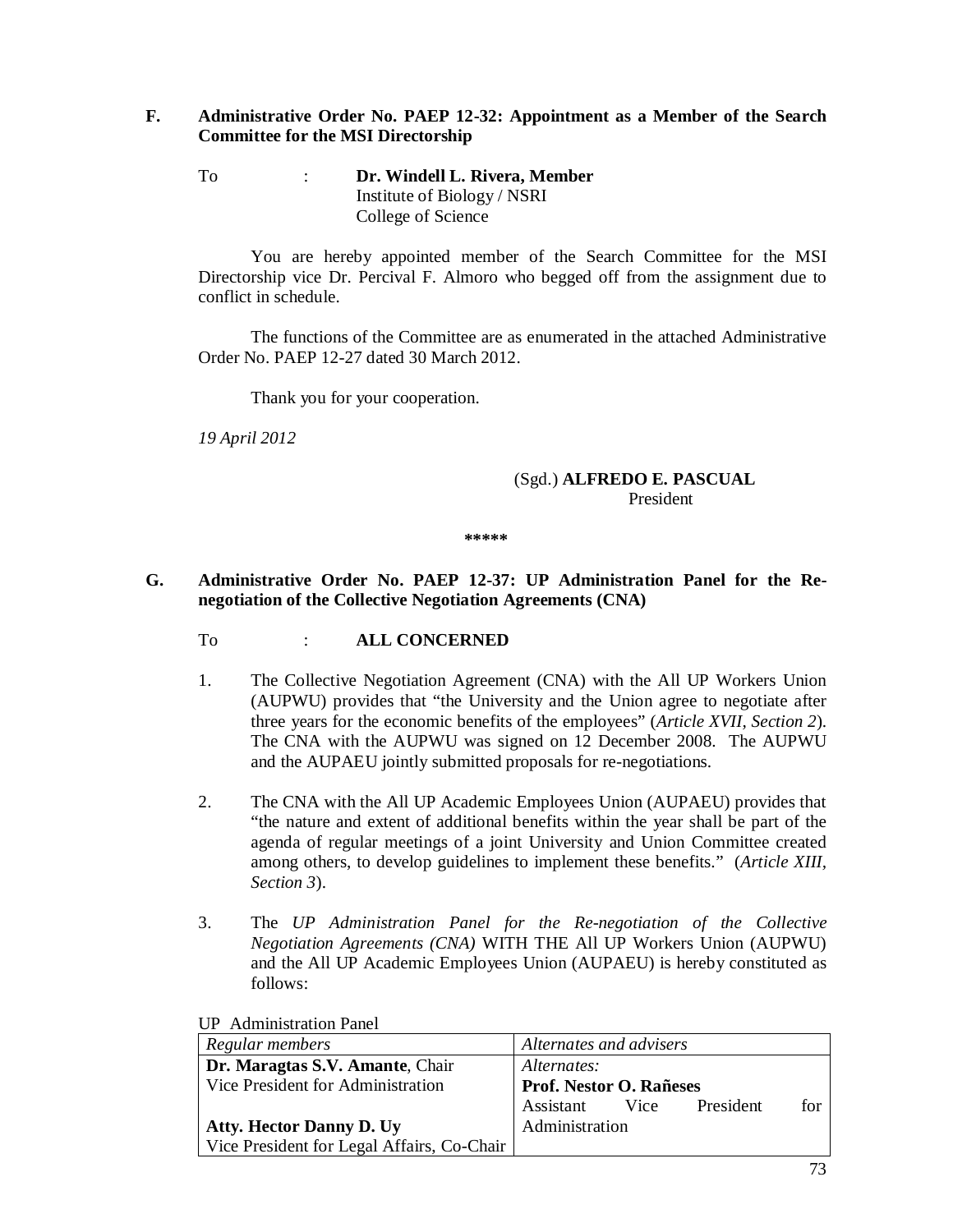| Dr. Joselito C. Jamir                                                     | Dr. Angela D. Escoto, Director, UP       |  |
|---------------------------------------------------------------------------|------------------------------------------|--|
| Vice Chancellor for Administration                                        | System/Diliman HRDO                      |  |
| UP Manila                                                                 |                                          |  |
|                                                                           | <i>Technical advisers</i>                |  |
| Prof. Ma. Cristeta N. Cuaresma                                            | Dr. Jonathan Sale, Dean, School of       |  |
| Vice Chancellor for Administration                                        | Labor and Industrial Relations, UP       |  |
| <b>UP</b> Los Baños                                                       | Diliman                                  |  |
|                                                                           |                                          |  |
| Prof. Virginia C. Yap                                                     | Dr. Judy M. Taguiwalo                    |  |
| Vice Chancellor for Administration                                        | PDA UP Diliman-OC & Professor, UP        |  |
| <b>UP Diliman</b>                                                         | College of Social Work and Community     |  |
|                                                                           | Development (CSWCD)                      |  |
|                                                                           |                                          |  |
|                                                                           | Atty. Rosalio A. Aragon, Office of the   |  |
|                                                                           | Vice President for Legal Affairs         |  |
|                                                                           |                                          |  |
|                                                                           | Atty. Ricardo B. Lapesura, Office of the |  |
|                                                                           |                                          |  |
|                                                                           | Vice President for Legal Affairs         |  |
| Secretariat & support staff: Ms. Aurea Bongco, UP HRDO; Ms. Ruth Mercado, |                                          |  |
| OVPLA; and other staff to be designated by the OVPA and the OVPLA         |                                          |  |

4. For your reference, the counterpart union panels were designated by their respective national officials.

| TELE OF $\pi$ orthology of $\pi$ of $\pi$ and $\pi$ indifficult $\sigma$ and $\pi$ or $\sigma$ . |                          |
|--------------------------------------------------------------------------------------------------|--------------------------|
| Regular members                                                                                  | Alternates and advisers  |
| Mr. Felix Pariñas                                                                                | Mr. Arnulfo Anoos        |
| <b>National President</b>                                                                        | <b>National Director</b> |
|                                                                                                  |                          |
| <b>Mr. Olivius Romero</b>                                                                        | Mr. Noel Marquina        |
| <b>National PRO</b>                                                                              | <b>UP Diliman</b>        |
|                                                                                                  | <b>Chapter President</b> |
| Mr. Benjamin Santos                                                                              |                          |
| <b>UP</b> Manila                                                                                 | Mr. Diosdado Gaddi       |
| <b>Chapter President</b>                                                                         | UP Los Baños             |
|                                                                                                  | <b>Chapter President</b> |
|                                                                                                  |                          |

# ALL UP WORKERS UNION Panel (nominated by the AUPWU):

# ALL UP ACADEMIC EMPLOYEES UNION (nominated by the AUPAEU):

| Regular members            | Alternates and advisers          |
|----------------------------|----------------------------------|
| Dr. Ramon Guillermo        | Dr. Teodoro Mendoza, Director,   |
| <b>National President</b>  | <b>National Executive Board</b>  |
|                            |                                  |
| Dr. Erlinda C. Palaganas   | <b>Ms. Guillermina Panizales</b> |
| <b>UP Baguio President</b> | President                        |
|                            | <b>UP Manila Chapter</b>         |
| Ms. Perlita Rana           |                                  |
| <b>Secretary General</b>   | Prof. Michael Andrada            |
|                            | President                        |
|                            | <b>UP Diliman Chapter</b>        |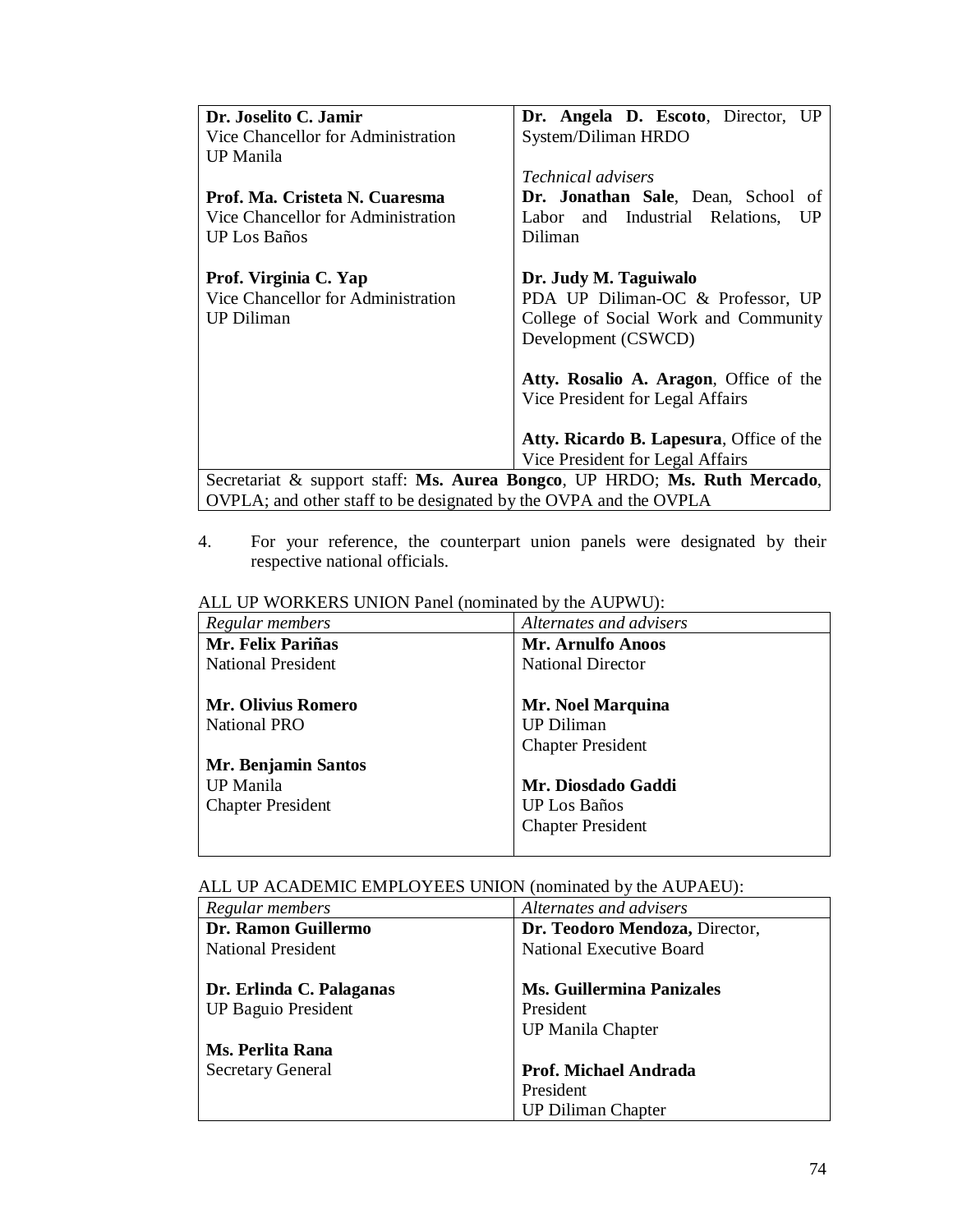- 5. The functions and responsibilities of the UP CNA Re-negotiation Panel are as follows:
- a. Examine the viability of proposals for the re-negotiations of the economic benefits of the CNA;
- b. Decide on the working schedule for the re-negotiations, to achieve agreement;
- c. Provide viable counterproposals; and
- d. Identify joint projects which could improve efficiency and productivity, to generate the savings and additional funds to support the proposals.
- 6. The UP Administration Panel shall report directly to, and coordinate closely with the Office of the President.
- 7. The CNA Re-negotiation Panel may call on other University officials and resource persons to help the Committee in its functions and responsibilities.

*12 May 2012*

## (Sgd.) **ALFREDO E. PASCUAL** President

\*\*\*\*\*

- **H. Administrative Order No. PAEP 12-38: Confirmation of Extension of Detail to the Philippine Council for Industry, Energy and Emerging Technology Research and Development-Department of Science and Technology (PCIEERD-DOST)**
	- To : **Mr. SOCRATES P. JUGO** Administrative Assistant III

 This is to confirm the extension of your detail to the Philippine Council for Industry, Energy, and Emerging Technology Research and Development, Department of Science and Technology (PCIEERD-DOST) effective 1 April 2012 until 31 October 2012 to serve as the official driver of Dr. Amelia P. Guevara, Executive Director, PCIEERD-DOST.

 Your detail shall be subject to pertinent guidelines and policies governing the detail of employees to other departments or agencies.

For compliance.

*11 May 2012*

 (Sgd.) **ALFREDO E. PASCUAL** President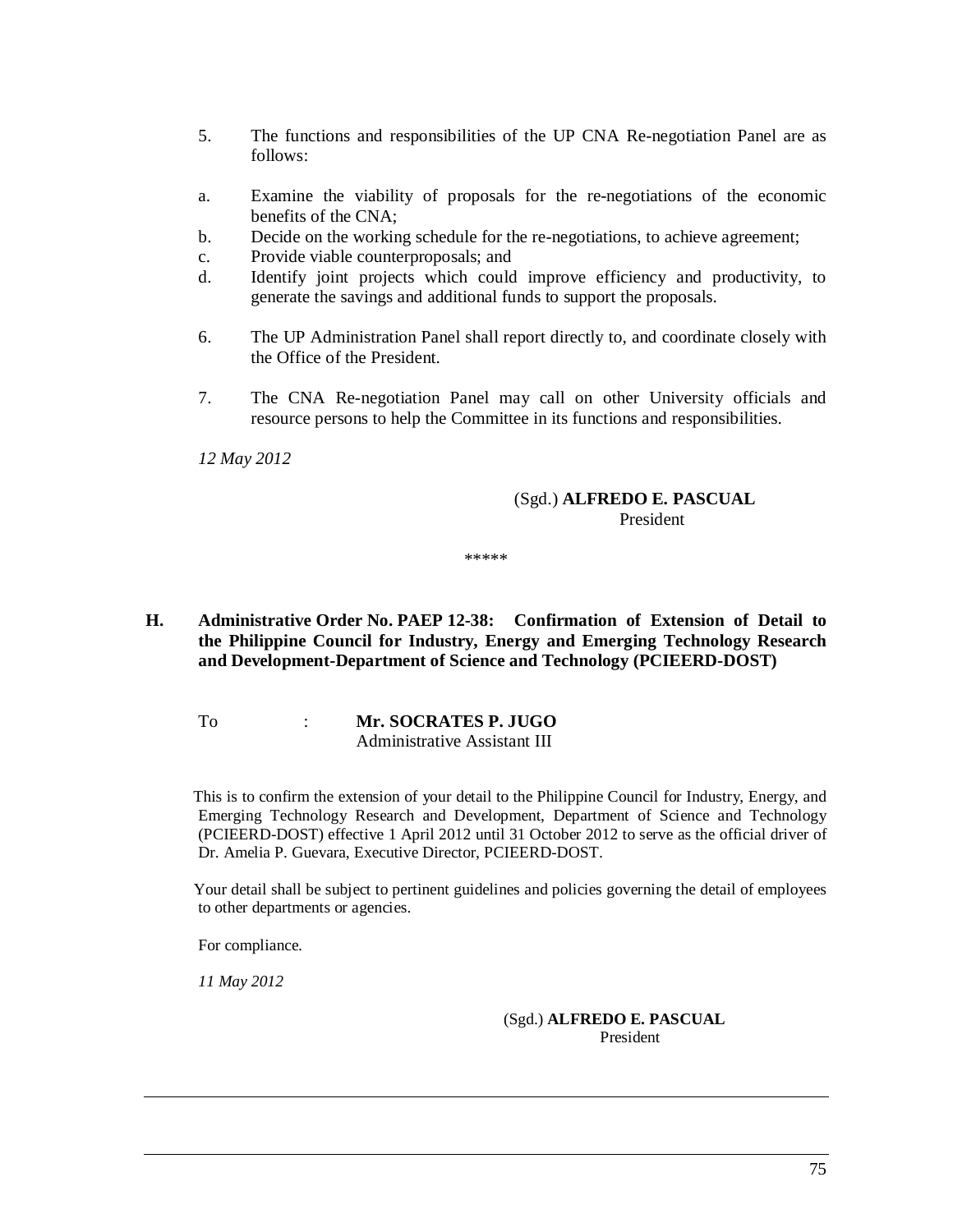## **I. Administrative Order No. PAEP 12-39: Designation as Officer-in-Charge of UP Cebu**

### To : **Prof. TERESITA J. RODRIGUEZ Associate Dean for Administration UP Cebu**

You are hereby designated Officer-in-Charge of UP Cebu effective 25 May 2012 until further notice with all the entitlements attached to the position subject to pertinent University rules and regulations.

Thank you for accepting this assignment.

*22 May 2012*

### (Sgd.) **ALFREDO E. PASCUAL** President

\*\*\*\*\*

# **J. Administrative Order No**. **PAEP 12-42: Designation as Officer-in-Charge of the UP System Accounting Office**

TO : **MS. SUSAN C. SANCHEZ** Accountant III, UP System Accounting Office

I hereby appoint you Officer-in-Charge of the UP System Accounting Office effective 1 June 2012 while the Office of the Vice President for Planning and Finance is looking for a permanent replacement for Atty. Ma. Magdalene A. Tan who has resigned from her post effective close of 31 May 2013.

You shall be entitled to the appropriate honoraria as OIC.

*1 June 2012*

## (Sgd.) **ALFREDO E. PASCUAL** President

\*\*\*\*\*

# **K. Administrative Order No. PAEP 12-42A**

To : DR. ROGELIO V. CUYNO Professor Lecturer UP Open University

> DR. VIRGEL C. BINGHAY Associate Professor, School of Labor & Industrial Relations UP Diliman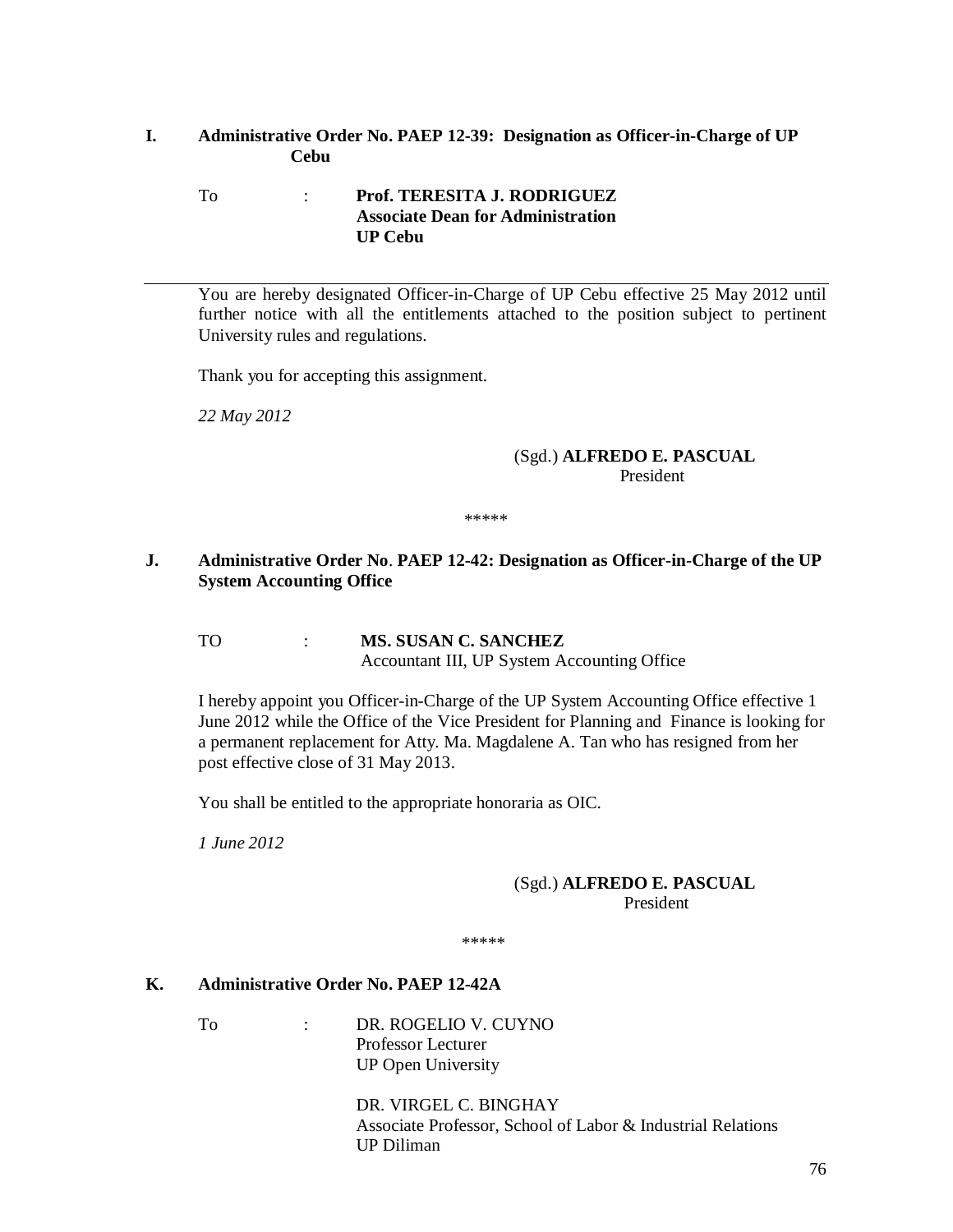## PROF. NESTOR O. RANESES Assistant Vice President for Administration

### DR. ANGELA D. ESCOTO Director, HRDO, UP Diliman

MR. MICHAEL T. LAGAYA Head, HRDO, UP Open University

## THROUGH THE CHANCELLORS

### Subject : U.P. Human Resource (HR) Plantilla Review Task Force

The U.P. Human Resource (HR) Plantilla Review Task Force is hereby constituted, with Dr. Rogelio V. Cuyno as Chair; and Dr. Virgel C. Binghay as Vice Chair. Please be guided by the attached Terms of Reference for the Task Force, with its working schedule, from 01 June to 31 December 2012 (six months) and budget.

The goals of the UP HR Plantilla Review Task Force as follows:

*Phase I.* Provide guidelines and templates for the CUs and the colleges/units to review their HR plantilla; and to achieve a strategic HR plan for the next 3 to 5 years (20`3 to 2017).

*Phase II.* Provide an independent and objective review to recommend an "appropriate staff size" of the U.P. and the CUs, aligned with the unit and campus/CU strategic plans of the University on operational excellence and administrative efficiency, including eUP and Green UP.

In order to gather the required information and to submit its reports, the Task Foce may call on other university officials as resource persons.

May I request the Committee to submit its progress report on or before 31 August 2012, and the final report on or before 31 December 2012.

*01 June 2012*

# (Sgd.) **ALFREDO E. PASCUAL** President

**\*\*\*\*\***

## **L. Administrative Order No. PAEP 12-43: Change of the Extension of Detail to the Department of Science and Technology (DOST)**

To : **Mr. SOCRATES P. JUGO** Administrative Assistant III

As requested by Dr. Amelia P. Guevara, Undersecretary for R & D, Department of Science and Technology (DOST), the extension of your detail to DOST is changed as follows: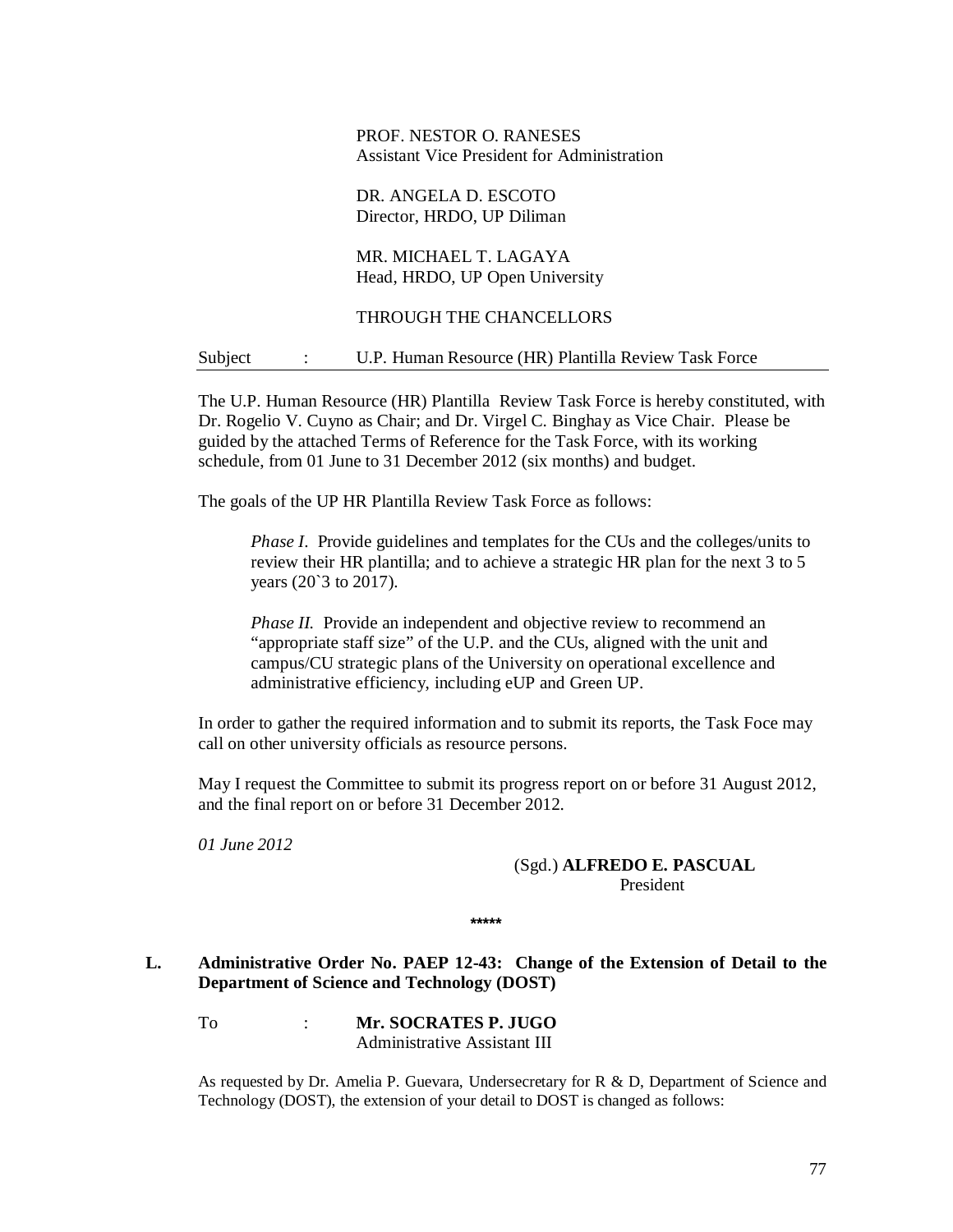## **FROM**

(Reference: AO No. PAEP 12-38) Effective 01 April 2012 until 31 October 2012; work station: PCIEERD

### **TO**

Effective 01 April 2012 until 01 May 2012; work station: PCIEERD Effective 02 May 2012 until 31 October 2012; work station: Office of the Undersecretary for R & D, DOST

Your detail shall be subject to pertinent guidelines and policies governing the detail of employees to other departments or agencies.

*6 June 2012*

### (Sgd.) **ALFREDO E. PASCUAL** President

\*\*\*\*\*\*

#### **M. Administrative Order No. PAEP 12-44: Officer-in-Charge**

TO : **DR. GISELA P. CONCEPCION** Vice President for Academic Affairs UP System

I hereby appoint you Officer-in-Charge of the University from 28 June – 12 July 2012.

I will be in Guam to attend a Forum of University Presidents from the Asia Pacific Region and US Territories hosted by the University of Guam on 28 June – 3 July. From 4 to 12 July, I will be in Turkey to participate in an educational and cultural trip organized by the Pacific Dialogue Foundation, Inc.

*21 June 2012*

### (Sgd.) **ALFREDO E. PASCUAL** President

\*\*\*\*\*

**N. Administrative Order No. PAEP 12-45: Reconstitution of the Committee for the System-wide Constructor-Performance Evaluation System-Implementation Unit (CPES-IU)**

F O R : **Assistant Vice President Nestor O. Rañeses** Dr. Gerard Rey A. Lico, Member Arch. Allen R. Buenaventura, Member

The Committee for Systemwide Constructors Performance Evaluation System Implementing Unit (CPES-IU) is hereby reconstituted, effective 3 January 2012 until 2 January 2013.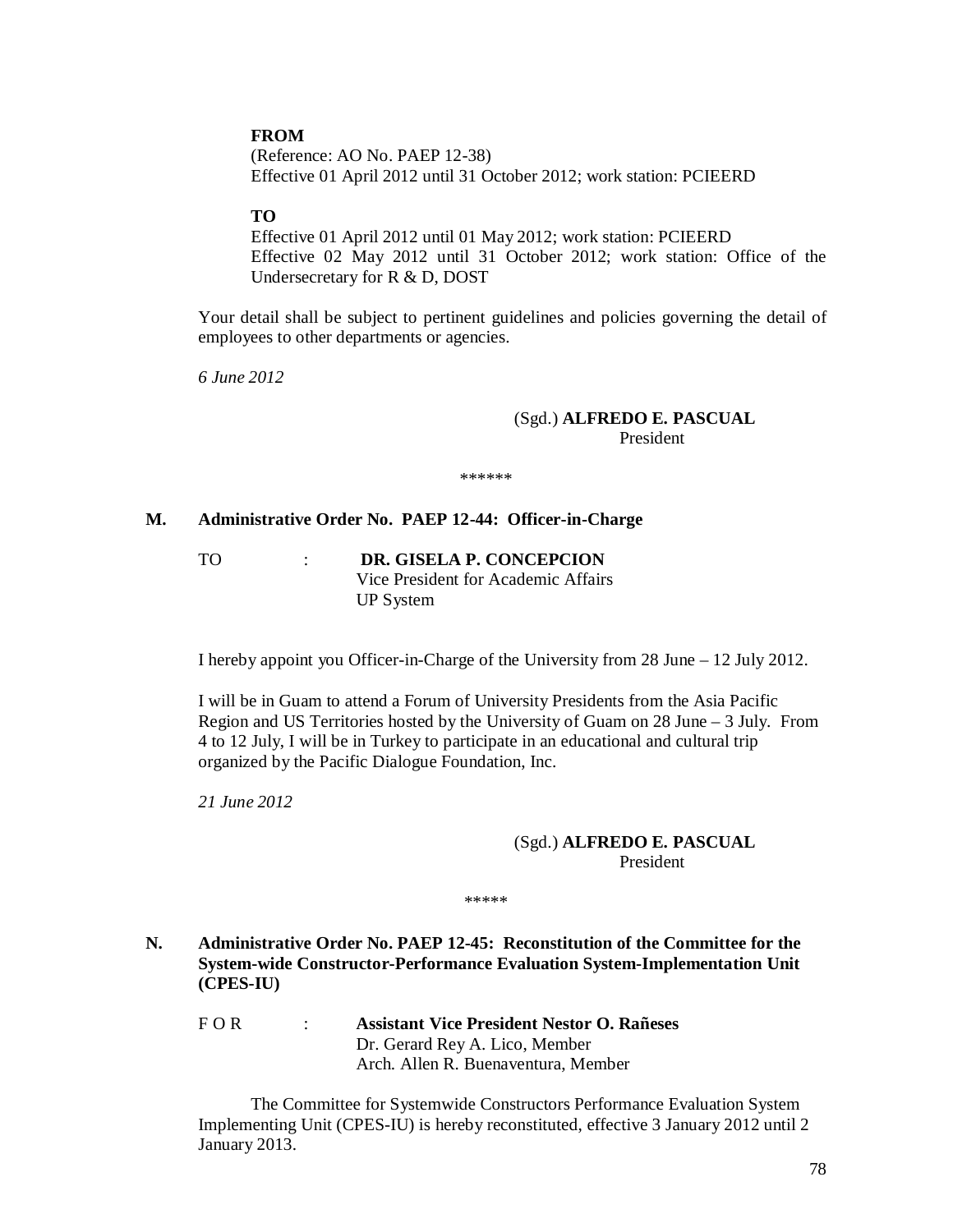The Committee shall perform the following functions, but not limited to:

- 1. Orientation and training of employees in the Office of the Campus Architect/Campus Maintenance Office or other similar units on the Constructors Performance Evaluation;
- 2. Selection, coordination and endorsement of the various Constituent Universities (CUs) constructors performance evaluators for appropriate accreditation by the Philippine Domestic Construction Board;
- 3. Monitoring/implementation of project evaluation in the CUs;
- 4. Preparation/databanking of CPES reports of the CUs and other related functions;
- 5. Periodic evaluation/submission of the CPES; and
- 6. Coordination with the Office of the Campus Architect/Campus Maintenance Office of CUs or other similar units, the Construction Industry Authority of the Philippines (CIAP) and the Philippine Domestic Construction Board (PDCB).

The Chair is authorized to designate/tap the services of additional technical/support staff if he deems necessary.

The Chair, members, technical/support staff shall be entitled to honoraria for standing committee, level. 2

It is understood that the System wide CPES-IS shall be available for CU committee on Construction Performance Evaluation (CPE) for coordination and guidance.

### *28 June 2012* (Sgd.) **ALFREDO E. PASCUAL** President

# **MEMORANDA**

## **A. Memorandum No. PAEP 12-13: Half-Day Work on Wednesday, 4 April 2012**

FOR : ALL CONCERNED

In consideration of the Lenten season, the UP will observe a half-day work schedule on 4 April 2012 (Wednesday).

Units doing vital public services such as the PGH, health service units, security and police, PABX, garbage collection, shall observe the regular whole day work schedule. University officials and staff in these units however are urged to schedule their tasks with flexibility and understanding.

Please be guided accordingly.

*3 April 2012*

## (Sgd.) **ALFREDO E. PASCUAL** President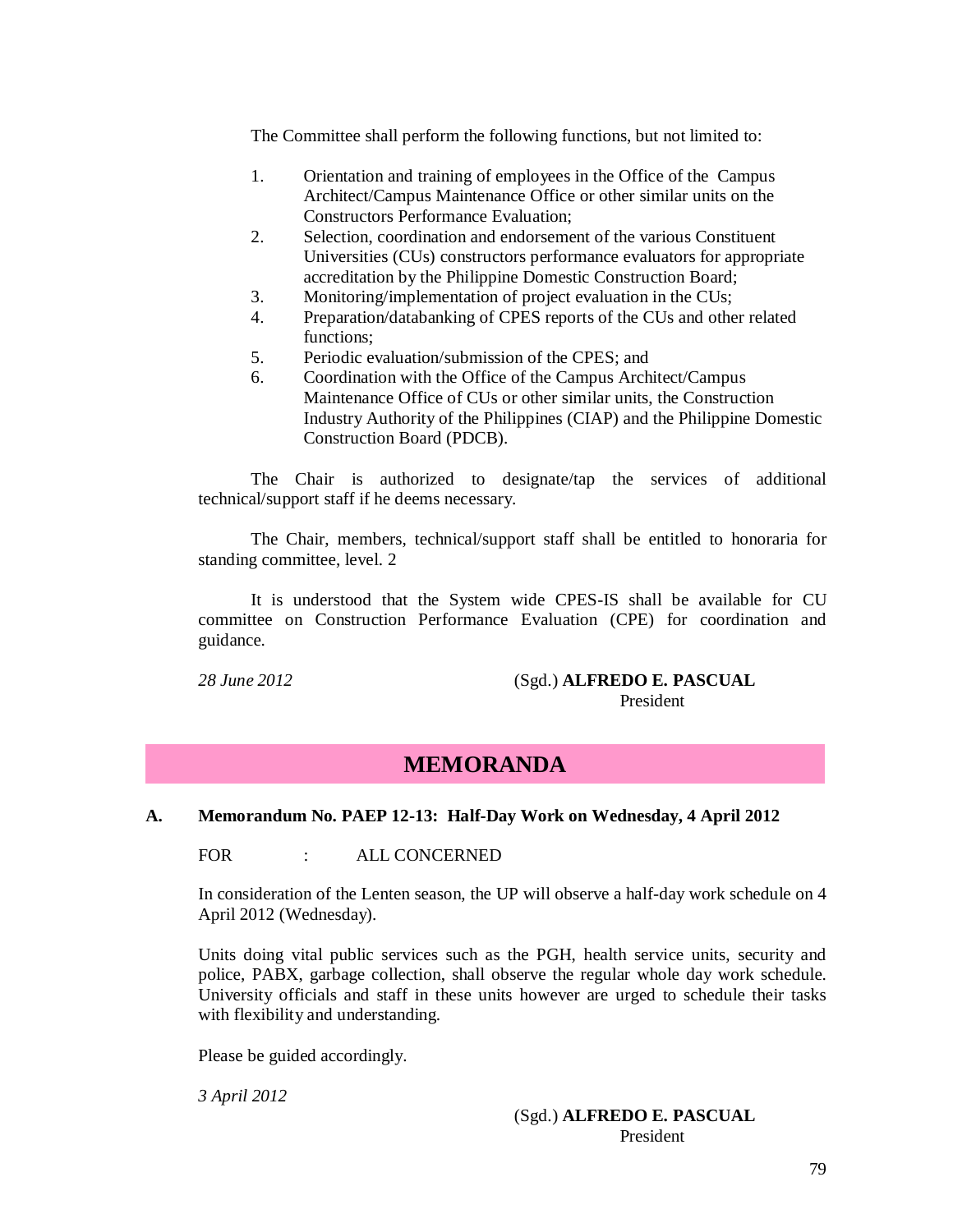## **B. Memorandum No. PAEP 12-15: Annual Orientation on UP Revised Intellectual Property Rights (IPT) Policy and Intellectual Property (IP) Protection Guidelines**

TO : All Chancellors All Deans All Directors Technology Transfer and Business Development Office (TTBDO)

Further to the implementation of the UP Revised IPR Policy which was approved and confirmed by the Board of Regents (BOR) during its  $1269<sup>th</sup>$  and  $1273<sup>rd</sup>$  meetings, respectively, all Constituent Universities, through the Chancellors, are directed to perform and accomplish the following:

- 1. Hold information dissemination campaigns during the first six (6) weeks of the academic calendar for all incoming students. Accordingly, all freshmen orientations should now include a 30- to 60- minute talk/briefing on the UP Revised IPR Policy and IP protection guidelines.
- 2. Conduct an IP and IPR orientation seminar/workshop for all faculty, researchers, staff, graduate and undergraduate students on a continuing year-round basis. On an annual basis, preferably during the first month of each calendar year, new intake of thesis students (undergraduate and graduate) as well as new hires (faculty, researchers and staff) will be required to attend an IP orientation seminar.
- 3. Conduct IP/IPR briefings and orientation seminars which shall include a) discussion on all the relevant provisions of both the UP Revised IPR Policy and the Technology Transfer Act of 2009, b) guidelines on how to protect IP, the University's invention/creative work disclosure procedures, c) the IP protection and technology transfer process, and d) the particular rights of inventors and creators of IP.
- 4. Schedule IP/IPR seminars and cover the topics outlined above, in a manner that is appropriate to the size of their population. TTBDO staff shall make themselves available for such seminars system-wide and outside experts may also be invited as resource speakers.
- 5. Submit schedules of proposed seminars for AY 2012-2013 to the TTBDO by 15 May, for close coordination.

For your compliance.

*27 April 2012*

## (Sgd.) **ALFREDO E. PASCUAL** President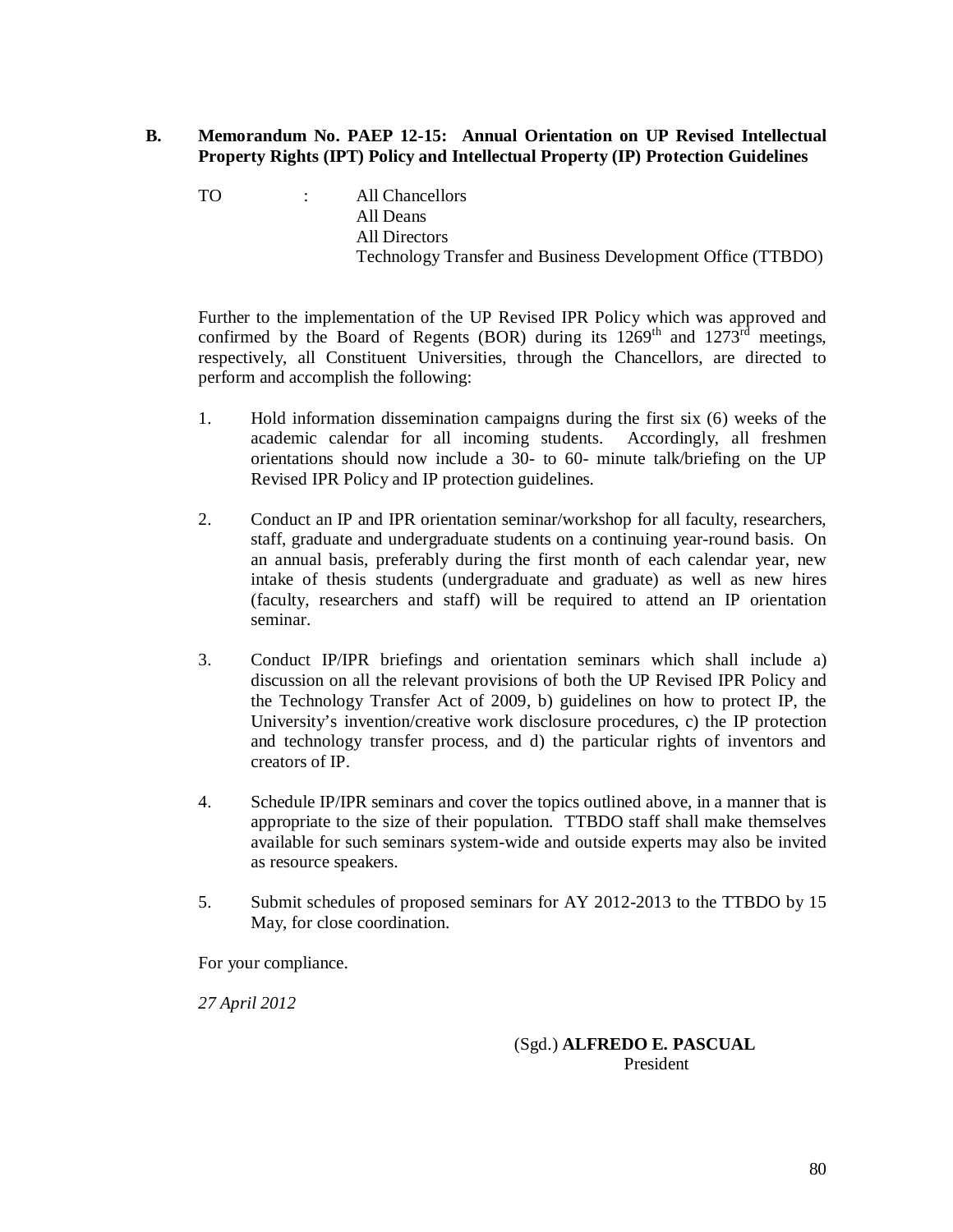### **C. Memorandum No. PAEP 12-16: Scientific Career System (SCS)**

### TO : ALL CHANCELLORS

In order to upgrade the ranks of deserving non-faculty researchers, we would like to request all CUs through their Chancellors to encourage their researchers to apply for admission to the Scientific Career System, a DOST-CSC merit program. The program will allow productive researchers belonging to the category REPS in UP to be promoted up to salary grade 30, which is equivalent to the rank of full professor of the University.

The Scientific Career System is a "system of recruitment, career progression, recognition and reward of scientists in the public service as a means of developing a pool of highly qualified and productive scientific personnel." It allows scientists to develop within their respective areas of expertise without leaving their status as scientists while promoting a rewards and incentive system to ensure attraction and retention of highly qualified persons in the science and technology sector. It was established with the Civil Service Commission pursuant to EO 784 dated 17 March 1982 and reinforced by Section 4 of RA 8439 entitled "Magna Carta for Scientists, Engineers, Researchers and Other Science and Technology Personnel in Government."

The UP System will create a Special Technical Committee (STC) whose members shall be appointed by the Scientific Career Council (SCC). The committee shall evaluate candidates for conferment/upgrading of rank in the SCS according to the guidelines set by the SCC. The recommendation of the agency's STC shall be endorsed to the SCC-STC, which shall make the final recommendation to the SCC, which shall then confer the rank of Scientist I-IV, while the President of the Republic of the Philippines shall confer the rank of Scientist V, to deserving researchers.

Attached are the guidelines and benefits of the Scientific Career System.

13 June 2012

### (Sgd.) **ALFREDO E. PASCUAL** President

\*\*\*\*\*

## **D. Memorandum No. PAEP 12-17: Working Group to Study the Possibility of Submitting a Competitive Bid to the USAID's B+WISER**

TO : Dr. Marilou Nicolas, CIDS, UP Dr. Benito M. Pacheco, OVCRD, UP Diliman Dean Mario R. Delos Reyes, SURP, UP Diliman Dr. Candido A. Cabrido, SURP, UP Diliman Dr. Ma. Lourdes McGlone, MSI, UP Diliman Dr. James V. Lafrankie, IB, UP Diliman Dr. Sandra L. Yap, IB, UP Diliman Dr. Perry S. Ong, IB, UP Diliman Dr. Leonardo Q. Liongson, COE, UP Diliman Dr. Glenn Tabios, COE, UP Diliman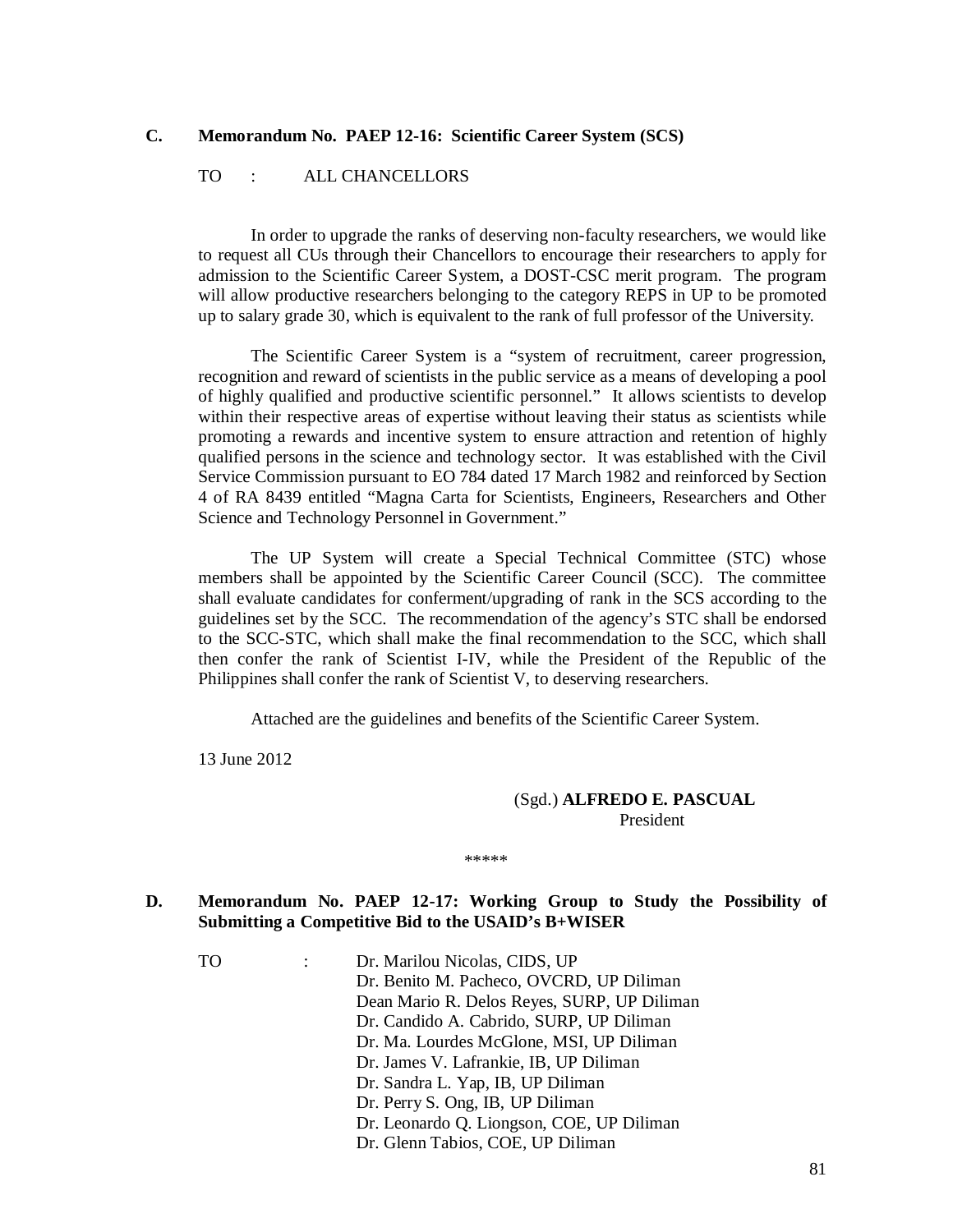Dr. Ma. Lourdes G. Rebullida, CSSP, UP Diliman Dr. Agustin L. Arcenas, School of Economics, UP Diliman Dr. Rene N. Rollon, IESM, UP Diliman Chancellor Rex Victor O. Cruz, UP Los Baños Dean John Pulhin, CFNR, UP Los Baños Dr. Nathaniel C. Bantayan, CFNR, UP Los Baños Dr. Agnes C. Rola, CPAf, UP Los Baños Dr. Alice Joan G. Ferrer, UP Visayas

The USAID is seeking proposals on Biodiversity and Watersheds Improved for Stronger Economy and Ecosystem Resilience (B+WISER) from interested US and Philippine institutions and associations. UP through CIDS is seeking to participate and provide technical services for the program. The deadline for submitting the hard copy of the proposal is 2 July 2012 at 3:00 PM, Philippine time, which is barely three (3) weeks from now. Please convene as a working group to explore the possibility of submitting a competitive bid to the Request for Proposals (RFP) for such project.

Below is the URL link where the 91-page instructions for the RFP can be downloaded.

https://www.fbo.gov/index?s=opportunity&mode=form&id=4feb93450e01d55a9683127 b5a2e8d7c&tab=core&tabmode=list&=

Please study this document carefully and come to a meeting on June 15 at the UP CIDS office where the group will brainstorm and determine if a competitive bid is doable given the deadline of 2 July 2012.

Thank you for your cooperation.

*13 June 2012*

### (Sgd.) **ALFREDO E. PASCUAL** President

\*\*\*\*\*

## **E. Memorandum No. PAEP 12-18: MERIT INCENTIVE FOR CY 2012**

FOR : All Vice Presidents, Chancellors, OIC, UP Cebu Heads of Units, Faculty and Staff

**Background** 

\_\_\_\_\_\_\_\_\_\_\_\_\_\_\_\_\_\_\_

The merit incentive, based on satisfactory performance, is given annually to qualified UP personnel, depending on availability of funds, as approved by the UP Board of Regents.<sup>1</sup> This is to recognize their dedicated service to the University and inspire them to be more efficient, productive and creative.

<sup>&</sup>lt;sup>1</sup>The authority to pay the first Merit Incentive for CY 2012 was approved by the BOR at its  $1280<sup>th</sup>$  meeting held on 4 June 2012.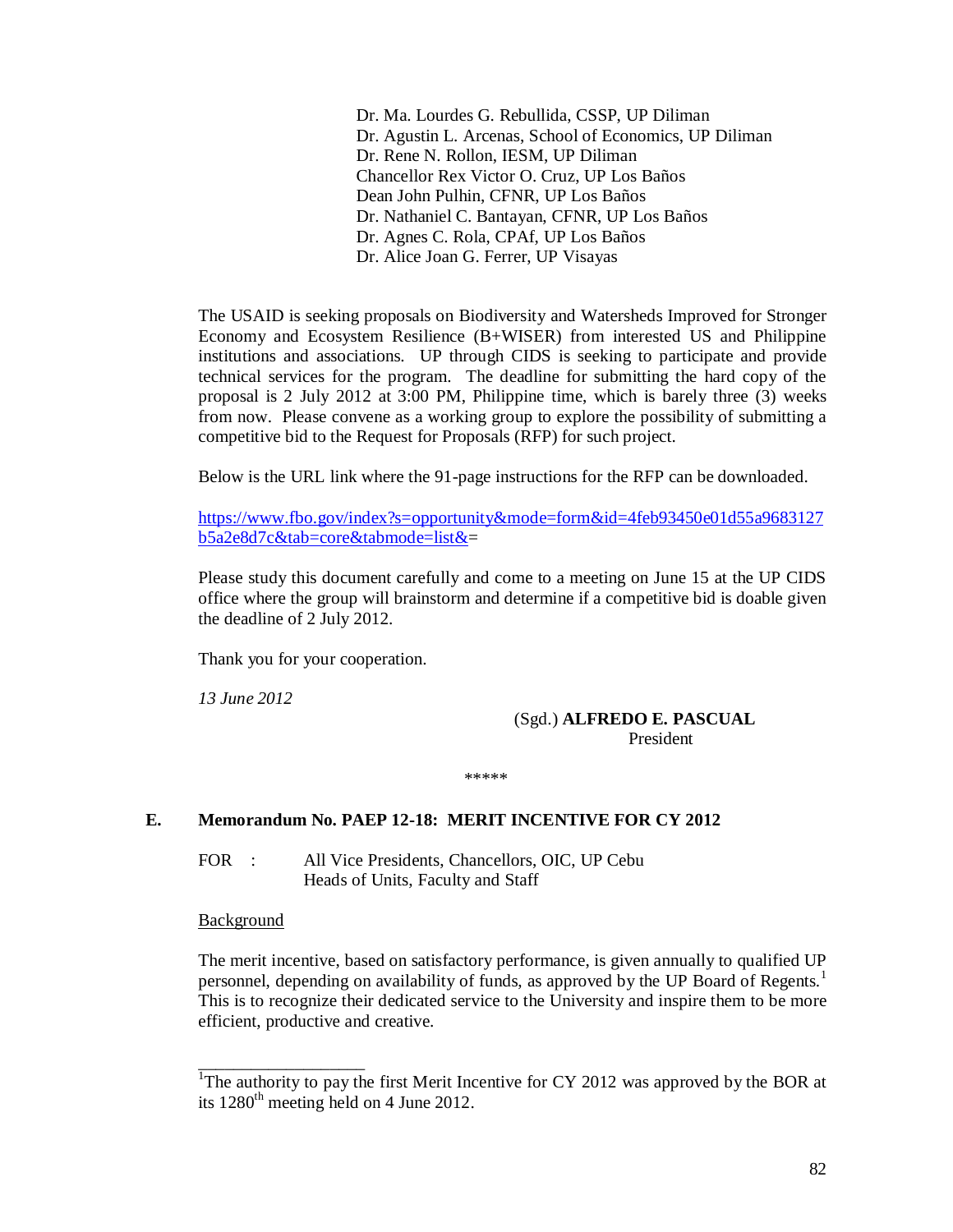- 1. Coverage and amount of merit incentive
	- 1.1 UP personnel, **WITH PERFORMANCE RATING OF AT LEAST "SATISFACTORY" for the period July to December 2011,** regardless of salary or appointment status (either regular, permanent, temporary, contractual, casual or substitute) expected to have rendered at least four (4) months of service to the University, as of 30 June 2012, shall be granted Five Thousand Pesos (P5,000) each.
	- 1.2 Those hired this year and expected to have served for at least one (1) month but less than four (4) months as of 30 June 2012 and with a performance rating of at least **"SATISFACTORY"** for the period January to June 2012 (if applicable), shall receive prorated share of merit incentive as follows:

| Less than 1 month               | $0\%$ |
|---------------------------------|-------|
| 1 month but less than 2 months  | 10%   |
| 2 months but less than 3 months | 30%   |
| 3 months but less than 4 months | 50%   |

1.3 Those who have rendered active service but have been separated from the University due to retirement/resignation/death before 30 June 2012, with a performance rating of at least **"SATISFACTORY"** (if applicable) shall likewise receive pro-rated share of the merit incentive grant as follows, based on the number of months that they have served:

| Less than 1 month               | $0\%$ |
|---------------------------------|-------|
| 1 month but less than 2 months  | 10%   |
| 2 months but less than 3 months | 20%   |
| 3 months but less than 4 months | 30%   |
| 4 months but less than 5 months | 40%   |
| 5 months but less than 6 months | 50%   |

- 1.4 Part-time personnel including lecturers shall receive one-half (1/2) of the benefits of full-time personnel.
- 2. Source of funds and date of payment

Payment of the merit incentive is charged to CU RF/savings. Payment shall be made as soon as the CUs are ready but not earlier than 20 June 2012, except for those covered under item 1.2 above, payment to whom shall be made not earlier than 20 July 2012.

3. Exclusions

The following are not entitled to the merit incentive grant:

3.1 Those under preventive suspension as of the date of payment;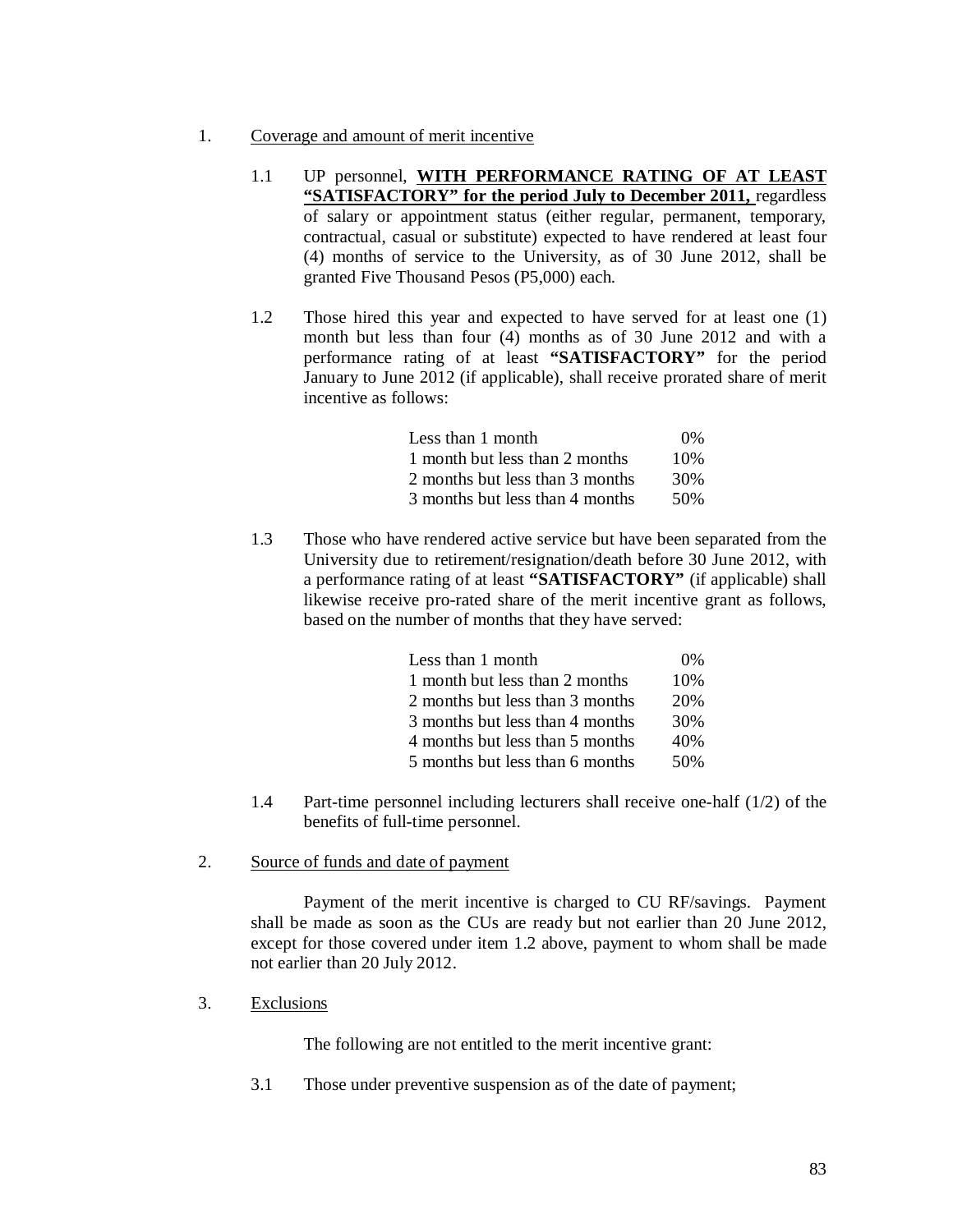- 3.2 Those who were meted suspension from office or were separated from the service for cause during the period from 1 January 2012 to the date of payment for litigated administrative cases;
- 3.3 Those who were absent without official leave (AWOL) as of the date of payment;
- 3.4 Those who were not hired as part of the organic manpower of UP such as consultants or experts serving for a limited period to perform specific activities or services with expected outputs; apprentices; laborers of contracted projects; those paid by piecework basis; and others similarly situated.

*18 June 2012*

### (Sgd.) **ALFREDO E. PASCUAL** President

oo0oo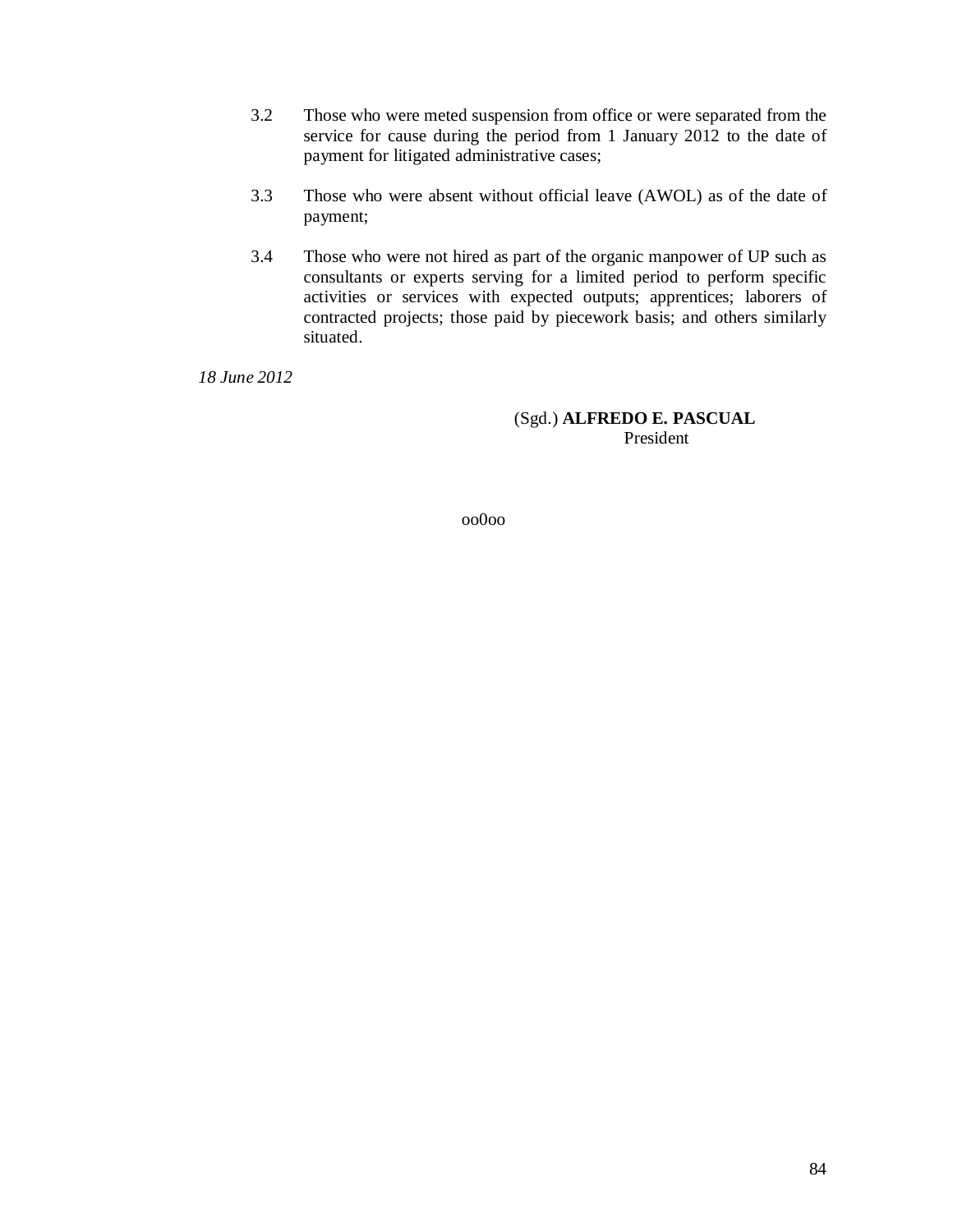# **UNIVERSITY ADMINISTRATION**

### **BOARD OF REGENTS**

**Hon. PATRICIA B. LICUANAN,** Chair Chair, Commission on Higher Education

**Hon. ALFREDO E. PASCUAL,** Co-Chair President, University of the Philippines

**Hon. EDGARDO J. ANGARA** Chair, Senate Committee on Education, Arts and Culture

 **Hon. JUAN EDGARDO M. ANGARA** Chair, House Committee on Higher and Technical Education

> **Hon. GLADYS SJ TIONGCO** President, UP Alumni Association

> > **Hon. REYNATO S. PUNO** Member

**Hon. EVELINA B. GUEVARA-ESCUDERO** Member

**Hon. MAGDALENO B. ALBARRACIN, JR.** Member

> **Hon. IDA F. DALMACIO** Faculty Regent

**Hon. CLEVE KEVIN ROBERT V. ARGUELLES** Student Regent

> **Hon. JOSSEL I. EBESATE** Staff Regent

**Prof. LILIAN A. DE LAS LLAGAS** Secretary of the University and of the Board of Regents



# **The University of the Philippines**  *GAZETTE*

is Published by the Office of the Secretary of the University University of the Philippines Quezon Hall, UP Diliman Campus, Quezon City

### **UNIVERSITY OFFICIALS**

#### **UP SYSTEM**

**Prof. ALFREDO E. PASCUAL,** MBA Doctor of Pedagogy (*honoris causa*) President

**Prof. GISELA P. CONCEPCION,** PhD Vice President for Academic Affairs

**Prof. LISA GRACE S. BERSALES,** PhD Vice President for Planning and Finance

**Prof. MARAGTAS SV AMANTE,** PhD Vice President for Administration

**Prof. ELVIRA A. ZAMORA,** DBA Vice President for Development

**Prof. J. PROSPERO E. DE VERA III,** DPA Vice President for Public Affairs

Prof. HECTOR DANNY D. UY, LLB, MNSA Vice President for Legal Affairs

**Prof. LILIAN A. DE LAS LLAGAS,** PhD, LLB Secretary of the University and of the Board of Regents

 **\*\*\*\*\*\*\*\*\*\*\*\***

#### **CONSTITUENT UNIVERSITIES**

**PROF. CAESAR A. SALOMA,** PhD Chancellor, UP Diliman

**PROF. REX VICTOR O. CRUZ,** PhD Chancellor, UP Los Baños

**PROF. MANUEL B. AGULTO,** MD Chancellor, UP Manila

**PROF. ROMMEL A. ESPINOSA,** PhD Chancellor, UP Visayas

**PROF. GRACE J. ALFONSO,** PhD Chancellor, UP Open University

**PROF. GILDA C. RIVERO,** PhD Chancellor, UP Mindanao

**PROF. RAYMUNDO D. ROVILLOS,** PhD Chancellor, UP Baguio

> **PROF. ENRIQUE D. AVILA,** PhD Dean, UP Cebu